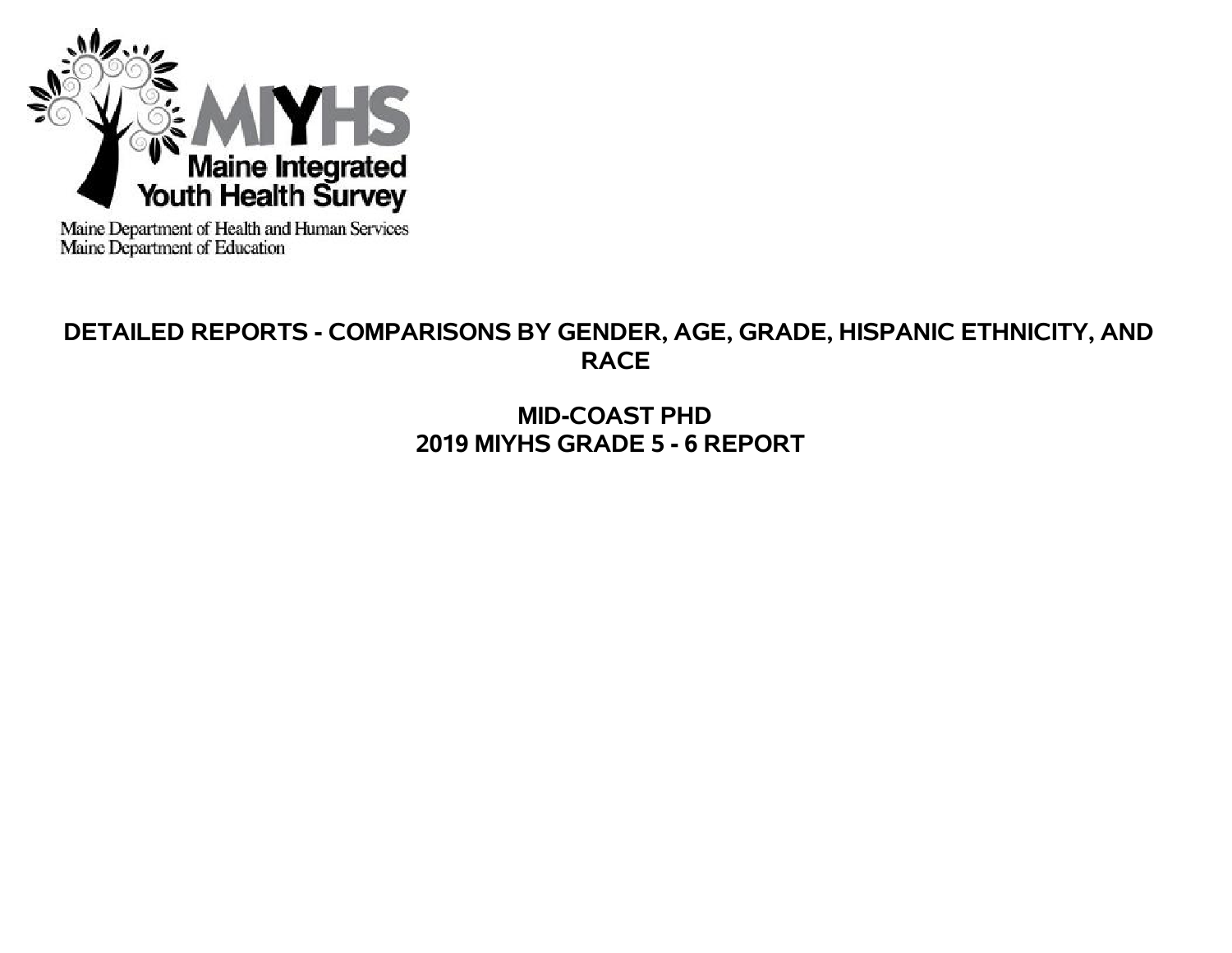|                                           | %     | CI                  | N     | n     |
|-------------------------------------------|-------|---------------------|-------|-------|
|                                           |       |                     |       |       |
| Total                                     | 10.1% |                     | 2,747 | 1,171 |
| ----Sex----                               |       |                     |       |       |
| Female                                    | 46.2% | $(42.7\% - 49.6\%)$ | 1,268 | 554   |
| Male                                      | 52.2% | $(48.7\% - 55.6\%)$ | 1,433 | 597   |
| Missing                                   | 1.7%  | $(0.9\% - 2.5\%)$   | 46    | 20    |
| ----Grade----                             |       |                     |       |       |
| Grade 5                                   | 49.3% | $(31.3\% - 67.2\%)$ | 1,354 | 464   |
| Grade 6                                   | 49.8% | $(31.8\% - 67.9\%)$ | 1,369 | 699   |
| Missing                                   | 0.9%  | $(0.2\% - 1.5\%)$   | 24    | 8     |
| ----Age----                               |       |                     |       |       |
| 10 or Younger                             | 27.9% | $(18.1\% - 37.7\%)$ | 766   | 259   |
| 11                                        | 48.4% | $(45.1\% - 51.6\%)$ | 1,329 | 576   |
| 12 or Older                               | 23.2% | $(14.9\% - 31.5\%)$ | 637   | 330   |
| Missing                                   | 0.5%  | $(0.1\% - 1.0\%)$   | 15    | 6     |
| ----Hispanic Ethnicity----                |       |                     |       |       |
| Hispanic                                  | 1.5%  | $(1.0\% - 2.0\%)$   | 42    | 46    |
| Non-Hispanic                              | 81.2% | $(77.4\% - 85.0\%)$ | 2,231 | 934   |
| Missing                                   | 17.3% | $(13.4\% - 21.2\%)$ | 475   | 191   |
| ----Race----                              |       |                     |       |       |
| American Indian or Alaskan Native         | 1.6%  | $(1.0\% - 2.2\%)$   | 44    | 44    |
| Asian                                     | 0.3%  | $(0.0\% - 0.6\%)$   | 8     | 7     |
| <b>Black or African American</b>          | 0.8%  | $(0.3\% - 1.3\%)$   | 22    | 19    |
| Native Hawaiian or Other Pacific Islander |       | $(-)$               |       | 0     |
| White                                     | 90.3% | $(88.4\% - 92.1\%)$ | 2,480 | 996   |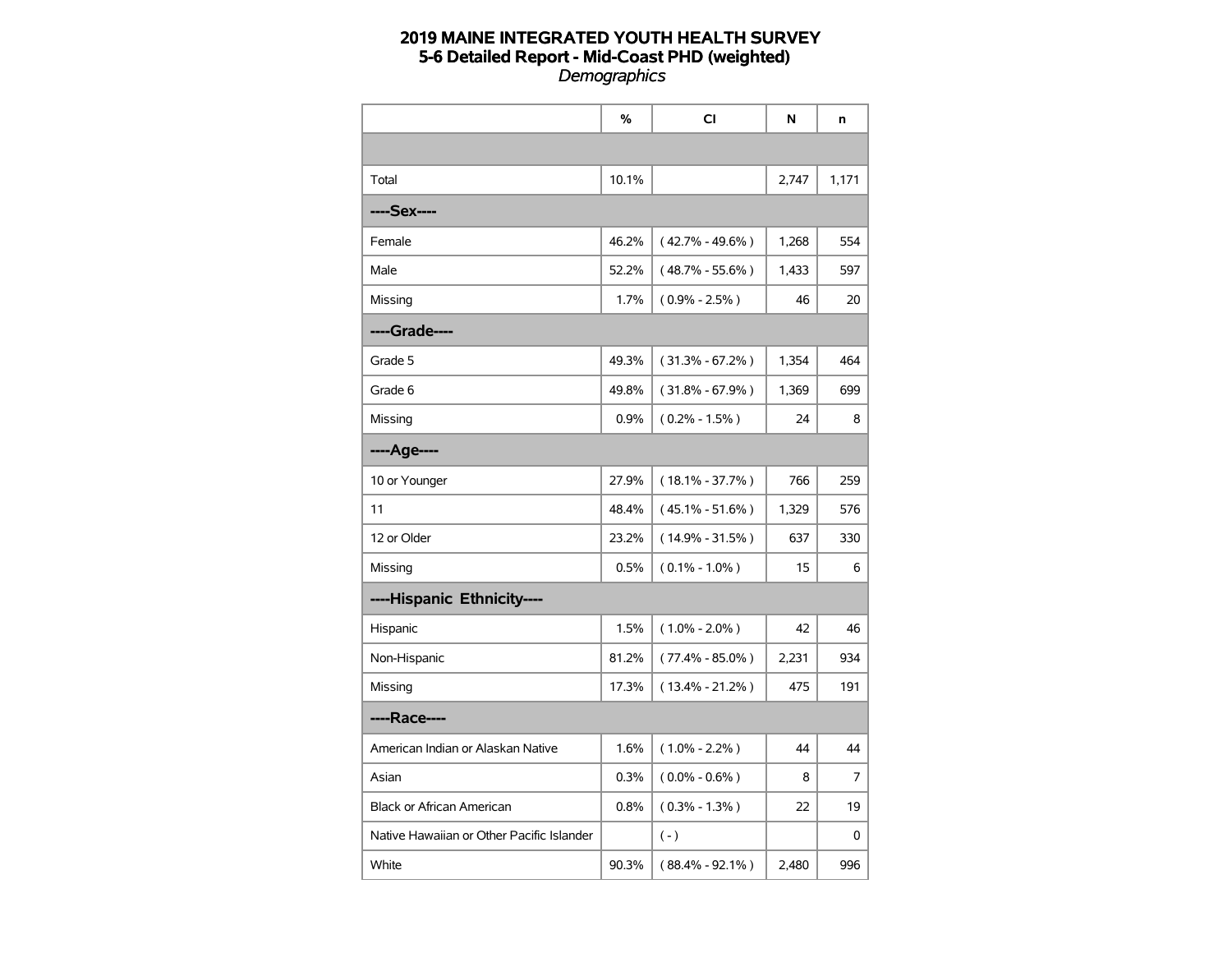|                       | %    | СI                | N   | n  |
|-----------------------|------|-------------------|-----|----|
| <b>Multiple Races</b> | 2.2% | $(1.5\% - 3.0\%)$ | 62  | 50 |
| Missing               | 4.8% | $(3.0\% - 6.5\%)$ | 131 | 55 |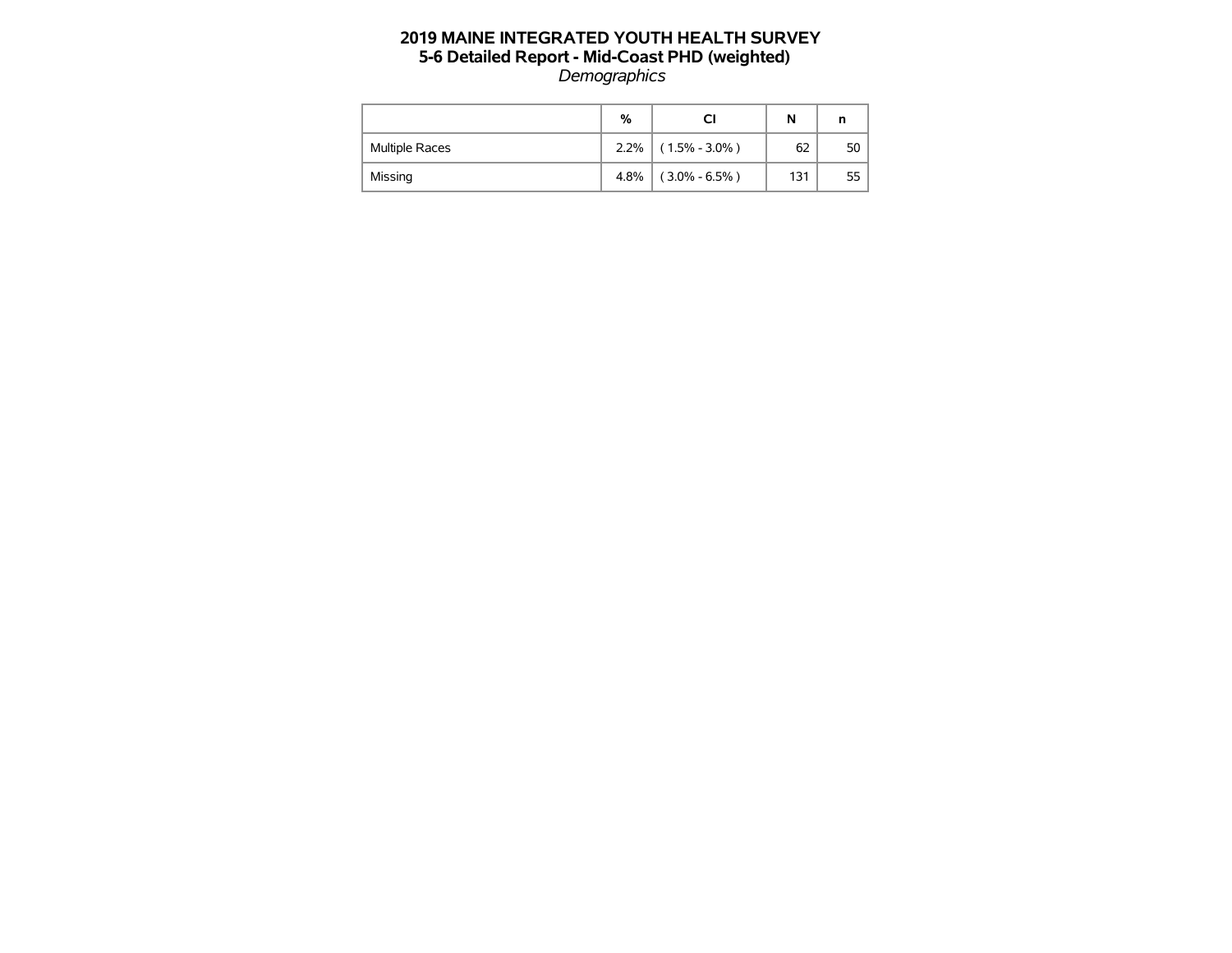|                     | %     | CI                  | N     | n   |
|---------------------|-------|---------------------|-------|-----|
| ----County----      |       |                     |       |     |
| Knox County         | 26.8% | $(2.9\% - 50.7\%)$  | 736   | 364 |
| Lincoln County      | 11.8% | $(0.0\% - 24.6\%)$  | 324   | 121 |
| Sagadahoc County    | 36.6% | $(12.8\% - 60.4\%)$ | 1.006 | 403 |
| <b>Waldo County</b> | 24.8% | $(5.1\% - 44.5\%)$  | 682   | 283 |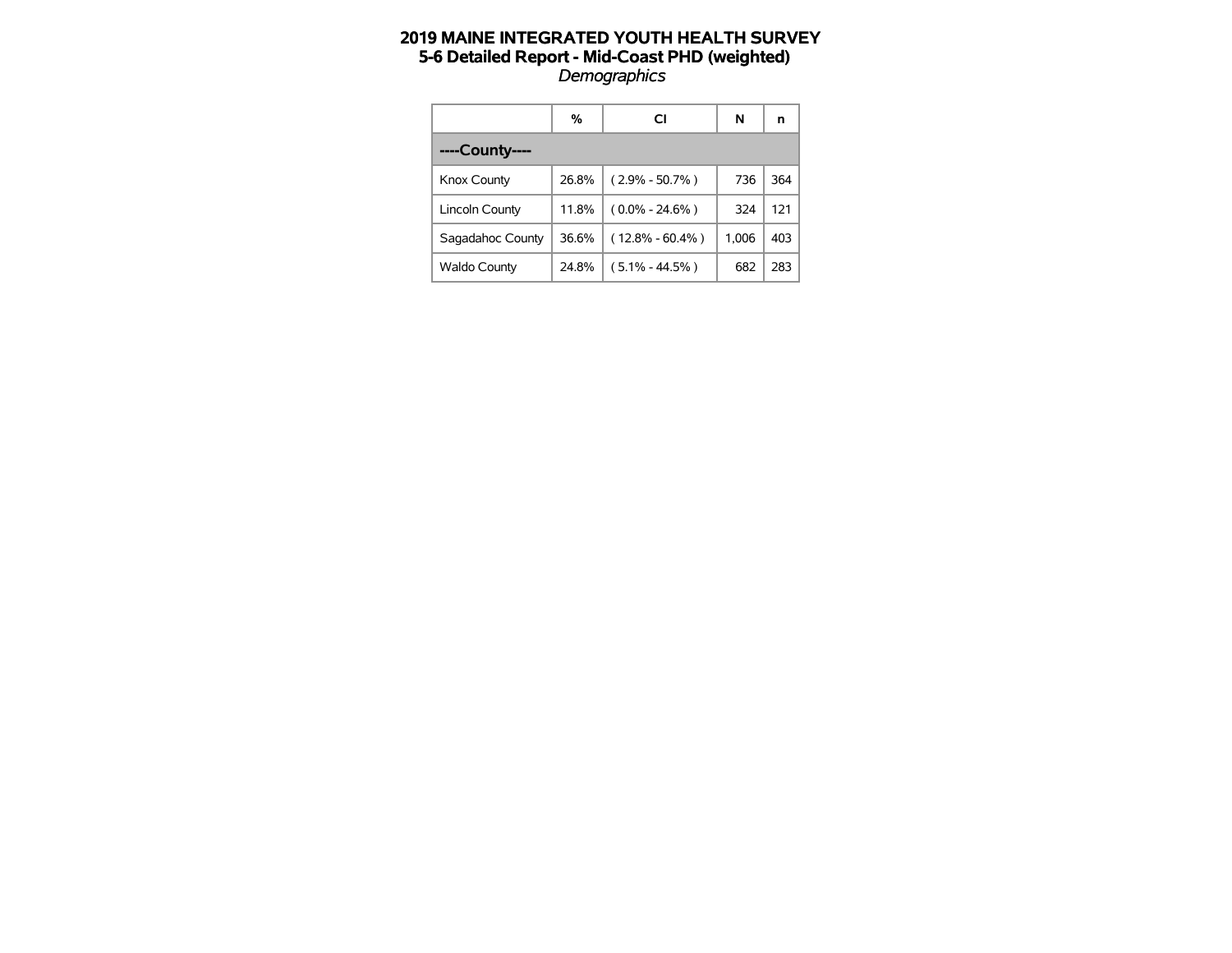*Percentage of students who were overweight (i.e., at or above the 85th percentile but below the 95th percentile for body mass index, by age and sex) -- MEASURED HEIGHT/WEIGHT (enowt2)*

|                                           |               | <b>Total</b>        |        |               | <b>Female</b>               |        | <b>Male</b> |                     |                |  |
|-------------------------------------------|---------------|---------------------|--------|---------------|-----------------------------|--------|-------------|---------------------|----------------|--|
|                                           | $\frac{0}{0}$ | CI                  | N      | $\frac{0}{0}$ | <b>CI</b>                   | N      | %           | <b>CI</b>           | N <sub>1</sub> |  |
|                                           |               |                     |        |               |                             |        |             |                     |                |  |
| Total                                     |               | 18.3% (13.9%-22.6%) |        |               | 181   18.2%   (10.4%-26.1%) | 84     |             | 18.3% (12.9%-23.6%) | 97             |  |
| ----Age----                               |               |                     |        |               |                             |        |             |                     |                |  |
| 10 or younger                             | 19.0%         | $(11.3\% - 26.6\%)$ | 109    | 19.8%         | $(10.0\% - 29.7\%)$         | 60     | 18.0%       | $(7.1\% - 28.9\%)$  | 49             |  |
| 11                                        | 17.0%         | $(11.7\% - 22.3\%)$ | 70     | 15.2%         | $(4.7\% - 25.6\%)$          | 24     | 18.2%       | $(11.0\% - 25.4\%)$ | 46             |  |
| 12 or older                               | $\ast$        | $\ast$              | $\ast$ | $\ast$        | $\ast$                      | $\ast$ | $\ast$      | $\ast$              | $\ast$         |  |
| ----Grade----                             |               |                     |        |               |                             |        |             |                     |                |  |
| Grade 5                                   | 18.3%         | $(13.9\% - 22.6\%)$ | 181    | 18.2%         | $(10.4\% - 26.1\%)$         | 84     | 18.3%       | $(12.9\% - 23.6\%)$ | 97             |  |
| Grade 6                                   | N/A           | N/A                 | N/A    | N/A           | N/A                         | N/A    | N/A         | N/A                 | N/A            |  |
| ----Hispanic Ethnicity----                |               |                     |        |               |                             |        |             |                     |                |  |
| Hispanic                                  | $\ast$        | $\ast$              | $\ast$ | $\ast$        | $\ast$                      | $\ast$ | $\ast$      | $\ast$              | $\ast$         |  |
| Non-Hispanic                              |               | 18.4% (13.8%-23.0%) |        | 145   18.1%   | $(8.9\% - 27.3\%)$          | 63     | 18.7%       | $(13.2\% - 24.1\%)$ | 82             |  |
| ----Race----                              |               |                     |        |               |                             |        |             |                     |                |  |
| American Indian or Alaskan Native         | 45.7%         | $(7.6\% - 83.7\%)$  | 8      | $\ast$        | $\ast$                      | $\ast$ | $\ast$      | $\ast$              | $\ast$         |  |
| Asian                                     | $\ast$        | $\ast$              | $\ast$ | $\ast$        | $\ast$                      | $\ast$ | $\ast$      | $\ast$              | $\ast$         |  |
| <b>Black or African American</b>          | $\ast$        | $\ast$              | $\ast$ | $\ast$        | $\ast$                      | $\ast$ | $\ast$      | $\ast$              | $\ast$         |  |
| Native Hawaiian or Other Pacific Islander | $\ast$        | $\ast$              | $\ast$ | $\ast$        | $\ast$                      | $\ast$ | $\ast$      | $\ast$              | $\ast$         |  |
| White                                     | 18.4%         | $(13.3\% - 23.5\%)$ | 163    | 19.0%         | $(10.9\% - 27.2\%)$         | 83     | 17.8%       | $(11.6\% - 24.1\%)$ | 80             |  |
| <b>Multiple Races</b>                     | $\ast$        | $\ast$              | $\ast$ | $\ast$        | $\ast$                      | $\ast$ | $\ast$      | $\ast$              | $\ast$         |  |

*\*Estimate suppressed due to small cell sizes. ^Data by sex, hispanic ethnicity, and race are not shown due to small cell sizes in several categories.*

*CI = 95% Confidence Interval*

*N = Number of students who were overweight (i.e., at or above the 85th percentile but below the 95th percentile for body mass index, by age and sex) -- MEASURED HEIGHT/WEIGHT (weighted). Note: Due to missing data, the sum of demographic categories may not equal the overall total.*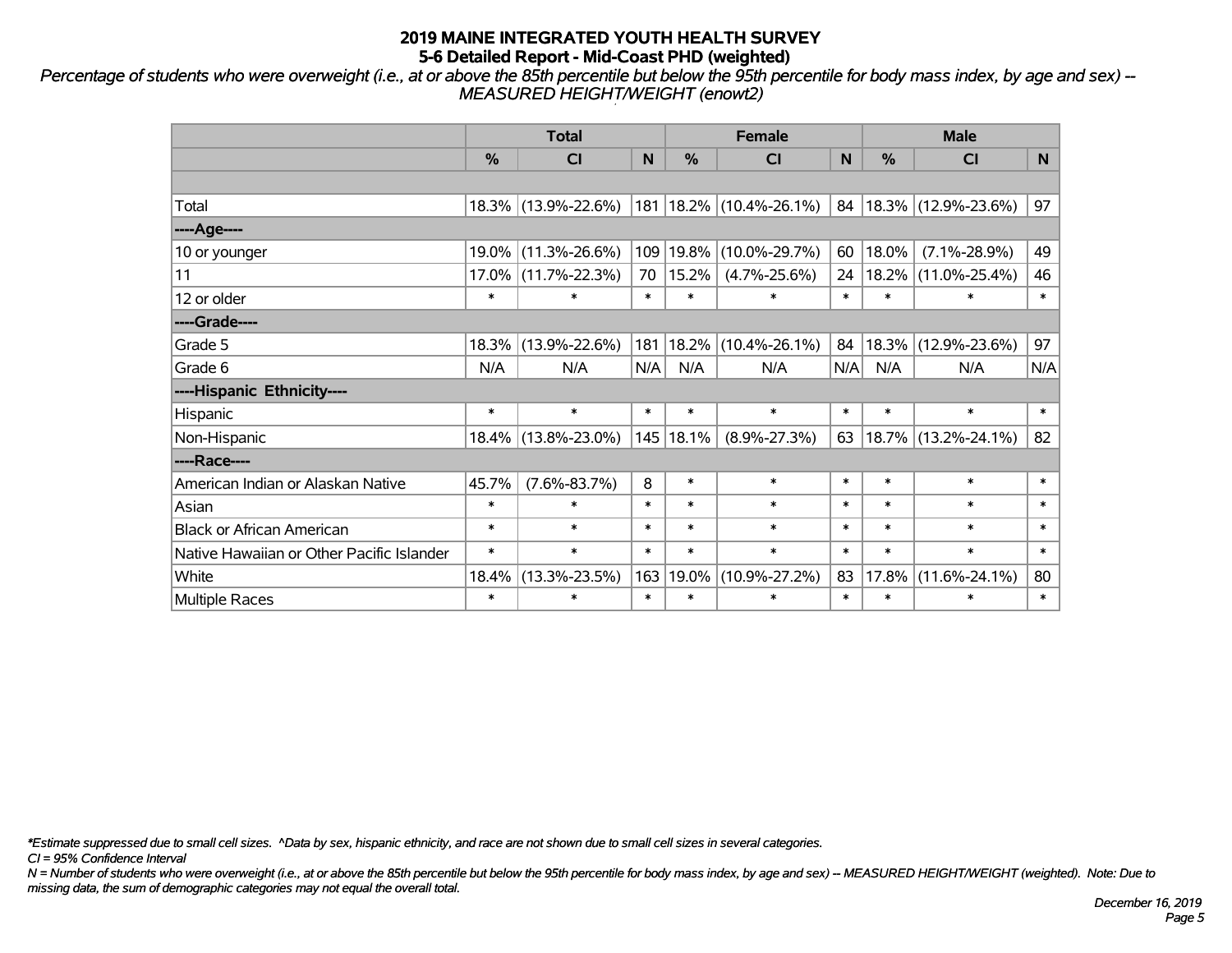*Percentage of students who were obese (i.e., at or above the 95th percentile for body mass index, by age and sex) -- MEASURED HEIGHT/WEIGHT (enobese2)*

|                                           |        | <b>Total</b>        |        |        | <b>Female</b>            |        | <b>Male</b> |                         |        |  |
|-------------------------------------------|--------|---------------------|--------|--------|--------------------------|--------|-------------|-------------------------|--------|--|
|                                           | %      | <b>CI</b>           | N      | %      | CI                       | N      | %           | <b>CI</b>               | N.     |  |
|                                           |        |                     |        |        |                          |        |             |                         |        |  |
| Total                                     |        | 28.4% (23.6%-33.2%) |        |        | 281 27.8% (20.9%-34.6%)  |        |             | 128 28.9% (22.5%-35.3%) | 153    |  |
| ----Age----                               |        |                     |        |        |                          |        |             |                         |        |  |
| 10 or younger                             | 29.2%  | $(24.0\% - 34.4\%)$ |        |        | 168 29.0% (19.5%-38.6%)  | 88     | 29.5%       | $(20.2\% - 38.7\%)$     | 80     |  |
| 11                                        | 27.0%  | $(20.5\% - 33.4\%)$ | 111    |        | $ 25.4\% $ (18.9%-32.0%) | 40     | 28.0%       | $(18.3\% - 37.6\%)$     | 71     |  |
| 12 or older                               | $\ast$ | $\ast$              | $\ast$ | $\ast$ | $\ast$                   | $\ast$ | $\ast$      | $\ast$                  | $\ast$ |  |
| ----Grade----                             |        |                     |        |        |                          |        |             |                         |        |  |
| Grade 5                                   | 28.4%  | $(23.6\% - 33.2\%)$ | 281    | 27.8%  | $(20.9\% - 34.6\%)$      | 128    | 28.9%       | $(22.5\% - 35.3\%)$     | 153    |  |
| Grade 6                                   | N/A    | N/A                 | N/A    | N/A    | N/A                      | N/A    | N/A         | N/A                     | N/A    |  |
| ----Hispanic Ethnicity----                |        |                     |        |        |                          |        |             |                         |        |  |
| Hispanic                                  | $\ast$ | $\ast$              | $\ast$ | $\ast$ | $\ast$                   | $\ast$ | $\ast$      | $\ast$                  | $\ast$ |  |
| Non-Hispanic                              |        | 28.2% (22.7%-33.8%) |        |        | 223 29.6% (20.7%-38.4%)  |        | 103 27.2%   | $(21.5\% - 32.9\%)$     | 120    |  |
| ----Race----                              |        |                     |        |        |                          |        |             |                         |        |  |
| American Indian or Alaskan Native         | 36.7%  | $(0.0\% - 78.2\%)$  | 6      | $\ast$ | $\ast$                   | $\ast$ | $\ast$      | $\ast$                  | $\ast$ |  |
| Asian                                     | $\ast$ | $\ast$              | $\ast$ | $\ast$ | $\ast$                   | $\ast$ | $\ast$      | $\ast$                  | $\ast$ |  |
| <b>Black or African American</b>          | $\ast$ | $\ast$              | $\ast$ | $\ast$ | $\ast$                   | $\ast$ | $\ast$      | $\ast$                  | $\ast$ |  |
| Native Hawaiian or Other Pacific Islander | $\ast$ | $\ast$              | $\ast$ | $\ast$ | $\ast$                   | $\ast$ | $\ast$      | $\ast$                  | $\ast$ |  |
| White                                     | 28.0%  | $(23.4\% - 32.5\%)$ | 247    | 27.5%  | $(19.9\% - 35.1\%)$      | 119    | 28.4%       | $(23.5\% - 33.3\%)$     | 128    |  |
| <b>Multiple Races</b>                     |        | 40.2% (10.4%-70.0%) | 10     | $\ast$ | *                        | $\ast$ | $\ast$      | $\ast$                  | $\ast$ |  |

*\*Estimate suppressed due to small cell sizes. ^Data by sex, hispanic ethnicity, and race are not shown due to small cell sizes in several categories.*

*CI = 95% Confidence Interval*

*N = Number of students who were obese (i.e., at or above the 95th percentile for body mass index, by age and sex) -- MEASURED HEIGHT/WEIGHT (weighted). Note: Due to missing data, the sum of demographic categories may not equal the overall total.*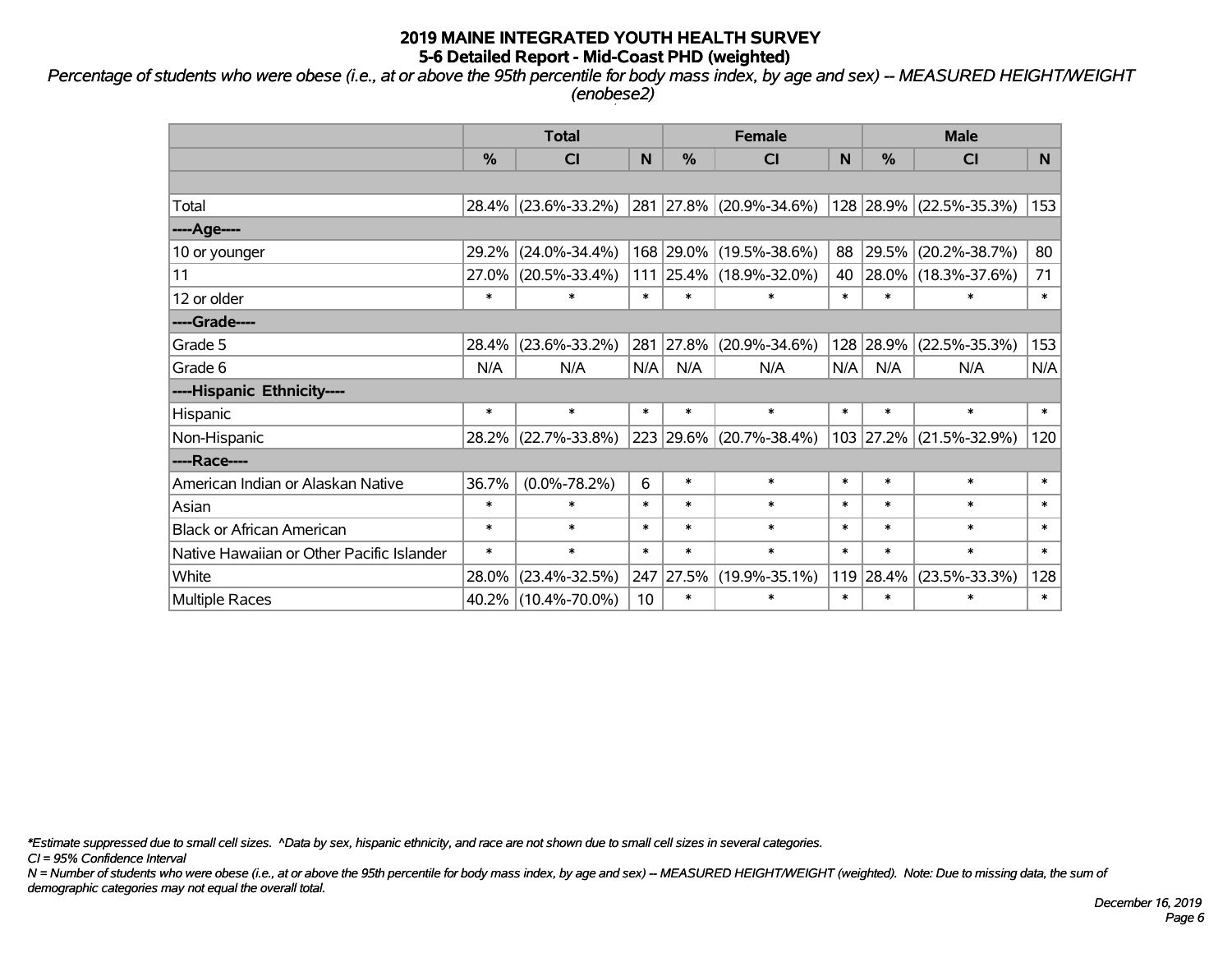*Percentage of students who were either overweight or obese (i.e. at or above the 85th percentile for body mass index, by age and sex) -- MEASURED HEIGHT/WEIGHT (enowtob)*

|                                           |        | <b>Total</b>        |        |               | <b>Female</b>              |        | <b>Male</b>       |                            |        |  |
|-------------------------------------------|--------|---------------------|--------|---------------|----------------------------|--------|-------------------|----------------------------|--------|--|
|                                           | %      | <b>CI</b>           | N      | $\frac{0}{0}$ | <b>CI</b>                  | N      | %                 | <b>CI</b>                  | N.     |  |
|                                           |        |                     |        |               |                            |        |                   |                            |        |  |
| Total                                     |        | 46.6% (40.1%-53.2%) |        |               | 461  46.0%   (36.0%-56.0%) |        |                   | 212 47.1% (38.7%-55.6%)    | 249    |  |
| ----Age----                               |        |                     |        |               |                            |        |                   |                            |        |  |
| 10 or younger                             | 48.2%  | $(37.7\% - 58.7\%)$ | 277    | $ 48.8\% $    | $(35.6\% - 62.1\%)$        |        | 148 47.5%         | $(35.3\% - 59.6\%)$        | 130    |  |
| 11                                        | 44.0%  | $(36.4\% - 51.6\%)$ | 181    |               | 40.6% (29.5%-51.7%)        | 64     |                   | 46.1% (33.7%-58.5%)        | 117    |  |
| 12 or older                               | $\ast$ | $\ast$              | $\ast$ | $\ast$        | $\ast$                     | $\ast$ | $\ast$            | $\ast$                     | $\ast$ |  |
| ----Grade----                             |        |                     |        |               |                            |        |                   |                            |        |  |
| Grade 5                                   | 46.6%  | $(40.1\% - 53.2\%)$ | 461    | 46.0%         | $(36.0\% - 56.0\%)$        |        | $212 \mid 47.1\%$ | $(38.7\% - 55.6\%)$        | 249    |  |
| Grade 6                                   | N/A    | N/A                 | N/A    | N/A           | N/A                        | N/A    | N/A               | N/A                        | N/A    |  |
| ----Hispanic Ethnicity----                |        |                     |        |               |                            |        |                   |                            |        |  |
| Hispanic                                  | $\ast$ | $\ast$              | $\ast$ | $\ast$        | $\ast$                     | $\ast$ | $\ast$            | $\ast$                     | $\ast$ |  |
| Non-Hispanic                              | 46.7%  | $(39.6\% - 53.7\%)$ |        |               | 368 47.7% (35.4%-60.0%)    |        | 166 45.9%         | $(38.4\% - 53.3\%)$        | 202    |  |
| ----Race----                              |        |                     |        |               |                            |        |                   |                            |        |  |
| American Indian or Alaskan Native         | $\ast$ | $\ast$              | $\ast$ | $\ast$        | $\ast$                     | $\ast$ | $\ast$            | $\ast$                     | $\ast$ |  |
| Asian                                     | $\ast$ | $\ast$              | $\ast$ | $\ast$        | $\ast$                     | $\ast$ | $\ast$            | $\ast$                     | $\ast$ |  |
| <b>Black or African American</b>          | $\ast$ | $\ast$              | $\ast$ | $\ast$        | $\ast$                     | $\ast$ | $\ast$            | $\ast$                     | $\ast$ |  |
| Native Hawaiian or Other Pacific Islander | $\ast$ | $\ast$              | $\ast$ | $\ast$        | $\ast$                     | $\ast$ | $\ast$            | $\ast$                     | $\ast$ |  |
| White                                     | 46.4%  | $(39.2\% - 53.5\%)$ |        | 410 46.5%     | $(35.5\% - 57.5\%)$        | 202    | 46.3%             | 208<br>$(37.7\% - 54.8\%)$ |        |  |
| <b>Multiple Races</b>                     |        | 49.5% (17.0%-82.0%) | 12     | $\ast$        | $\ast$                     | $\ast$ | $\ast$            | $\ast$                     | $\ast$ |  |

*\*Estimate suppressed due to small cell sizes. ^Data by sex, hispanic ethnicity, and race are not shown due to small cell sizes in several categories.*

*CI = 95% Confidence Interval*

*N = Number of students who were either overweight or obese (i.e. at or above the 85th percentile for body mass index, by age and sex) -- MEASURED HEIGHT/WEIGHT (weighted). Note: Due to missing data, the sum of demographic categories may not equal the overall total.*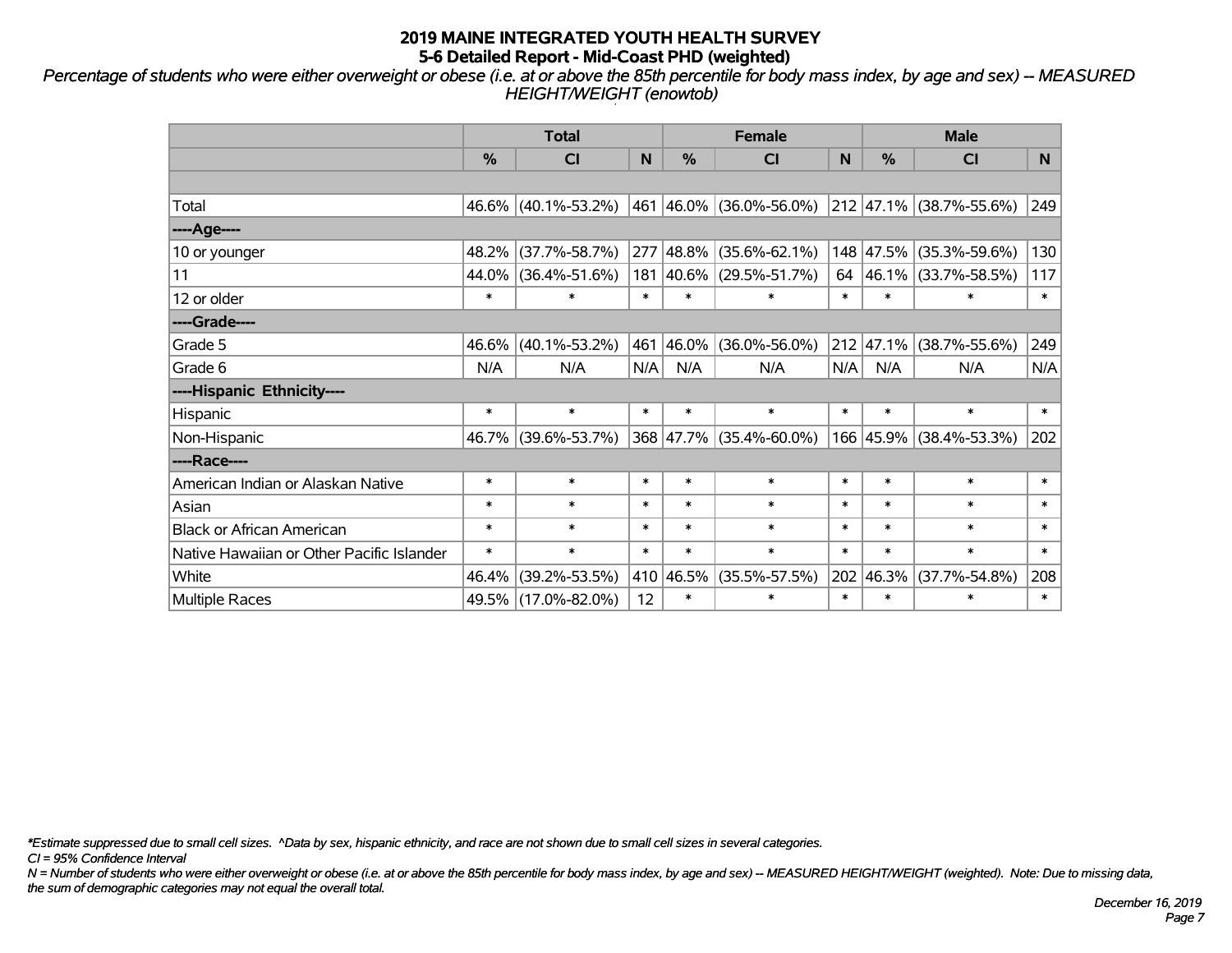*Percentage of students who were at a healthy weight (i.e., at or above the 5th percentile but below the 85th percentile for body mass index, by age and sex) -- MEASURED HEIGHT/WEIGHT (enhlthwt2)*

|                                           |                                                                    | <b>Total</b>           |        |               | <b>Female</b>           |        | <b>Male</b> |                            |        |  |
|-------------------------------------------|--------------------------------------------------------------------|------------------------|--------|---------------|-------------------------|--------|-------------|----------------------------|--------|--|
|                                           | %                                                                  | <b>CI</b>              | N      | $\frac{0}{0}$ | CI                      | N      | %           | <b>CI</b>                  | N.     |  |
|                                           |                                                                    |                        |        |               |                         |        |             |                            |        |  |
| Total                                     |                                                                    | $51.2\%$ (46.0%-56.3%) |        |               | 506 52.3% (42.8%-61.7%) |        |             | 241 50.2% (42.6%-57.8%)    | 266    |  |
| ----Age----                               |                                                                    |                        |        |               |                         |        |             |                            |        |  |
| 10 or younger                             | 48.3%                                                              | $(40.0\% - 56.6\%)$    |        |               | 278 48.5% (36.2%-60.9%) | 147    | 48.1%       | $(36.9\% - 59.3\%)$        | 131    |  |
| 11                                        |                                                                    | 55.5% (47.9%-63.1%)    |        |               | 228 59.4% (48.3%-70.5%) | 94     | 53.1%       | $(40.9\% - 65.2\%)$        | 134    |  |
| 12 or older                               | $\ast$                                                             | $\ast$                 | $\ast$ | $\ast$        | $\ast$                  | $\ast$ | $\ast$      | $\ast$                     | $\ast$ |  |
| ----Grade----                             |                                                                    |                        |        |               |                         |        |             |                            |        |  |
| Grade 5                                   | 51.2%                                                              | $(46.0\% - 56.3\%)$    |        |               | 506 52.3% (42.8%-61.7%) | 241    | 50.2%       | $(42.6\% - 57.8\%)$        | 266    |  |
| Grade 6                                   | N/A                                                                | N/A                    | N/A    | N/A           | N/A                     | N/A    | N/A         | N/A                        | N/A    |  |
| ----Hispanic Ethnicity----                |                                                                    |                        |        |               |                         |        |             |                            |        |  |
| Hispanic                                  | $\ast$                                                             | $\ast$                 | $\ast$ | $\ast$        | $\ast$                  | $\ast$ | $\ast$      | $\ast$                     | $\ast$ |  |
| Non-Hispanic                              |                                                                    | $51.1\%$ (45.8%-56.4%) |        |               | 403 51.2% (39.5%-62.9%) |        | 178 51.0%   | $(44.3\% - 57.6\%)$        | 225    |  |
| ----Race----                              |                                                                    |                        |        |               |                         |        |             |                            |        |  |
| American Indian or Alaskan Native         | $\ast$                                                             | $\ast$                 | $\ast$ | $\ast$        | $\ast$                  | $\ast$ | $\ast$      | $\ast$                     | $\ast$ |  |
| Asian                                     | $\ast$                                                             | $\ast$                 | $\ast$ | $\ast$        | $\ast$                  | $\ast$ | $\ast$      | $\ast$                     | $\ast$ |  |
| <b>Black or African American</b>          | $\ast$                                                             | $\ast$                 | $\ast$ | $\ast$        | $\ast$                  | $\ast$ | $\ast$      | $\ast$                     | $\ast$ |  |
| Native Hawaiian or Other Pacific Islander | $\ast$<br>$\ast$<br>$\ast$<br>$\ast$<br>$\ast$<br>$\ast$<br>$\ast$ |                        | $\ast$ | $\ast$        |                         |        |             |                            |        |  |
| White                                     | 51.6%                                                              | $(45.6\% - 57.6\%)$    |        | 456 51.7%     | $(41.2\% - 62.1\%)$     | 224    | 51.5%       | 232<br>$(43.7\% - 59.3\%)$ |        |  |
| <b>Multiple Races</b>                     |                                                                    | 50.5% (18.0%-83.0%)    | 12     | $\ast$        | $\ast$                  | $\ast$ | $\ast$      | $\ast$                     | $\ast$ |  |

*\*Estimate suppressed due to small cell sizes. ^Data by sex, hispanic ethnicity, and race are not shown due to small cell sizes in several categories.*

*CI = 95% Confidence Interval*

*N = Number of students who were at a healthy weight (i.e., at or above the 5th percentile but below the 85th percentile for body mass index, by age and sex) -- MEASURED HEIGHT/WEIGHT (weighted). Note: Due to missing data, the sum of demographic categories may not equal the overall total.*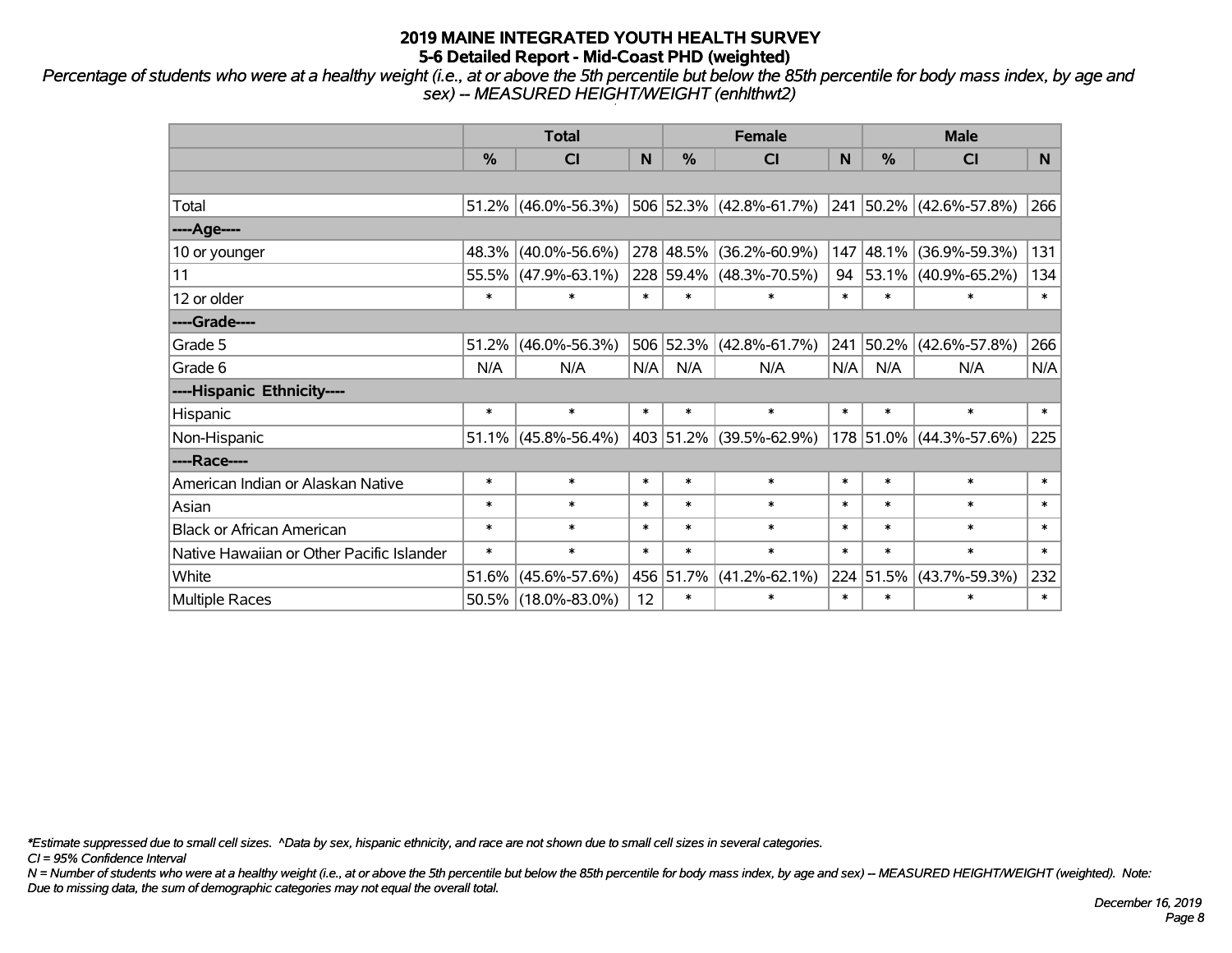*What language is spoken most often at home? (Select only one response) (en6b) Percentage of students who answered something other than 'English'*

|                                           |               | <b>Total</b>        |        |        | <b>Female</b> |        | <b>Male</b> |        |        |
|-------------------------------------------|---------------|---------------------|--------|--------|---------------|--------|-------------|--------|--------|
|                                           | $\frac{0}{0}$ | <b>CI</b>           | N      | %      | <b>CI</b>     | N      | %           | CI N   |        |
|                                           |               |                     |        |        |               |        |             |        |        |
| Total                                     |               | $0.7\%$ (0.3%-1.2%) | 20     | $\ast$ | *             | $\ast$ | *           | $\ast$ | $\ast$ |
| ---- Age----                              |               |                     |        |        |               |        |             |        |        |
| 10 or younger                             | $\ast$        | $\ast$              | $\ast$ | $\ast$ | $\ast$        | $\ast$ | *           | $\ast$ | $\ast$ |
| 11                                        | 0.5%          | $(0.0\% - 1.2\%)$   | 7      | $\ast$ | $\ast$        | $\ast$ | *           | $\ast$ | $\ast$ |
| 12 or older                               |               | $0.9\%$ (0.1%-1.7%) | 6      | $\ast$ | $\ast$        | *      | $\ast$      | $\ast$ | $\ast$ |
| ----Grade----                             |               |                     |        |        |               |        |             |        |        |
| Grade 5                                   | 0.7%          | $(0.0\% - 1.5\%)$   | 10     | $\ast$ | $\ast$        | $\ast$ | $\ast$      | $\ast$ | $\ast$ |
| Grade 6                                   |               | $0.4\%$ (0.1%-0.8%) | 6      | *      | $\ast$        | $\ast$ | $\ast$      | $\ast$ | $\ast$ |
| ----Hispanic Ethnicity----                |               |                     |        |        |               |        |             |        |        |
| Hispanic                                  | $\ast$        | $\ast$              | $\ast$ | $\ast$ | *             | $\ast$ | *           | $\ast$ | $\ast$ |
| Non-Hispanic                              |               | $0.5\%$ (0.0%-0.9%) | 11     | $\ast$ | $\ast$        | *      | *           | $\ast$ | $\ast$ |
| ----Race----                              |               |                     |        |        |               |        |             |        |        |
| American Indian or Alaskan Native         | $\ast$        | $\ast$              | $\ast$ | $\ast$ | $\ast$        | $\ast$ | $\ast$      | $\ast$ | $\ast$ |
| Asian                                     | $\ast$        | $\ast$              | $\ast$ | $\ast$ | $\ast$        | $\ast$ | *           | $\ast$ | $\ast$ |
| <b>Black or African American</b>          | $\ast$        | $\ast$              | $\ast$ | $\ast$ | $\ast$        | $\ast$ | $\ast$      | $\ast$ | $\ast$ |
| Native Hawaiian or Other Pacific Islander | $\ast$        | $\ast$              | $\ast$ | $\ast$ | $\ast$        | $\ast$ | $\ast$      | $\ast$ | $\ast$ |
| White                                     | 0.3%          | $(0.0\% - 0.6\%)$   | 7      | $\ast$ | $\ast$        | $\ast$ | *           | $\ast$ | $\ast$ |
| <b>Multiple Races</b>                     | $\ast$        | $\ast$              | $\ast$ | $\ast$ | $\ast$        | $\ast$ | $\ast$      | $\ast$ | $\ast$ |

*\*Estimate suppressed due to small cell sizes. ^Data by sex, hispanic ethnicity, and race are not shown due to small cell sizes in several categories.*

*CI = 95% Confidence Interval*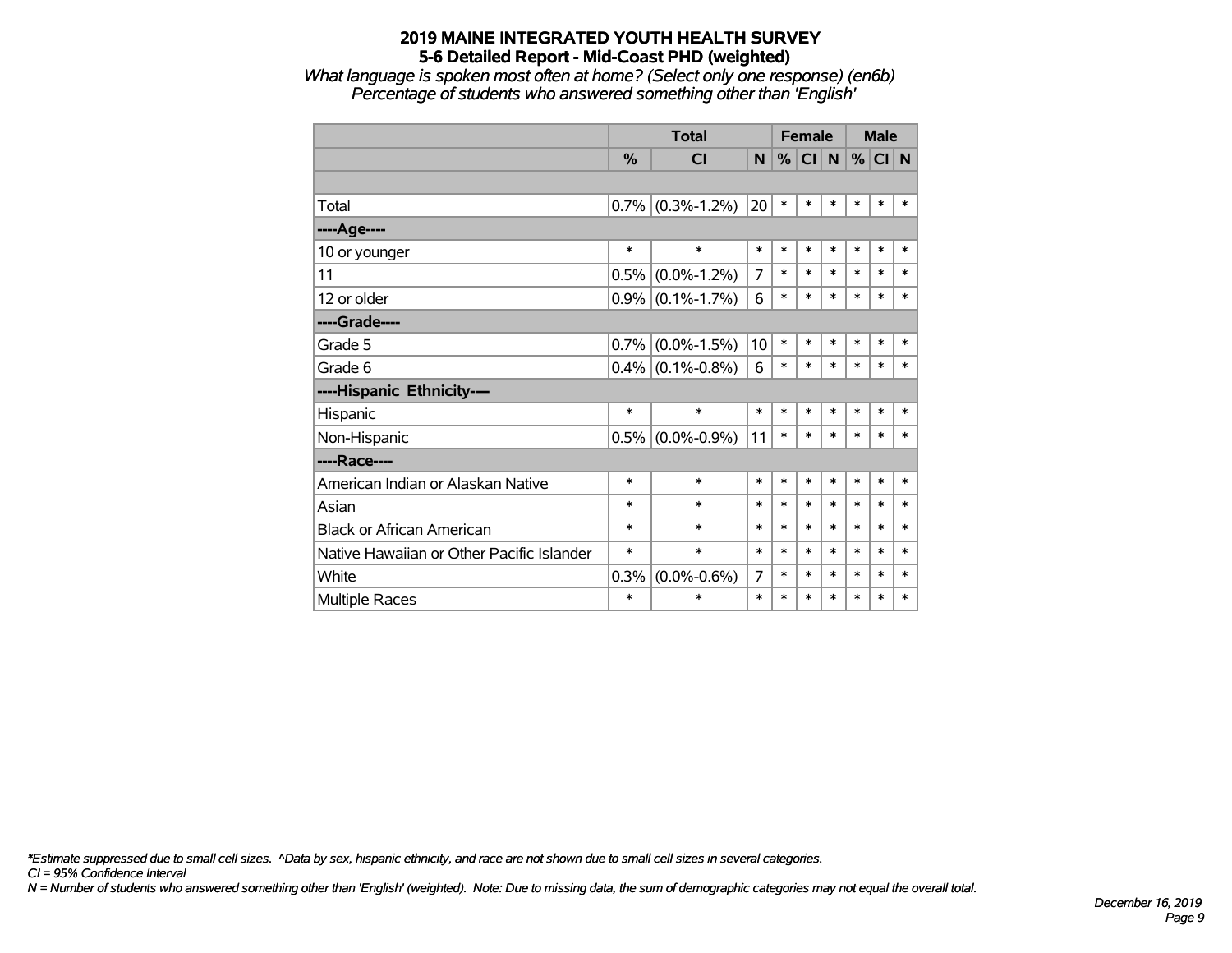*How often do you wear a seat belt when riding in a car? (en7a) Percentage of students who answered 'Never' or 'Rarely'*

|                                           |               | <b>Total</b>      |        |        | <b>Female</b> |           | <b>Male</b> |        |        |
|-------------------------------------------|---------------|-------------------|--------|--------|---------------|-----------|-------------|--------|--------|
|                                           | $\frac{0}{0}$ | CI                | N      | %      | <b>CI</b>     | ${\sf N}$ | %           | CI N   |        |
|                                           |               |                   |        |        |               |           |             |        |        |
| Total                                     | 0.8%          | $(0.0\% - 1.6\%)$ | 22     | $\ast$ | $\ast$        | $\ast$    | $\ast$      | $\ast$ | $\ast$ |
| ----Age----                               |               |                   |        |        |               |           |             |        |        |
| 10 or younger                             | $\ast$        | $\ast$            | $\ast$ | $\ast$ | $\ast$        | $\ast$    | $\ast$      | $\ast$ | $\ast$ |
| 11                                        | 0.8%          | $(0.0\% - 1.8\%)$ | 11     | $\ast$ | $\ast$        | $\ast$    | $\ast$      | $\ast$ | $\ast$ |
| 12 or older                               | 1.5%          | $(0.0\% - 3.4\%)$ | 9      | $\ast$ | $\ast$        | $\ast$    | $\ast$      | $\ast$ | $\ast$ |
| ----Grade----                             |               |                   |        |        |               |           |             |        |        |
| Grade 5                                   | 1.3%          | $(0.2\% - 2.3\%)$ | 17     | $\ast$ | *             | $\ast$    | $\ast$      | $\ast$ | *      |
| Grade 6                                   | $\ast$        | $\ast$            | $\ast$ | $\ast$ | *             | $\ast$    | $\ast$      | $\ast$ | $\ast$ |
| ----Hispanic Ethnicity----                |               |                   |        |        |               |           |             |        |        |
| Hispanic                                  | $\ast$        | $\ast$            | $\ast$ | $\ast$ | $\ast$        | $\ast$    | $\ast$      | $\ast$ | $\ast$ |
| Non-Hispanic                              | $1.0\%$       | $(0.1\% - 1.9\%)$ | 22     | $\ast$ | $\ast$        | $\ast$    | $\ast$      | $\ast$ | $\ast$ |
| ----Race----                              |               |                   |        |        |               |           |             |        |        |
| American Indian or Alaskan Native         | $\ast$        | $\ast$            | $\ast$ | $\ast$ | *             | $\ast$    | $\ast$      | $\ast$ | $\ast$ |
| Asian                                     | $\ast$        | $\ast$            | $\ast$ | $\ast$ | $\ast$        | $\ast$    | $\ast$      | $\ast$ | $\ast$ |
| <b>Black or African American</b>          | $\ast$        | $\ast$            | $\ast$ | $\ast$ | $\ast$        | $\ast$    | $\ast$      | $\ast$ | $\ast$ |
| Native Hawaiian or Other Pacific Islander | $\ast$        | $\ast$            | $\ast$ | $\ast$ | $\ast$        | $\ast$    | $\ast$      | $\ast$ | $\ast$ |
| White                                     | 0.8%          | $(0.0\% - 1.6\%)$ | 20     | $\ast$ | $\ast$        | $\ast$    | $\ast$      | $\ast$ | $\ast$ |
| <b>Multiple Races</b>                     | $\ast$        | $\ast$            | $\ast$ | $\ast$ | *             | $\ast$    | $\ast$      | $\ast$ | $\ast$ |

*\*Estimate suppressed due to small cell sizes. ^Data by sex, hispanic ethnicity, and race are not shown due to small cell sizes in several categories.*

*CI = 95% Confidence Interval*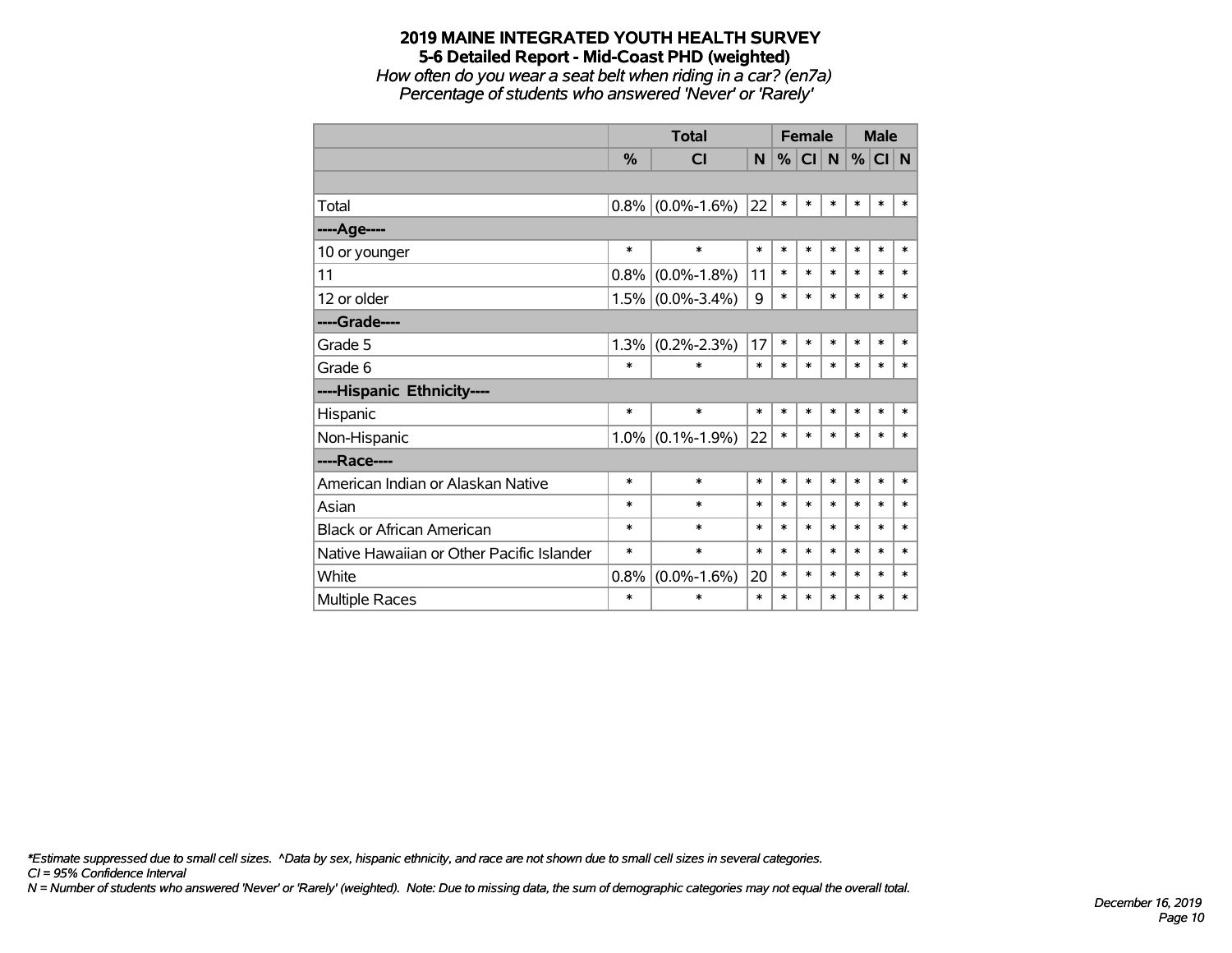#### **2019 MAINE INTEGRATED YOUTH HEALTH SURVEY 5-6 Detailed Report - Mid-Coast PHD (weighted)** *How often do you wear a seat belt when riding in a car? (en7a\_2) Percentage of students who answered 'Always'*

|                                           |               | <b>Total</b>                                     |        |               | <b>Female</b>               |        |        | <b>Male</b>               |        |
|-------------------------------------------|---------------|--------------------------------------------------|--------|---------------|-----------------------------|--------|--------|---------------------------|--------|
|                                           | $\frac{0}{0}$ | <b>CI</b>                                        | N      | $\frac{0}{0}$ | <b>CI</b>                   | N      | %      | <b>CI</b>                 | N      |
|                                           |               |                                                  |        |               |                             |        |        |                           |        |
| Total                                     |               | $84.9\%$ (80.9%-88.9%) 2,325 85.9% (81.8%-90.0%) |        |               |                             |        |        | 1,089 84.1% (79.6%-88.6%) | 1,201  |
| ----Age----                               |               |                                                  |        |               |                             |        |        |                           |        |
| 10 or younger                             | 86.1%         | $(77.4\% - 94.7\%)$                              | 659    |               | 85.6% (74.8%-96.4%)         | 322    | 86.5%  | $(78.6\% - 94.4\%)$       | 337    |
| 11                                        |               | $86.0\%$ (82.4%-89.7%)                           |        |               | $1,142$ 88.3% (84.4%-92.1%) | 535    |        | 83.9% (78.6%-89.2%)       | 586    |
| 12 or older                               |               | $80.9\%$ (75.2%-86.7%)                           | 514    |               | $ 81.1\% $ (73.9%-88.4%)    | 230    |        | $ 81.5\% $ (73.9%-89.1%)  | 274    |
| ----Grade----                             |               |                                                  |        |               |                             |        |        |                           |        |
| Grade 5                                   | 86.4%         | $(80.6\% - 92.2\%)$                              |        |               | $1,168$ 86.9% (79.6%-94.3%) | 529    | 85.9%  | $(80.6\% - 91.3\%)$       | 624    |
| Grade 6                                   |               | $83.5\%$ (79.4%-87.6%)                           |        |               | $1,141$ 85.2% (81.0%-89.5%) | 552    |        | 82.1% (76.9%-87.3%)       | 573    |
| ----Hispanic Ethnicity----                |               |                                                  |        |               |                             |        |        |                           |        |
| Hispanic                                  | 79.1%         | $(68.8\% - 89.5\%)$                              | 33     | $\ast$        | $\ast$                      | $\ast$ | $\ast$ | $\ast$                    | $\ast$ |
| Non-Hispanic                              |               | 83.9% (79.5%-88.4%)                              |        |               | 1,868 85.0% (80.1%-89.9%)   | 872    |        | 83.0% (78.1%-87.9%)       | 970    |
| ----Race----                              |               |                                                  |        |               |                             |        |        |                           |        |
| American Indian or Alaskan Native         | 77.9%         | $(61.3\% - 94.5\%)$                              | 34     | $\ast$        | $\ast$                      | $\ast$ | $\ast$ | $\ast$                    | $\ast$ |
| Asian                                     | $\ast$        | $\ast$                                           | $\ast$ | $\ast$        | $\ast$                      | $\ast$ | $\ast$ | $\ast$                    | $\ast$ |
| <b>Black or African American</b>          | 71.7%         | $(49.9\% - 93.5\%)$                              | 16     | $\ast$        | $\ast$                      | $\ast$ | $\ast$ | $\ast$                    | ∗      |
| Native Hawaiian or Other Pacific Islander | $\ast$        | $\ast$                                           | $\ast$ | $\ast$        | $\ast$                      | $\ast$ | $\ast$ | $\ast$                    | $\ast$ |
| White                                     | 85.4%         | $(81.5\% - 89.3\%)$                              |        | 2,115 85.8%   | $(81.7\% - 90.0\%)$         | 1,014  | 85.0%  | $(80.6\% - 89.4\%)$       | 1,075  |
| <b>Multiple Races</b>                     |               | $81.6\%$ (69.1%-94.2%)                           | 50     | $\ast$        | $\ast$                      | $\ast$ | $\ast$ | $\ast$                    | $\ast$ |

*\*Estimate suppressed due to small cell sizes. ^Data by sex, hispanic ethnicity, and race are not shown due to small cell sizes in several categories.*

*CI = 95% Confidence Interval*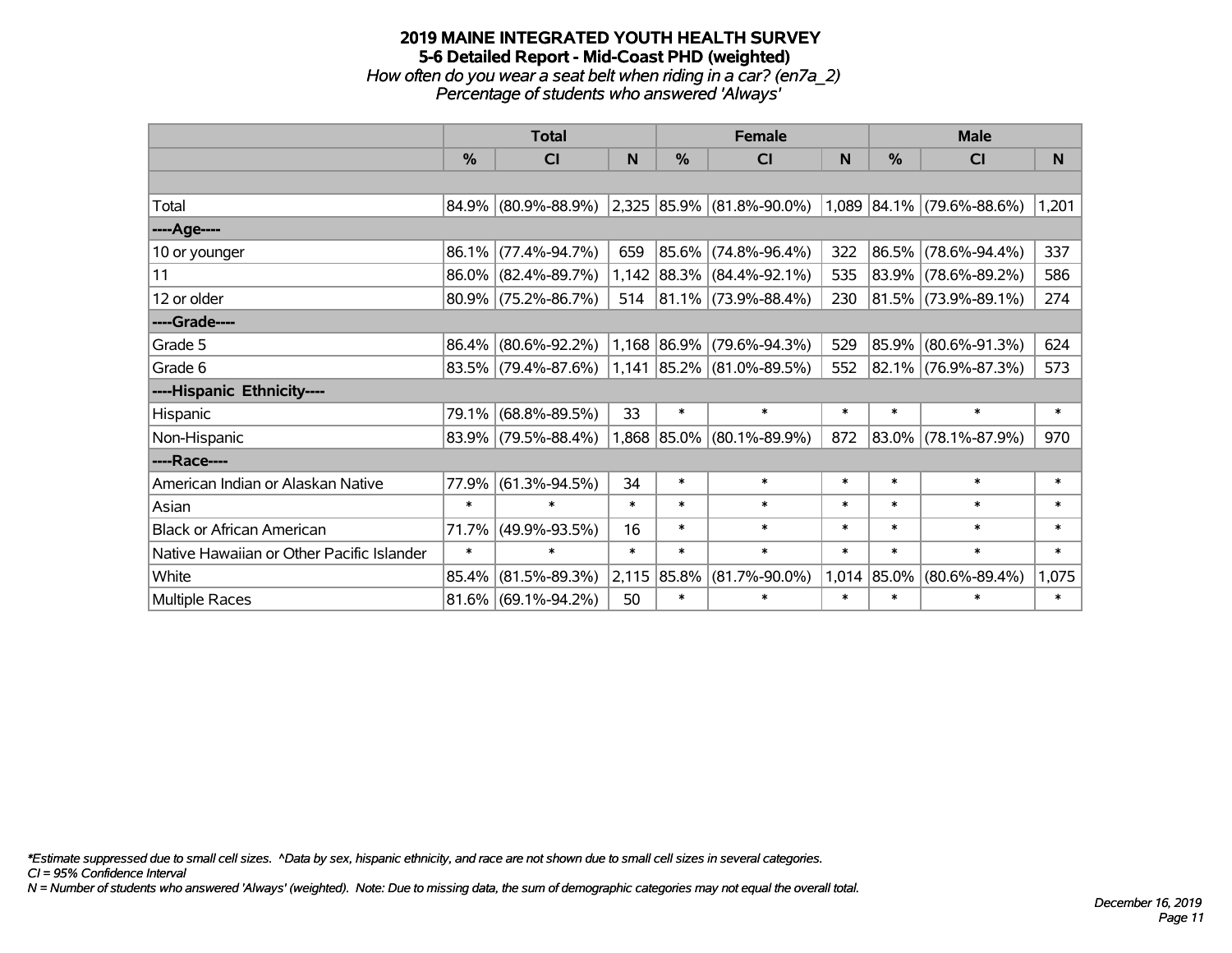*How often do you sit in the back seat when you are riding in a car? (en8a) Percentage of students who answered 'Never' or 'Rarely'*

|                                           |               | <b>Total</b>        |                |               | <b>Female</b>               |          | <b>Male</b> |                             |        |
|-------------------------------------------|---------------|---------------------|----------------|---------------|-----------------------------|----------|-------------|-----------------------------|--------|
|                                           | $\frac{0}{0}$ | CI                  | N              | $\frac{0}{0}$ | CI                          | <b>N</b> | %           | <b>CI</b>                   | N      |
|                                           |               |                     |                |               |                             |          |             |                             |        |
| Total                                     |               | 17.8% (14.8%-20.9%) |                |               | 486 16.0% (12.2%-19.8%)     |          |             | 202   18.8%   (14.9%-22.6%) | 266    |
| ----Age----                               |               |                     |                |               |                             |          |             |                             |        |
| 10 or younger                             | 12.1%         | $(7.6\% - 16.7\%)$  | 92             | $ 10.2\% $    | $(4.9\% - 15.4\%)$          | 38       | 14.1%       | $(8.4\% - 19.8\%)$          | 54     |
| 11                                        |               | 16.6% (13.1%-20.0%) |                |               | 220   15.0%   (11.2%-18.9%) | 91       |             | 17.9% (12.6%-23.2%)         | 125    |
| 12 or older                               |               | 26.7% (21.9%-31.4%) |                |               | 170 25.9% (18.4%-33.3%)     | 73       |             | 25.8% (19.1%-32.5%)         | 87     |
| ----Grade----                             |               |                     |                |               |                             |          |             |                             |        |
| Grade 5                                   | 13.5%         | $(9.8\% - 17.2\%)$  |                | 182 11.5%     | $(6.7\% - 16.2\%)$          | 70       | 15.1%       | $(11.0\% - 19.2\%)$         | 108    |
| Grade 6                                   |               | 22.0% (17.8%-26.2%) |                |               | 300 20.5% (15.2%-25.9%)     |          |             | 133 22.7% (16.7%-28.7%)     | 158    |
| ----Hispanic Ethnicity----                |               |                     |                |               |                             |          |             |                             |        |
| Hispanic                                  | 14.3%         | $(2.2\% - 26.5\%)$  | 6              | $\ast$        | $\ast$                      | $\ast$   | $\ast$      | $\ast$                      | $\ast$ |
| Non-Hispanic                              |               | 17.8% (14.8%-20.9%) |                |               | 395   16.2%   (12.1%-20.4%) | 166      |             | 18.6% (14.2%-22.9%)         | 215    |
| ----Race----                              |               |                     |                |               |                             |          |             |                             |        |
| American Indian or Alaskan Native         | 24.3%         | $(4.7\% - 43.9\%)$  | 11             | $\ast$        | $\ast$                      | $\ast$   | $\ast$      | $\ast$                      | $\ast$ |
| Asian                                     | $\ast$        | $\ast$              | $\ast$         | $\ast$        | $\ast$                      | $\ast$   | $\ast$      | $\ast$                      | $\ast$ |
| <b>Black or African American</b>          | 30.1%         | $(3.9\% - 56.2\%)$  | $\overline{7}$ | $\ast$        | $\ast$                      | $\ast$   | $\ast$      | $\ast$                      | $\ast$ |
| Native Hawaiian or Other Pacific Islander | $\ast$        | $\ast$              | $\ast$         | $\ast$        | $\ast$                      | $\ast$   | $\ast$      | $\ast$                      | $\ast$ |
| White                                     | 17.2%         | $(14.3\% - 20.0\%)$ | 423            | 15.9%         | $(12.2\% - 19.7\%)$         | 188      | 17.8%       | $(13.6\% - 22.1\%)$         | 224    |
| <b>Multiple Races</b>                     | 18.6%         | $(5.7\% - 31.5\%)$  | 11             | $\ast$        | $\ast$                      | $\ast$   | $\ast$      | $\ast$                      | $\ast$ |

*\*Estimate suppressed due to small cell sizes. ^Data by sex, hispanic ethnicity, and race are not shown due to small cell sizes in several categories.*

*CI = 95% Confidence Interval*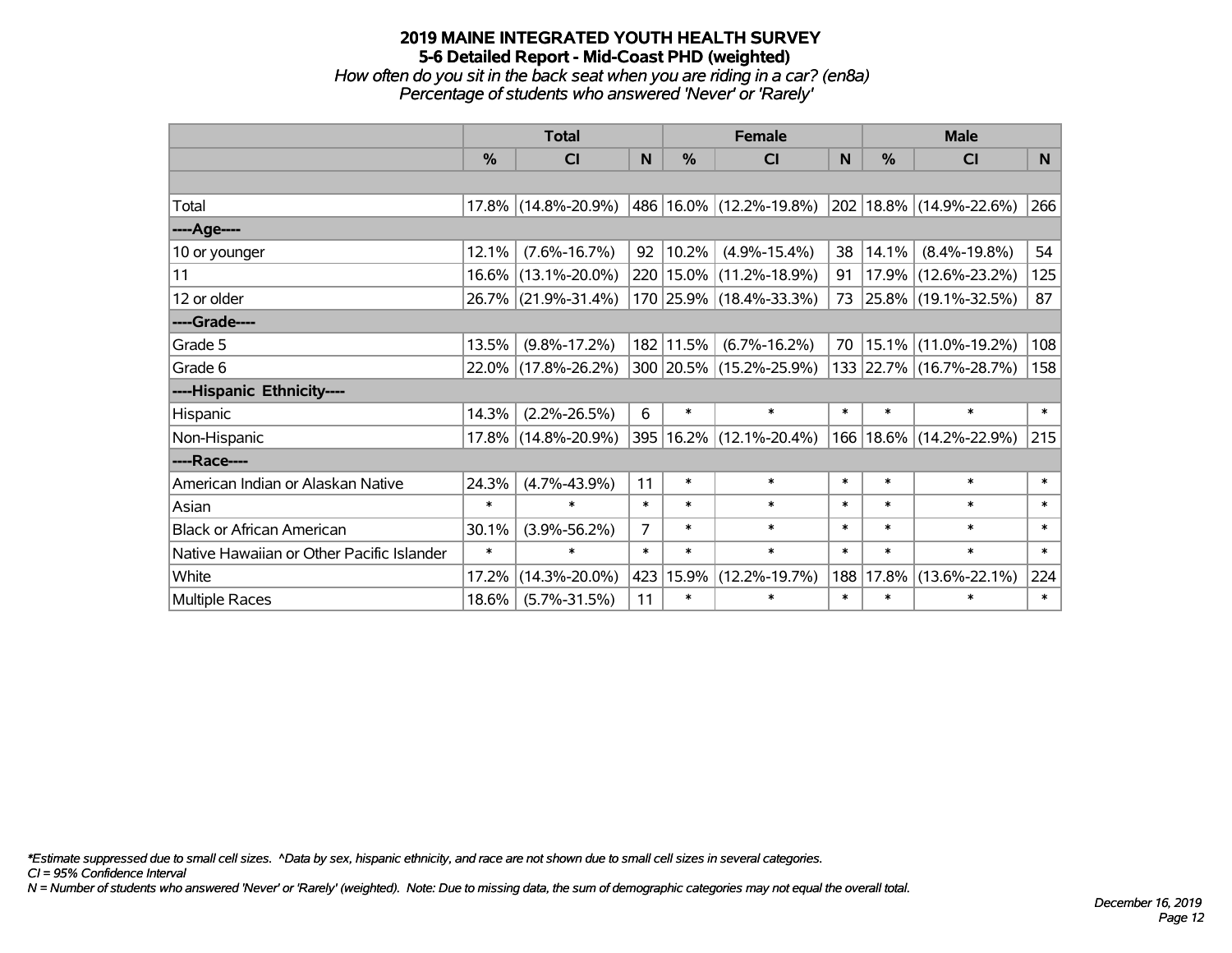*When you ride a bicycle, how often do you wear a helmet? (en9a)*

*Among students who ride a bicycle, the percentage of students who answered 'Never' or 'Rarely'*

|                                           |               | <b>Total</b>                                |        |           | <b>Female</b>               |        |               | <b>Male</b>              |        |
|-------------------------------------------|---------------|---------------------------------------------|--------|-----------|-----------------------------|--------|---------------|--------------------------|--------|
|                                           | $\frac{0}{0}$ | <b>CI</b>                                   | N      | %         | <b>CI</b>                   | N      | $\frac{0}{0}$ | <b>CI</b>                | N.     |
|                                           |               |                                             |        |           |                             |        |               |                          |        |
| Total                                     |               | 23.4% (18.6%-28.1%) 574 21.5% (17.1%-25.9%) |        |           |                             |        |               | 247 25.2% (18.5%-31.9%)  | 323    |
| ----Age----                               |               |                                             |        |           |                             |        |               |                          |        |
| 10 or younger                             |               | 18.4% (11.3%-25.6%)                         |        | 130 14.1% | $(8.8\% - 19.3\%)$          | 49     | 22.7%         | $(9.4\% - 36.1\%)$       | 81     |
| 11                                        |               | 23.6% (17.7%-29.5%)                         |        |           | 277 23.9% (18.0%-29.8%)     |        |               | 130 23.9% (15.7%-32.1%)  | 148    |
| 12 or older                               |               | 29.3% (22.6%-36.0%)                         |        |           | 166 26.8% (18.9%-34.7%)     |        |               | 68 31.2% (23.9%-38.4%)   | 95     |
| ----Grade----                             |               |                                             |        |           |                             |        |               |                          |        |
| Grade 5                                   |               | 19.9% (13.8%-26.0%)                         |        |           | 243   16.7%   (10.6%-22.9%) | 94     |               | $ 23.0\% $ (14.9%-31.0%) | 150    |
| Grade 6                                   |               | 26.4% (21.1%-31.8%) 322 25.0% (20.1%-29.9%) |        |           |                             |        |               | 145 27.7% (19.8%-35.6%)  | 174    |
| ----Hispanic Ethnicity----                |               |                                             |        |           |                             |        |               |                          |        |
| Hispanic                                  |               | 36.6% (19.0%-54.2%)                         |        | 14 31.2%  | $(5.5\% - 56.9\%)$          | 6      | 42.5%         | $(26.2\% - 58.8\%)$      | 8      |
| Non-Hispanic                              |               | 22.4% (17.6%-27.3%)                         |        |           | 449 20.9% (16.0%-25.7%)     |        |               | 193 24.0% (17.7%-30.4%)  | 252    |
| ----Race----                              |               |                                             |        |           |                             |        |               |                          |        |
| American Indian or Alaskan Native         | 41.0%         | $(21.3\% - 60.7\%)$                         | 15     | $\ast$    | $\ast$                      | $\ast$ | $\ast$        | $\ast$                   | $\ast$ |
| Asian                                     | $\ast$        | $\ast$                                      | $\ast$ | $\ast$    | $\ast$                      | $\ast$ | $\ast$        | $\ast$                   | $\ast$ |
| <b>Black or African American</b>          | $\ast$        | $\ast$                                      | $\ast$ | $\ast$    | $\ast$                      | $\ast$ | $\ast$        | $\ast$                   | $\ast$ |
| Native Hawaiian or Other Pacific Islander | $\ast$        | $\ast$                                      | $\ast$ | $\ast$    | $\ast$                      | $\ast$ | $\ast$        | $\ast$                   | $\ast$ |
| White                                     | 22.5%         | $(17.8\% - 27.3\%)$                         |        | 503 21.3% | $(16.2\% - 26.4\%)$         |        | 228 23.9%     | $(17.6\% - 30.2\%)$      | 272    |
| Multiple Races                            | 22.1%         | $(8.1\% - 36.0\%)$                          | 12     | $\ast$    | $\ast$                      | $\ast$ | $\ast$        | $\ast$                   | $\ast$ |

*\*Estimate suppressed due to small cell sizes. ^Data by sex, hispanic ethnicity, and race are not shown due to small cell sizes in several categories.*

*CI = 95% Confidence Interval*

*N = Among students who ride a bicycle, the number of students who answered 'Never' or 'Rarely' (weighted). Note: Due to missing data, the sum of demographic categories may not equal the overall total.*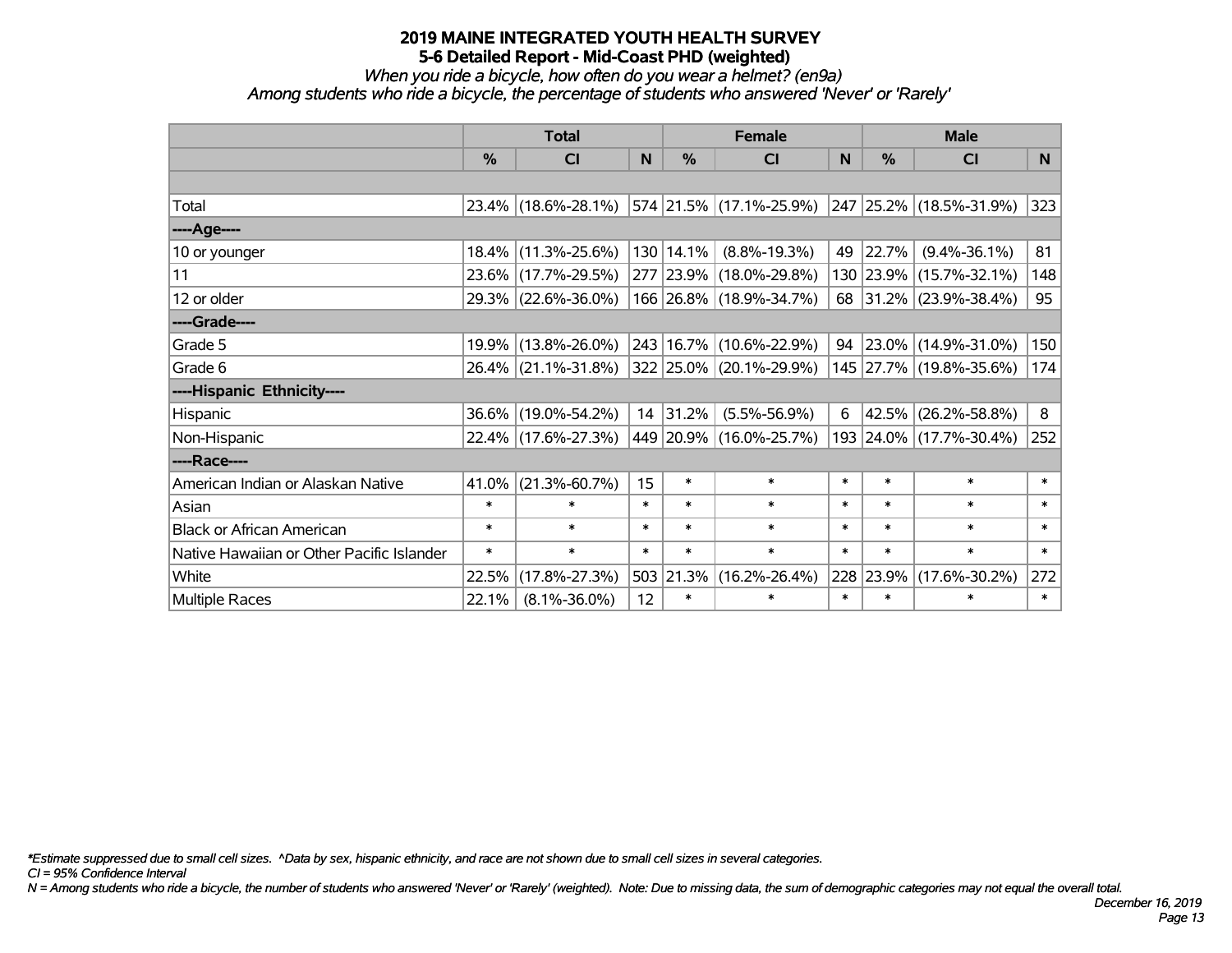#### **2019 MAINE INTEGRATED YOUTH HEALTH SURVEY 5-6 Detailed Report - Mid-Coast PHD (weighted)** *Have you ever been bullied on school property? (en51) Percentage of students who answered 'Yes'*

|                                           | <b>Total</b> |                     |        | <b>Female</b> | <b>Male</b>                 |        |           |                         |        |
|-------------------------------------------|--------------|---------------------|--------|---------------|-----------------------------|--------|-----------|-------------------------|--------|
|                                           | %            | CI                  | N      | %             | <b>CI</b>                   | N      | %         | <b>CI</b>               | N      |
|                                           |              |                     |        |               |                             |        |           |                         |        |
| Total                                     |              | 44.4% (39.5%-49.4%) |        |               | $1,201$ 43.5% (37.1%-49.8%) |        |           | 544 45.2% (38.4%-52.0%) | 637    |
| ----Age----                               |              |                     |        |               |                             |        |           |                         |        |
| 10 or younger                             | 44.4%        | $(37.8\% - 51.0\%)$ | 332    | 44.5%         | $(33.0\% - 56.0\%)$         |        | 162 44.4% | $(28.9\% - 59.8\%)$     | 170    |
| 11                                        |              | 45.5% (38.6%-52.4%) | 597    | 43.9%         | $(37.4\% - 50.4\%)$         |        |           | 265 46.4% (36.4%-56.5%) | 318    |
| 12 or older                               |              | 42.1% (33.9%-50.3%) | 267    |               | 41.4% (28.9%-53.9%)         |        |           | 116 44.0% (36.1%-52.0%) | 149    |
| ----Grade----                             |              |                     |        |               |                             |        |           |                         |        |
| Grade 5                                   |              | 45.9% (40.5%-51.3%) | 609    | 45.0%         | $(36.3\% - 53.6\%)$         |        | 268 46.1% | $(35.2\% - 56.9\%)$     | 328    |
| Grade 6                                   |              | 42.7% (34.1%-51.4%) | 580    |               | 41.7% (31.6%-51.8%)         |        |           | 268 44.6% (36.2%-52.9%) | 309    |
| ----Hispanic Ethnicity----                |              |                     |        |               |                             |        |           |                         |        |
| Hispanic                                  | 51.1%        | $(32.7\% - 69.5\%)$ | 21     | $\ast$        | $\ast$                      | $\ast$ | $\ast$    | $\ast$                  | $\ast$ |
| Non-Hispanic                              |              | 44.8% (39.5%-50.1%) | 985    | 42.4%         | $(34.8\% - 50.0\%)$         |        | 429 47.3% | $(40.1\% - 54.5\%)$     | 546    |
| ----Race----                              |              |                     |        |               |                             |        |           |                         |        |
| American Indian or Alaskan Native         | 53.3%        | $(35.8\% - 70.7\%)$ | 23     | $\ast$        | $\ast$                      | $\ast$ | $\ast$    | $\ast$                  | $\ast$ |
| Asian                                     | $\ast$       | $\ast$              | $\ast$ | $\ast$        | $\ast$                      | $\ast$ | $\ast$    | $\ast$                  | $\ast$ |
| <b>Black or African American</b>          | 37.9%        | $(17.3\% - 58.5\%)$ | 8      | $\ast$        | $\ast$                      | $\ast$ | $\ast$    | $\ast$                  | $\ast$ |
| Native Hawaiian or Other Pacific Islander | $\ast$       | $\ast$              | $\ast$ | $\ast$        | $\ast$                      | $\ast$ | $\ast$    | $\ast$                  | $\ast$ |
| White                                     | 43.7%        | $(38.6\% - 48.9\%)$ | 1,068  | 42.4%         | $(35.9\% - 48.9\%)$         | 494    | 45.2%     | $(37.9\% - 52.6\%)$     | 564    |
| Multiple Races                            |              | 49.8% (36.9%-62.6%) | 31     | 60.0%         | $(31.4\% - 88.7\%)$         | 13     |           | 37.6% (19.0%-56.1%)     | 13     |

*\*Estimate suppressed due to small cell sizes. ^Data by sex, hispanic ethnicity, and race are not shown due to small cell sizes in several categories.*

*CI = 95% Confidence Interval*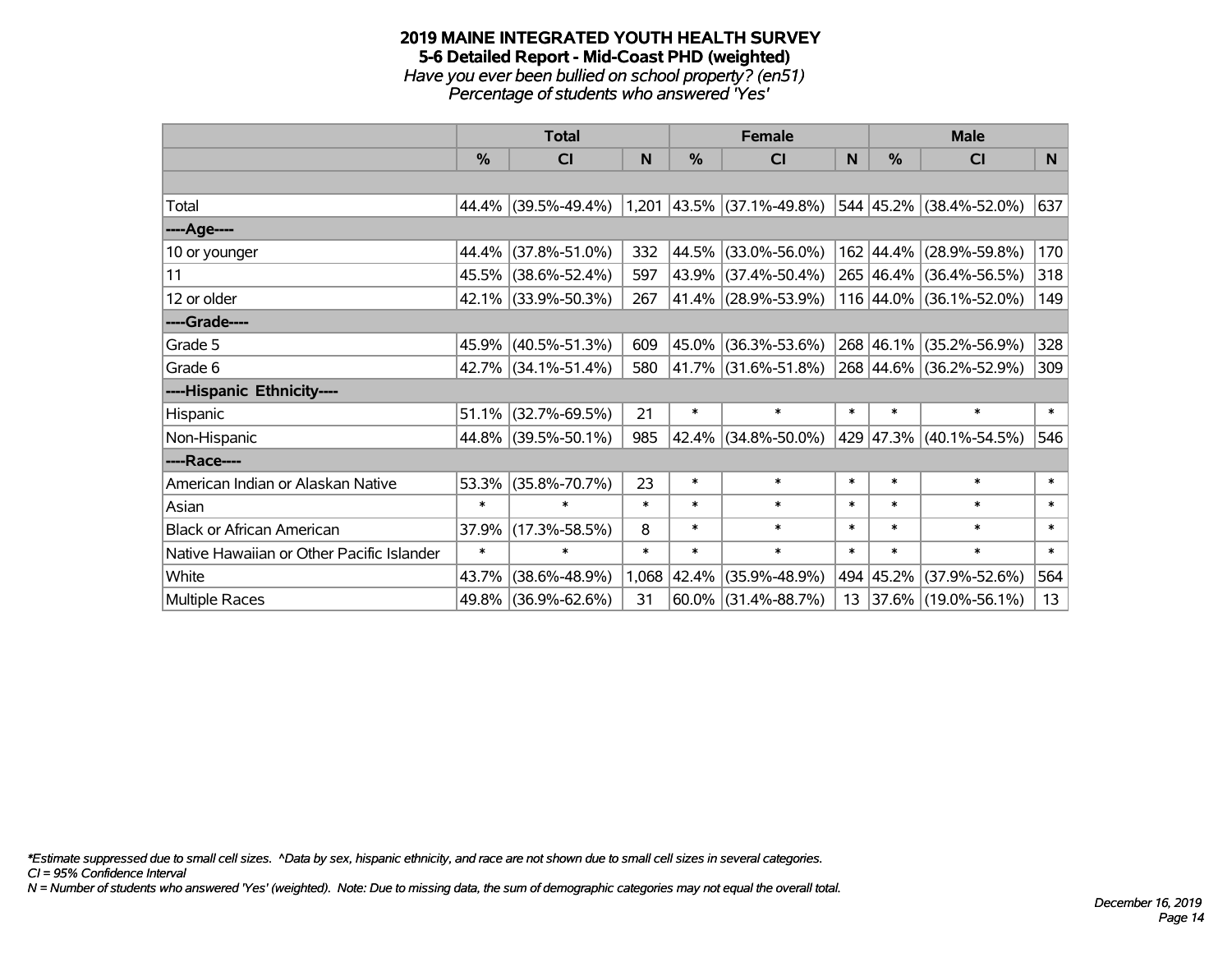#### **2019 MAINE INTEGRATED YOUTH HEALTH SURVEY 5-6 Detailed Report - Mid-Coast PHD (weighted)** *Have you ever been bullied away from school property? (en52a) Percentage of students who answered 'Yes'*

|                                           | <b>Total</b>  |                        |        | <b>Female</b> | <b>Male</b>                  |              |           |                          |        |
|-------------------------------------------|---------------|------------------------|--------|---------------|------------------------------|--------------|-----------|--------------------------|--------|
|                                           | $\frac{0}{2}$ | CI                     | N      | $\%$          | <b>CI</b>                    | <sub>N</sub> | $\%$      | CI                       | N      |
|                                           |               |                        |        |               |                              |              |           |                          |        |
| Total                                     |               | 31.7% (27.9%-35.6%)    |        |               | $ 859 31.5\% $ (27.0%-36.0%) |              |           | 393 32.3% (27.4%-37.3%)  | 459    |
| ----Age----                               |               |                        |        |               |                              |              |           |                          |        |
| 10 or younger                             | 30.4%         | $(25.8\% - 34.9\%)$    |        |               | 227 29.8% (22.8%-36.8%)      |              | 109 30.9% | $(22.7\% - 39.1\%)$      | 118    |
| 11                                        |               | $32.4\%$ (26.7%-38.0%) |        |               | 426 32.0% (26.0%-37.9%)      |              |           | 191 33.3% (26.1%-40.5%)  | 231    |
| 12 or older                               |               | $31.8\%$ (25.9%-37.6%) |        |               | 201 33.0% (26.0%-39.9%)      |              |           | $92$ 31.0% (24.0%-37.9%) | 105    |
| ----Grade----                             |               |                        |        |               |                              |              |           |                          |        |
| Grade 5                                   | 31.7%         | $(27.1\% - 36.4\%)$    |        |               | 421 30.5% (23.1%-37.9%)      |              | 182 33.2% | $(27.1\% - 39.3\%)$      | 237    |
| Grade 6                                   |               | $31.5\%$ (26.2%-36.7%) |        |               | 428 31.5% (27.4%-35.5%)      |              |           | 201 31.6% (24.7%-38.5%)  | 221    |
| ----Hispanic Ethnicity----                |               |                        |        |               |                              |              |           |                          |        |
| Hispanic                                  | 36.6%         | $(22.0\% - 51.3\%)$    | 15     | $\ast$        | $\ast$                       | $\ast$       | $\ast$    | $\ast$                   | $\ast$ |
| Non-Hispanic                              |               | $32.5\%$ (28.7%-36.4%) |        |               | 717 32.4% (27.8%-36.9%)      |              |           | 327 33.0% (27.9%-38.2%)  | 384    |
| ----Race----                              |               |                        |        |               |                              |              |           |                          |        |
| American Indian or Alaskan Native         | 37.2%         | $(23.5\% - 51.0\%)$    | 16     | $\ast$        | $\ast$                       | $\ast$       | $\ast$    | $\ast$                   | $\ast$ |
| Asian                                     | $\ast$        | $\ast$                 | $\ast$ | $\ast$        | $\ast$                       | $\ast$       | $\ast$    | $\ast$                   | $\ast$ |
| <b>Black or African American</b>          | $\ast$        | $\ast$                 | $\ast$ | $\ast$        | $\ast$                       | $\ast$       | $\ast$    | $\ast$                   | $\ast$ |
| Native Hawaiian or Other Pacific Islander | $\ast$        | $\ast$                 | $\ast$ | $\ast$        | $\ast$                       | $\ast$       | $\ast$    | $\ast$                   | $\ast$ |
| White                                     | 31.5%         | $(27.5\% - 35.5\%)$    |        | 772 30.9%     | $(26.3\% - 35.5\%)$          |              | 359 32.4% | $(27.0\% - 37.8\%)$      | 407    |
| Multiple Races                            |               | 31.3% (18.2%-44.4%)    |        | $19$ 31.1%    | $(7.7\% - 54.5\%)$           | 7            |           | 35.0% (17.8%-52.2%)      | 12     |

*\*Estimate suppressed due to small cell sizes. ^Data by sex, hispanic ethnicity, and race are not shown due to small cell sizes in several categories.*

*CI = 95% Confidence Interval*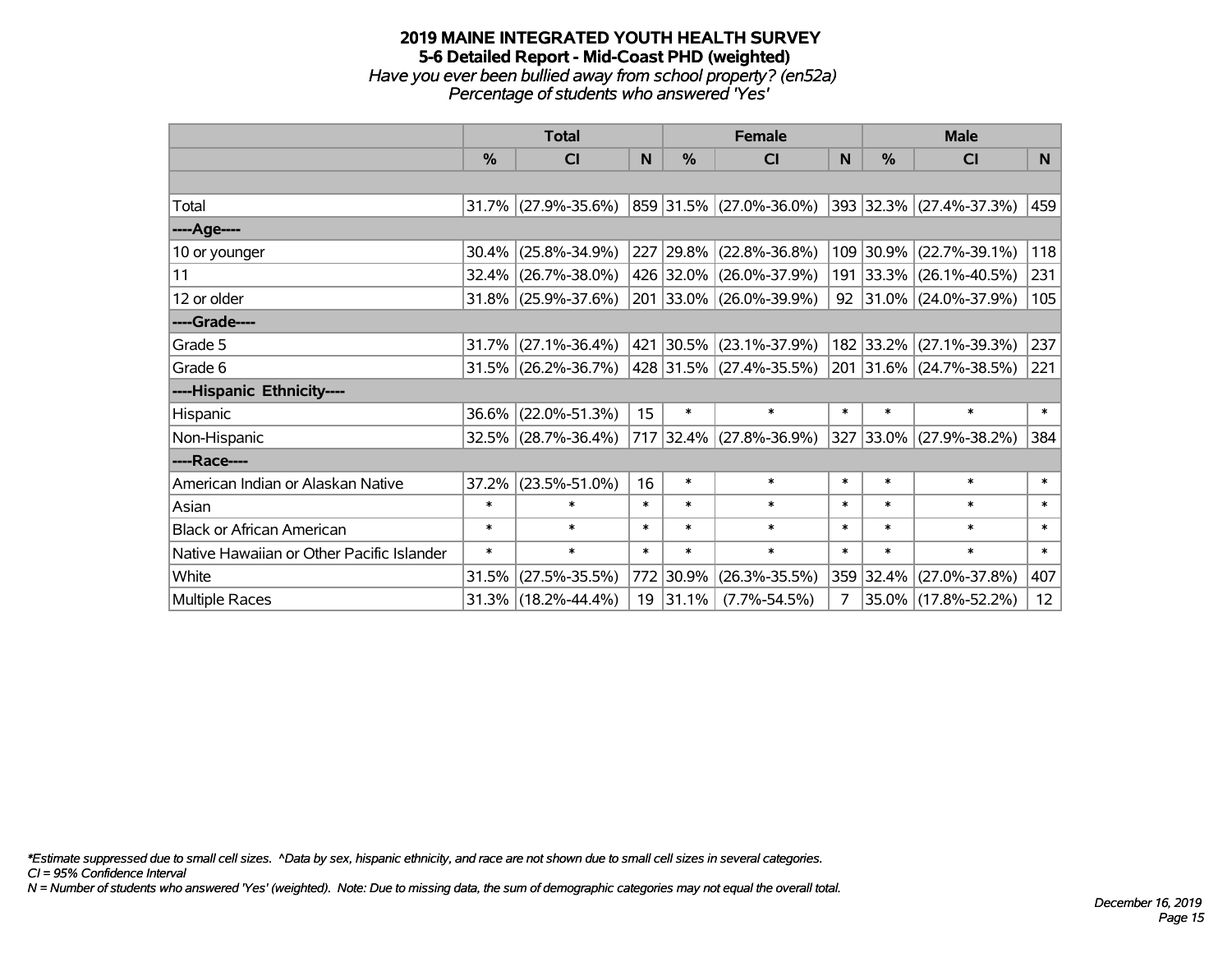*Do you agree or disagree with the following statement? I feel safe at my school. (en12) Percentage of students who answered 'Strongly agree' or 'Agree'*

|                                           | <b>Total</b> |                        |        |               | <b>Female</b>                                                                                       |        | <b>Male</b> |                     |        |  |
|-------------------------------------------|--------------|------------------------|--------|---------------|-----------------------------------------------------------------------------------------------------|--------|-------------|---------------------|--------|--|
|                                           | $\%$         | <b>CI</b>              | N      | $\frac{0}{0}$ | <b>CI</b>                                                                                           | N      | %           | <b>CI</b>           | N      |  |
|                                           |              |                        |        |               |                                                                                                     |        |             |                     |        |  |
| Total                                     |              | 89.5% (86.5%-92.6%)    |        |               | $\vert 2.434 \vert 90.2\% \vert (86.8\% - 93.5\%) \vert 1.129 \vert 89.7\% \vert (85.9\% - 93.5\%)$ |        |             |                     | 1,275  |  |
| ----Age----                               |              |                        |        |               |                                                                                                     |        |             |                     |        |  |
| 10 or younger                             | 92.2%        | $(88.2\% - 96.2\%)$    | 703    | $ 91.5\% $    | $(84.5\% - 98.5\%)$                                                                                 | 345    | 92.9%       | $(88.6\% - 97.2\%)$ | 358    |  |
| 11                                        |              | 89.3% (85.7%-92.9%)    | 1,169  |               | $ 90.1\% $ (85.5%-94.8%)                                                                            | 535    |             | 88.8% (84.7%-92.9%) | 616    |  |
| 12 or older                               |              | $87.8\%$ (81.2%-94.4%) | 556    |               | 88.4% (81.4%-95.4%)                                                                                 | 248    |             | 87.8% (79.7%-95.9%) | 297    |  |
| ----Grade----                             |              |                        |        |               |                                                                                                     |        |             |                     |        |  |
| Grade 5                                   | 91.6%        | $(88.3\% - 95.0\%)$    | 1,223  | $ 90.7\% $    | $(86.0\% - 95.4\%)$                                                                                 | 545    | $ 92.2\% $  | $(88.1\% - 96.3\%)$ | 662    |  |
| Grade 6                                   |              | 88.0% (83.5%-92.4%)    |        |               | 1,197 89.7% (85.0%-94.4%)                                                                           | 574    |             | 87.0% (80.8%-93.3%) | 609    |  |
| ----Hispanic Ethnicity----                |              |                        |        |               |                                                                                                     |        |             |                     |        |  |
| Hispanic                                  | $\ast$       | $\ast$                 | $\ast$ | $\ast$        | $\ast$                                                                                              | $\ast$ | $\ast$      | $\ast$              | $\ast$ |  |
| Non-Hispanic                              |              | 89.1% (85.5%-92.6%)    |        |               | 1,973 89.1% (85.4%-92.9%)                                                                           | 908    | $ 89.3\% $  | $(84.8\% - 93.7\%)$ | 1,041  |  |
| ----Race----                              |              |                        |        |               |                                                                                                     |        |             |                     |        |  |
| American Indian or Alaskan Native         | $\ast$       | $\ast$                 | $\ast$ | $\ast$        | $\ast$                                                                                              | $\ast$ | $\ast$      | $\ast$              | $\ast$ |  |
| Asian                                     | $\ast$       | $\ast$                 | $\ast$ | $\ast$        | $\ast$                                                                                              | $\ast$ | $\ast$      | $\ast$              | $\ast$ |  |
| <b>Black or African American</b>          | $\ast$       | $\ast$                 | $\ast$ | $\ast$        | $\ast$                                                                                              | $\ast$ | $\ast$      | $\ast$              | $\ast$ |  |
| Native Hawaiian or Other Pacific Islander | $\ast$       | $\ast$                 | $\ast$ | $\ast$        | $\ast$                                                                                              | $\ast$ | $\ast$      | $\ast$              | $\ast$ |  |
| White                                     | 89.4%        | $(86.4\% - 92.5\%)$    | 2,195  | 89.7%         | $(86.2\% - 93.3\%)$                                                                                 | 1,048  | 89.3%       | $(85.3\% - 93.2\%)$ | 1,124  |  |
| Multiple Races                            | $\ast$       | $\ast$                 | $\ast$ | $\ast$        | $\ast$                                                                                              | $\ast$ | $\ast$      | $\ast$              | $\ast$ |  |

*\*Estimate suppressed due to small cell sizes. ^Data by sex, hispanic ethnicity, and race are not shown due to small cell sizes in several categories.*

*CI = 95% Confidence Interval*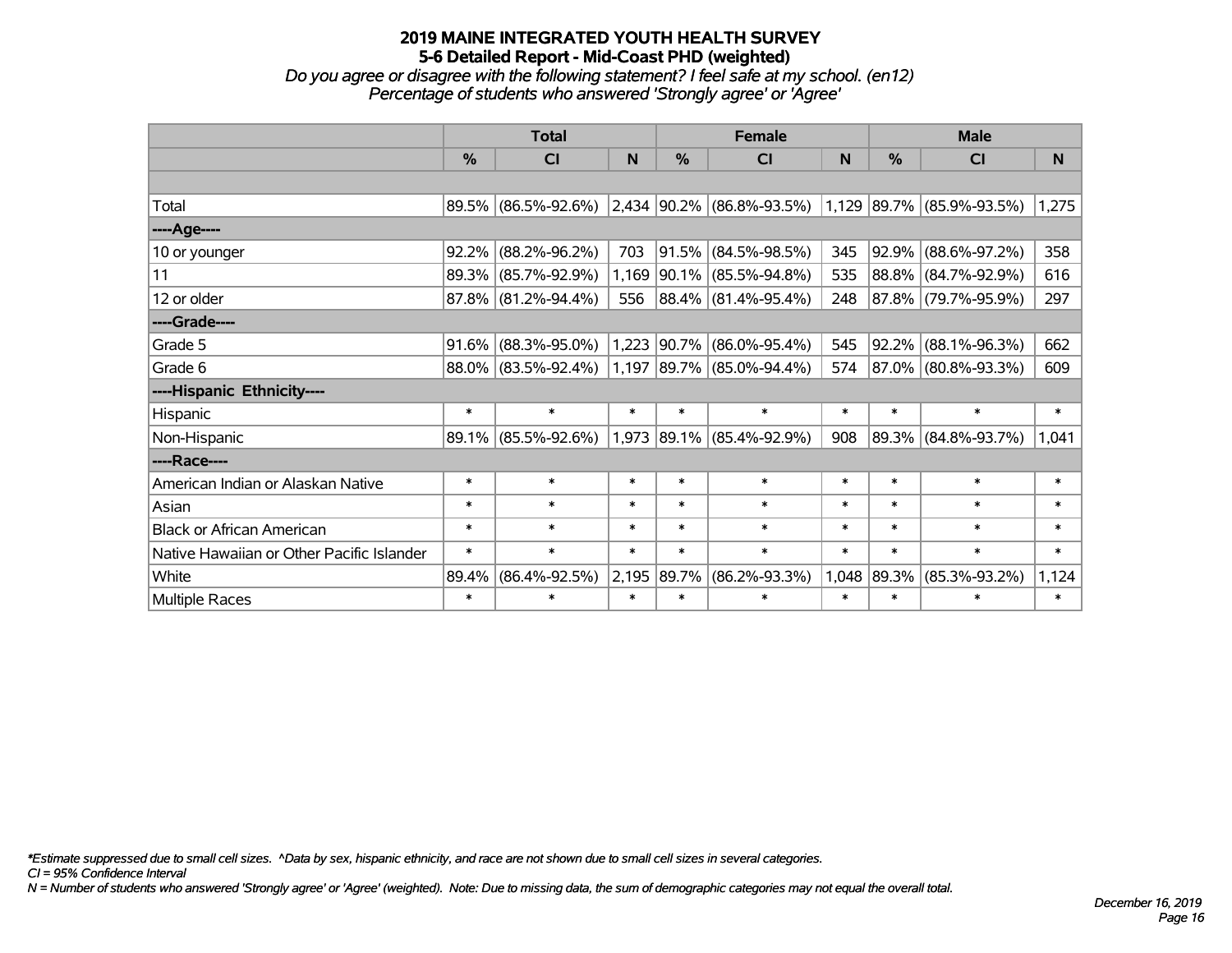# **2019 MAINE INTEGRATED YOUTH HEALTH SURVEY 5-6 Detailed Report - Mid-Coast PHD (weighted)** *Have you ever tried cigarette smoking, even one or two puffs? (en13) Percentage of students who answered 'Yes'*

|                                           | <b>Total</b> |                     |        | <b>Female</b> |                                                   |        | <b>Male</b> |                              |        |  |
|-------------------------------------------|--------------|---------------------|--------|---------------|---------------------------------------------------|--------|-------------|------------------------------|--------|--|
|                                           | %            | CI                  | N      | %             | <b>CI</b>                                         | N      | %           | <b>CI</b>                    | N      |  |
|                                           |              |                     |        |               |                                                   |        |             |                              |        |  |
| Total                                     |              | $2.3\%$ (1.2%-3.4%) |        |               | $63$ 2.7% (1.1%-4.2%)                             |        |             | $ 33 1.7\% $ (0.7%-2.7%)     | 24     |  |
| ----Age----                               |              |                     |        |               |                                                   |        |             |                              |        |  |
| 10 or younger                             | 2.0%         | $(0.4\% - 3.6\%)$   | 16     | $\ast$        | $\ast$                                            | $\ast$ | $\ast$      | $\ast$                       | $\ast$ |  |
| 11                                        |              | $2.7\%$ (1.2%-4.2%) |        |               | $36 3.4\% $ (0.4%-6.4%)                           | 21     | 1.9%        | $(0.2\% - 3.6\%)$            | 13     |  |
| 12 or older                               |              | $1.8\%$ (0.5%-3.1%) | 12     | $\ast$        | $\ast$                                            | $\ast$ | $\ast$      | $\ast$                       | $\ast$ |  |
| ----Grade----                             |              |                     |        |               |                                                   |        |             |                              |        |  |
| Grade 5                                   | 2.5%         | $(0.8\% - 4.2\%)$   |        |               | 34 2.9% (0.2%-5.6%)                               |        | $18$ 2.0%   | $(0.5\% - 3.5\%)$            | 14     |  |
| Grade 6                                   |              | $2.1\%$ (1.0%-3.2%) |        |               | $29 2.5\% $ (0.9%-4.1%)   16   1.4%   (0.1%-2.6%) |        |             |                              | 9      |  |
| ----Hispanic Ethnicity----                |              |                     |        |               |                                                   |        |             |                              |        |  |
| Hispanic                                  | $\ast$       | $\ast$              | $\ast$ | $\ast$        | $\ast$                                            | $\ast$ | $\ast$      | $\ast$                       | $\ast$ |  |
| Non-Hispanic                              | 2.5%         | $(1.3\% - 3.8\%)$   |        |               | $56 3.1\% $ (1.1%-5.0%)                           |        |             | $ 31 1.8\%  (0.6\% - 3.0\%)$ | 21     |  |
| ----Race----                              |              |                     |        |               |                                                   |        |             |                              |        |  |
| American Indian or Alaskan Native         | $\ast$       | $\ast$              | $\ast$ | $\ast$        | $\ast$                                            | $\ast$ | $\ast$      | $\ast$                       | $\ast$ |  |
| Asian                                     | $\ast$       | $\ast$              | $\ast$ | $\ast$        | $\ast$                                            | $\ast$ | $\ast$      | $\ast$                       | $\ast$ |  |
| <b>Black or African American</b>          | $\ast$       | $\ast$              | $\ast$ | $\ast$        | $\ast$                                            | $\ast$ | $\ast$      | $\ast$                       | $\ast$ |  |
| Native Hawaiian or Other Pacific Islander | $\ast$       | $\ast$              | $\ast$ | $\ast$        | $\ast$                                            | $\ast$ | $\ast$      | $\ast$                       | $\ast$ |  |
| White                                     | 2.2%         | $(1.1\% - 3.4\%)$   |        | 55 2.8%       | $(1.1\% - 4.5\%)$                                 | 33     | 1.5%        | $(0.4\% - 2.6\%)$            | 18     |  |
| Multiple Races                            | $\ast$       | $\ast$              | $\ast$ | $\ast$        | $\ast$                                            | $\ast$ | $\ast$      | $\ast$                       | $\ast$ |  |

*\*Estimate suppressed due to small cell sizes. ^Data by sex, hispanic ethnicity, and race are not shown due to small cell sizes in several categories.*

*CI = 95% Confidence Interval*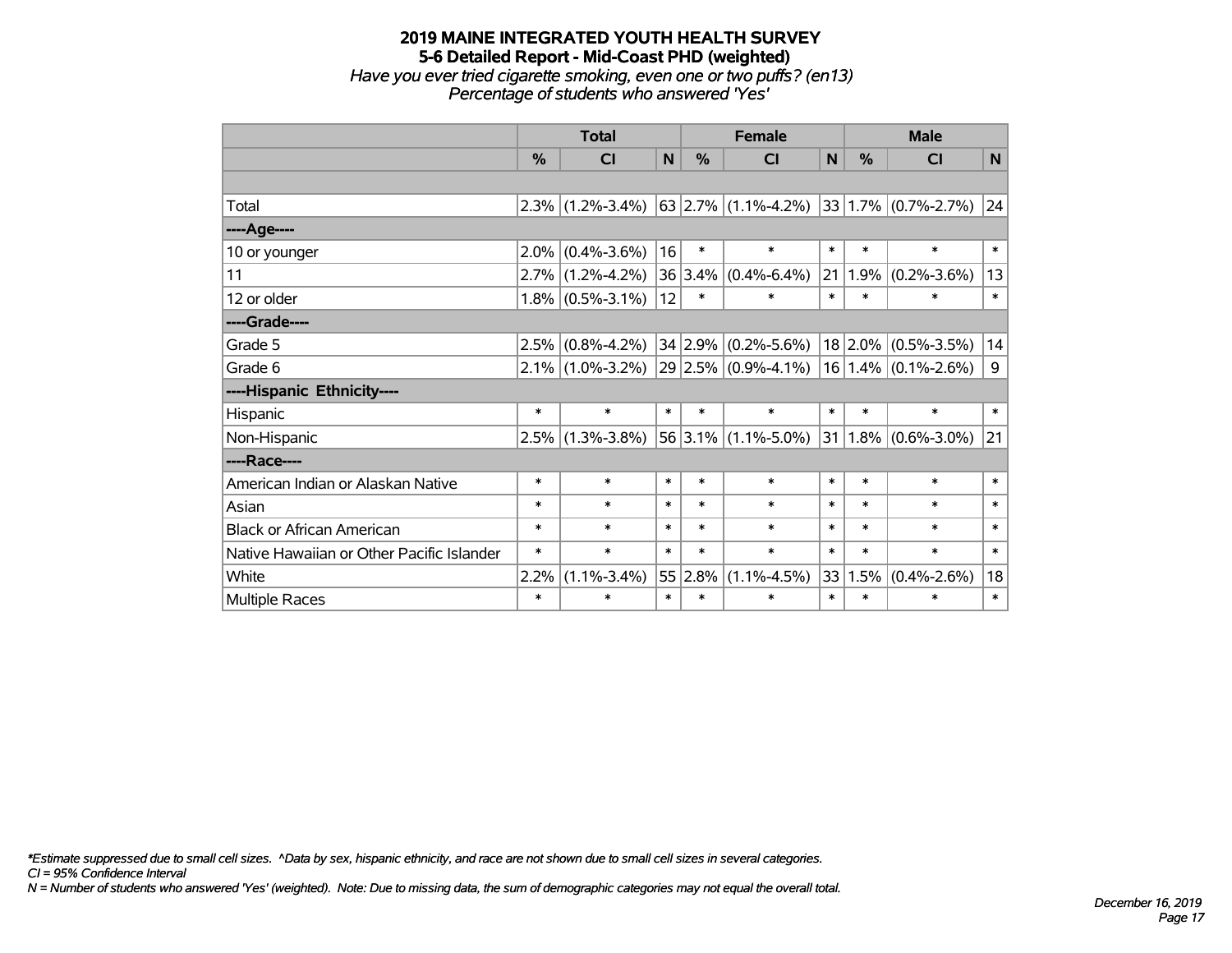*During the past 30 days, on how many days did you smoke cigarettes? (en14) Percentage of students who answered at least 1 day*

|                                           |               | <b>Total</b>      |        | <b>Female</b> |           |        | <b>Male</b> |        |        |
|-------------------------------------------|---------------|-------------------|--------|---------------|-----------|--------|-------------|--------|--------|
|                                           | $\frac{9}{6}$ | <b>CI</b>         | N      | %             | <b>CI</b> | N      | %           | CI N   |        |
|                                           |               |                   |        |               |           |        |             |        |        |
| Total                                     | 0.4%          | $(0.0\% - 0.9\%)$ | 12     | $\ast$        | $\ast$    | $\ast$ | $\ast$      | *      | *      |
| ---- Age----                              |               |                   |        |               |           |        |             |        |        |
| 10 or younger                             | *             | $\ast$            | $\ast$ | $\ast$        | $\ast$    | $\ast$ | $\ast$      | $\ast$ | $\ast$ |
| 11                                        | *             | $\ast$            | $\ast$ | $\ast$        | $\ast$    | $\ast$ | $\ast$      | $\ast$ | $\ast$ |
| 12 or older                               | 0.9%          | $(0.0\% - 2.1\%)$ | 6      | $\ast$        | $\ast$    | $\ast$ | $\ast$      | $\ast$ | $\ast$ |
| ----Grade----                             |               |                   |        |               |           |        |             |        |        |
| Grade 5                                   | $\ast$        | $\ast$            | $\ast$ | $\ast$        | $\ast$    | $\ast$ | $\ast$      | $\ast$ | $\ast$ |
| Grade 6                                   | 0.7%          | $(0.0\% - 1.6\%)$ | 10     | $\ast$        | $\ast$    | $\ast$ | $\ast$      | $\ast$ | $\ast$ |
| ----Hispanic Ethnicity----                |               |                   |        |               |           |        |             |        |        |
| Hispanic                                  | $\ast$        | $\ast$            | *      | $\ast$        | $\ast$    | $\ast$ | *           | $\ast$ | *      |
| Non-Hispanic                              | 0.4%          | $(0.0\% - 0.9\%)$ | 9      | $\ast$        | $\ast$    | $\ast$ | $\ast$      | *      | $\ast$ |
| ----Race----                              |               |                   |        |               |           |        |             |        |        |
| American Indian or Alaskan Native         | $\ast$        | $\ast$            | *      | $\ast$        | $\ast$    | $\ast$ | $\ast$      | $\ast$ | $\ast$ |
| Asian                                     | *             | $\ast$            | $\ast$ | *             | $\ast$    | $\ast$ | $\ast$      | *      | $\ast$ |
| <b>Black or African American</b>          | *             | $\ast$            | $\ast$ | $\ast$        | $\ast$    | $\ast$ | $\ast$      | $\ast$ | $\ast$ |
| Native Hawaiian or Other Pacific Islander | *             | $\ast$            | $\ast$ | *             | $\ast$    | $\ast$ | $\ast$      | *      | $\ast$ |
| White                                     | 0.4%          | $(0.0\% - 0.9\%)$ | 11     | $\ast$        | $\ast$    | $\ast$ | $\ast$      | *      | $\ast$ |
| Multiple Races                            | *             | $\ast$            | $\ast$ | *             | $\ast$    | $\ast$ | $\ast$      | *      | $\ast$ |

*\*Estimate suppressed due to small cell sizes. ^Data by sex, hispanic ethnicity, and race are not shown due to small cell sizes in several categories.*

*CI = 95% Confidence Interval*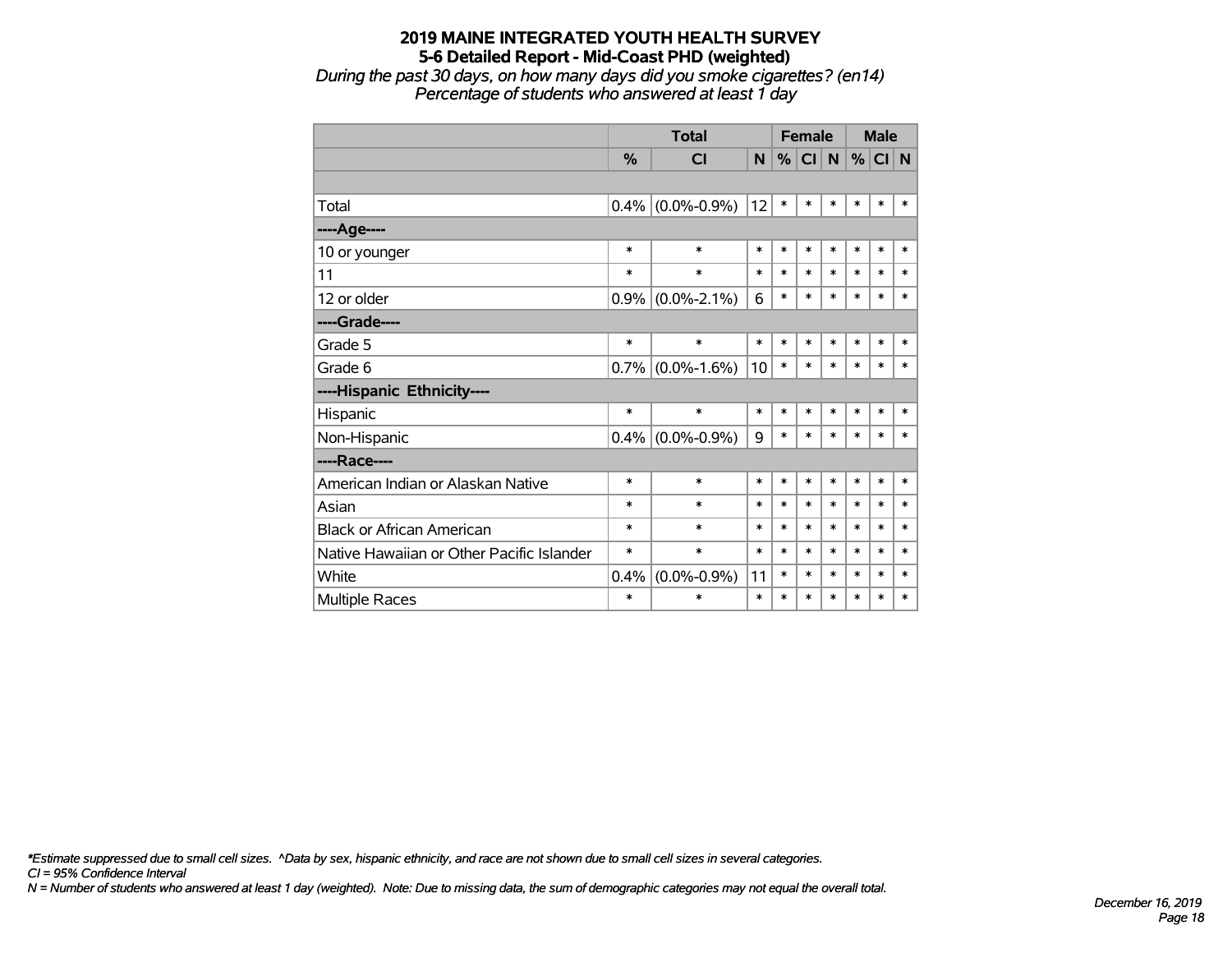*Do you think you will try a cigarette soon? (en15)*

*Percentage of students who answered 'I definitely will', 'I probably will' or 'I probably will not'*

|                                           | <b>Total</b> |                       |          |           | <b>Female</b>              |        | <b>Male</b>   |                                                          |        |  |
|-------------------------------------------|--------------|-----------------------|----------|-----------|----------------------------|--------|---------------|----------------------------------------------------------|--------|--|
|                                           | %            | CI                    | <b>N</b> | %         | <b>CI</b>                  | N      | $\frac{0}{0}$ | <b>CI</b>                                                | N.     |  |
|                                           |              |                       |          |           |                            |        |               |                                                          |        |  |
| Total                                     | 9.0%         | $(7.3\% - 10.6\%)$    |          |           | $243$ 5.4% (3.4%-7.4%)     |        |               | 68 11.4% (8.7%-14.1%)                                    | 161    |  |
| ---- Age----                              |              |                       |          |           |                            |        |               |                                                          |        |  |
| 10 or younger                             | 5.7%         | $(2.8\% - 8.6\%)$     | 43       |           | $ 3.6\% $ (0.7%-6.5%)      | 14     | 7.8%          | $(2.4\% - 13.2\%)$                                       | 30     |  |
| 11                                        | 9.0%         | $(6.4\% - 11.6\%)$    |          |           | $119 6.2\% $ (2.8%-9.6%)   |        | 38 10.9%      | $(6.4\% - 15.3\%)$                                       | 75     |  |
| 12 or older                               |              | 12.3% (7.6%-17.0%)    | 78       |           | $ 6.0\% $ (2.4%-9.6%)      |        |               | 17   16.5%   (8.8%-24.3%)                                | 56     |  |
| ----Grade----                             |              |                       |          |           |                            |        |               |                                                          |        |  |
| Grade 5                                   | 7.7%         | $(5.4\% - 10.0\%)$    |          |           | $103$   4.2%   (1.9%-6.5%) |        | 26 10.0%      | $(6.0\% - 14.1\%)$                                       | 71     |  |
| Grade 6                                   |              | $10.1\%$ (7.3%-12.9%) |          |           |                            |        |               | 137 $ 6.6\% $ (3.5%-9.7%) $ 42 $ 12.9% $ (8.2\%$ -17.5%) | 90     |  |
| ----Hispanic Ethnicity----                |              |                       |          |           |                            |        |               |                                                          |        |  |
| Hispanic                                  | $\ast$       | $\ast$                | $\ast$   | $\ast$    | $\ast$                     | $\ast$ | $\ast$        | $\ast$                                                   | $\ast$ |  |
| Non-Hispanic                              | 9.3%         | $(7.5\% - 11.2\%)$    |          |           | $206$ 5.8% (3.6%-8.0%)     |        | 59 12.2%      | $(9.1\% - 15.4\%)$                                       | 142    |  |
| ----Race----                              |              |                       |          |           |                            |        |               |                                                          |        |  |
| American Indian or Alaskan Native         | $\ast$       | $\ast$                | $\ast$   | $\ast$    | $\ast$                     | $\ast$ | $\ast$        | $\ast$                                                   | $\ast$ |  |
| Asian                                     | $\ast$       | $\ast$                | $\ast$   | $\ast$    | $\ast$                     | $\ast$ | $\ast$        | $\ast$                                                   | $\ast$ |  |
| <b>Black or African American</b>          | $\ast$       | $\ast$                | $\ast$   | $\ast$    | $\ast$                     | $\ast$ | $\ast$        | $\ast$                                                   | $\ast$ |  |
| Native Hawaiian or Other Pacific Islander | $\ast$       | $\ast$                | $\ast$   | $\ast$    | $\ast$                     | $\ast$ | $\ast$        | $\ast$                                                   | $\ast$ |  |
| White                                     | 8.0%         | $(6.0\% - 10.0\%)$    | 197      | $ 5.3\% $ | $(3.3\% - 7.4\%)$          | 62     | 10.4%         | $(7.0\% - 13.9\%)$                                       | 130    |  |
| Multiple Races                            |              | 18.7% (5.6%-31.8%)    | 11       | $\ast$    | $\ast$                     | $\ast$ | $\ast$        | $\ast$                                                   | $\ast$ |  |

*\*Estimate suppressed due to small cell sizes. ^Data by sex, hispanic ethnicity, and race are not shown due to small cell sizes in several categories.*

*CI = 95% Confidence Interval*

*N = Number of students who answered 'I definitely will', 'I probably will' or 'I probably will not' (weighted). Note: Due to missing data, the sum of demographic categories may not equal the overall total.*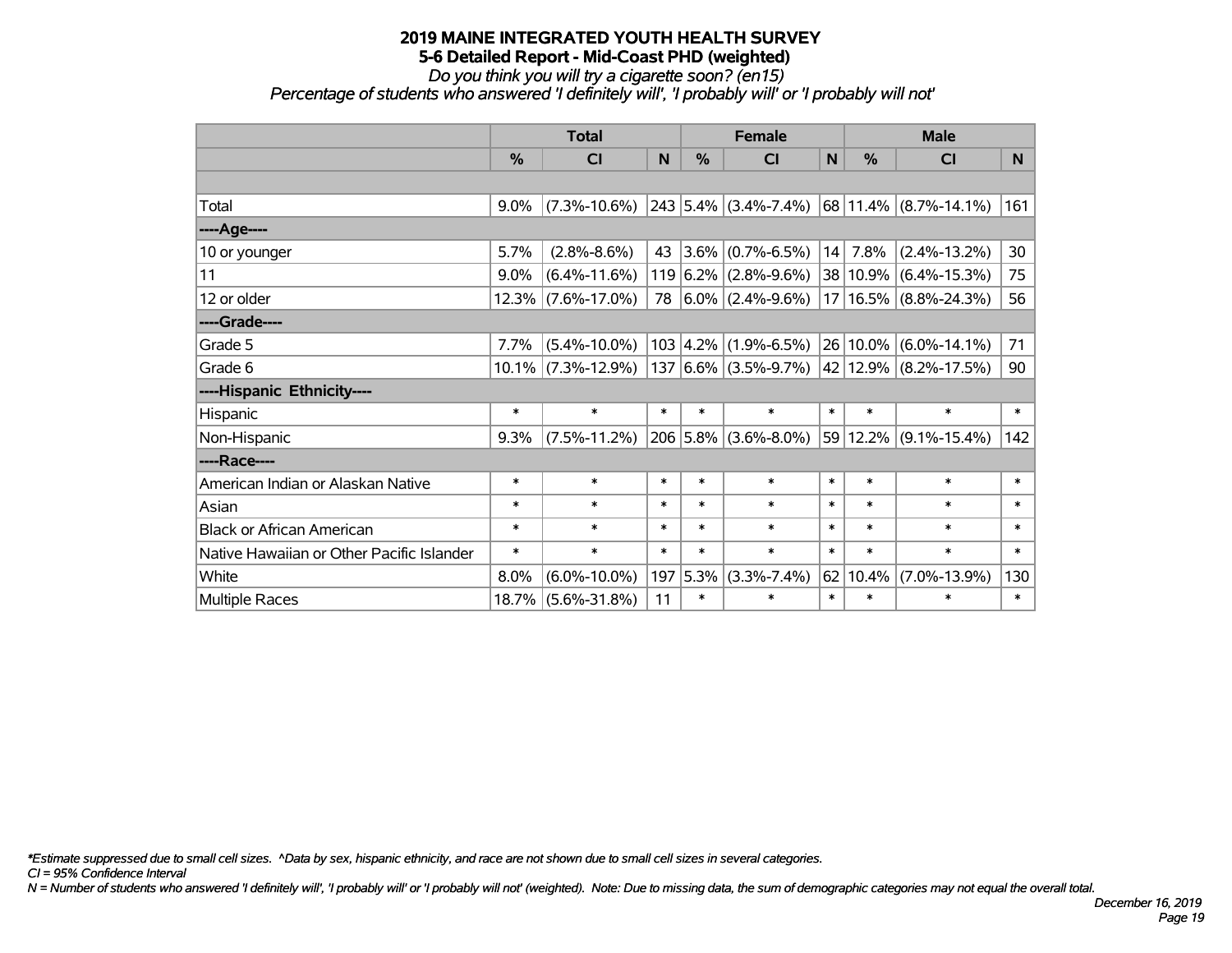*Do you think you will smoke a cigarette at anytime during the next year? (en16) Percentage of students who answered 'I definitely will', 'I probably will' or 'I probably will not'*

|                                           | <b>Total</b> |                    |        |            | <b>Female</b>        |             | <b>Male</b>  |                          |        |
|-------------------------------------------|--------------|--------------------|--------|------------|----------------------|-------------|--------------|--------------------------|--------|
|                                           | %            | <b>CI</b>          | N      | $\%$       | <b>CI</b>            | $\mathbf N$ | %            | CI                       | N      |
|                                           |              |                    |        |            |                      |             |              |                          |        |
| Total                                     | 4.5%         | $(3.1\% - 5.9\%)$  |        |            | 122 3.4% (1.9%-4.9%) |             | $ 43 5.1\% $ | $(3.1\% - 7.0\%)$        | 71     |
| ----Age----                               |              |                    |        |            |                      |             |              |                          |        |
| 10 or younger                             | 2.7%         | $(1.0\% - 4.4\%)$  | 21     |            | $3.1\%$ (0.3%-5.9%)  |             | 12 2.4%      | $(0.0\% - 5.1\%)$        | 9      |
| 11                                        | 4.4%         | $(2.7\% - 6.1\%)$  | 57     |            | $3.6\%$ (1.5%-5.8%)  |             | 22 4.9%      | $(2.2\% - 7.6\%)$        | 34     |
| 12 or older                               | 7.0%         | $(3.9\% - 10.1\%)$ | 44     |            | $3.5\%$ (0.3%-6.8%)  |             |              | $10 8.6\% $ (3.9%-13.2%) | 29     |
| ----Grade----                             |              |                    |        |            |                      |             |              |                          |        |
| Grade 5                                   | 3.4%         | $(1.7\% - 5.1\%)$  | 46     |            | $2.9\%$ (0.9%-4.9%)  |             | 18 3.7%      | $(1.1\% - 6.2\%)$        | 26     |
| Grade 6                                   | 5.6%         | $(3.6\% - 7.6\%)$  | 76     |            | $4.0\%$ (1.6%-6.4%)  |             | 26 6.5%      | $(3.9\% - 9.2\%)$        | 45     |
| ----Hispanic Ethnicity----                |              |                    |        |            |                      |             |              |                          |        |
| Hispanic                                  | $\ast$       | $\ast$             | $\ast$ | $\ast$     | $\ast$               | $\ast$      | $\ast$       | $\ast$                   | $\ast$ |
| Non-Hispanic                              | 4.8%         | $(3.4\% - 6.2\%)$  |        | $106$ 3.5% | $(2.1\% - 4.9\%)$    |             | 36 5.6%      | $(3.4\% - 7.8\%)$        | 65     |
| ----Race----                              |              |                    |        |            |                      |             |              |                          |        |
| American Indian or Alaskan Native         | $\ast$       | $\ast$             | $\ast$ | $\ast$     | $\ast$               | $\ast$      | $\ast$       | $\ast$                   | $\ast$ |
| Asian                                     | $\ast$       | $\ast$             | $\ast$ | $\ast$     | $\ast$               | $\ast$      | $\ast$       | $\ast$                   | $\ast$ |
| <b>Black or African American</b>          | $\ast$       | $\ast$             | $\ast$ | $\ast$     | $\ast$               | $\ast$      | $\ast$       | $\ast$                   | $\ast$ |
| Native Hawaiian or Other Pacific Islander | $\ast$       | $\ast$             | $\ast$ | $\ast$     | $\ast$               | $\ast$      | $\ast$       | $\ast$                   | $\ast$ |
| White                                     | 4.1%         | $(2.7\% - 5.5\%)$  |        | $100$ 3.3% | $(1.7\% - 5.0\%)$    |             | 39 4.6%      | $(2.5\% - 6.6\%)$        | 57     |
| Multiple Races                            | $\ast$       | $\ast$             | $\ast$ | $\ast$     | $\ast$               | $\ast$      | $\ast$       | $\ast$                   | $\ast$ |

*\*Estimate suppressed due to small cell sizes. ^Data by sex, hispanic ethnicity, and race are not shown due to small cell sizes in several categories.*

*CI = 95% Confidence Interval*

*N = Number of students who answered 'I definitely will', 'I probably will' or 'I probably will not' (weighted). Note: Due to missing data, the sum of demographic categories may not equal the overall total.*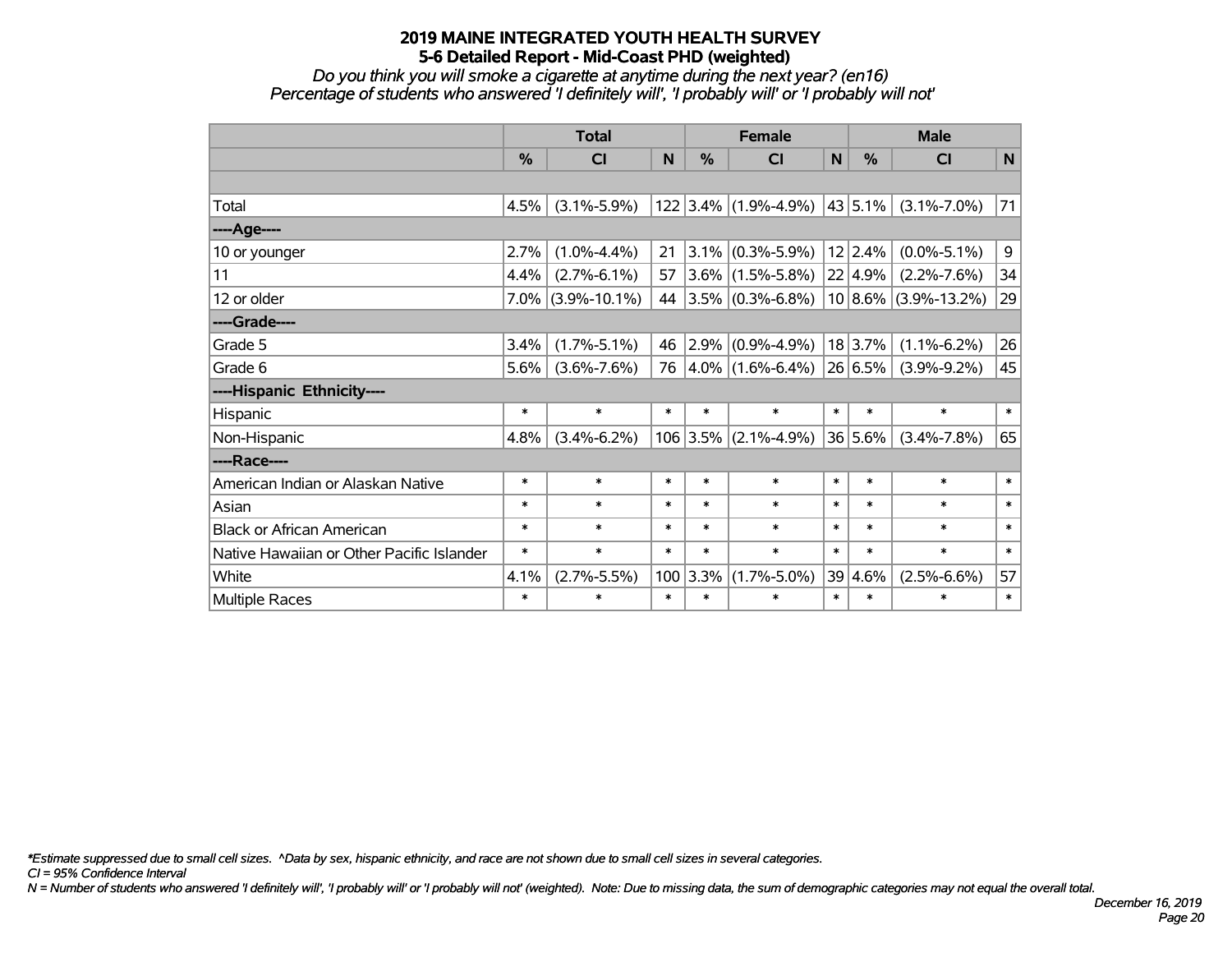#### **2019 MAINE INTEGRATED YOUTH HEALTH SURVEY 5-6 Detailed Report - Mid-Coast PHD (weighted)** *Do you think you will smoke a cigarette at anytime during the next year? (en16\_2) Percentage of students who answered 'I definitely will not'*

|                                           |        | <b>Total</b>           |        |               | <b>Female</b>                      |        | <b>Male</b> |                      |        |  |
|-------------------------------------------|--------|------------------------|--------|---------------|------------------------------------|--------|-------------|----------------------|--------|--|
|                                           | $\%$   | <b>CI</b>              | N      | $\frac{0}{0}$ | CI                                 | N      | %           | <b>CI</b>            | N      |  |
|                                           |        |                        |        |               |                                    |        |             |                      |        |  |
| Total                                     |        | $95.5\%$ (94.1%-96.9%) |        |               | $ 2,594 96.6\%  (95.1\% - 98.1\%)$ |        | 1,219 94.9% | $(93.0\% - 96.9\%)$  | 1,336  |  |
| ----Age----                               |        |                        |        |               |                                    |        |             |                      |        |  |
| 10 or younger                             | 97.3%  | $(95.6\% - 99.0\%)$    | 740    |               | 96.9% (94.1%-99.7%)                | 365    | 97.6%       | $(94.9\% - 100.0\%)$ | 375    |  |
| 11                                        | 95.6%  | $(93.9\% - 97.3\%)$    | 1,256  |               | 96.4% (94.2%-98.5%)                | 584    | 95.1%       | $(92.4\% - 97.8\%)$  | 651    |  |
| 12 or older                               |        | 93.0% (89.9%-96.1%)    | 584    |               | 96.5% (93.2%-99.7%)                | 269    | 91.4%       | $(86.8\% - 96.1\%)$  | 305    |  |
| ----Grade----                             |        |                        |        |               |                                    |        |             |                      |        |  |
| Grade 5                                   | 96.6%  | $(94.9\% - 98.3\%)$    |        |               | 1,296 97.1% (95.1%-99.1%)          | 591    | 96.3%       | $(93.8\% - 98.9\%)$  | 691    |  |
| Grade 6                                   |        | $94.4\%$ (92.4%-96.4%) |        |               | 1,274 96.0% (93.6%-98.4%)          | 617    | 93.5%       | $(90.8\% - 96.1\%)$  | 641    |  |
| ----Hispanic Ethnicity----                |        |                        |        |               |                                    |        |             |                      |        |  |
| Hispanic                                  | $\ast$ | $\ast$                 | $\ast$ | $\ast$        | $\ast$                             | $\ast$ | $\ast$      | $\ast$               | $\ast$ |  |
| Non-Hispanic                              |        | $95.2\%$ (93.8%-96.6%) |        |               | 2,108 96.5% (95.1%-97.9%)          | 988    | 94.4%       | $(92.2\% - 96.6\%)$  | 1,093  |  |
| ----Race----                              |        |                        |        |               |                                    |        |             |                      |        |  |
| American Indian or Alaskan Native         | $\ast$ | $\ast$                 | $\ast$ | $\ast$        | $\ast$                             | $\ast$ | $\ast$      | $\ast$               | $\ast$ |  |
| Asian                                     | $\ast$ | $\ast$                 | $\ast$ | $\ast$        | $\ast$                             | $\ast$ | $\ast$      | $\ast$               | $\ast$ |  |
| <b>Black or African American</b>          | $\ast$ | $\ast$                 | $\ast$ | $\ast$        | $\ast$                             | $\ast$ | $\ast$      | $\ast$               | $\ast$ |  |
| Native Hawaiian or Other Pacific Islander | $\ast$ | $\ast$                 | $\ast$ | $\ast$        | $\ast$                             | $\ast$ | $\ast$      | $\ast$               | $\ast$ |  |
| White                                     | 95.9%  | $(94.5\% - 97.3\%)$    | 2,355  | 96.7%         | $(95.0\% - 98.3\%)$                | 1,136  | 95.4%       | $(93.4\% - 97.5\%)$  | 1,192  |  |
| <b>Multiple Races</b>                     | $\ast$ | $\ast$                 | $\ast$ | $\ast$        | $\ast$                             | $\ast$ | $\ast$      | $\ast$               | $\ast$ |  |

*\*Estimate suppressed due to small cell sizes. ^Data by sex, hispanic ethnicity, and race are not shown due to small cell sizes in several categories.*

*CI = 95% Confidence Interval*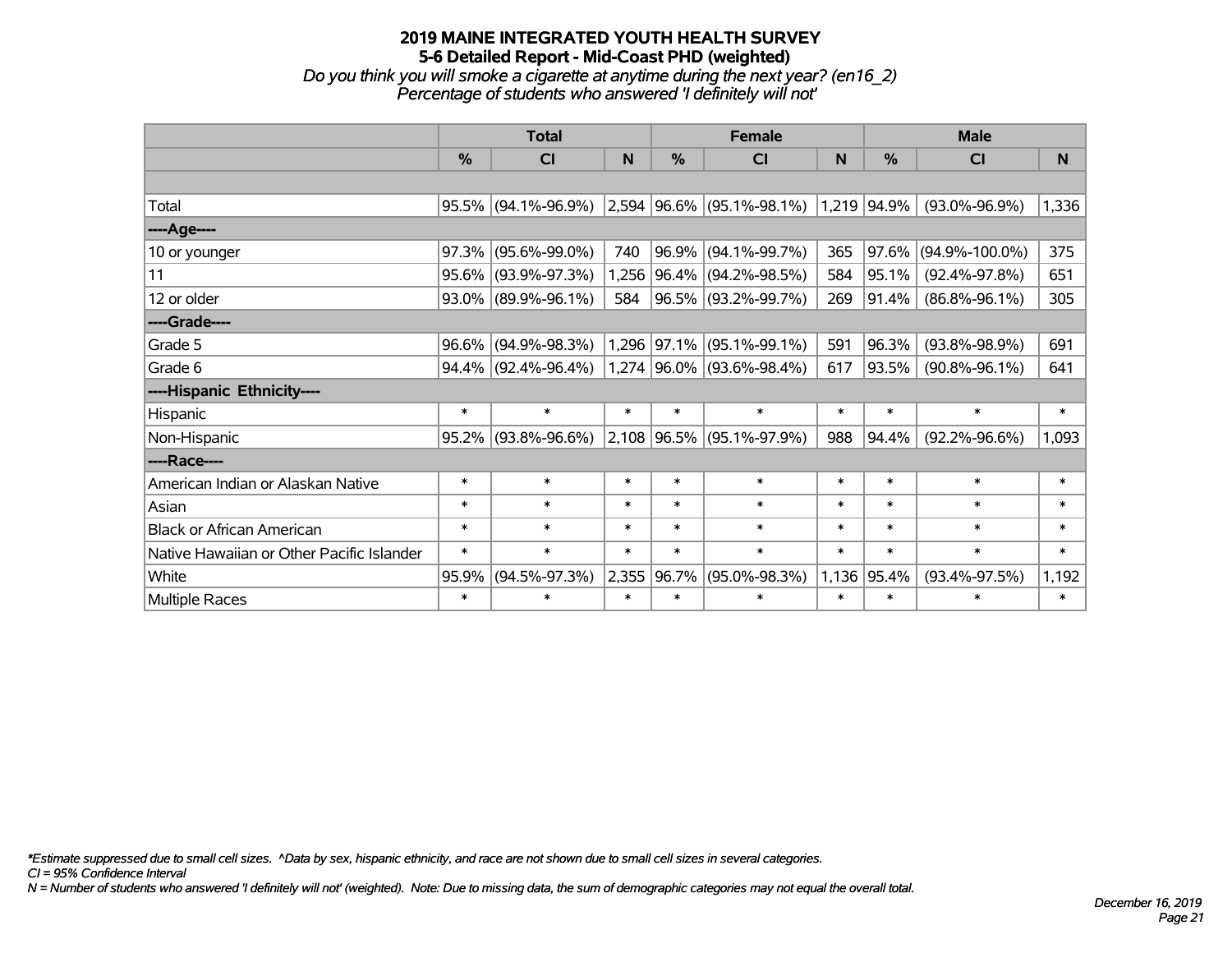*If one of your best friends offered you a cigarette, would you smoke it? (en17) Percentage of students who answered 'Definitely yes', 'Probably yes' or 'Probably not'*

|                                           | <b>Total</b> |                    |        |              | <b>Female</b>          |             |        | <b>Male</b>           |        |  |  |
|-------------------------------------------|--------------|--------------------|--------|--------------|------------------------|-------------|--------|-----------------------|--------|--|--|
|                                           | %            | <b>CI</b>          | N      | %            | <b>CI</b>              | $\mathbf N$ | %      | <b>CI</b>             | N      |  |  |
|                                           |              |                    |        |              |                        |             |        |                       |        |  |  |
| Total                                     | 7.3%         | $(5.5\% - 9.1\%)$  |        | 197 6.3%     | $(4.3\% - 8.4\%)$      | 80          | 7.7%   | $(5.4\% - 10.0\%)$    | 109    |  |  |
| ----Age----                               |              |                    |        |              |                        |             |        |                       |        |  |  |
| 10 or younger                             | 5.0%         | $(1.8\% - 8.2\%)$  | 38     | 4.7%         | $(0.4\% - 9.0\%)$      | 18          | 5.3%   | $(1.9\% - 8.7\%)$     | 20     |  |  |
| 11                                        | 6.9%         | $(4.6\% - 9.2\%)$  | 91     | $6.3\%$      | $(3.4\% - 9.3\%)$      | 38          | 7.4%   | $(4.1\% - 10.7\%)$    | 50     |  |  |
| 12 or older                               | 10.3%        | $(6.7\% - 13.9\%)$ | 65     |              | $ 8.6\% $ (5.1%-12.0%) |             |        | 24 11.1% (5.3%-17.0%) | 38     |  |  |
| ----Grade----                             |              |                    |        |              |                        |             |        |                       |        |  |  |
| Grade 5                                   | 6.3%         | $(3.6\% - 9.0\%)$  | 84     | 5.9%         | $(2.5\% - 9.4\%)$      | 36          | 6.5%   | $(3.8\% - 9.1\%)$     | 46     |  |  |
| Grade 6                                   | 8.1%         | $(6.0\% - 10.2\%)$ |        | $110 6.8\% $ | $(4.8\% - 8.8\%)$      | 44          | 9.1%   | $(5.0\% - 13.2\%)$    | 63     |  |  |
| ----Hispanic Ethnicity----                |              |                    |        |              |                        |             |        |                       |        |  |  |
| Hispanic                                  | $\ast$       | $\ast$             | $\ast$ | $\ast$       | $\ast$                 | $\ast$      | $\ast$ | $\ast$                | $\ast$ |  |  |
| Non-Hispanic                              | 7.9%         | $(5.9\% - 10.0\%)$ |        | $175$ 7.3%   | $(4.9\% - 9.6\%)$      | 74          | 8.4%   | $(5.8\% - 11.1\%)$    | 97     |  |  |
| ----Race----                              |              |                    |        |              |                        |             |        |                       |        |  |  |
| American Indian or Alaskan Native         | 12.7%        | $(1.8\% - 23.5\%)$ | 6      | $\ast$       | $\ast$                 | $\ast$      | $\ast$ | $\ast$                | $\ast$ |  |  |
| Asian                                     | $\ast$       | $\ast$             | $\ast$ | $\ast$       | $\ast$                 | $\ast$      | $\ast$ | $\ast$                | $\ast$ |  |  |
| <b>Black or African American</b>          | $\ast$       | $\ast$             | $\ast$ | $\ast$       | $\ast$                 | $\ast$      | $\ast$ | $\ast$                | $\ast$ |  |  |
| Native Hawaiian or Other Pacific Islander | $\ast$       | $\ast$             | $\ast$ | $\ast$       | $\ast$                 | $\ast$      | $\ast$ | $\ast$                | $\ast$ |  |  |
| White                                     | 6.8%         | $(5.0\% - 8.7\%)$  | 167    | 6.2%         | $(4.1\% - 8.3\%)$      | 72          | 7.3%   | $(4.8\% - 9.8\%)$     | 91     |  |  |
| <b>Multiple Races</b>                     | $\ast$       | $\ast$             | $\ast$ | $\ast$       | $\ast$                 | $\ast$      | $\ast$ | $\ast$                | $\ast$ |  |  |

*\*Estimate suppressed due to small cell sizes. ^Data by sex, hispanic ethnicity, and race are not shown due to small cell sizes in several categories.*

*CI = 95% Confidence Interval*

*N = Number of students who answered 'Definitely yes', 'Probably yes' or 'Probably not' (weighted). Note: Due to missing data, the sum of demographic categories may not equal the overall total.*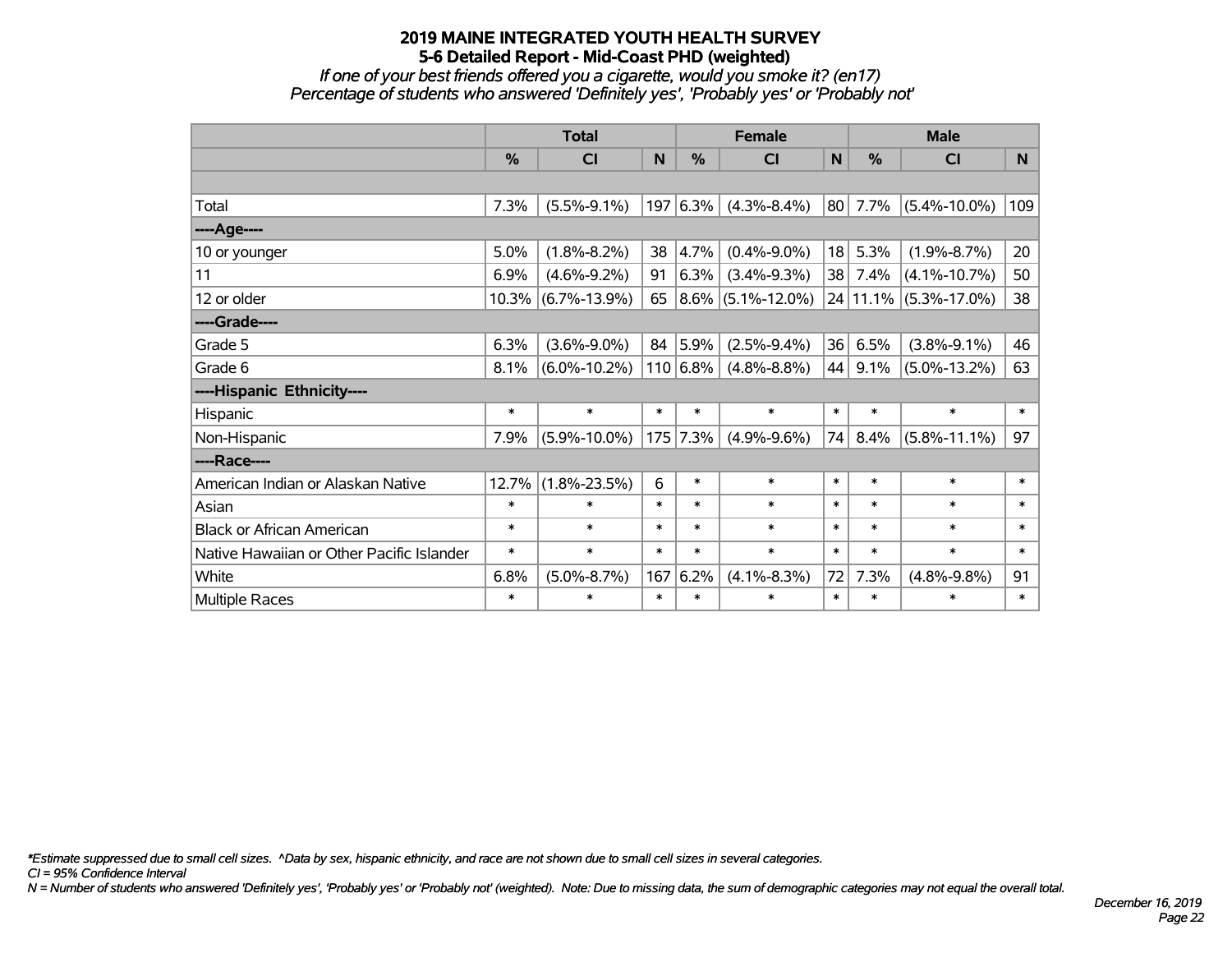*Percentage of students who are susceptible to cigarette use (among all students including those who have tried or are current cigarette users) (entobsus)*

|                                           | <b>Total</b>  |                     |        |          | <b>Female</b>          |        | <b>Male</b>   |                             |        |  |
|-------------------------------------------|---------------|---------------------|--------|----------|------------------------|--------|---------------|-----------------------------|--------|--|
|                                           | $\frac{0}{0}$ | C <sub>l</sub>      | N      | %        | <b>CI</b>              | N      | $\frac{0}{0}$ | <b>CI</b>                   | N      |  |
|                                           |               |                     |        |          |                        |        |               |                             |        |  |
| Total                                     | 11.6%         | $(9.6\% - 13.5\%)$  | 311    |          | $ 8.4\% $ (6.0%-10.9%) |        |               | 106   13.7%   (10.6%-16.8%) | 190    |  |
| ----Age----                               |               |                     |        |          |                        |        |               |                             |        |  |
| 10 or younger                             | 9.3%          | $(5.7\% - 12.9\%)$  | 70     | $7.4\%$  | $(2.9\% - 11.8\%)$     | 28     | 11.2%         | $(4.6\% - 17.8\%)$          | 42     |  |
| 11                                        | 10.7%         | $(8.4\% - 13.0\%)$  |        |          | 139 8.5% (5.0%-12.0%)  | 51     | 12.1%         | $(8.4\% - 15.8\%)$          | 82     |  |
| 12 or older                               | 15.6%         | $(10.1\% - 21.1\%)$ | 97     |          | $9.8\%$ (5.7%-13.9%)   | 27     | 19.5%         | $(10.4\% - 28.6\%)$         | 65     |  |
| ----Grade----                             |               |                     |        |          |                        |        |               |                             |        |  |
| Grade 5                                   | 10.6%         | $(7.9\% - 13.2\%)$  |        |          | 140 7.6% (4.2%-11.0%)  | 46     | 12.5%         | $(8.1\% - 16.9\%)$          | 88     |  |
| Grade 6                                   | 12.5%         | $(9.2\% - 15.7\%)$  |        |          | 166 9.4% (6.2%-12.6%)  | 60     | 15.0%         | $(9.2\% - 20.7\%)$          | 101    |  |
| ----Hispanic Ethnicity----                |               |                     |        |          |                        |        |               |                             |        |  |
| Hispanic                                  | 16.0%         | $(4.2\% - 27.9\%)$  | 7      | $\ast$   | $\ast$                 | $\ast$ | $\ast$        | $\ast$                      | $\ast$ |  |
| Non-Hispanic                              |               | 12.3% (10.2%-14.5%) |        | 270 9.3% | $(6.6\% - 12.0\%)$     | 95     | 14.9%         | $(11.4\% - 18.4\%)$         | 170    |  |
| ----Race----                              |               |                     |        |          |                        |        |               |                             |        |  |
| American Indian or Alaskan Native         | 13.9%         | $(2.8\% - 25.0\%)$  | 6      | $\ast$   | $\ast$                 | $\ast$ | $\ast$        | $\ast$                      | $\ast$ |  |
| Asian                                     | $\ast$        | $\ast$              | $\ast$ | $\ast$   | $\ast$                 | $\ast$ | $\ast$        | $\ast$                      | $\ast$ |  |
| <b>Black or African American</b>          | $\ast$        | $\ast$              | $\ast$ | $\ast$   | $\ast$                 | $\ast$ | $\ast$        | $\ast$                      | $\ast$ |  |
| Native Hawaiian or Other Pacific Islander | $\ast$        | $\ast$              | $\ast$ | $\ast$   | $\ast$                 | $\ast$ | $\ast$        | $\ast$                      | $\ast$ |  |
| White                                     | 10.7%         | $(8.4\% - 13.0\%)$  |        | 260 8.4% | $(6.0\% - 10.9\%)$     | 99     | 12.8%         | $(9.2\% - 16.4\%)$          | 158    |  |
| Multiple Races                            | 18.9%         | $(5.7\% - 32.1\%)$  | 11     | $\ast$   | $\ast$                 | $\ast$ | $\ast$        | $\ast$                      | $\ast$ |  |

*\*Estimate suppressed due to small cell sizes. ^Data by sex, hispanic ethnicity, and race are not shown due to small cell sizes in several categories.*

*CI = 95% Confidence Interval*

*N = Number of students who are susceptible to cigarette use (among all students including those who have tried or are current cigarette users) (weighted). Note: Due to missing data, the sum of demographic categories may not equal the overall total.*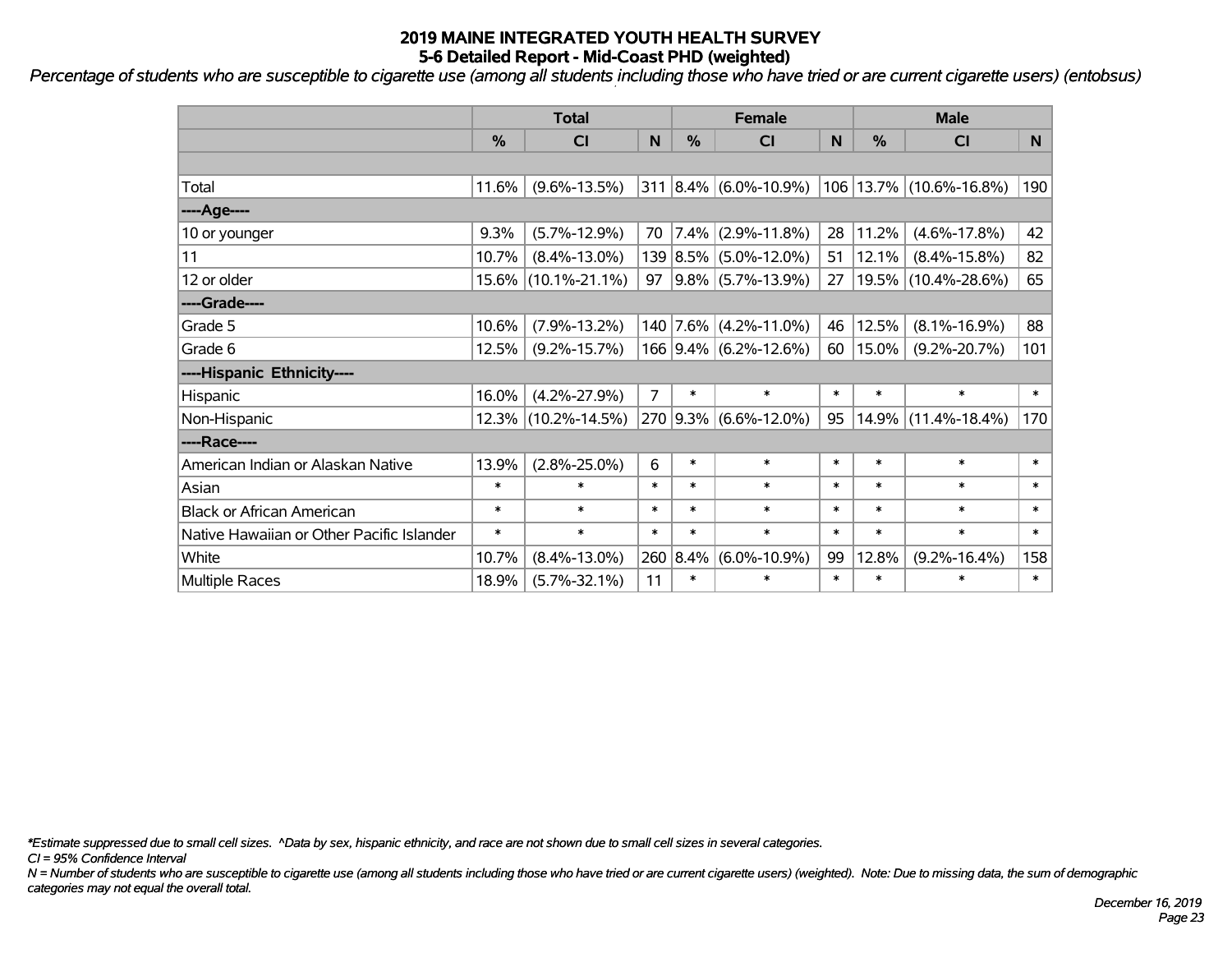*Percentage of students who are susceptible to cigarette use (among students who have never tried cigarettes) (entobsus\_2)*

|                                           | <b>Total</b>  |                    |        |          | <b>Female</b>              |        | <b>Male</b> |                        |        |  |
|-------------------------------------------|---------------|--------------------|--------|----------|----------------------------|--------|-------------|------------------------|--------|--|
|                                           | $\frac{0}{0}$ | <b>CI</b>          | N      | %        | <b>CI</b>                  | N      | %           | <b>CI</b>              | N      |  |
|                                           |               |                    |        |          |                            |        |             |                        |        |  |
| Total                                     | $10.4\%$      | $(8.4\% - 12.3\%)$ |        | 271 7.0% | $(4.6\% - 9.3\%)$          |        |             | 85 13.0% (10.0%-16.1%) | 177    |  |
| ----Age----                               |               |                    |        |          |                            |        |             |                        |        |  |
| 10 or younger                             | 8.5%          | $(5.1\% - 11.9\%)$ | 63     | $6.0\%$  | $(1.4\% - 10.7\%)$         |        | 22 11.0%    | $(4.5\% - 17.5\%)$     | 40     |  |
| 11                                        | 9.2%          | $(7.0\% - 11.3\%)$ |        |          | $115 6.8\% $ (3.3%-10.4%)  |        | 40 10.9%    | $(7.5\% - 14.3\%)$     | 71     |  |
| 12 or older                               | 14.5%         | $(8.9\% - 20.2\%)$ | 89     |          | $ 8.6\% $ (4.3%-12.8%)     |        |             | 23 19.3% (10.2%-28.5%) | 65     |  |
| ----Grade----                             |               |                    |        |          |                            |        |             |                        |        |  |
| Grade 5                                   | 9.2%          | $(7.0\% - 11.5\%)$ |        | 119 5.5% | $(2.5\% - 8.5\%)$          |        | 33 12.0%    | $(7.6\% - 16.4\%)$     | 82     |  |
| Grade 6                                   | $11.4\%$      | $(8.1\% - 14.7\%)$ |        |          | $ 149 8.4\% $ (5.1%-11.8%) |        | 52 14.2%    | $(8.8\% - 19.6\%)$     | 94     |  |
| ----Hispanic Ethnicity----                |               |                    |        |          |                            |        |             |                        |        |  |
| Hispanic                                  | $\ast$        | $\ast$             | $\ast$ | $\ast$   | $\ast$                     | $\ast$ | $\ast$      | $\ast$                 | $\ast$ |  |
| Non-Hispanic                              | 11.1%         | $(9.0\% - 13.3\%)$ |        | 237 7.7% | $(5.0\% - 10.4\%)$         |        |             | 76 14.3% (10.9%-17.8%) | 159    |  |
| ----Race----                              |               |                    |        |          |                            |        |             |                        |        |  |
| American Indian or Alaskan Native         | 14.1%         | $(2.7\% - 25.4\%)$ | 6      | $\ast$   | $\ast$                     | $\ast$ | $\ast$      | $\ast$                 | $\ast$ |  |
| Asian                                     | $\ast$        | $\ast$             | $\ast$ | $\ast$   | $\ast$                     | $\ast$ | $\ast$      | $\ast$                 | $\ast$ |  |
| <b>Black or African American</b>          | $\ast$        | $\ast$             | $\ast$ | $\ast$   | $\ast$                     | $\ast$ | $\ast$      | $\ast$                 | $\ast$ |  |
| Native Hawaiian or Other Pacific Islander | $\ast$        | $\ast$             | $\ast$ | $\ast$   | $\ast$                     | $\ast$ | $\ast$      | $\ast$                 | $\ast$ |  |
| White                                     | $9.4\%$       | $(7.1\% - 11.8\%)$ | 224    | 6.9%     | $(4.5\% - 9.3\%)$          | 78     | 12.1%       | $(8.5\% - 15.6\%)$     | 145    |  |
| Multiple Races                            | 18.1%         | $(4.7\% - 31.6\%)$ | 11     | $\ast$   | $\ast$                     | $\ast$ | $\ast$      | $\ast$                 | $\ast$ |  |

*\*Estimate suppressed due to small cell sizes. ^Data by sex, hispanic ethnicity, and race are not shown due to small cell sizes in several categories.*

*CI = 95% Confidence Interval*

*N = Number of students who are susceptible to cigarette use (among students who have never tried cigarettes) (weighted). Note: Due to missing data, the sum of demographic categories may not equal the overall total.*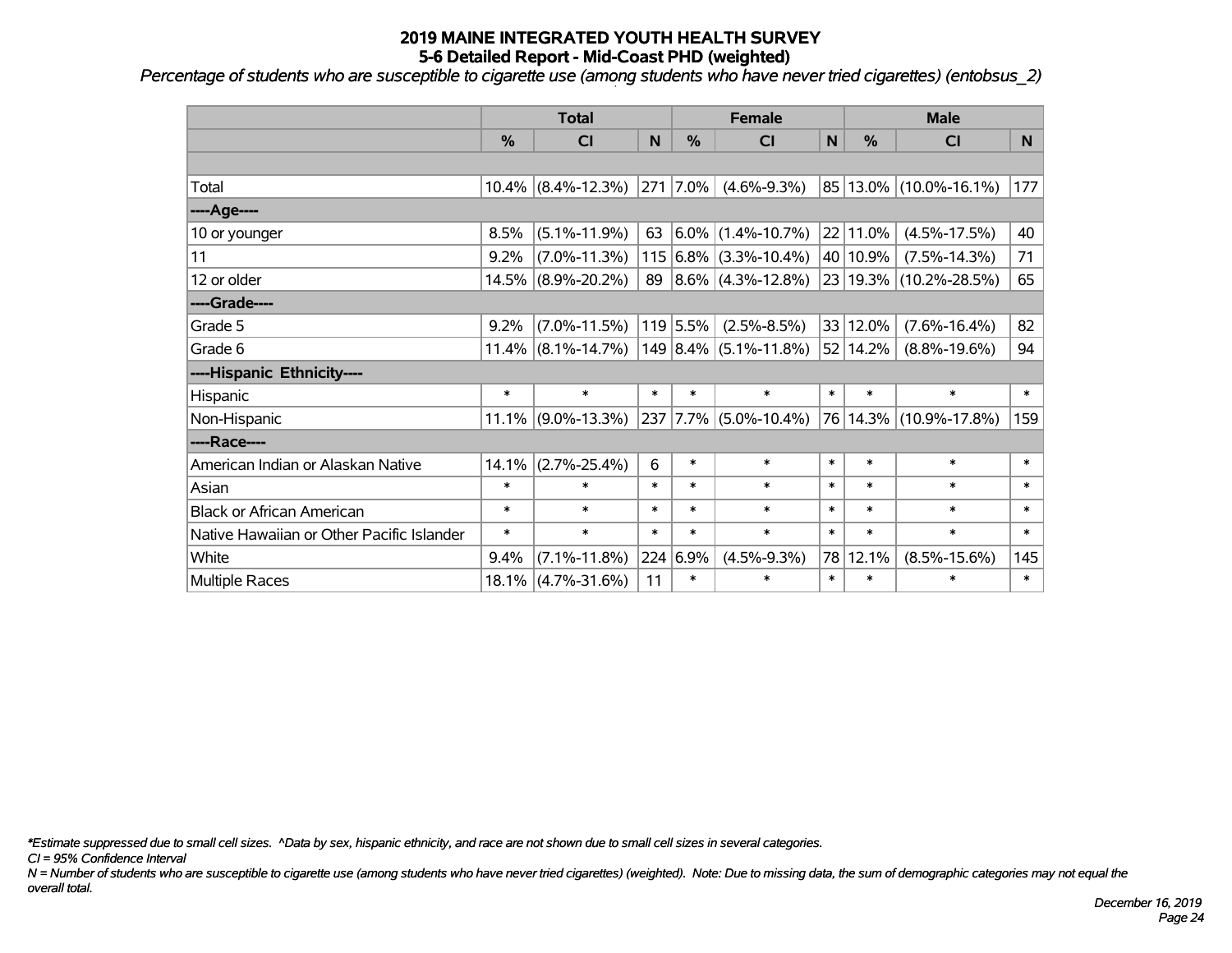#### **2019 MAINE INTEGRATED YOUTH HEALTH SURVEY 5-6 Detailed Report - Mid-Coast PHD (weighted)** *Have you ever had a drink of alcohol, other than a few sips? (en18a) Percentage of students who answered 'Yes'*

|                                           | <b>Total</b>  |                    |        |               | <b>Female</b>          |              | <b>Male</b> |                          |        |  |
|-------------------------------------------|---------------|--------------------|--------|---------------|------------------------|--------------|-------------|--------------------------|--------|--|
|                                           | $\frac{0}{0}$ | C <sub>l</sub>     | N      | $\frac{0}{0}$ | <b>CI</b>              | $\mathsf{N}$ | %           | <b>CI</b>                | N      |  |
|                                           |               |                    |        |               |                        |              |             |                          |        |  |
| Total                                     | 6.1%          | $(4.2\% - 8.0\%)$  |        | 166 4.6%      | $(2.6\% - 6.5\%)$      |              |             | 58 7.2% (3.9%-10.5%)     | 102    |  |
| ---- Age----                              |               |                    |        |               |                        |              |             |                          |        |  |
| 10 or younger                             | 3.4%          | $(1.0\% - 5.9\%)$  | 26     | $\ast$        | $\ast$                 | $\ast$       | $\ast$      | $\ast$                   | $\ast$ |  |
| 11                                        | 7.3%          | $(4.4\% - 10.2\%)$ | 96     | 5.6%          | $(2.3\% - 9.0\%)$      |              | 34 8.7%     | $(3.5\% - 14.0\%)$       | 61     |  |
| 12 or older                               | 6.9%          | $(4.1\% - 9.6\%)$  | 43     |               | $ 6.5\% $ (2.8%-10.2%) |              |             | $18 6.3\% $ (2.5%-10.0%) | 21     |  |
| ----Grade----                             |               |                    |        |               |                        |              |             |                          |        |  |
| Grade 5                                   | 4.9%          | $(2.3\% - 7.6\%)$  | 66     | 3.3%          | $(0.4\% - 6.3\%)$      |              |             | $20 6.1\% $ (1.5%-10.8%) | 44     |  |
| Grade 6                                   | 7.0%          | $(4.6\% - 9.4\%)$  | 96     | $ 5.2\% $     | $(2.7\% - 7.6\%)$      |              |             | $33 8.4\% $ (3.6%-13.1%) | 58     |  |
| ----Hispanic Ethnicity----                |               |                    |        |               |                        |              |             |                          |        |  |
| Hispanic                                  | $\ast$        | $\ast$             | $\ast$ | $\ast$        | $\ast$                 | $\ast$       | $\ast$      | $\ast$                   | $\ast$ |  |
| Non-Hispanic                              | 6.3%          | $(4.2\% - 8.4\%)$  |        | 140 4.7%      | $(2.5\% - 7.0\%)$      |              |             | 48 7.5% (3.9%-11.1%)     | 87     |  |
| ----Race----                              |               |                    |        |               |                        |              |             |                          |        |  |
| American Indian or Alaskan Native         | 18.8%         | $(6.3\% - 31.3\%)$ | 8      | $\ast$        | $\ast$                 | $\ast$       | $\ast$      | $\ast$                   | $\ast$ |  |
| Asian                                     | $\ast$        | $\ast$             | $\ast$ | $\ast$        | $\ast$                 | $\ast$       | $\ast$      | $\ast$                   | $\ast$ |  |
| <b>Black or African American</b>          | $\ast$        | $\ast$             | $\ast$ | $\ast$        | $\ast$                 | $\ast$       | $\ast$      | $\ast$                   | $\ast$ |  |
| Native Hawaiian or Other Pacific Islander | $\ast$        | $\ast$             | $\ast$ | $\ast$        | $\ast$                 | $\ast$       | $\ast$      | $\ast$                   | $\ast$ |  |
| White                                     | 5.9%          | $(3.9\% - 7.9\%)$  |        | 145 4.6%      | $(2.4\% - 6.7\%)$      | 53           | 7.0%        | $(3.5\% - 10.4\%)$       | 87     |  |
| <b>Multiple Races</b>                     | $\ast$        | $\ast$             | $\ast$ | $\ast$        | $\ast$                 | $\ast$       | $\ast$      | $\ast$                   | $\ast$ |  |

*\*Estimate suppressed due to small cell sizes. ^Data by sex, hispanic ethnicity, and race are not shown due to small cell sizes in several categories.*

*CI = 95% Confidence Interval*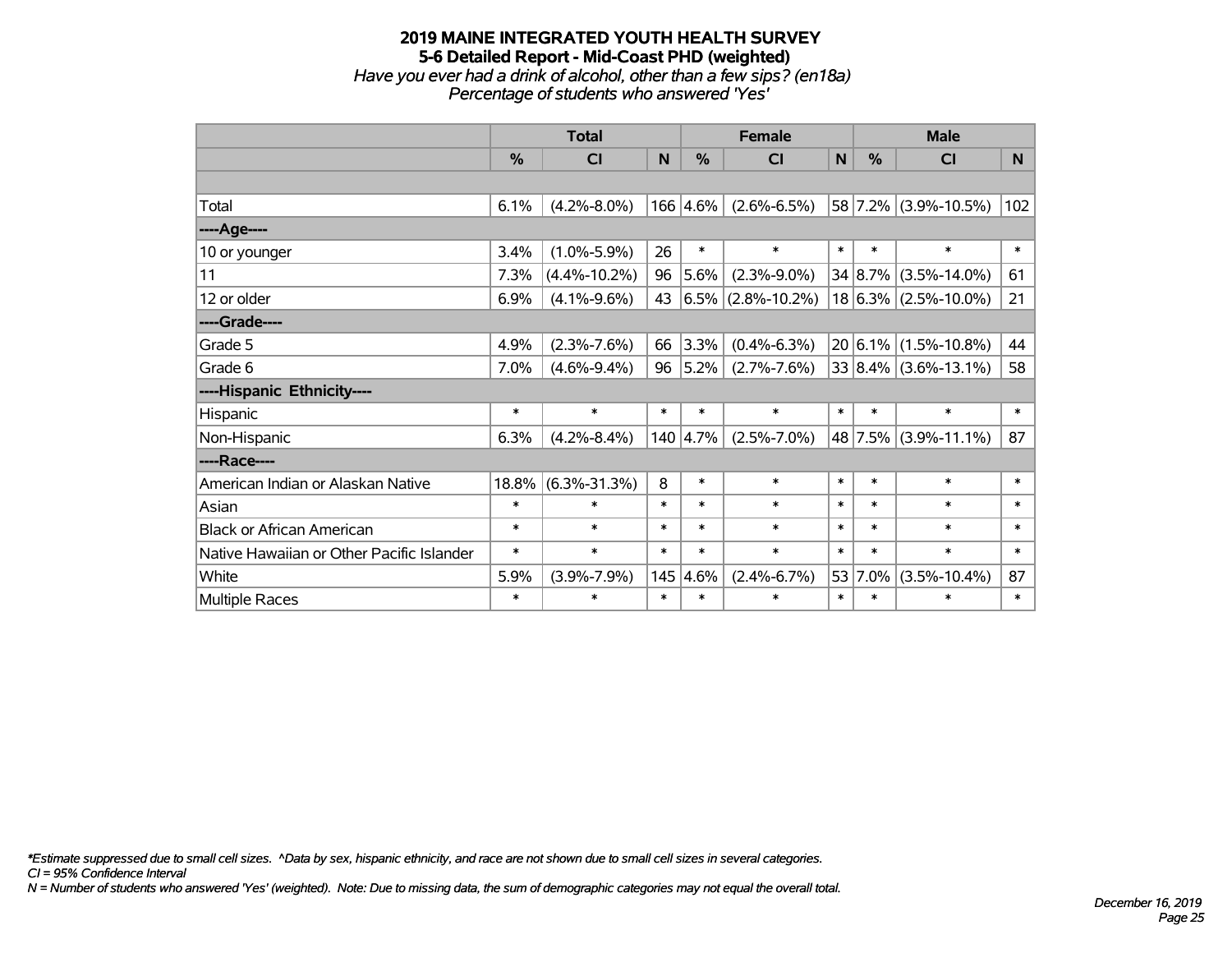*During the past 30 days, on how many days did you have at least one drink of alcohol? (en19) Percentage of students who answered at least 1 day*

|                                           | <b>Total</b> |                     |             |        | <b>Female</b>           | <b>Male</b>    |        |                         |              |
|-------------------------------------------|--------------|---------------------|-------------|--------|-------------------------|----------------|--------|-------------------------|--------------|
|                                           | %            | CI                  | $\mathbf N$ | %      | CI                      | N              | %      | CI                      | $\mathsf{N}$ |
|                                           |              |                     |             |        |                         |                |        |                         |              |
| Total                                     | 1.1%         | $(0.5\% - 1.7\%)$   |             |        | $30 0.8\% $ (0.1%-1.4%) |                |        | $10 1.2\% $ (0.4%-2.0%) | 17           |
| ----Age----                               |              |                     |             |        |                         |                |        |                         |              |
| 10 or younger                             | $\ast$       | $\ast$              | $\ast$      | $\ast$ | $\ast$                  | $\ast$         | $\ast$ | $\ast$                  | $\ast$       |
| 11                                        | 0.8%         | $(0.1\% - 1.4\%)$   | 10          | $\ast$ | $\ast$                  | $\ast$         | $\ast$ | $\ast$                  | $\ast$       |
| 12 or older                               |              | $2.3\%$ (1.0%-3.6%) | 15          | $\ast$ | $\ast$                  | $\ast$         | $\ast$ | $\ast$                  | $\ast$       |
| ----Grade----                             |              |                     |             |        |                         |                |        |                         |              |
| Grade 5                                   | 0.5%         | $(0.0\% - 0.9\%)$   | 6           | $\ast$ | $\ast$                  | $\ast$         | $\ast$ | $\ast$                  | $\ast$       |
| Grade 6                                   |              | $1.8\%$ (0.9%-2.6%) | 24          |        | $1.2\%$ (0.1%-2.2%)     | $\overline{7}$ | 1.9%   | $(0.7\% - 3.1\%)$       | 13           |
| ----Hispanic Ethnicity----                |              |                     |             |        |                         |                |        |                         |              |
| Hispanic                                  | $\ast$       | $\ast$              | $\ast$      | $\ast$ | $\ast$                  | $\ast$         | $\ast$ | $\ast$                  | $\ast$       |
| Non-Hispanic                              | 1.0%         | $(0.3\% - 1.6\%)$   |             |        | $21 0.7\% $ (0.0%-1.4%) | $\overline{7}$ |        | $1.1\%$ (0.2%-1.9%)     | 12           |
| ----Race----                              |              |                     |             |        |                         |                |        |                         |              |
| American Indian or Alaskan Native         | $\ast$       | $\ast$              | $\ast$      | $\ast$ | $\ast$                  | $\ast$         | $\ast$ | $\ast$                  | $\ast$       |
| Asian                                     | $\ast$       | $\ast$              | $\ast$      | $\ast$ | $\ast$                  | $\ast$         | $\ast$ | $\ast$                  | $\ast$       |
| <b>Black or African American</b>          | $\ast$       | $\ast$              | $\ast$      | $\ast$ | $\ast$                  | $\ast$         | $\ast$ | $\ast$                  | $\ast$       |
| Native Hawaiian or Other Pacific Islander | $\ast$       | $\ast$              | $\ast$      | $\ast$ | $\ast$                  | $\ast$         | $\ast$ | $\ast$                  | $\ast$       |
| White                                     | 1.0%         | $(0.4\% - 1.6\%)$   | 25          | 0.8%   | $(0.0\% - 1.5\%)$       | 9              | 1.1%   | $(0.3\% - 1.9\%)$       | 14           |
| <b>Multiple Races</b>                     | $\ast$       | $\ast$              | $\ast$      | $\ast$ | $\ast$                  | $\ast$         | $\ast$ | $\ast$                  | $\ast$       |

*\*Estimate suppressed due to small cell sizes. ^Data by sex, hispanic ethnicity, and race are not shown due to small cell sizes in several categories.*

*CI = 95% Confidence Interval*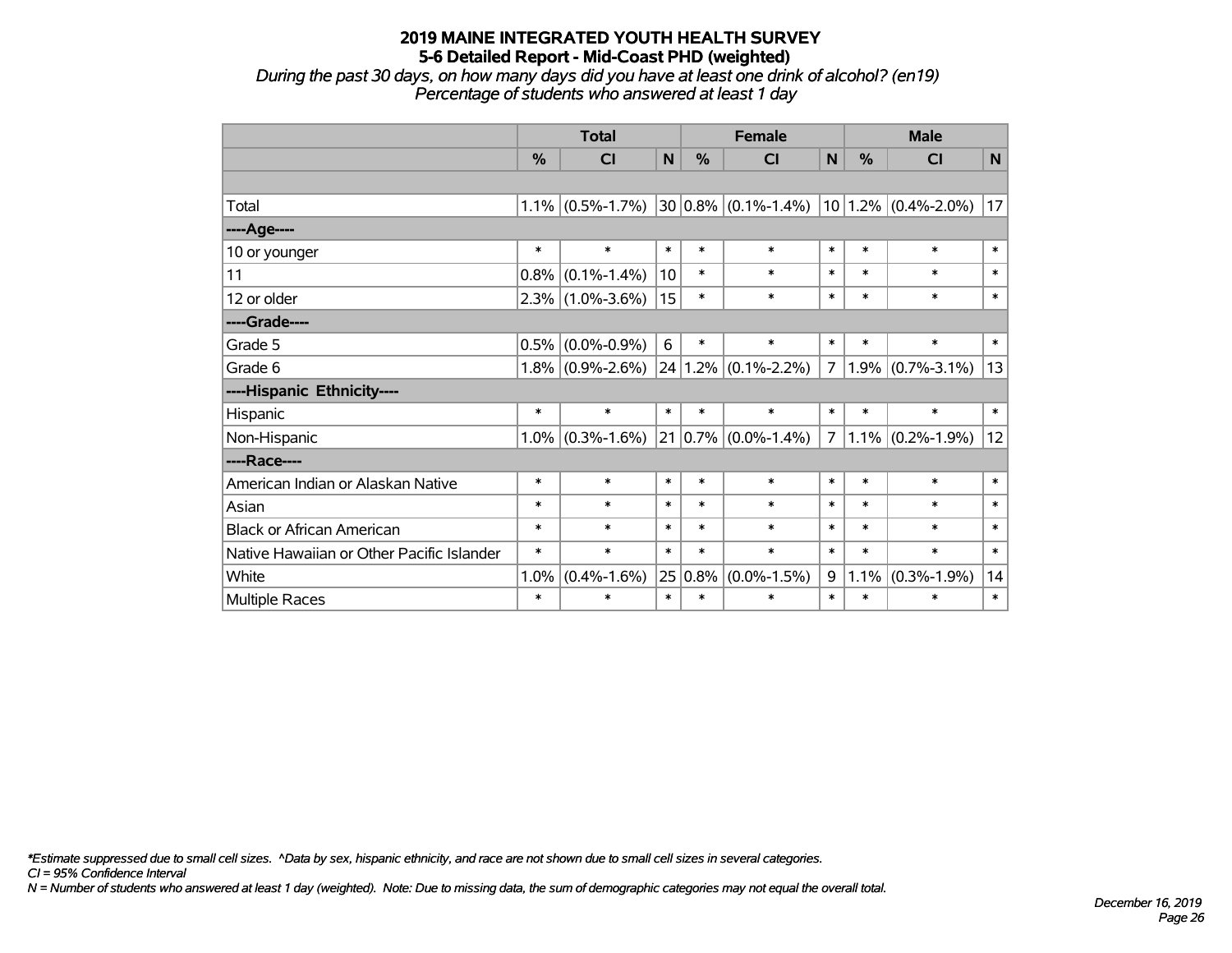*If you wanted to get some alcohol, how easy would it be for you to get some? (en20) Percentage of students who answered 'Sort of easy' or 'Very easy'*

|                                           | <b>Total</b>  |                     |        |               | <b>Female</b>               | <b>Male</b> |        |                             |        |
|-------------------------------------------|---------------|---------------------|--------|---------------|-----------------------------|-------------|--------|-----------------------------|--------|
|                                           | $\frac{0}{0}$ | <b>CI</b>           | N.     | $\frac{0}{0}$ | <b>CI</b>                   | <b>N</b>    | %      | <b>CI</b>                   | N.     |
|                                           |               |                     |        |               |                             |             |        |                             |        |
| Total                                     |               | 14.3% (12.0%-16.5%) |        |               | 372 14.6% (11.8%-17.3%)     |             |        | 175 13.4% (10.8%-16.0%)     | 183    |
| ----Age----                               |               |                     |        |               |                             |             |        |                             |        |
| 10 or younger                             | 10.4%         | $(6.8\% - 13.9\%)$  | 74     | 12.0%         | $(7.5\% - 16.5\%)$          | 41          | 8.9%   | $(3.5\% - 14.2\%)$          | 33     |
| 11                                        |               | 13.3% (10.4%-16.3%) |        | 169 12.1%     | $(8.4\% - 15.9\%)$          | 71          | 14.3%  | $(9.7\% - 18.9\%)$          | 95     |
| 12 or older                               |               | 20.3% (16.0%-24.7%) |        |               | 125 23.2% (16.3%-30.1%)     | 63          | 16.7%  | $(9.5\% - 23.9\%)$          | 55     |
| ----Grade----                             |               |                     |        |               |                             |             |        |                             |        |
| Grade 5                                   | 11.1%         | $(8.8\% - 13.3\%)$  |        | 141 10.5%     | $(7.2\% - 13.9\%)$          | 60          | 11.5%  | $(7.7\% - 15.3\%)$          | 79     |
| Grade 6                                   |               | 17.3% (14.9%-19.7%) |        |               | 227   18.5%   (15.7%-21.3%) |             |        | 115   15.4%   (12.8%-18.0%) | 103    |
| ----Hispanic Ethnicity----                |               |                     |        |               |                             |             |        |                             |        |
| Hispanic                                  | 15.3%         | $(4.2\% - 26.3\%)$  | 6      | $\ast$        | $\ast$                      | $\ast$      | $\ast$ | $\ast$                      | $\ast$ |
| Non-Hispanic                              |               | 15.0% (12.1%-17.8%) |        |               | 319 15.9% (12.6%-19.2%)     |             |        | 155   13.6%   (10.3%-17.0%) | 153    |
| ----Race----                              |               |                     |        |               |                             |             |        |                             |        |
| American Indian or Alaskan Native         | $\ast$        | $\ast$              | $\ast$ | $\ast$        | $\ast$                      | $\ast$      | $\ast$ | $\ast$                      | $\ast$ |
| Asian                                     | $\ast$        | $\ast$              | $\ast$ | $\ast$        | $\ast$                      | $\ast$      | $\ast$ | $\ast$                      | $\ast$ |
| <b>Black or African American</b>          | $\ast$        | $\ast$              | $\ast$ | $\ast$        | $\ast$                      | $\ast$      | $\ast$ | $\ast$                      | $\ast$ |
| Native Hawaiian or Other Pacific Islander | $\ast$        | $\ast$              | $\ast$ | $\ast$        | $\ast$                      | $\ast$      | $\ast$ | $\ast$                      | $\ast$ |
| White                                     | 14.3%         | $(12.1\% - 16.5\%)$ |        | 337 15.0%     | $(12.0\% - 18.1\%)$         | 168         | 13.3%  | $(10.7\% - 15.8\%)$         | 160    |
| <b>Multiple Races</b>                     | 13.2%         | $(3.4\% - 23.1\%)$  | 8      | $\ast$        | $\ast$                      | $\ast$      | $\ast$ | $\ast$                      | $\ast$ |

*\*Estimate suppressed due to small cell sizes. ^Data by sex, hispanic ethnicity, and race are not shown due to small cell sizes in several categories.*

*CI = 95% Confidence Interval*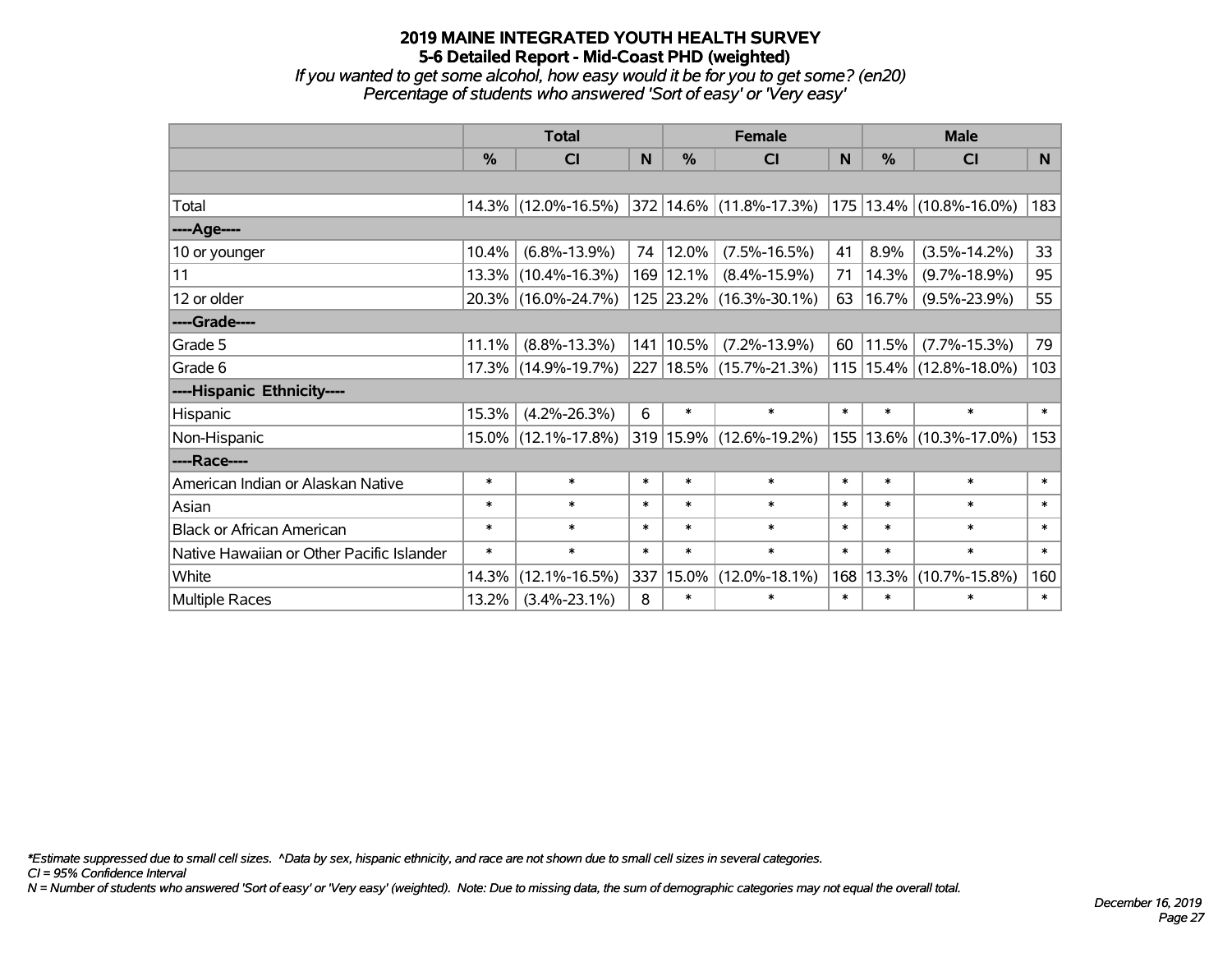*How wrong do your parents feel it would be for you to drink alcohol regularly? (en21) Percentage of students who answered 'A little bit wrong' or 'Not wrong at all'*

|                                           | <b>Total</b>  |                     |             | <b>Female</b> |                              |          | <b>Male</b> |                          |        |
|-------------------------------------------|---------------|---------------------|-------------|---------------|------------------------------|----------|-------------|--------------------------|--------|
|                                           | $\frac{0}{0}$ | <b>CI</b>           | $\mathbf N$ | $\%$          | <b>CI</b>                    | N        | $\%$        | <b>CI</b>                | N      |
|                                           |               |                     |             |               |                              |          |             |                          |        |
| Total                                     |               | $2.4\%$ (1.5%-3.2%) |             |               | $ 64 1.5\%  (0.5\% - 2.4\%)$ |          |             | $ 18 3.1\% $ (1.3%-4.9%) | 44     |
| ----Age----                               |               |                     |             |               |                              |          |             |                          |        |
| 10 or younger                             | 1.5%          | $(0.0\% - 3.1\%)$   | 12          | 1.5%          | $(0.0\% - 3.7\%)$            | $6 \mid$ | 1.6%        | $(0.0\% - 4.1\%)$        | 6      |
| 11                                        |               | $3.0\%$ (1.5%-4.6%) |             |               | $40 1.8\% $ (0.2%-3.5%)      |          | $11 4.2\% $ | $(1.4\% - 7.0\%)$        | 28     |
| 12 or older                               |               | $1.9\%$ (0.3%-3.5%) | 12          | $\ast$        | $\ast$                       | $\ast$   | $\ast$      | $\ast$                   | $\ast$ |
| ----Grade----                             |               |                     |             |               |                              |          |             |                          |        |
| Grade 5                                   | 2.8%          | $(1.3\% - 4.3\%)$   |             |               | $37 2.5\% $ (0.5%-4.4%)      |          | 15 3.2%     | $(0.0\% - 6.4\%)$        | 22     |
| Grade 6                                   |               | $1.9\%$ (1.0%-2.9%) | 26          | $\ast$        | $\ast$                       | $\ast$   | $\ast$      | $\ast$                   | $\ast$ |
| ----Hispanic Ethnicity----                |               |                     |             |               |                              |          |             |                          |        |
| Hispanic                                  | $\ast$        | $\ast$              | $\ast$      | $\ast$        | $\ast$                       | $\ast$   | $\ast$      | $\ast$                   | $\ast$ |
| Non-Hispanic                              | 2.5%          | $(1.5\% - 3.6\%)$   |             |               | $55 1.1\% $ (0.2%-2.0%)      |          | $11$ 3.7%   | $(1.6\% - 5.8\%)$        | 42     |
| ----Race----                              |               |                     |             |               |                              |          |             |                          |        |
| American Indian or Alaskan Native         | $\ast$        | $\ast$              | $\ast$      | $\ast$        | $\ast$                       | $\ast$   | $\ast$      | $\ast$                   | $\ast$ |
| Asian                                     | $\ast$        | $\ast$              | $\ast$      | $\ast$        | $\ast$                       | $\ast$   | $\ast$      | $\ast$                   | $\ast$ |
| <b>Black or African American</b>          | $\ast$        | $\ast$              | $\ast$      | $\ast$        | $\ast$                       | $\ast$   | $\ast$      | $\ast$                   | $\ast$ |
| Native Hawaiian or Other Pacific Islander | $\ast$        | $\ast$              | $\ast$      | $\ast$        | $\ast$                       | $\ast$   | $\ast$      | $\ast$                   | $\ast$ |
| White                                     | 2.3%          | $(1.3\% - 3.3\%)$   | 56          | 1.2%          | $(0.4\% - 2.0\%)$            |          | 14 3.5%     | $(1.4\% - 5.5\%)$        | 42     |
| Multiple Races                            | $\ast$        | $\ast$              | $\ast$      | $\ast$        | $\ast$                       | $\ast$   | $\ast$      | $\ast$                   | $\ast$ |

*\*Estimate suppressed due to small cell sizes. ^Data by sex, hispanic ethnicity, and race are not shown due to small cell sizes in several categories.*

*CI = 95% Confidence Interval*

*N = Number of students who answered 'A little bit wrong' or 'Not wrong at all' (weighted). Note: Due to missing data, the sum of demographic categories may not equal the overall total.*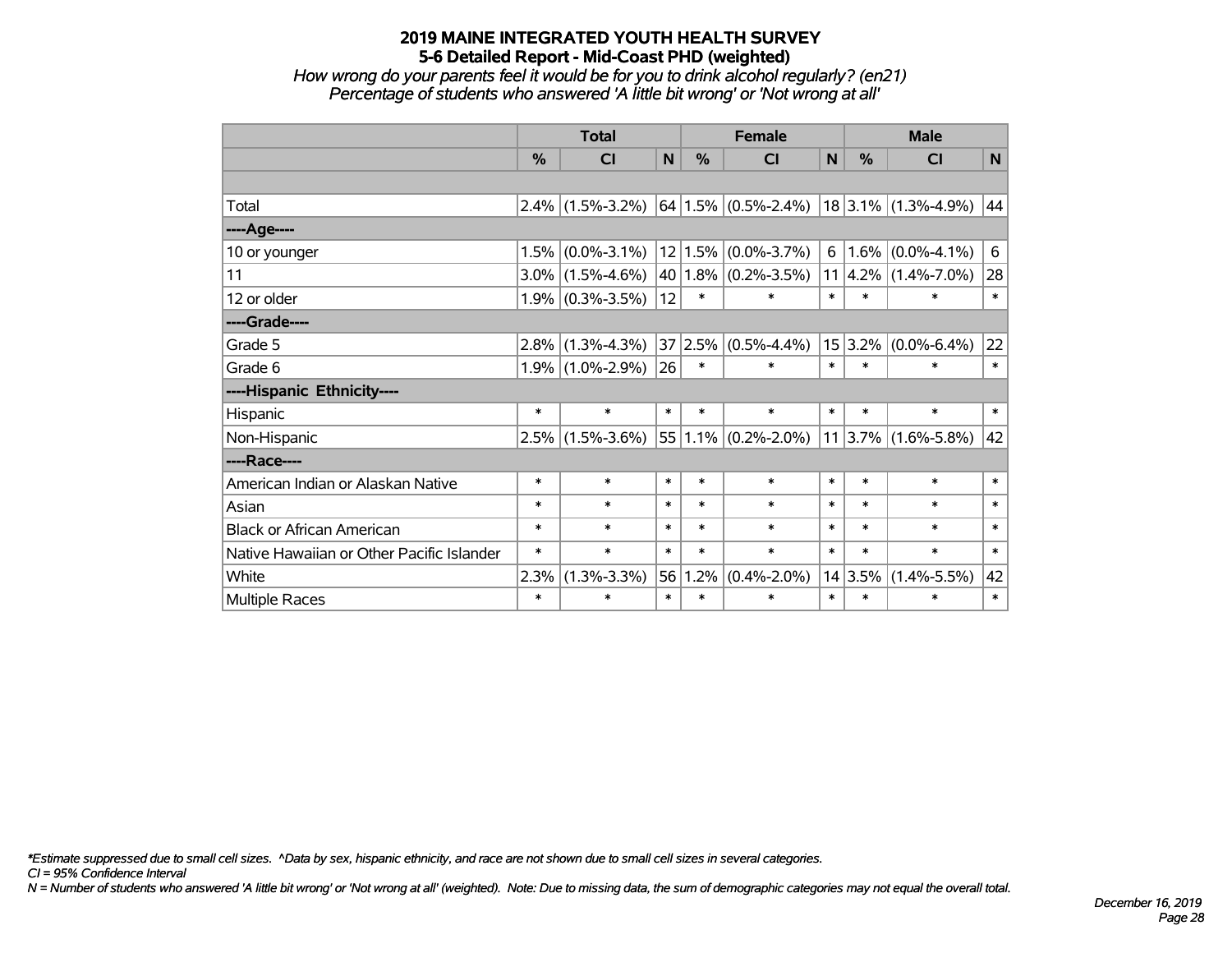#### **2019 MAINE INTEGRATED YOUTH HEALTH SURVEY 5-6 Detailed Report - Mid-Coast PHD (weighted)** *Have you ever used marijuana? (en53) Percentage of students who answered 'Yes'*

|                                           | <b>Total</b> |                     |        |             | <b>Female</b>           | <b>Male</b> |               |                              |              |
|-------------------------------------------|--------------|---------------------|--------|-------------|-------------------------|-------------|---------------|------------------------------|--------------|
|                                           | %            | <b>CI</b>           | N      | %           | <b>CI</b>               | N           | $\frac{9}{6}$ | <b>CI</b>                    | N            |
|                                           |              |                     |        |             |                         |             |               |                              |              |
| Total                                     | 2.0%         | $(1.0\% - 2.9\%)$   |        |             | $53$ 2.7% (1.1%-4.3%)   |             |               | $ 33 1.4\%  (0.5\% - 2.3\%)$ | 20           |
| ----Age----                               |              |                     |        |             |                         |             |               |                              |              |
| 10 or younger                             | 1.0%         | $(0.0\% - 2.2\%)$   | 8      | $\ast$      | $\ast$                  | $\ast$      | $\ast$        | $\ast$                       | $\pmb{\ast}$ |
| 11                                        | 2.8%         | $(1.2\% - 4.4\%)$   | 37     | 3.8%        | $(1.3\% - 6.3\%)$       |             | 23 2.0%       | $(0.2\% - 3.8\%)$            | 14           |
| 12 or older                               |              | $1.4\%$ (0.1%-2.7%) | 9      | $\ast$      | $\ast$                  | $\ast$      | $\ast$        | $\ast$                       | $\ast$       |
| ----Grade----                             |              |                     |        |             |                         |             |               |                              |              |
| Grade 5                                   | 1.7%         | $(0.1\% - 3.3\%)$   |        | $22$   2.4% | $(0.1\% - 4.8\%)$       |             | 14 1.1%       | $(0.0\% - 2.4\%)$            | 8            |
| Grade 6                                   | 2.3%         | $(1.2\% - 3.4\%)$   |        |             | $31 3.0\% $ (0.8%-5.1%) |             |               | $19 1.7\% $ (0.6%-2.9%)      | 12           |
| ----Hispanic Ethnicity----                |              |                     |        |             |                         |             |               |                              |              |
| Hispanic                                  | $\ast$       | $\ast$              | $\ast$ | $\ast$      | $\ast$                  | $\ast$      | $\ast$        | $\ast$                       | $\ast$       |
| Non-Hispanic                              | 2.1%         | $(1.0\% - 3.2\%)$   |        |             | $46 3.1\% $ (1.2%-4.9%) | 31          |               | $1.2\%$ (0.2%-2.3%)          | 14           |
| ----Race----                              |              |                     |        |             |                         |             |               |                              |              |
| American Indian or Alaskan Native         | $\ast$       | $\ast$              | $\ast$ | $\ast$      | $\ast$                  | $\ast$      | $\ast$        | $\ast$                       | $\ast$       |
| Asian                                     | *            | $\ast$              | $\ast$ | $\ast$      | $\ast$                  | $\ast$      | $\ast$        | $\ast$                       | $\ast$       |
| <b>Black or African American</b>          | $\ast$       | $\ast$              | $\ast$ | $\ast$      | $\ast$                  | $\ast$      | $\ast$        | $\ast$                       | $\ast$       |
| Native Hawaiian or Other Pacific Islander | $\ast$       | $\ast$              | $\ast$ | $\ast$      | $\ast$                  | $\ast$      | $\ast$        | $\ast$                       | $\ast$       |
| White                                     | 2.1%         | $(1.0\% - 3.1\%)$   | 50     | 2.7%        | $(1.0\% - 4.3\%)$       | 31          | 1.5%          | $(0.5\% - 2.5\%)$            | 19           |
| <b>Multiple Races</b>                     | $\ast$       | $\ast$              | $\ast$ | $\ast$      | $\ast$                  | $\ast$      | $\ast$        | $\ast$                       | $\ast$       |

*\*Estimate suppressed due to small cell sizes. ^Data by sex, hispanic ethnicity, and race are not shown due to small cell sizes in several categories.*

*CI = 95% Confidence Interval*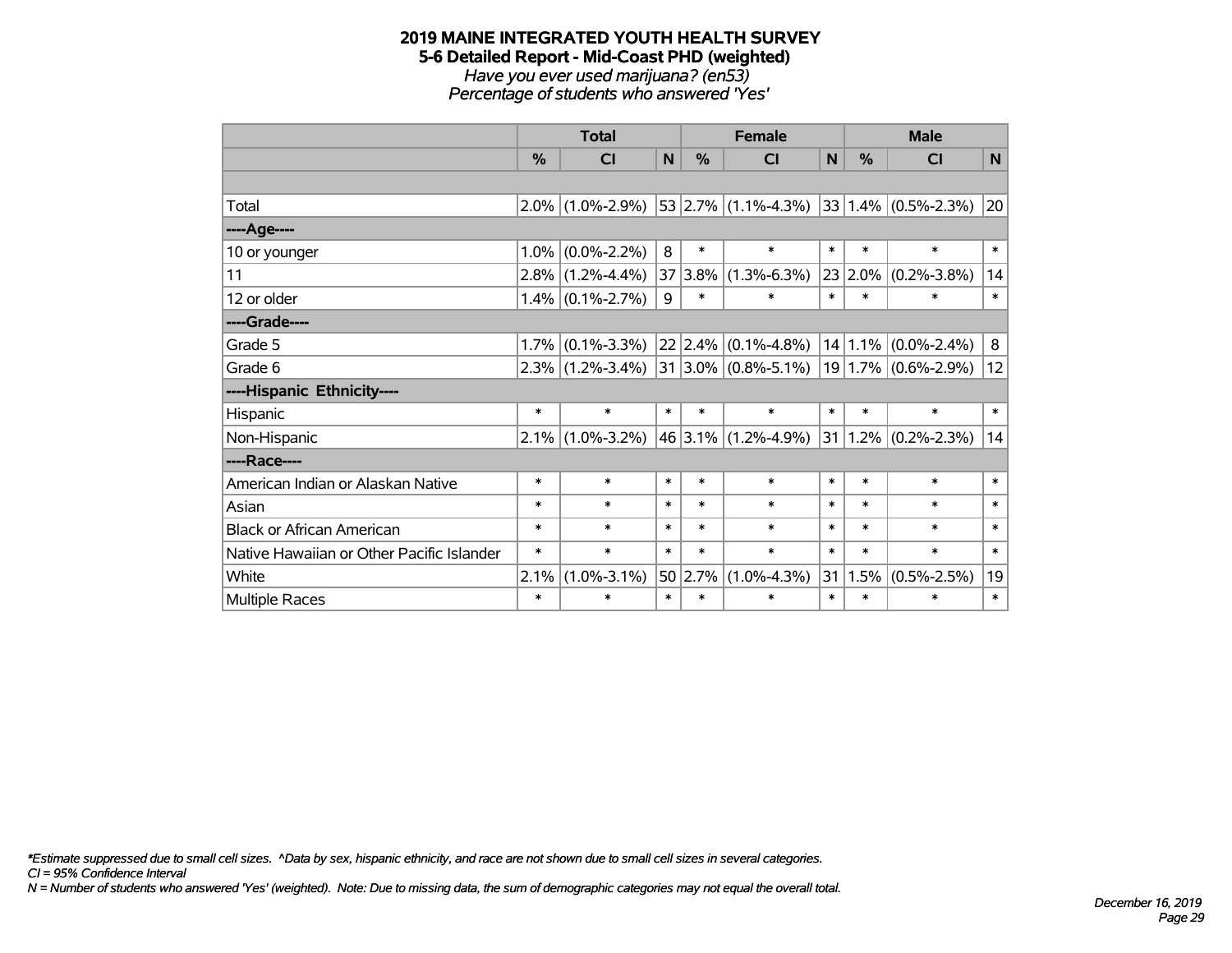*Have you ever sniffed glue, breathed the contents of spray cans, or inhaled any paints or sprays to get high? (en22a) Percentage of students who answered 'Yes'*

|                                           | <b>Total</b> |                             |        | <b>Female</b>   |                    |        | <b>Male</b> |                         |                |  |
|-------------------------------------------|--------------|-----------------------------|--------|-----------------|--------------------|--------|-------------|-------------------------|----------------|--|
|                                           | %            | CI                          | N.     | %               | CI                 | N.     | %           | <b>CI</b>               | N              |  |
|                                           |              |                             |        |                 |                    |        |             |                         |                |  |
| Total                                     |              | $3.5\%$ (2.2%-4.9%)         |        | 96 4.5%         | $(1.9\% - 7.0\%)$  |        |             | $56$ 2.6% (1.1%-4.0%)   | 36             |  |
| ----Age----                               |              |                             |        |                 |                    |        |             |                         |                |  |
| 10 or younger                             | $4.1\%$      | $(2.0\% - 6.2\%)$           |        | $31 \,   4.3\%$ | $(1.2\% - 7.4\%)$  |        | 16 3.9%     | $(1.1\% - 6.7\%)$       | 15             |  |
| 11                                        |              | $3.6\%$ (1.4%-5.8%)         |        | 46 5.1%         | $(0.8\% - 9.4\%)$  |        |             | $31 2.3\% $ (0.2%-4.4%) | 15             |  |
| 12 or older                               |              | $2.9\%$ (1.3%-4.5%)         |        | 18 3.2%         | $(0.9\% - 5.6\%)$  | 9      |             | $1.7\%$ (0.2%-3.1%)     | 6              |  |
| ----Grade----                             |              |                             |        |                 |                    |        |             |                         |                |  |
| Grade 5                                   | $5.1\%$      | $(2.6\% - 7.6\%)$           |        | 67 6.4%         | $(1.7\% - 11.0\%)$ |        | 38 4.1%     | $(1.3\% - 7.0\%)$       | 29             |  |
| Grade 6                                   |              | $2.1\%$ (1.1%-3.1%) 28 2.8% |        |                 | $(1.2\% - 4.4\%)$  |        |             | $18 1.0\% $ (0.3%-1.7%) | $\overline{7}$ |  |
| ----Hispanic Ethnicity----                |              |                             |        |                 |                    |        |             |                         |                |  |
| Hispanic                                  | $\ast$       | $\ast$                      | $\ast$ | $\ast$          | $\ast$             | $\ast$ | $\ast$      | $\ast$                  | $\ast$         |  |
| Non-Hispanic                              |              | $3.1\%$ (1.6%-4.7%)         |        | 69 4.8%         | $(1.7\% - 7.8\%)$  |        | 48 1.6%     | $(0.5\% - 2.7\%)$       | 19             |  |
| ----Race----                              |              |                             |        |                 |                    |        |             |                         |                |  |
| American Indian or Alaskan Native         | $\ast$       | $\ast$                      | $\ast$ | $\ast$          | $\ast$             | $\ast$ | $\ast$      | $\ast$                  | $\ast$         |  |
| Asian                                     | $\ast$       | $\ast$                      | $\ast$ | $\ast$          | $\ast$             | $\ast$ | $\ast$      | $\ast$                  | $\ast$         |  |
| <b>Black or African American</b>          | $\ast$       | $\ast$                      | $\ast$ | $\ast$          | $\ast$             | $\ast$ | $\ast$      | $\ast$                  | $\ast$         |  |
| Native Hawaiian or Other Pacific Islander | $\ast$       | $\ast$                      | $\ast$ | $\ast$          | $\ast$             | $\ast$ | $\ast$      | $\ast$                  | $\ast$         |  |
| White                                     | 3.2%         | $(1.6\% - 4.9\%)$           |        | 79 4.4%         | $(1.7\% - 7.1\%)$  | 51     | 2.1%        | $(0.4\% - 3.7\%)$       | 26             |  |
| Multiple Races                            | $\ast$       | $\ast$                      | $\ast$ | $\ast$          | $\ast$             | $\ast$ | $\ast$      | $\ast$                  | $\ast$         |  |

*\*Estimate suppressed due to small cell sizes. ^Data by sex, hispanic ethnicity, and race are not shown due to small cell sizes in several categories.*

*CI = 95% Confidence Interval*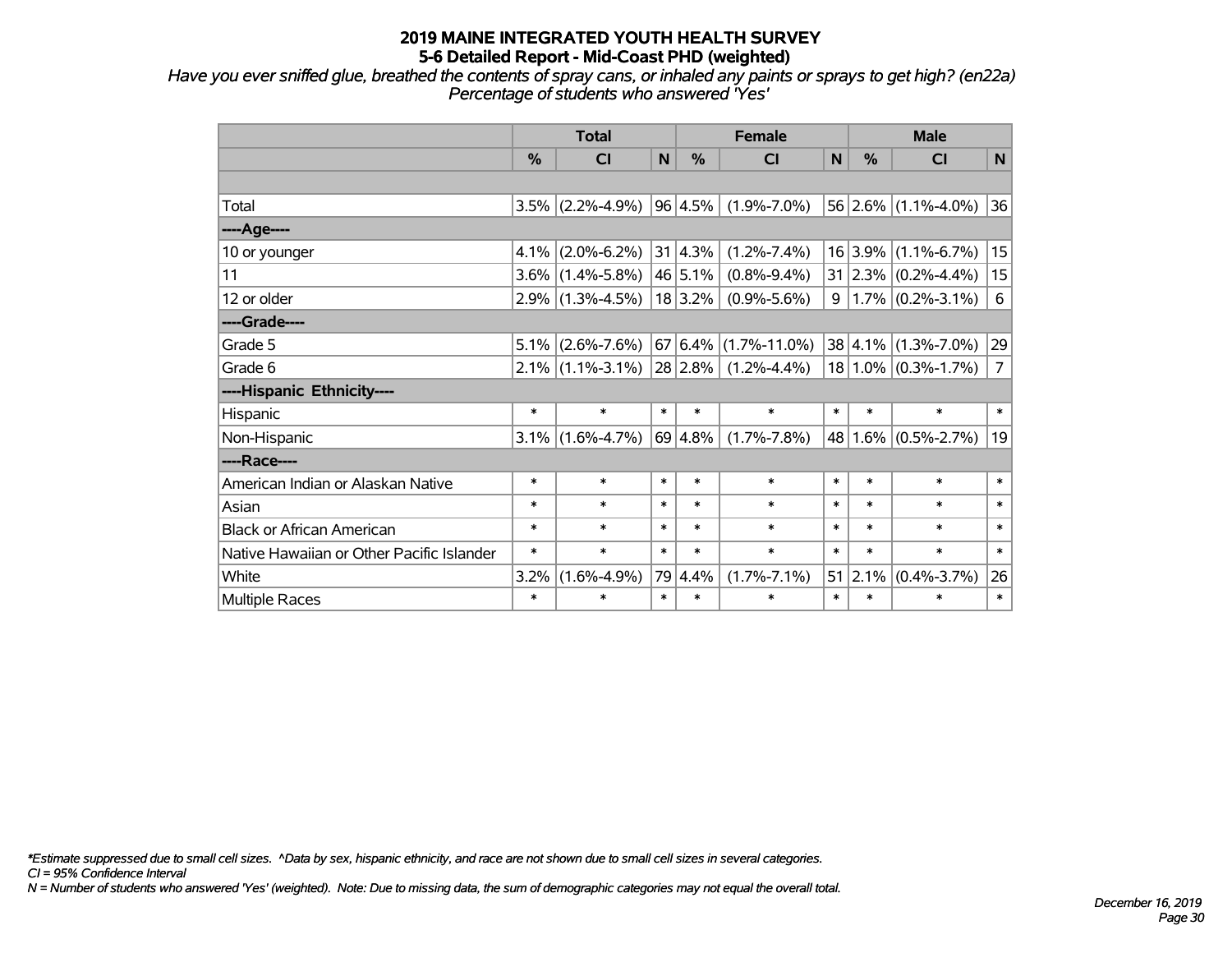*During the past 12 months, have you talked with at least one of your parents about the dangers of tobacco, alcohol, or drug use? (en23) Percentage of students who answered 'Yes'*

|                                           | <b>Total</b>  |                        |        |        | <b>Female</b>               |                 | <b>Male</b> |                         |                |  |
|-------------------------------------------|---------------|------------------------|--------|--------|-----------------------------|-----------------|-------------|-------------------------|----------------|--|
|                                           | $\frac{0}{0}$ | CI                     | N      | %      | <b>CI</b>                   | N               | %           | <b>CI</b>               | N <sub>1</sub> |  |
|                                           |               |                        |        |        |                             |                 |             |                         |                |  |
| Total                                     |               | $40.3\%$ (37.1%-43.5%) |        |        | $1,094$ 40.9% (36.9%-44.9%) |                 |             | 517 39.8% (34.9%-44.6%) | 560            |  |
| ----Age----                               |               |                        |        |        |                             |                 |             |                         |                |  |
| 10 or younger                             | 40.0%         | $(33.0\% - 47.0\%)$    | 306    | 40.5%  | $(29.9\% - 51.1\%)$         |                 |             | 153 39.4% (30.5%-48.3%) | 153            |  |
| 11                                        |               | 40.2% (35.7%-44.7%)    | 522    |        | 40.0% (33.9%-46.1%)         |                 |             | 241 40.0% (32.3%-47.7%) | 271            |  |
| 12 or older                               |               | 41.7% (36.6%-46.8%)    | 266    |        | 43.5% (34.3%-52.8%)         |                 |             | 123 40.2% (32.3%-48.2%) | 136            |  |
| ----Grade----                             |               |                        |        |        |                             |                 |             |                         |                |  |
| Grade 5                                   | 36.7%         | $(33.1\% - 40.4\%)$    | 488    | 38.2%  | $(30.6\% - 45.7\%)$         |                 |             | 231 34.7% (28.6%-40.7%) | 247            |  |
| Grade 6                                   |               | 43.7% (39.7%-47.8%)    | 595    |        | 42.7% (38.1%-47.3%)         |                 |             | 276 45.2% (40.3%-50.1%) | 313            |  |
| ----Hispanic Ethnicity----                |               |                        |        |        |                             |                 |             |                         |                |  |
| Hispanic                                  | 52.2%         | $(34.9\% - 69.6\%)$    | 22     | 42.7%  | $(14.0\% - 71.4\%)$         | 10              |             | 64.8% (48.6%-81.1%)     | 12             |  |
| Non-Hispanic                              |               | 41.3% (37.6%-44.9%)    | 910    |        | 41.0% (37.1%-44.9%)         |                 |             | 419 41.3% (35.3%-47.3%) | 475            |  |
| ----Race----                              |               |                        |        |        |                             |                 |             |                         |                |  |
| American Indian or Alaskan Native         | 27.1%         | $(12.1\% - 42.2\%)$    | 12     | $\ast$ | $\ast$                      | $\ast$          | $\ast$      | $\ast$                  | $\ast$         |  |
| Asian                                     | $\ast$        | $\ast$                 | $\ast$ | $\ast$ | $\ast$                      | $\ast$          | $\ast$      | $\ast$                  | $\ast$         |  |
| <b>Black or African American</b>          | $\ast$        | $\ast$                 | $\ast$ | $\ast$ | $\ast$                      | $\ast$          | $\ast$      | $\ast$                  | $\ast$         |  |
| Native Hawaiian or Other Pacific Islander | $\ast$        | $\ast$                 | $\ast$ | $\ast$ | $\ast$                      | $\ast$          | $\ast$      | $\ast$                  | $\ast$         |  |
| White                                     | 41.3%         | $(37.8\% - 44.8\%)$    | 1,013  | 41.4%  | $(37.2\% - 45.6\%)$         | 487             | 40.9%       | $(35.7\% - 46.1\%)$     | 510            |  |
| Multiple Races                            |               | 50.3% (34.4%-66.1%)    | 28     |        | 55.5% (25.3%-85.7%)         | 12 <sup>2</sup> |             | 46.8% (25.9%-67.8%)     | 16             |  |

*\*Estimate suppressed due to small cell sizes. ^Data by sex, hispanic ethnicity, and race are not shown due to small cell sizes in several categories.*

*CI = 95% Confidence Interval*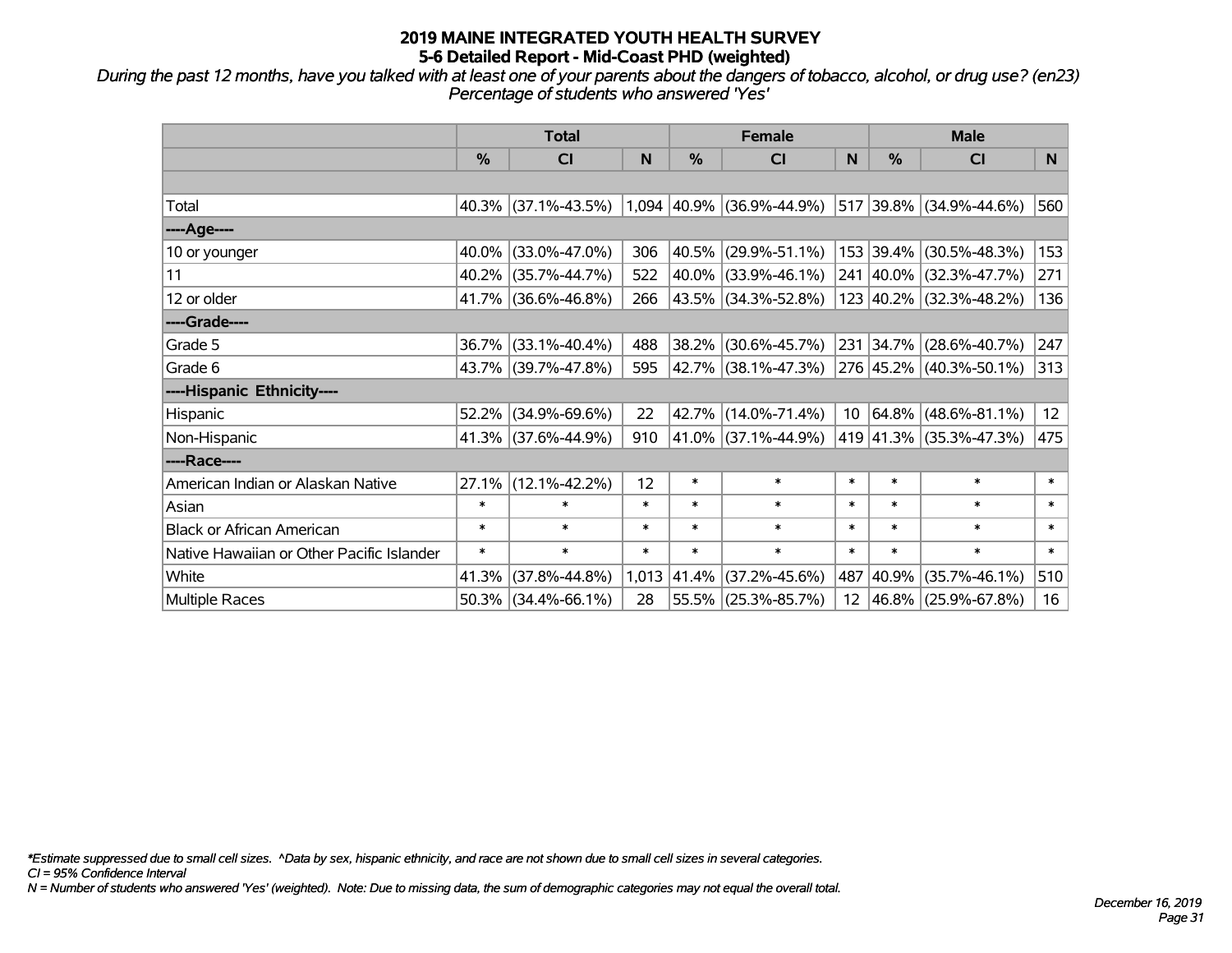*Do you agree or disagree with the following statement? My family has clear rules about alcohol and drug use. (en24) Percentage of students who answered 'Strongly agree' or 'Agree'*

|                                           | <b>Total</b> |                        |        | <b>Female</b> |                                                                                                     | <b>Male</b> |            |                     |        |
|-------------------------------------------|--------------|------------------------|--------|---------------|-----------------------------------------------------------------------------------------------------|-------------|------------|---------------------|--------|
|                                           | $\%$         | <b>CI</b>              | N      | %             | <b>CI</b>                                                                                           | N           | %          | <b>CI</b>           | N      |
|                                           |              |                        |        |               |                                                                                                     |             |            |                     |        |
| Total                                     | 92.3%        | $(90.5\% - 94.1\%)$    |        |               | $\vert 2.398 \vert 92.6\% \vert (89.9\% - 95.2\%) \vert 1.118 \vert 92.0\% \vert (89.6\% - 94.4\%)$ |             |            |                     | 1,247  |
| ----Age----                               |              |                        |        |               |                                                                                                     |             |            |                     |        |
| 10 or younger                             | 92.7%        | $(89.7\% - 95.8\%)$    | 656    | $ 94.4\% $    | $(90.1\% - 98.7\%)$                                                                                 | 327         | $ 91.2\% $ | $(85.8\% - 96.6\%)$ | 329    |
| 11                                        | 92.3%        | $(90.0\% - 94.5\%)$    | 1,164  |               | $ 91.6\% $ (87.4%-95.7%)                                                                            | 531         |            | 92.7% (89.8%-95.7%) | 615    |
| 12 or older                               |              | 91.8% (88.4%-95.1%)    | 567    |               | 92.3% (88.3%-96.4%)                                                                                 | 259         |            | 91.5% (85.9%-97.1%) | 299    |
| ----Grade----                             |              |                        |        |               |                                                                                                     |             |            |                     |        |
| Grade 5                                   | 91.4%        | $(88.1\% - 94.6\%)$    |        | 1,140 91.1%   | $(86.1\% - 96.1\%)$                                                                                 | 514         | $ 91.5\% $ | $(87.0\% - 95.9\%)$ | 614    |
| Grade 6                                   |              | $93.0\%$ (91.2%-94.9%) |        |               | 1,238 93.7% (91.5%-95.9%)                                                                           | 592         |            | 92.5% (90.1%-94.8%) | 629    |
| ----Hispanic Ethnicity----                |              |                        |        |               |                                                                                                     |             |            |                     |        |
| Hispanic                                  | 81.1%        | $(67.7\% - 94.6\%)$    | 34     | $\ast$        | $\ast$                                                                                              | $\ast$      | $\ast$     | $\ast$              | $\ast$ |
| Non-Hispanic                              |              | 93.3% (90.9%-95.6%)    |        |               | 1,988 93.8% (90.8%-96.7%)                                                                           | 928         | $ 92.8\% $ | $(90.3\% - 95.2\%)$ | 1,033  |
| ----Race----                              |              |                        |        |               |                                                                                                     |             |            |                     |        |
| American Indian or Alaskan Native         | $\ast$       | $\ast$                 | $\ast$ | $\ast$        | $\ast$                                                                                              | $\ast$      | $\ast$     | $\ast$              | $\ast$ |
| Asian                                     | $\ast$       | $\ast$                 | $\ast$ | $\ast$        | $\ast$                                                                                              | $\ast$      | $\ast$     | $\ast$              | $\ast$ |
| <b>Black or African American</b>          | 70.9%        | $(43.4\% - 98.3\%)$    | 15     | $\ast$        | $\ast$                                                                                              | $\ast$      | $\ast$     | $\ast$              | $\ast$ |
| Native Hawaiian or Other Pacific Islander | $\ast$       | $\ast$                 | $\ast$ | $\ast$        | $\ast$                                                                                              | $\ast$      | $\ast$     | $\ast$              | $\ast$ |
| White                                     | 92.8%        | $(90.9\% - 94.7\%)$    | 2,181  | 93.2%         | $(90.6\% - 95.8\%)$                                                                                 | 1,052       | $ 92.3\% $ | $(89.9\% - 94.8\%)$ | 1,103  |
| Multiple Races                            |              | 85.6% (77.1%-94.1%)    | 49     | $\ast$        | $\ast$                                                                                              | $\ast$      | $\ast$     | $\ast$              | $\ast$ |

*\*Estimate suppressed due to small cell sizes. ^Data by sex, hispanic ethnicity, and race are not shown due to small cell sizes in several categories.*

*CI = 95% Confidence Interval*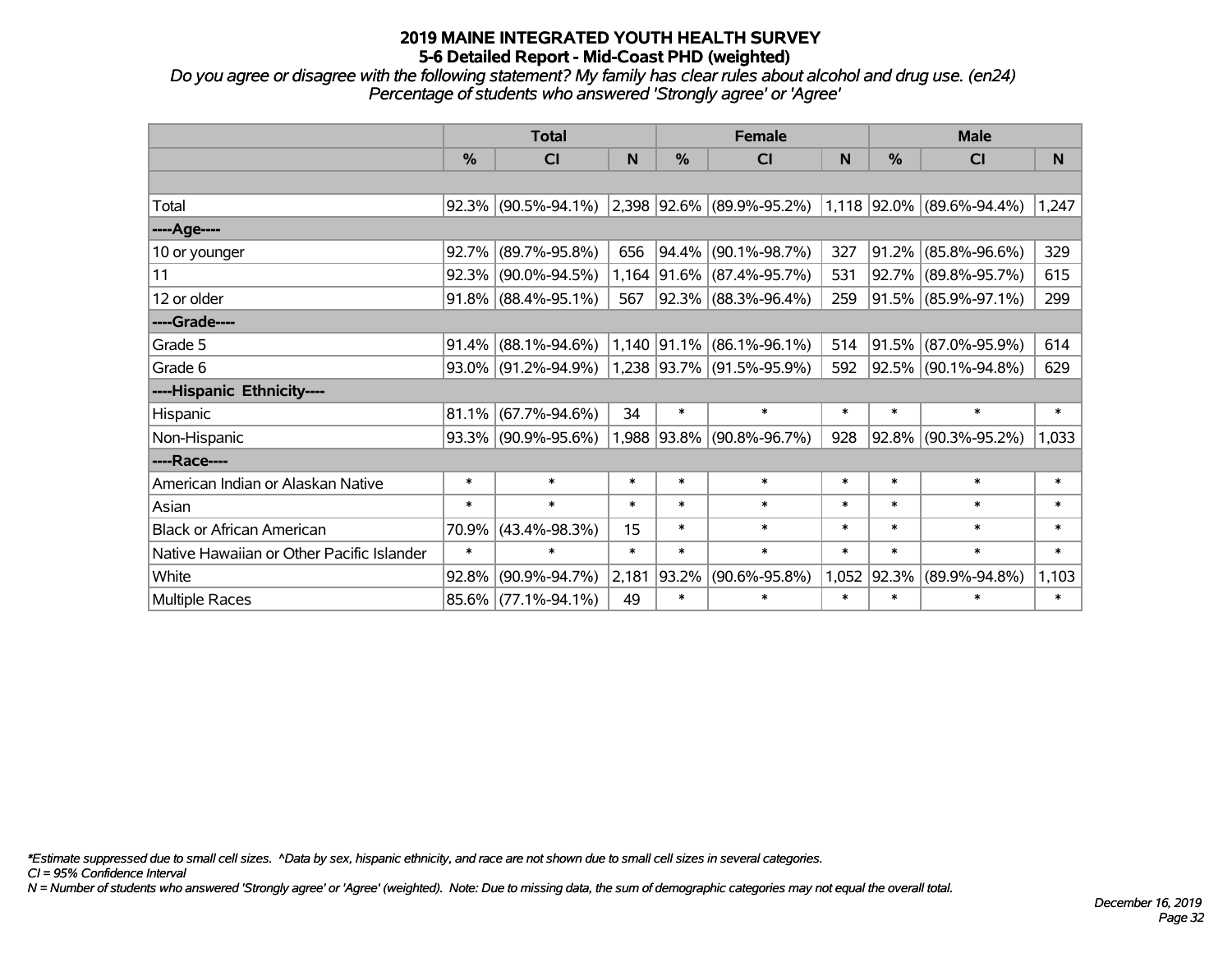*On an average school day, how long after school are you alone without a parent or trusted adult? (en62) Percentage of students who answered '2 hours or more'*

|                                           | <b>Total</b>  |                                             |                | <b>Female</b> | <b>Male</b>             |        |           |                         |        |
|-------------------------------------------|---------------|---------------------------------------------|----------------|---------------|-------------------------|--------|-----------|-------------------------|--------|
|                                           | $\frac{0}{0}$ | <b>CI</b>                                   | N              | $\frac{9}{6}$ | <b>CI</b>               | N      | %         | <b>CI</b>               | N.     |
|                                           |               |                                             |                |               |                         |        |           |                         |        |
| Total                                     |               | 20.7% (16.7%-24.7%)                         |                |               | 556 19.0% (13.5%-24.5%) |        |           | 235 22.1% (16.5%-27.6%) | 309    |
| ----Age----                               |               |                                             |                |               |                         |        |           |                         |        |
| 10 or younger                             | $17.1\%$      | $(11.4\% - 22.8\%)$                         |                | $127$   12.4% | $(4.7\% - 20.1\%)$      | 46     | 21.7%     | $(11.7\% - 31.6\%)$     | 81     |
| 11                                        |               | 19.6% (15.7%-23.6%)                         |                |               | 255 18.6% (13.7%-23.4%) |        |           | 109 20.1% (14.4%-25.8%) | 138    |
| 12 or older                               |               | 27.6% (19.7%-35.6%)                         |                |               | 173 28.8% (16.5%-41.1%) |        |           | 80 26.9% (17.3%-36.4%)  | 90     |
| ----Grade----                             |               |                                             |                |               |                         |        |           |                         |        |
| Grade 5                                   | $15.1\%$      | $(11.8\% - 18.4\%)$                         |                | 199 10.6%     | $(6.2\% - 15.0\%)$      | 64     | 18.4%     | $(11.7\% - 25.1\%)$     | 129    |
| Grade 6                                   |               | 26.6% (21.8%-31.3%) 357 27.3% (20.4%-34.3%) |                |               |                         |        |           | 172 25.9% (19.0%-32.9%) | 180    |
| ----Hispanic Ethnicity----                |               |                                             |                |               |                         |        |           |                         |        |
| Hispanic                                  | 31.3%         | $(14.8\% - 47.8\%)$                         | 13             | $\ast$        | $\ast$                  | $\ast$ | $\ast$    | $\ast$                  | $\ast$ |
| Non-Hispanic                              |               | 21.3% (17.0%-25.7%)                         |                |               | 465 18.4% (12.0%-24.8%) |        | 184 23.9% | $(18.7\% - 29.2\%)$     | 273    |
| ----Race----                              |               |                                             |                |               |                         |        |           |                         |        |
| American Indian or Alaskan Native         | 25.5%         | $(11.1\% - 39.9\%)$                         | 11             | $\ast$        | $\ast$                  | $\ast$ | $\ast$    | $\ast$                  | $\ast$ |
| Asian                                     | $\ast$        | $\ast$                                      | $\ast$         | $\ast$        | $\ast$                  | $\ast$ | $\ast$    | $\ast$                  | $\ast$ |
| <b>Black or African American</b>          | 33.5%         | $(6.1\% - 60.9\%)$                          | $\overline{7}$ | $\ast$        | $\ast$                  | $\ast$ | $\ast$    | $\ast$                  | $\ast$ |
| Native Hawaiian or Other Pacific Islander | $\ast$        | $\ast$                                      | $\ast$         | $\ast$        | $\ast$                  | $\ast$ | $\ast$    | $\ast$                  | $\ast$ |
| White                                     | 20.6%         | $(16.4\% - 24.9\%)$                         | 501            | 18.5%         | $(12.8\% - 24.3\%)$     |        | 214 22.7% | $(16.9\% - 28.4\%)$     | 281    |
| <b>Multiple Races</b>                     | 25.3%         | $(9.2\% - 41.3\%)$                          | 15             | $\ast$        | $\ast$                  | $\ast$ | $\ast$    | $\ast$                  | $\ast$ |

*\*Estimate suppressed due to small cell sizes. ^Data by sex, hispanic ethnicity, and race are not shown due to small cell sizes in several categories.*

*CI = 95% Confidence Interval*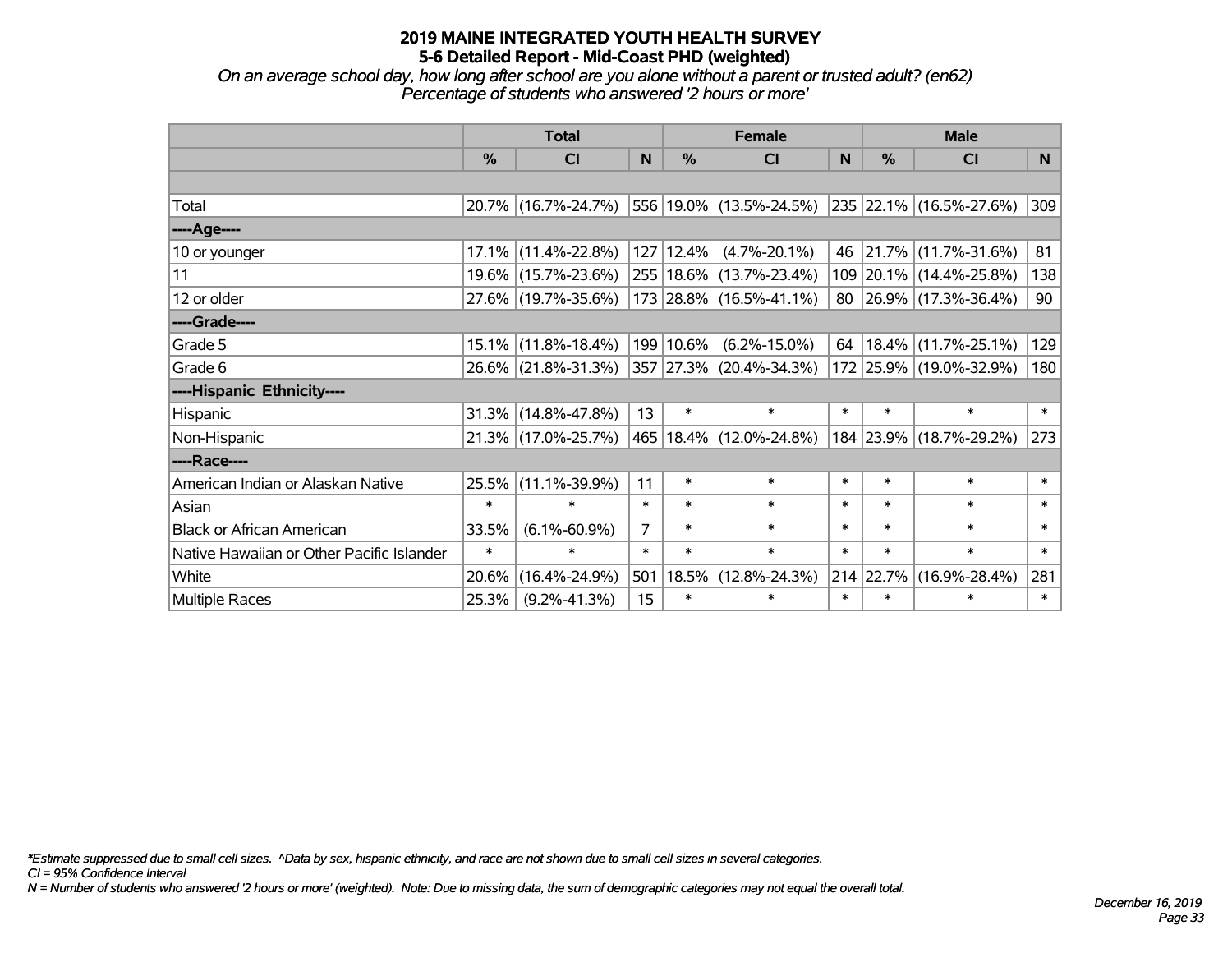*Percentage of students who drank 100% fruit juice and/or ate fruit two or more times yesterday (enfruit\_2)*

|                                           | <b>Total</b>  |                     |        | <b>Female</b> |                           | <b>Male</b> |               |                         |        |
|-------------------------------------------|---------------|---------------------|--------|---------------|---------------------------|-------------|---------------|-------------------------|--------|
|                                           | $\frac{0}{0}$ | <b>CI</b>           | N      | $\%$          | <b>CI</b>                 | N           | $\frac{0}{0}$ | <b>CI</b>               | N.     |
|                                           |               |                     |        |               |                           |             |               |                         |        |
| Total                                     |               | 71.8% (67.4%-76.2%) |        |               | 1,923 74.7% (69.6%-79.9%) |             |               | 925 70.0% (64.0%-75.9%) | 977    |
| ----Age----                               |               |                     |        |               |                           |             |               |                         |        |
| 10 or younger                             | 70.3%         | $(65.0\% - 75.6\%)$ | 529    | 73.1%         | $(65.1\% - 81.2\%)$       | 271         |               | 67.6% (56.6%-78.7%)     | 258    |
| 11                                        | 72.7%         | $(66.3\% - 79.0\%)$ | 944    | 76.3%         | $(68.6\% - 84.0\%)$       |             |               | 456 70.0% (62.3%-77.8%) | 477    |
| 12 or older                               |               | 72.2% (66.2%-78.2%) | 442    |               | $ 73.4\% $ (60.8%-86.0%)  |             |               | 197 72.1% (64.7%-79.6%) | 238    |
| ----Grade----                             |               |                     |        |               |                           |             |               |                         |        |
| Grade 5                                   |               | 69.6% (63.8%-75.4%) | 926    | 73.4%         | $(65.6\% - 81.1\%)$       |             |               | 442 66.6% (58.9%-74.4%) | 475    |
| Grade 6                                   |               | 74.3% (70.2%-78.4%) | 985    |               | 75.6% (69.0%-82.3%)       |             |               | 472 73.9% (68.8%-78.9%) | 502    |
| ----Hispanic Ethnicity----                |               |                     |        |               |                           |             |               |                         |        |
| Hispanic                                  | 72.4%         | $(55.3\% - 89.6\%)$ | 29     | $\ast$        | $\ast$                    | $\ast$      | $\ast$        | $\ast$                  | $\ast$ |
| Non-Hispanic                              |               | 72.3% (68.0%-76.5%) |        | 1,579 75.7%   | $(70.7\% - 80.7\%)$       |             |               | 760 69.7% (62.8%-76.6%) | 802    |
| ----Race----                              |               |                     |        |               |                           |             |               |                         |        |
| American Indian or Alaskan Native         | 70.1%         | $(50.1\% - 90.1\%)$ | 31     | $\ast$        | $\ast$                    | $\ast$      | $\ast$        | $\ast$                  | $\ast$ |
| Asian                                     | $\ast$        | $\ast$              | $\ast$ | $\ast$        | $\ast$                    | $\ast$      | $\ast$        | $\ast$                  | $\ast$ |
| <b>Black or African American</b>          | 65.1%         | $(30.6\% - 99.5\%)$ | 13     | $\ast$        | $\ast$                    | $\ast$      | $\ast$        | $\ast$                  | $\ast$ |
| Native Hawaiian or Other Pacific Islander | $\ast$        | $\ast$              | $\ast$ | $\ast$        | $\ast$                    | $\ast$      | $\ast$        | $\ast$                  | $\ast$ |
| White                                     | 71.6%         | $(67.3\% - 75.9\%)$ | 1,733  | 74.2%         | $(68.7\% - 79.7\%)$       |             | 856 69.4%     | $(63.6\% - 75.3\%)$     | 859    |
| Multiple Races                            |               | 80.0% (67.1%-92.9%) | 48     | $\ast$        | $\ast$                    | $\ast$      | $\ast$        | $\ast$                  | $\ast$ |

*\*Estimate suppressed due to small cell sizes. ^Data by sex, hispanic ethnicity, and race are not shown due to small cell sizes in several categories.*

*CI = 95% Confidence Interval*

*N = Number of students who drank 100% fruit juice and/or ate fruit two or more times yesterday (weighted). Note: Due to missing data, the sum of demographic categories may not equal the overall total.*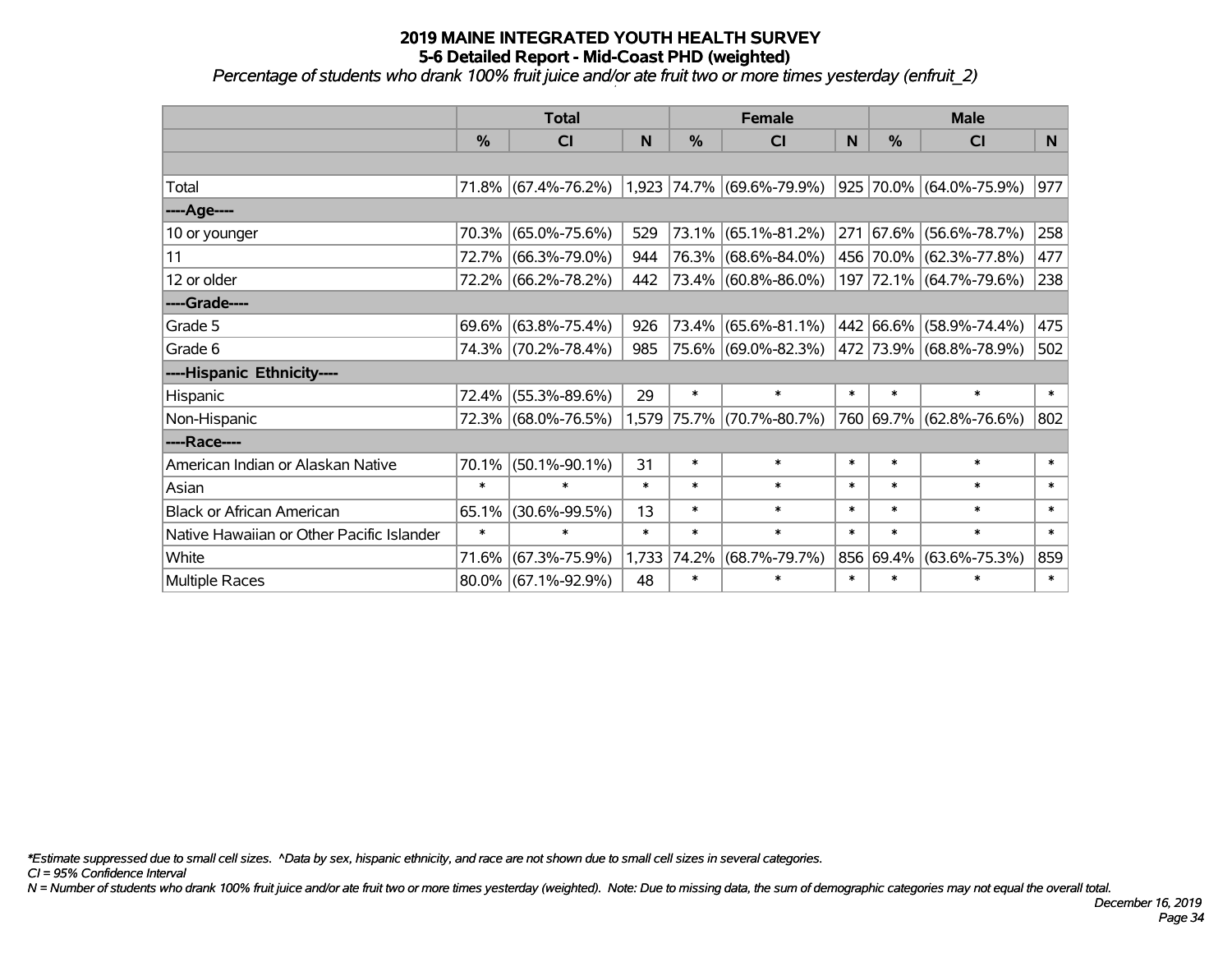#### **2019 MAINE INTEGRATED YOUTH HEALTH SURVEY 5-6 Detailed Report - Mid-Coast PHD (weighted)** *Percentage of students who consumed less than 1 fruit or 100% fruit juice yesterday (enonefrt)*

|                                           | <b>Total</b>  |                       |        |               | <b>Female</b>      | <b>Male</b>     |               |                            |              |
|-------------------------------------------|---------------|-----------------------|--------|---------------|--------------------|-----------------|---------------|----------------------------|--------------|
|                                           | $\frac{0}{0}$ | CI                    | N      | $\frac{0}{0}$ | CI                 | N               | $\frac{0}{0}$ | CI                         | <b>N</b>     |
|                                           |               |                       |        |               |                    |                 |               |                            |              |
| Total                                     |               | $10.4\%$ (8.1%-12.7%) | 280    | 8.6%          | $(6.2\% - 11.0\%)$ |                 |               | 106   11.2%   (8.0%-14.5%) | 157          |
| ----Age----                               |               |                       |        |               |                    |                 |               |                            |              |
| 10 or younger                             | 10.8%         | $(7.2\% - 14.4\%)$    | 81     | 7.4%          | $(2.1\% - 12.7\%)$ | 27              |               | $14.1\%$ (7.5%-20.6%)      | 54           |
| 11                                        |               | $10.1\%$ (7.0%-13.1%) | 131    | 10.6%         | $(7.2\% - 14.1\%)$ | 64              | 9.3%          | $(5.1\% - 13.6\%)$         | 64           |
| 12 or older                               | 9.8%          | $(7.1\% - 12.5\%)$    | 60     | 5.6%          | $(2.7\% - 8.5\%)$  | 15 <sub>1</sub> |               | $12.0\%$ (8.2%-15.8%)      | 40           |
| ----Grade----                             |               |                       |        |               |                    |                 |               |                            |              |
| Grade 5                                   | 11.1%         | $(7.7\% - 14.4\%)$    | 147    | 10.8%         | $(6.4\% - 15.1\%)$ | 65              |               | $11.3\%$ (6.6%-16.0%)      | 81           |
| Grade 6                                   | 9.1%          | $(6.5\% - 11.7\%)$    | 121    | 6.6%          | $(3.9\% - 9.3\%)$  | 41              |               | $ 10.7\% $ (6.8%-14.6%)    | 72           |
| ----Hispanic Ethnicity----                |               |                       |        |               |                    |                 |               |                            |              |
| Hispanic                                  | $\ast$        | $\ast$                | $\ast$ | $\ast$        | $\ast$             | $\ast$          | $\ast$        | $\ast$                     | $\ast$       |
| Non-Hispanic                              |               | $10.6\%$ (7.8%-13.4%) | 232    | 9.0%          | $(6.0\% - 12.0\%)$ | 90              |               | $11.6\%$ (8.0%-15.2%)      | 133          |
| ----Race----                              |               |                       |        |               |                    |                 |               |                            |              |
| American Indian or Alaskan Native         | $\ast$        | $\ast$                | $\ast$ | $\ast$        | $\ast$             | $\ast$          | $\ast$        | $\ast$                     | $\ast$       |
| Asian                                     | $\ast$        | $\ast$                | $\ast$ | $\ast$        | $\ast$             | $\ast$          | $\ast$        | $\ast$                     | $\ast$       |
| <b>Black or African American</b>          | $\ast$        | $\ast$                | $\ast$ | $\ast$        | $\ast$             | $\ast$          | $\ast$        | $\ast$                     | $\pmb{\ast}$ |
| Native Hawaiian or Other Pacific Islander | $\ast$        | $\ast$                | $\ast$ | $\ast$        | $\ast$             | $\ast$          | $\ast$        | $\ast$                     | $\ast$       |
| White                                     | 9.9%          | $(7.5\% - 12.2\%)$    | 239    | 8.4%          | $(5.8\% - 11.1\%)$ | 98              | 10.9%         | $(7.6\% - 14.1\%)$         | 135          |
| Multiple Races                            | $\ast$        | $\ast$                | $\ast$ | $\ast$        | $\ast$             | $\ast$          | $\ast$        | $\ast$                     | $\ast$       |

*\*Estimate suppressed due to small cell sizes. ^Data by sex, hispanic ethnicity, and race are not shown due to small cell sizes in several categories.*

*CI = 95% Confidence Interval*

*N = Number of students who consumed less than 1 fruit or 100% fruit juice yesterday (weighted). Note: Due to missing data, the sum of demographic categories may not equal the overall total.*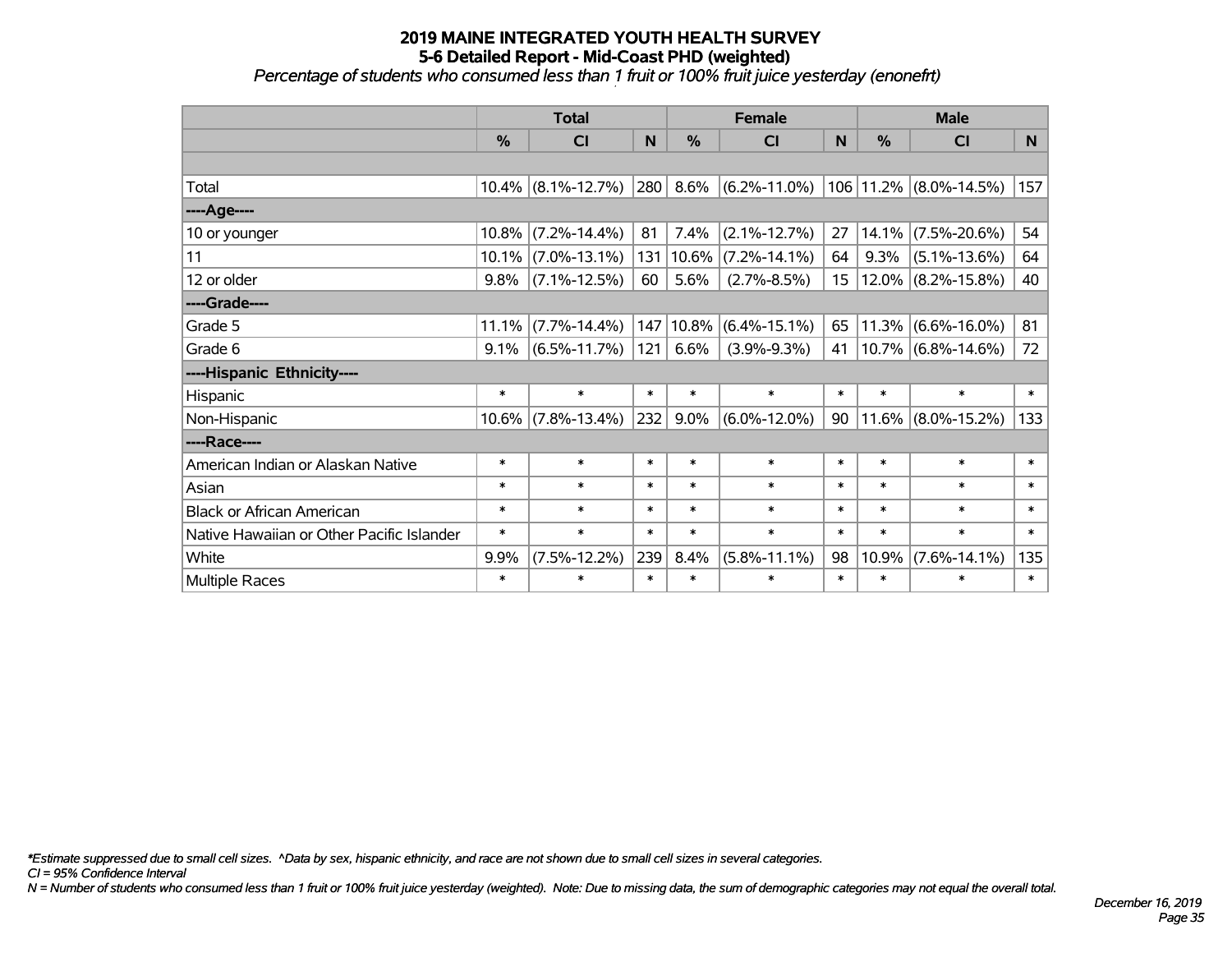*Yesterday, how many times did you eat vegetables, such as carrots, green salad, corn, or green beans? (Do not count french fries or other fried potatoes.) (enoneveg)*

*Percentage of students who ate vegetables less than 1 time yesterday*

|                                           | <b>Total</b>  |                     |        | <b>Female</b> | <b>Male</b>                 |        |               |                         |        |
|-------------------------------------------|---------------|---------------------|--------|---------------|-----------------------------|--------|---------------|-------------------------|--------|
|                                           | $\frac{0}{0}$ | <b>CI</b>           | N      | %             | <b>CI</b>                   | N      | $\frac{0}{0}$ | <b>CI</b>               | N      |
|                                           |               |                     |        |               |                             |        |               |                         |        |
| Total                                     |               | 21.5% (18.2%-24.9%) |        |               | 583 16.1% (11.9%-20.4%)     |        |               | 204 25.8% (21.3%-30.2%) | 362    |
| ----Age----                               |               |                     |        |               |                             |        |               |                         |        |
| 10 or younger                             | $23.1\%$      | $(17.8\% - 28.5\%)$ |        |               | 176   18.8%   (11.0%-26.6%) | 71     | 27.3%         | $(19.2\% - 35.5\%)$     | 105    |
| 11                                        |               | 18.8% (15.6%-22.0%) |        | 246 13.2%     | $(8.5\% - 17.8\%)$          |        |               | 79 23.1% (18.2%-28.0%)  | 157    |
| 12 or older                               |               | 25.1% (18.9%-31.3%) |        |               | 158   18.9%   (13.4%-24.4%) |        |               | 53 29.8% (22.5%-37.1%)  | 100    |
| ----Grade----                             |               |                     |        |               |                             |        |               |                         |        |
| Grade 5                                   |               | 22.6% (18.4%-26.9%) |        | 302 17.6%     | $(11.2\% - 24.0\%)$         | 106    | 26.6%         | $(21.6\% - 31.6\%)$     | 190    |
| Grade 6                                   |               | 20.4% (16.8%-24.0%) |        |               | 276 14.8% (10.6%-18.9%)     |        |               | 95 25.1% (19.9%-30.3%)  | 172    |
| ----Hispanic Ethnicity----                |               |                     |        |               |                             |        |               |                         |        |
| Hispanic                                  | 21.6%         | $(8.7\% - 34.5\%)$  | 9      | $\ast$        | $\ast$                      | $\ast$ | $\ast$        | $\ast$                  | $\ast$ |
| Non-Hispanic                              |               | 21.3% (17.7%-24.8%) |        |               | 469 15.8% (11.5%-20.2%)     |        | 162 25.8%     | $(21.3\% - 30.4\%)$     | 297    |
| ----Race----                              |               |                     |        |               |                             |        |               |                         |        |
| American Indian or Alaskan Native         | 22.1%         | $(3.8\% - 40.4\%)$  | 10     | $\ast$        | $\ast$                      | $\ast$ | $\ast$        | $\ast$                  | $\ast$ |
| Asian                                     | $\ast$        | $\ast$              | $\ast$ | $\ast$        | $\ast$                      | $\ast$ | $\ast$        | $\ast$                  | $\ast$ |
| <b>Black or African American</b>          | $\ast$        | $\ast$              | $\ast$ | $\ast$        | $\ast$                      | $\ast$ | $\ast$        | $\ast$                  | $\ast$ |
| Native Hawaiian or Other Pacific Islander | $\ast$        | $\ast$              | $\ast$ | $\ast$        | $\ast$                      | $\ast$ | $\ast$        | $\ast$                  | $\ast$ |
| White                                     | 20.7%         | $(17.6\% - 23.8\%)$ | 507    | 15.8%         | $(11.2\% - 20.3\%)$         | 185    | 25.1%         | $(20.3\% - 29.8\%)$     | 313    |
| <b>Multiple Races</b>                     | 27.9%         | $(6.1\% - 49.6\%)$  | 17     | $\ast$        | $\ast$                      | $\ast$ | $\ast$        | $\ast$                  | $\ast$ |

*\*Estimate suppressed due to small cell sizes. ^Data by sex, hispanic ethnicity, and race are not shown due to small cell sizes in several categories.*

*CI = 95% Confidence Interval*

*N = Number of students who ate vegetables less than 1 time yesterday (weighted). Note: Due to missing data, the sum of demographic categories may not equal the overall total.*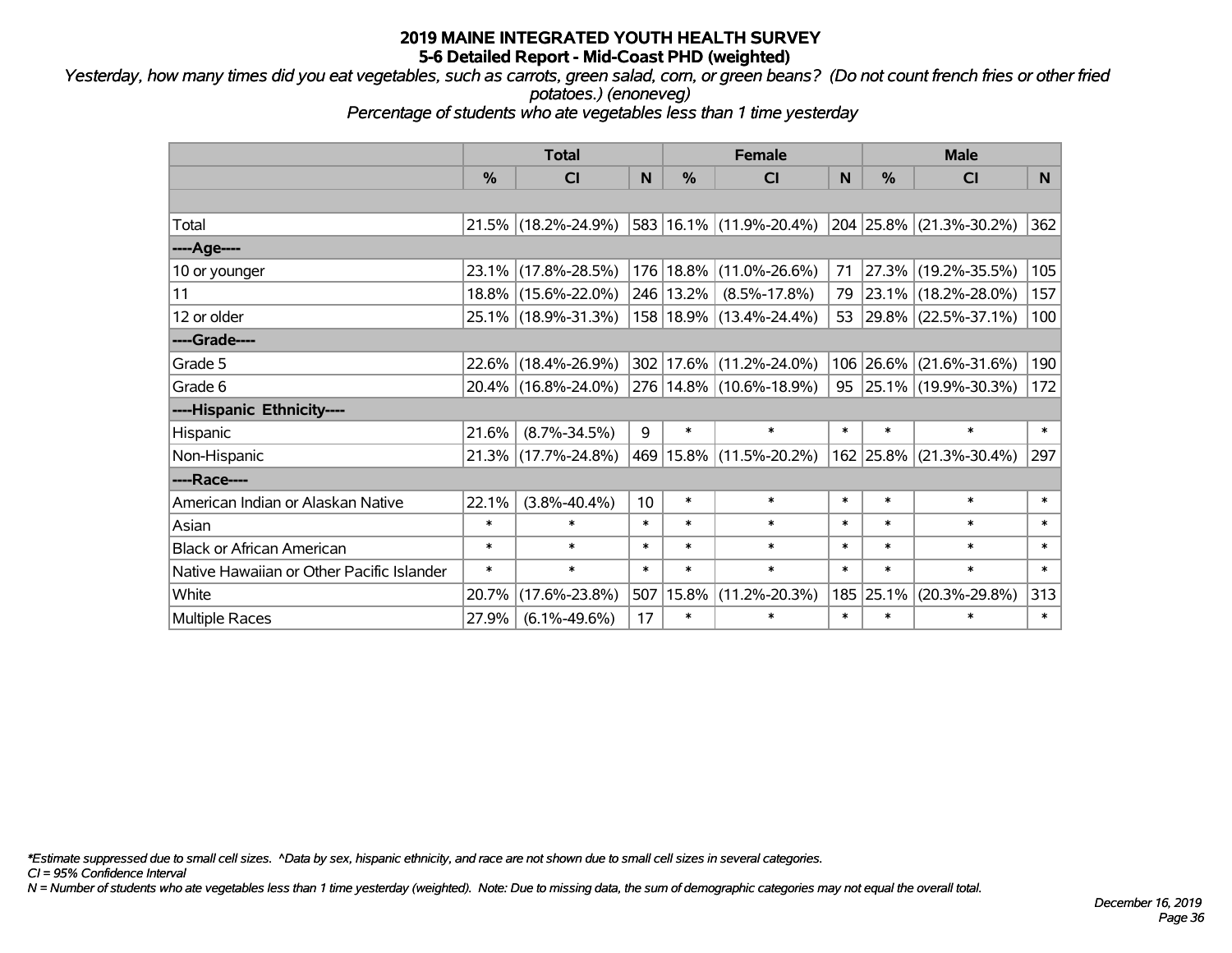*Percentage of students who ate vegetables three or more times yesterday (enveg\_2)*

|                                           | <b>Total</b>  |                     |                 |               | <b>Female</b>               | <b>Male</b> |           |                                  |                 |
|-------------------------------------------|---------------|---------------------|-----------------|---------------|-----------------------------|-------------|-----------|----------------------------------|-----------------|
|                                           | $\frac{0}{0}$ | <b>CI</b>           | N               | $\frac{0}{0}$ | <b>CI</b>                   | N           | %         | <b>CI</b>                        | N <sub>1</sub>  |
|                                           |               |                     |                 |               |                             |             |           |                                  |                 |
| Total                                     |               | 29.3% (24.5%-34.2%) |                 |               | 796 31.4% (25.4%-37.4%)     |             |           | 396 27.6% (23.1%-32.1%)          | 387             |
| ----Age----                               |               |                     |                 |               |                             |             |           |                                  |                 |
| 10 or younger                             | 29.1%         | $(20.5\% - 37.6\%)$ |                 |               | 221 28.3% (16.1%-40.5%)     |             | 106 29.9% | $(21.2\% - 38.5\%)$              | 115             |
| 11                                        | 29.3%         | $(23.7\% - 34.9\%)$ |                 |               | 382 30.7% (24.4%-37.0%)     |             |           | 185 27.9% (21.2%-34.5%)          | 190             |
| 12 or older                               |               | 29.6% (25.3%-34.0%) |                 |               | 187 37.2% (31.9%-42.5%)     |             |           | 105 24.6% (16.6%-32.5%)          | 82              |
| ----Grade----                             |               |                     |                 |               |                             |             |           |                                  |                 |
| Grade 5                                   | 28.8%         | $(21.2\% - 36.5\%)$ |                 |               | 384 29.8% (18.6%-41.1%)     |             | 180 27.8% | $(21.9\% - 33.7\%)$              | 198             |
| Grade 6                                   |               | 29.7% (25.3%-34.1%) |                 |               | 402   32.8%   (26.9%-38.7%) |             |           | $ 212 27.5\%  (21.9\% - 33.2\%)$ | 189             |
| ----Hispanic Ethnicity----                |               |                     |                 |               |                             |             |           |                                  |                 |
| Hispanic                                  | 30.5%         | $(17.6\% - 43.3\%)$ | 13              | $\ast$        | $\ast$                      | $\ast$      | $\ast$    | $\ast$                           | $\ast$          |
| Non-Hispanic                              |               | 29.5% (24.7%-34.4%) |                 |               | 651 31.2% (25.1%-37.3%)     |             |           | 319 28.2% (23.5%-32.9%)          | 324             |
| ----Race----                              |               |                     |                 |               |                             |             |           |                                  |                 |
| American Indian or Alaskan Native         | 23.7%         | $(12.0\% - 35.5\%)$ | 10 <sup>1</sup> | $\ast$        | $\ast$                      | $\ast$      | $\ast$    | $\ast$                           | $\ast$          |
| Asian                                     | $\ast$        | $\ast$              | $\ast$          | $\ast$        | $\ast$                      | $\ast$      | $\ast$    | $\ast$                           | $\ast$          |
| <b>Black or African American</b>          | 57.7%         | $(27.9\% - 87.6\%)$ | 10              | $\ast$        | $\ast$                      | $\ast$      | $\ast$    | $\ast$                           | $\ast$          |
| Native Hawaiian or Other Pacific Islander | $\ast$        | $\ast$              | $\ast$          | $\ast$        | $\ast$                      | $\ast$      | $\ast$    | $\ast$                           | $\ast$          |
| White                                     | 29.3%         | $(24.5\% - 34.0\%)$ | 719             | 31.0%         | $(25.0\% - 37.1\%)$         | 365         | 27.7%     | $(23.3\% - 32.1\%)$              | 346             |
| <b>Multiple Races</b>                     |               | 37.7% (19.6%-55.8%) |                 | 23 59.2%      | $(32.0\% - 86.4\%)$         |             | 13 28.5%  | $(8.4\% - 48.7\%)$               | 10 <sup>1</sup> |

*\*Estimate suppressed due to small cell sizes. ^Data by sex, hispanic ethnicity, and race are not shown due to small cell sizes in several categories.*

*CI = 95% Confidence Interval*

*N = Number of students who ate vegetables three or more times yesterday (weighted). Note: Due to missing data, the sum of demographic categories may not equal the overall total.*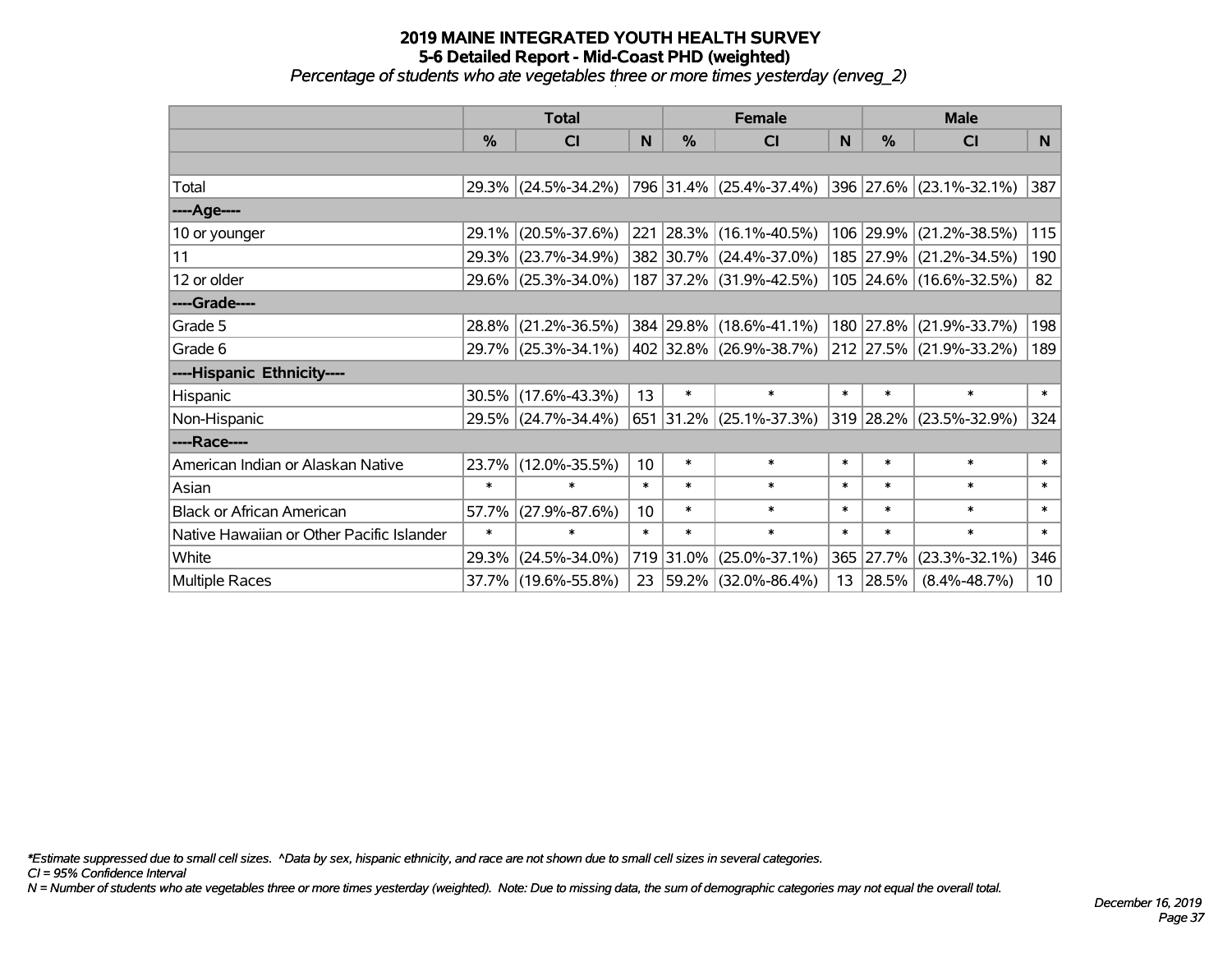*Percentage of students who drank 100% fruit juice, ate fruit and/or ate vegetables five or more times yesterday (enfrvg\_2)*

|                                           | <b>Total</b>  |                     | <b>Female</b> |             |                             | <b>Male</b> |               |                          |        |
|-------------------------------------------|---------------|---------------------|---------------|-------------|-----------------------------|-------------|---------------|--------------------------|--------|
|                                           | $\frac{0}{0}$ | CI                  | N             | $\%$        | CI                          | N           | $\frac{9}{6}$ | CI                       | N      |
|                                           |               |                     |               |             |                             |             |               |                          |        |
| Total                                     |               | 47.8% (42.5%-53.2%) |               |             | $1,270$ 50.6% (44.6%-56.5%) |             |               | 623 45.9% (40.0%-51.8%)  | 633    |
| ----Age----                               |               |                     |               |             |                             |             |               |                          |        |
| 10 or younger                             | 46.5%         | $(36.5\% - 56.4\%)$ | 347           | 48.1%       | $(37.5\% - 58.8\%)$         |             |               | 178 44.8% (31.1%-58.6%)  | 169    |
| 11                                        |               | 48.8% (42.6%-55.0%) | 629           |             | 52.4% (45.1%-59.8%)         |             |               | 311 45.7% (38.1%-53.3%)  | 308    |
| 12 or older                               |               | 47.7% (42.7%-52.7%) | 290           |             | 50.1% (42.3%-57.8%)         |             |               | 133 46.7% (39.5%-53.9%)  | 152    |
| ----Grade----                             |               |                     |               |             |                             |             |               |                          |        |
| Grade 5                                   | 47.2%         | $(39.9\% - 54.5\%)$ | 622           | 50.3%       | $(40.2\% - 60.3\%)$         | 301         |               | $ 44.4\% $ (37.1%-51.8%) | 312    |
| Grade 6                                   |               | 48.6% (43.9%-53.4%) | 640           |             | $ 50.5\% $ (44.4%-56.6%)    |             |               | 314 47.7% (41.3%-54.1%)  | 320    |
| ----Hispanic Ethnicity----                |               |                     |               |             |                             |             |               |                          |        |
| Hispanic                                  |               | 58.3% (41.4%-75.2%) | 24            | 58.7%       | $(40.7\% - 76.7\%)$         | 14          |               | 57.8% (33.4%-82.3%)      | 10     |
| Non-Hispanic                              |               | 47.8% (42.1%-53.5%) |               |             | 1,036 50.2% (43.7%-56.7%)   |             |               | 502 45.9% (39.6%-52.2%)  | 521    |
| ----Race----                              |               |                     |               |             |                             |             |               |                          |        |
| American Indian or Alaskan Native         | 39.5%         | $(24.4\% - 54.6\%)$ | 17            | $\ast$      | $\ast$                      | $\ast$      | $\ast$        | $\ast$                   | $\ast$ |
| Asian                                     | $\ast$        | $\ast$              | $\ast$        | $\ast$      | $\ast$                      | $\ast$      | $\ast$        | $\ast$                   | $\ast$ |
| <b>Black or African American</b>          | $\ast$        | $\ast$              | $\ast$        | $\ast$      | $\ast$                      | $\ast$      | $\ast$        | $\ast$                   | $\ast$ |
| Native Hawaiian or Other Pacific Islander | $\ast$        | $\ast$              | $\ast$        | $\ast$      | $\ast$                      | $\ast$      | $\ast$        | $\ast$                   | $\ast$ |
| White                                     | 47.6%         | $(42.1\% - 53.1\%)$ |               | 1,146 49.6% | $(43.6\% - 55.5\%)$         |             | 570 45.9%     | $(39.7\% - 52.1\%)$      | 564    |
| <b>Multiple Races</b>                     |               | 58.3% (38.5%-78.0%) | 35            |             | 74.8% (51.7%-97.8%)         | 17          |               | 54.5% (30.2%-78.9%)      | 19     |

*\*Estimate suppressed due to small cell sizes. ^Data by sex, hispanic ethnicity, and race are not shown due to small cell sizes in several categories.*

*CI = 95% Confidence Interval*

*N = Number of students who drank 100% fruit juice, ate fruit and/or ate vegetables five or more times yesterday (weighted). Note: Due to missing data, the sum of demographic categories may not equal the overall total.*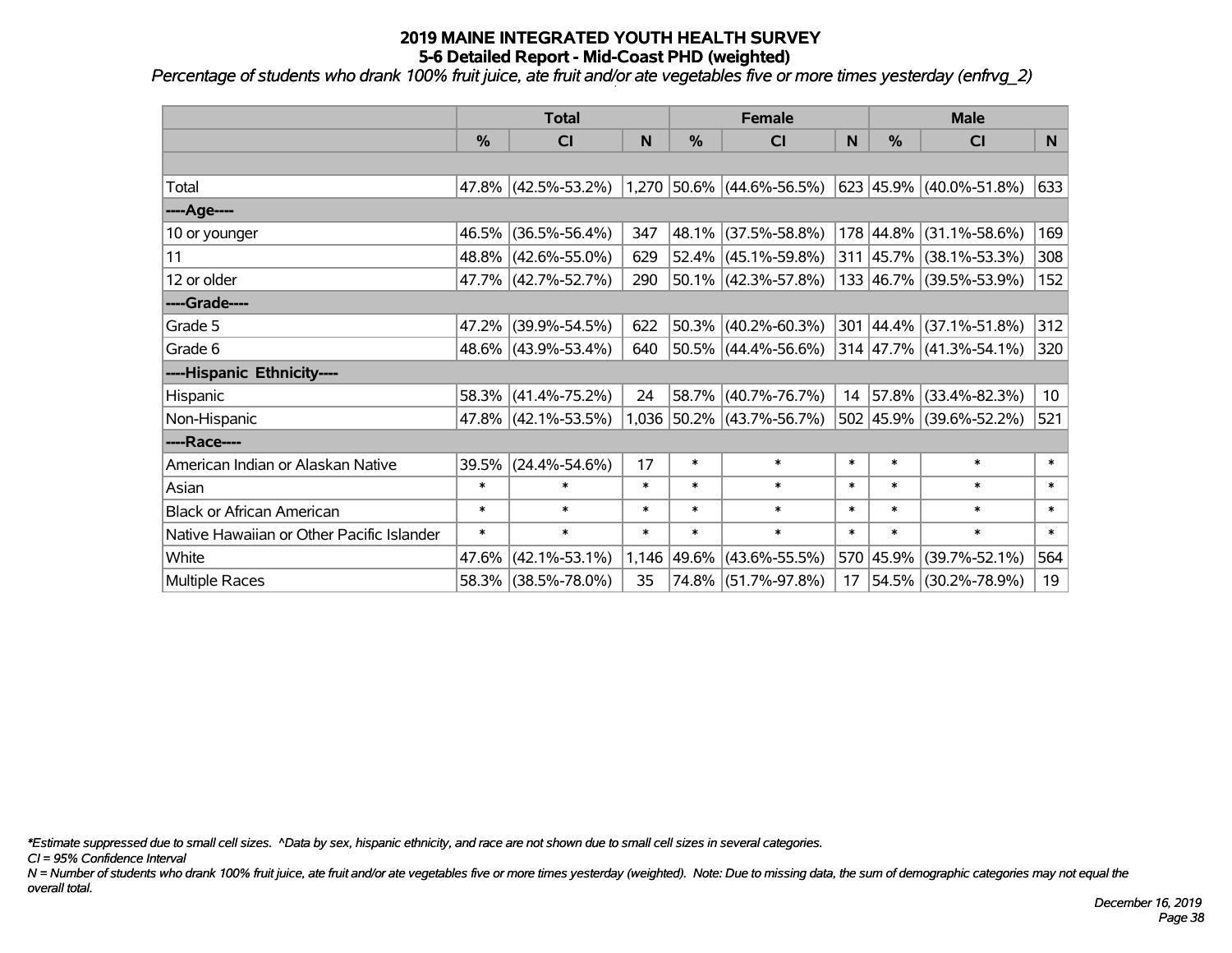*Yesterday, how many times did you drink a can, bottle, or glass of soda, sports drink, energy drink, or other sugar-sweetened beverage such as Gatorade, Red Bull, lemonade, sweetened tea or coffee drinks, flavored milk, Snapple, or Sunny D? (Do not count diet soda, other diet drinks, or 100% fruit juice.) (en66)*

*Percentage of students who answered at least one time yesterday*

|                                           | <b>Total</b> |                        | <b>Female</b> |               |                             | <b>Male</b> |               |                         |              |
|-------------------------------------------|--------------|------------------------|---------------|---------------|-----------------------------|-------------|---------------|-------------------------|--------------|
|                                           | %            | CI                     | N             | $\frac{0}{0}$ | <b>CI</b>                   | N           | $\frac{0}{0}$ | <b>CI</b>               | N            |
|                                           |              |                        |               |               |                             |             |               |                         |              |
| Total                                     |              | $56.7\%$ (51.1%-62.2%) |               |               | $1,538$ 55.4% (48.5%-62.3%) |             |               | 696 57.8% (52.4%-63.2%) | 815          |
| ----Age----                               |              |                        |               |               |                             |             |               |                         |              |
| 10 or younger                             | 53.4%        | $(44.6\% - 62.1\%)$    | 405           | 54.2%         | $(41.7\% - 66.7\%)$         |             |               | 202 52.6% (42.7%-62.5%) | 203          |
| 11                                        |              | $58.9\%$ (51.7%-66.1%) | 770           |               | 56.8% (50.0%-63.5%)         |             |               | 341 60.2% (51.0%-69.3%) | 412          |
| 12 or older                               |              | 56.4% (51.2%-61.7%)    | 357           |               | 53.8% (43.1%-64.5%)         |             |               | 152 58.3% (51.7%-64.9%) | 196          |
| ----Grade----                             |              |                        |               |               |                             |             |               |                         |              |
| Grade 5                                   | 57.5%        | $(48.7\% - 66.2\%)$    | 764           | 56.8%         | $(46.4\% - 67.3\%)$         | 341         | 57.3%         | $(48.2\% - 66.5\%)$     | 409          |
| Grade 6                                   |              | $56.4\%$ (52.2%-60.5%) | 767           |               | 53.9% (47.7%-60.1%)         |             |               | 347 58.6% (54.8%-62.3%) | 406          |
| ----Hispanic Ethnicity----                |              |                        |               |               |                             |             |               |                         |              |
| Hispanic                                  | 70.1%        | $(58.3\% - 81.9\%)$    | 29            | $\ast$        | $\ast$                      | $\ast$      | $\ast$        | $\ast$                  | $\ast$       |
| Non-Hispanic                              |              | 58.5% (52.8%-64.3%)    |               |               | $1,290$ 56.5% (48.9%-64.1%) |             |               | 575 60.1% (54.5%-65.8%) | 694          |
| ----Race----                              |              |                        |               |               |                             |             |               |                         |              |
| American Indian or Alaskan Native         | 56.2%        | $(38.8\% - 73.6\%)$    | 24            | 49.8%         | $(16.7\% - 83.0\%)$         | 6           | 57.7%         | $(36.2\% - 79.1\%)$     | 18           |
| Asian                                     | $\ast$       | $\ast$                 | $\ast$        | $\ast$        | $\ast$                      | $\ast$      | $\ast$        | $\ast$                  | $\ast$       |
| <b>Black or African American</b>          | 35.7%        | $(12.5\% - 59.0\%)$    | 8             | $\ast$        | $\ast$                      | $\ast$      | $\ast$        | $\ast$                  | $\ast$       |
| Native Hawaiian or Other Pacific Islander | $\ast$       | $\ast$                 | $\ast$        | $\ast$        | $\ast$                      | $\ast$      | $\ast$        | $\ast$                  | $\pmb{\ast}$ |
| White                                     | 56.6%        | $(51.0\% - 62.1\%)$    |               | 1,389 55.5%   | $(48.5\% - 62.4\%)$         |             | 650 57.3%     | $(51.7\% - 63.0\%)$     | 719          |
| <b>Multiple Races</b>                     |              | 53.6% (34.8%-72.4%)    | 33            | 50.4%         | $(20.1\% - 80.8\%)$         | 11          |               | 50.2% (27.5%-72.8%)     | 18           |

*\*Estimate suppressed due to small cell sizes. ^Data by sex, hispanic ethnicity, and race are not shown due to small cell sizes in several categories.*

*CI = 95% Confidence Interval*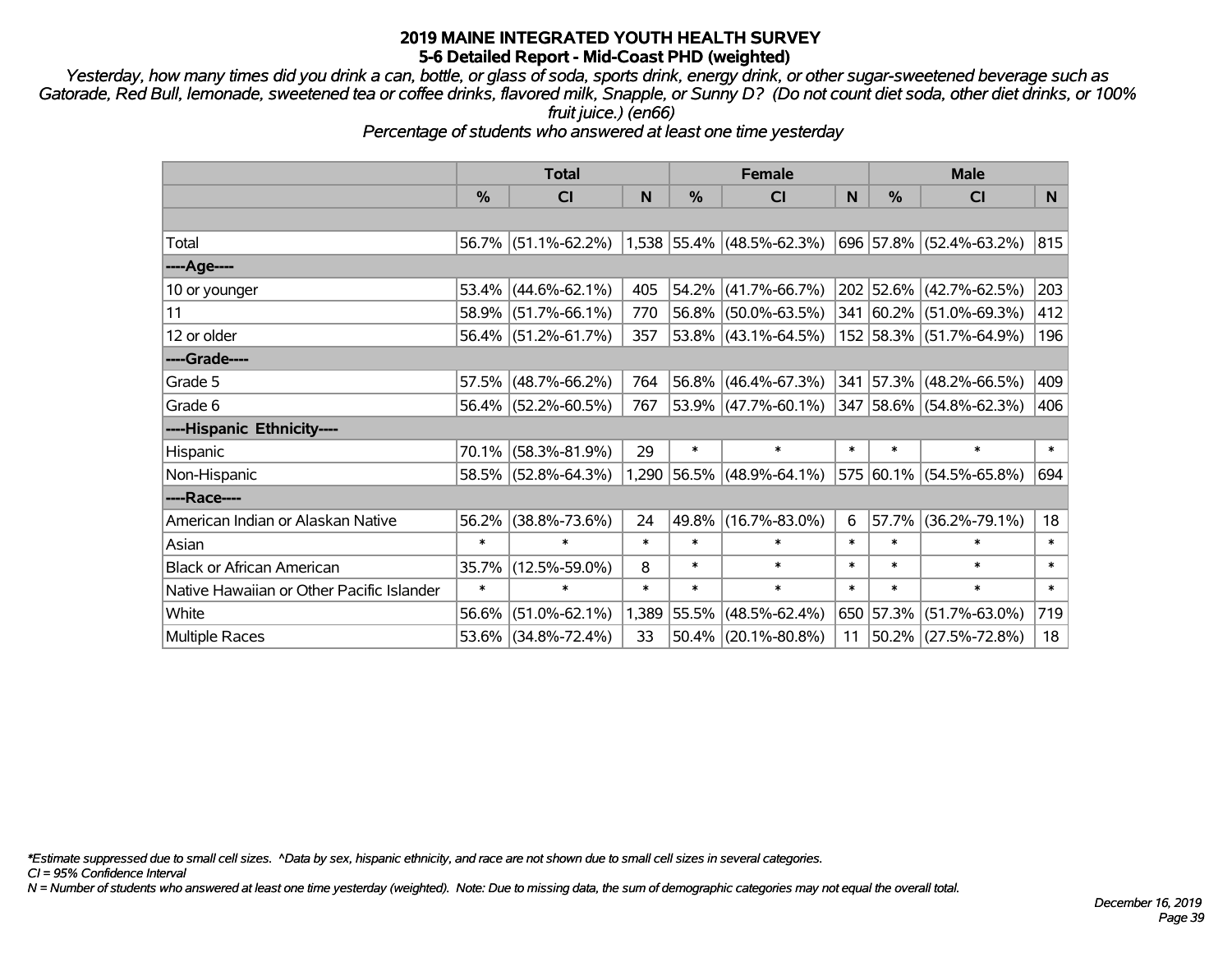*During the past 7 days, on how many days did you eat dinner at home with at least one of your parents or guardians? (en67a) Percentage of students who answered at least 5 days*

|                                           | <b>Total</b> |                        |        | <b>Female</b> |                                                          | <b>Male</b> |            |                          |        |
|-------------------------------------------|--------------|------------------------|--------|---------------|----------------------------------------------------------|-------------|------------|--------------------------|--------|
|                                           | $\%$         | <b>CI</b>              | N      | $\frac{0}{0}$ | <b>CI</b>                                                | N           | %          | <b>CI</b>                | N      |
|                                           |              |                        |        |               |                                                          |             |            |                          |        |
| Total                                     |              | $83.1\%$ (79.8%-86.5%) |        |               | $ 2,253 84.3\% $ (81.0%-87.6%) 1,057 82.2% (77.9%-86.5%) |             |            |                          | 1,159  |
| ----Age----                               |              |                        |        |               |                                                          |             |            |                          |        |
| 10 or younger                             | 86.9%        | $(82.5\% - 91.3\%)$    | 652    | $ 88.8\% $    | $(83.7\% - 94.0\%)$                                      | 327         | $85.1\%$   | $(78.9\% - 91.3\%)$      | 325    |
| 11                                        |              | 84.4% (80.6%-88.1%)    |        |               | 1,106 85.4% (81.9%-88.9%)                                | 513         |            | 83.5% (78.3%-88.7%)      | 575    |
| 12 or older                               |              | 76.3% (70.1%-82.6%)    | 485    |               | 75.9% (67.0%-84.9%)                                      | 215         |            | 77.2% (71.5%-82.9%)      | 260    |
| ----Grade----                             |              |                        |        |               |                                                          |             |            |                          |        |
| Grade 5                                   | 84.3%        | $(80.2\% - 88.5\%)$    |        |               | 1,114 86.9% (82.9%-90.9%)                                | 517         | 82.4%      | $(76.7\% - 88.1\%)$      | 585    |
| Grade 6                                   |              | $82.1\%$ (78.1%-86.1%) |        |               | 1,121 82.5% (78.8%-86.2%)                                | 534         |            | $ 81.9\% $ (77.0%-86.9%) | 570    |
| ----Hispanic Ethnicity----                |              |                        |        |               |                                                          |             |            |                          |        |
| Hispanic                                  | 79.6%        | $(65.4\% - 93.8\%)$    | 33     | $\ast$        | $\ast$                                                   | $\ast$      | $\ast$     | $\ast$                   | $\ast$ |
| Non-Hispanic                              |              | 82.5% (78.7%-86.3%)    |        |               | 1,813 83.7% (79.9%-87.4%)                                | 848         | $ 81.3\% $ | $(76.4\% - 86.1\%)$      | 937    |
| ----Race----                              |              |                        |        |               |                                                          |             |            |                          |        |
| American Indian or Alaskan Native         | 82.7%        | $(71.0\% - 94.3\%)$    | 36     | $\ast$        | $\ast$                                                   | $\ast$      | $\ast$     | $\ast$                   | $\ast$ |
| Asian                                     | $\ast$       | $\ast$                 | $\ast$ | $\ast$        | $\ast$                                                   | $\ast$      | $\ast$     | $\ast$                   | $\ast$ |
| <b>Black or African American</b>          | $\ast$       | $\ast$                 | $\ast$ | $\ast$        | $\ast$                                                   | $\ast$      | $\ast$     | $\ast$                   | $\ast$ |
| Native Hawaiian or Other Pacific Islander | $\ast$       | $\ast$                 | $\ast$ | $\ast$        | $\ast$                                                   | $\ast$      | $\ast$     | $\ast$                   | $\ast$ |
| White                                     | 83.4%        | $(80.0\% - 86.8\%)$    | 2,047  | 83.9%         | $(80.5\% - 87.3\%)$                                      | 984         | 82.7%      | $(78.3\% - 87.1\%)$      | 1,035  |
| Multiple Races                            |              | 78.1% (65.2%-91.0%)    | 48     | $\ast$        | $\ast$                                                   | $\ast$      | $\ast$     | $\ast$                   | $\ast$ |

*\*Estimate suppressed due to small cell sizes. ^Data by sex, hispanic ethnicity, and race are not shown due to small cell sizes in several categories.*

*CI = 95% Confidence Interval*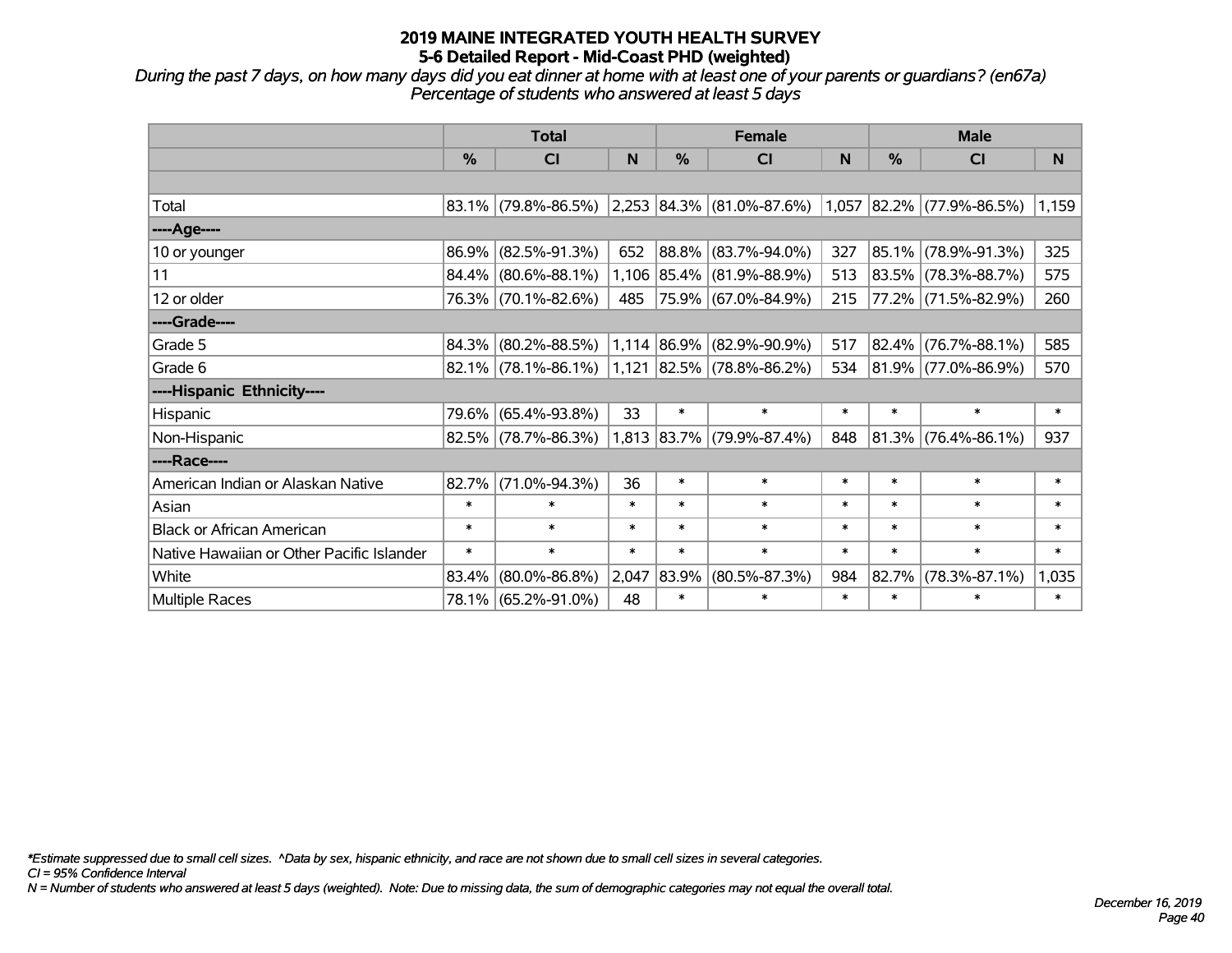*How many days each week do you exercise, dance or play sports for at least an hour? (en68) Percentage of students who answered at least 7 days.*

|                                           | <b>Total</b>  |                     |        | <b>Female</b> | <b>Male</b>             |        |           |                         |        |
|-------------------------------------------|---------------|---------------------|--------|---------------|-------------------------|--------|-----------|-------------------------|--------|
|                                           | $\frac{0}{0}$ | CI                  | N      | %             | CI                      | N      | %         | <b>CI</b>               | N      |
|                                           |               |                     |        |               |                         |        |           |                         |        |
| Total                                     |               | 26.3% (23.0%-29.6%) |        |               | 707 24.4% (20.3%-28.5%) |        |           | 304 28.1% (23.5%-32.6%) | 393    |
| ----Age----                               |               |                     |        |               |                         |        |           |                         |        |
| 10 or younger                             | 27.2%         | $(21.7\% - 32.7\%)$ |        |               | 202 26.5% (17.9%-35.0%) |        | 96 27.9%  | $(20.7\% - 35.0\%)$     | 105    |
| 11                                        | 24.8%         | $(21.9\% - 27.7\%)$ |        |               | 323 21.3% (16.0%-26.5%) |        | 128 27.6% | $(21.8\% - 33.4\%)$     | 188    |
| 12 or older                               |               | 28.8% (21.1%-36.6%) |        |               | 182 28.6% (22.4%-34.8%) |        |           | 80 29.5% (17.5%-41.4%)  | 99     |
| ----Grade----                             |               |                     |        |               |                         |        |           |                         |        |
| Grade 5                                   | $26.1\%$      | $(22.0\% - 30.2\%)$ |        |               | 341 25.4% (18.4%-32.4%) |        | 150 26.1% | $(20.4\% - 31.8\%)$     | 183    |
| Grade 6                                   |               | 26.7% (22.4%-30.9%) |        |               | 362 23.3% (19.6%-27.0%) |        |           | 150 30.2% (23.7%-36.7%) | 210    |
| ----Hispanic Ethnicity----                |               |                     |        |               |                         |        |           |                         |        |
| Hispanic                                  |               | 26.7% (14.3%-39.0%) | 11     | $\ast$        | $\ast$                  | $\ast$ | $\ast$    | $\ast$                  | $\ast$ |
| Non-Hispanic                              |               | 26.6% (22.8%-30.5%) |        |               | 582 25.7% (21.0%-30.3%) |        | 260 27.3% | $(21.5\% - 33.0\%)$     | 312    |
| ----Race----                              |               |                     |        |               |                         |        |           |                         |        |
| American Indian or Alaskan Native         | $30.8\%$      | $(13.8\% - 47.8\%)$ | 13     | $\ast$        | $\ast$                  | $\ast$ | $\ast$    | $\ast$                  | $\ast$ |
| Asian                                     | $\ast$        | $\ast$              | $\ast$ | $\ast$        | $\ast$                  | $\ast$ | $\ast$    | $\ast$                  | $\ast$ |
| <b>Black or African American</b>          | $\ast$        | $\ast$              | $\ast$ | $\ast$        | $\ast$                  | $\ast$ | $\ast$    | $\ast$                  | $\ast$ |
| Native Hawaiian or Other Pacific Islander | $\ast$        | $\ast$              | $\ast$ | $\ast$        | $\ast$                  | $\ast$ | $\ast$    | $\ast$                  | $\ast$ |
| White                                     | 26.4%         | $(22.9\% - 29.9\%)$ | 641    | 23.9%         | $(20.0\% - 27.9\%)$     |        | 278 28.5% | $(23.5\% - 33.4\%)$     | 353    |
| Multiple Races                            |               | 33.0% (14.4%-51.5%) | 20     | 27.8%         | $(4.5\% - 51.1\%)$      | 6      |           | 40.1% (19.9%-60.2%)     | 14     |

*\*Estimate suppressed due to small cell sizes. ^Data by sex, hispanic ethnicity, and race are not shown due to small cell sizes in several categories.*

*CI = 95% Confidence Interval*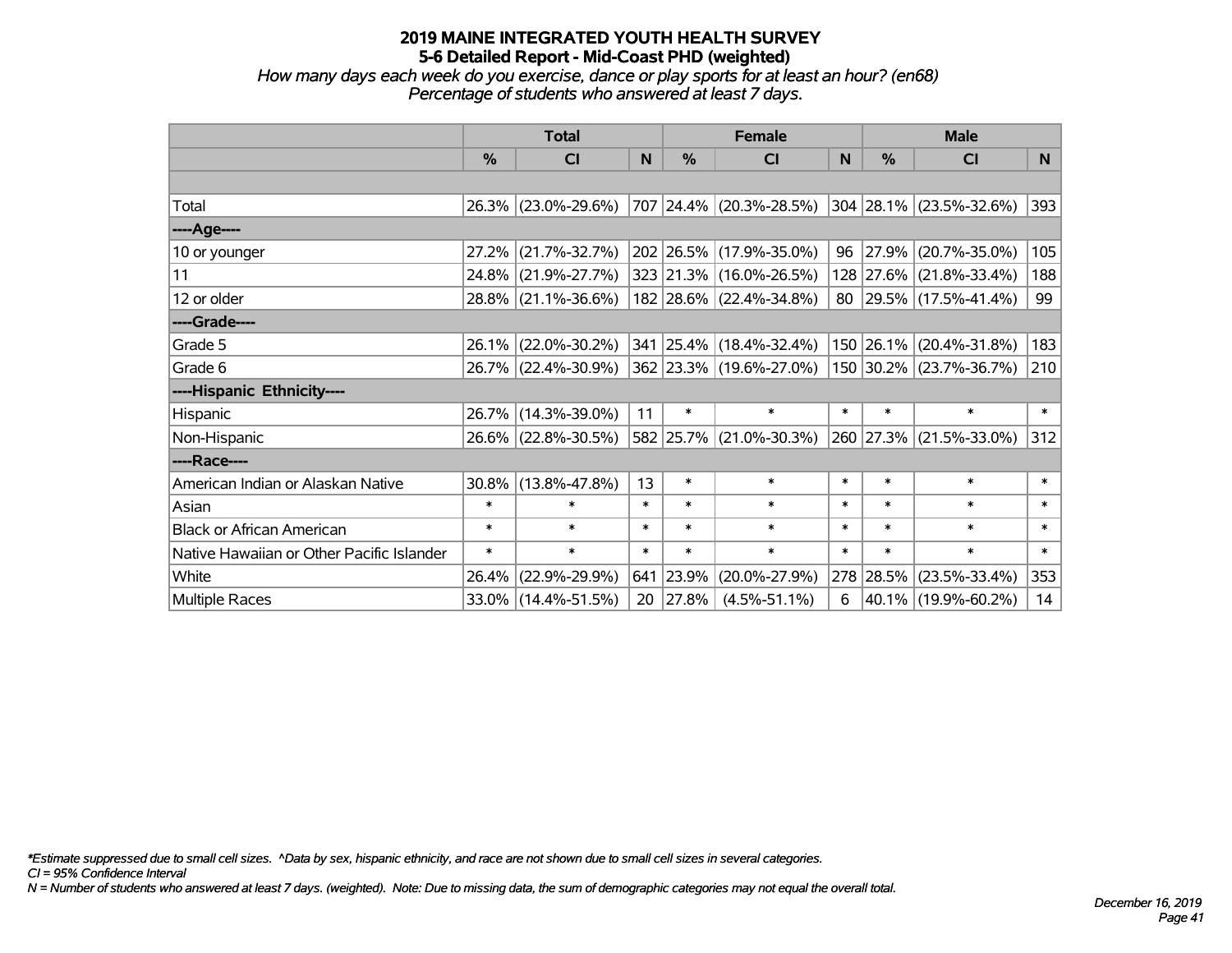*On an average school day, how many hours do you watch TV? (en34) Percentage of students who answered at least 3 hours*

|                                           | <b>Total</b>  |                     | <b>Female</b> |               |                             | <b>Male</b> |           |                         |                |
|-------------------------------------------|---------------|---------------------|---------------|---------------|-----------------------------|-------------|-----------|-------------------------|----------------|
|                                           | $\frac{0}{0}$ | CI                  | N.            | $\frac{0}{0}$ | CI                          | <b>N</b>    | %         | CI                      | N <sub>1</sub> |
|                                           |               |                     |               |               |                             |             |           |                         |                |
| Total                                     |               | 24.4% (19.9%-28.9%) |               |               | 648 19.0% (14.3%-23.6%)     |             |           | 231 29.1% (22.8%-35.4%) | 406            |
| ----Age----                               |               |                     |               |               |                             |             |           |                         |                |
| 10 or younger                             |               | 24.4% (19.2%-29.5%) |               |               | 179   18.4%   (10.5%-26.3%) | 65          | 29.9%     | $(22.2\% - 37.6\%)$     | 114            |
| 11                                        |               | 25.1% (18.9%-31.4%) |               |               | 323 19.3% (14.0%-24.7%)     |             |           | 113 29.6% (20.2%-39.0%) | 199            |
| 12 or older                               |               | 23.5% (18.8%-28.2%) |               |               | 147   19.1%   (13.2%-25.1%) |             |           | 53 27.6% (20.4%-34.8%)  | 93             |
| ----Grade----                             |               |                     |               |               |                             |             |           |                         |                |
| Grade 5                                   | 26.4%         | $(20.1\% - 32.8\%)$ |               |               | 344   18.6%   (12.0%-25.2%) |             | 108 32.2% | $(23.5\% - 41.0\%)$     | 228            |
| Grade 6                                   |               | 22.6% (18.5%-26.6%) |               |               | 300   19.0%   (15.0%-23.0%) |             |           | 119 26.0% (19.6%-32.4%) | 178            |
| ----Hispanic Ethnicity----                |               |                     |               |               |                             |             |           |                         |                |
| Hispanic                                  | 22.4%         | $(9.6\% - 35.3\%)$  | 9             | $\ast$        | $\ast$                      | $\ast$      | $\ast$    | $\ast$                  | $\ast$         |
| Non-Hispanic                              |               | 24.4% (19.9%-28.9%) |               |               | 530 19.3% (14.2%-24.5%)     |             |           | 193 28.9% (22.8%-35.0%) | 330            |
| ----Race----                              |               |                     |               |               |                             |             |           |                         |                |
| American Indian or Alaskan Native         | 37.8%         | $(17.9\% - 57.8\%)$ | 16            | $\ast$        | $\ast$                      | $\ast$      | $\ast$    | $\ast$                  | $\ast$         |
| Asian                                     | $\ast$        | $\ast$              | $\ast$        | $\ast$        | $\ast$                      | $\ast$      | $\ast$    | $\ast$                  | $\ast$         |
| <b>Black or African American</b>          | $\ast$        | $\ast$              | $\ast$        | $\ast$        | $\ast$                      | $\ast$      | $\ast$    | $\ast$                  | $\ast$         |
| Native Hawaiian or Other Pacific Islander | $\ast$        | $\ast$              | $\ast$        | $\ast$        | $\ast$                      | $\ast$      | $\ast$    | $\ast$                  | $\ast$         |
| White                                     | 24.0%         | $(19.8\% - 28.2\%)$ |               | 576 18.7%     | $(13.9\% - 23.5\%)$         |             | 212 28.8% | $(22.7\% - 35.0\%)$     | 357            |
| <b>Multiple Races</b>                     | 30.5%         | $(8.0\% - 52.9\%)$  | 19            | $\ast$        | $\ast$                      | $\ast$      | $\ast$    | $\ast$                  | $\ast$         |

*\*Estimate suppressed due to small cell sizes. ^Data by sex, hispanic ethnicity, and race are not shown due to small cell sizes in several categories.*

*CI = 95% Confidence Interval*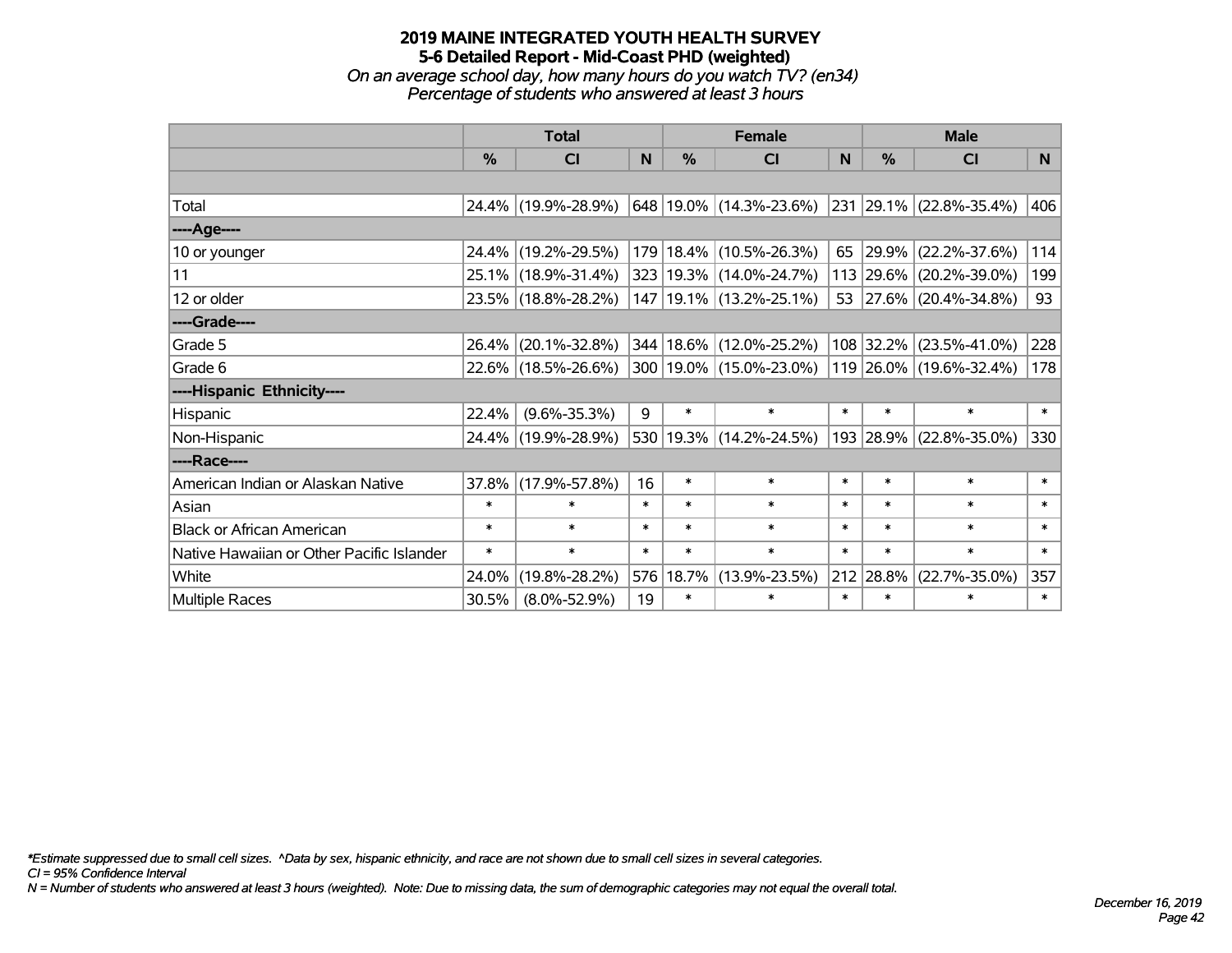# **2019 MAINE INTEGRATED YOUTH HEALTH SURVEY 5-6 Detailed Report - Mid-Coast PHD (weighted)** *On an average school day, how many hours do you watch TV? (en34\_2)*

*Percentage of students who answered 2 or fewer hours*

|                                           | <b>Total</b>  |                                               |        |            | <b>Female</b>               |        | <b>Male</b>   |                         |        |
|-------------------------------------------|---------------|-----------------------------------------------|--------|------------|-----------------------------|--------|---------------|-------------------------|--------|
|                                           | $\frac{0}{0}$ | CI                                            | N      | %          | <b>CI</b>                   | N      | $\frac{0}{0}$ | <b>CI</b>               | N.     |
|                                           |               |                                               |        |            |                             |        |               |                         |        |
| Total                                     |               | 75.6% (71.1%-80.1%) 2,008 81.0% (76.4%-85.7%) |        |            |                             |        |               | 984 70.9% (64.6%-77.2%) | 989    |
| ----Age----                               |               |                                               |        |            |                             |        |               |                         |        |
| 10 or younger                             | 75.6%         | $(70.5\% - 80.8\%)$                           | 555    | $ 81.6\% $ | $(73.7\% - 89.5\%)$         |        |               | 288 70.1% (62.4%-77.8%) | 267    |
| 11                                        |               | 74.9% (68.6%-81.1%)                           | 960    |            | 80.7% (75.3%-86.0%)         |        |               | 473 70.4% (61.0%-79.8%) | 475    |
| 12 or older                               |               | 76.5% (71.8%-81.2%)                           | 478    |            | 80.9% (74.9%-86.8%)         |        |               | 222 72.4% (65.2%-79.6%) | 243    |
| ----Grade----                             |               |                                               |        |            |                             |        |               |                         |        |
| Grade 5                                   |               | 73.6% (67.2%-79.9%)                           | 957    | 81.4%      | $(74.8\% - 88.0\%)$         |        |               | 470 67.8% (59.0%-76.5%) | 479    |
| Grade 6                                   |               | 77.4% (73.4%-81.5%)                           |        |            | $1,032$ 81.0% (77.0%-85.0%) |        |               | 508 74.0% (67.6%-80.4%) | 506    |
| ----Hispanic Ethnicity----                |               |                                               |        |            |                             |        |               |                         |        |
| Hispanic                                  | 77.6%         | $(64.7\% - 90.4\%)$                           | 31     | $\ast$     | $\ast$                      | $\ast$ | $\ast$        | $\ast$                  | $\ast$ |
| Non-Hispanic                              |               | 75.6% (71.1%-80.1%)                           |        |            | $1,639$ 80.7% (75.5%-85.8%) |        |               | 803 71.1% (65.0%-77.2%) | 811    |
| ----Race----                              |               |                                               |        |            |                             |        |               |                         |        |
| American Indian or Alaskan Native         | 62.2%         | $(42.2\% - 82.1\%)$                           | 26     | $\ast$     | $\ast$                      | $\ast$ | $\ast$        | $\ast$                  | $\ast$ |
| Asian                                     | $\ast$        | $\ast$                                        | $\ast$ | $\ast$     | $\ast$                      | $\ast$ | $\ast$        | $\ast$                  | $\ast$ |
| <b>Black or African American</b>          | $\ast$        | $\ast$                                        | $\ast$ | $\ast$     | $\ast$                      | $\ast$ | $\ast$        | $\ast$                  | $\ast$ |
| Native Hawaiian or Other Pacific Islander | $\ast$        | $\ast$                                        | $\ast$ | $\ast$     | $\ast$                      | $\ast$ | $\ast$        | $\ast$                  | $\ast$ |
| White                                     | 76.0%         | $(71.8\% - 80.2\%)$                           | 1,825  | 81.3%      | $(76.5\% - 86.1\%)$         | 922    | 71.2%         | $(65.0\% - 77.3\%)$     | 880    |
| Multiple Races                            |               | 69.5% (47.1%-92.0%)                           | 43     | $\ast$     | $\ast$                      | $\ast$ | $\ast$        | $\ast$                  | $\ast$ |

*\*Estimate suppressed due to small cell sizes. ^Data by sex, hispanic ethnicity, and race are not shown due to small cell sizes in several categories.*

*CI = 95% Confidence Interval*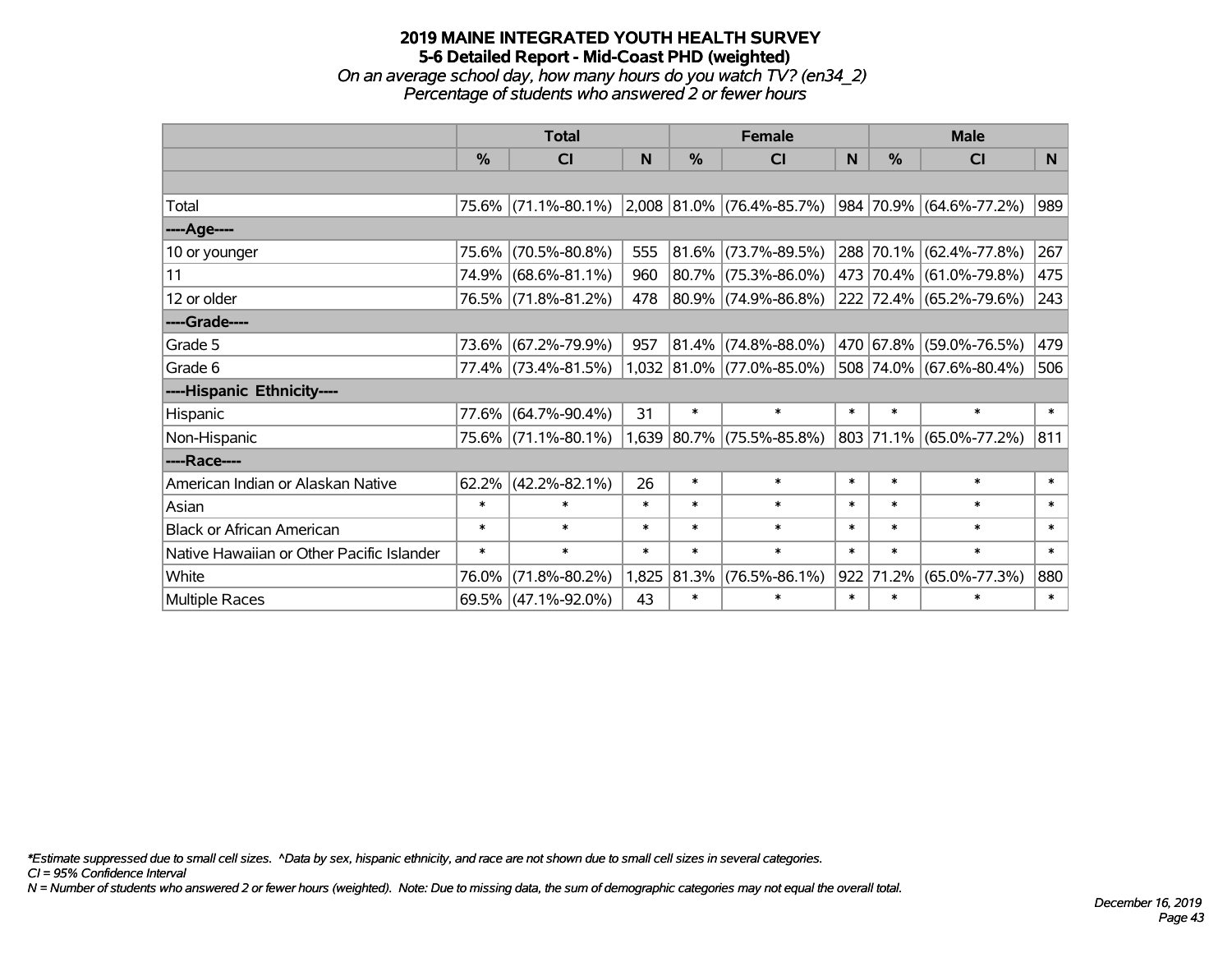*On an average school day, how many hours do you play video or computer games or use a computer for something that is not school work? (Count time spent playing games, watching videos, texting, or using social media on your smartphone, computer, Xbox, PlayStation, iPad, or other tablet.) (en57b) Percentage of students who answered at least 3 hours*

|                                           | <b>Total</b>  |                        | <b>Female</b> |           |                              | <b>Male</b> |           |                                  |        |
|-------------------------------------------|---------------|------------------------|---------------|-----------|------------------------------|-------------|-----------|----------------------------------|--------|
|                                           | $\frac{0}{0}$ | <b>CI</b>              | N             | $\%$      | <b>CI</b>                    | N           | %         | <b>CI</b>                        | N.     |
|                                           |               |                        |               |           |                              |             |           |                                  |        |
| Total                                     |               | $32.7\%$ (29.3%-36.1%) |               |           | 856 27.2% (21.6%-32.8%)      |             |           | $ 332 36.8\%  (31.1\% - 42.6\%)$ | 497    |
| ----Age----                               |               |                        |               |           |                              |             |           |                                  |        |
| 10 or younger                             |               | 27.7% (21.4%-34.1%)    |               |           | 196 23.9% (17.2%-30.7%)      |             | 86 31.7%  | $(20.7\% - 42.7\%)$              | 110    |
| 11                                        |               | $31.3\%$ (26.4%-36.2%) |               |           | 401 24.5% (16.2%-32.8%)      |             |           | 144 36.3% (28.6%-44.1%)          | 244    |
| 12 or older                               |               | $40.5\%$ (36.3%-44.8%) |               |           | 251 37.4% (31.0%-43.8%)      |             |           | 103 43.3% (35.9%-50.8%)          | 143    |
| ----Grade----                             |               |                        |               |           |                              |             |           |                                  |        |
| Grade 5                                   |               | $30.8\%$ (25.6%-36.0%) |               |           | 390 23.2% (15.6%-30.8%)      |             | 135 36.7% | $(27.5\% - 45.8\%)$              | 245    |
| Grade 6                                   |               | 33.5% (30.6%-36.3%)    |               |           | $ 444 29.8\% $ (23.4%-36.2%) |             |           | 187 36.6% (31.1%-42.2%)          | 248    |
| ----Hispanic Ethnicity----                |               |                        |               |           |                              |             |           |                                  |        |
| Hispanic                                  |               | 43.2% (26.8%-59.6%)    |               | 18 39.5%  | $(24.7\% - 54.3\%)$          | 9           | 48.0%     | $(14.7\% - 81.3\%)$              | 9      |
| Non-Hispanic                              |               | 32.8% (28.6%-37.1%)    |               |           | 701 28.7% (22.2%-35.2%)      |             |           | 286 36.3% (29.7%-43.0%)          | 403    |
| ----Race----                              |               |                        |               |           |                              |             |           |                                  |        |
| American Indian or Alaskan Native         |               | 29.7% (18.2%-41.3%)    | 12            | $\ast$    | $\ast$                       | $\ast$      | $\ast$    | $\ast$                           | $\ast$ |
| Asian                                     | $\ast$        | $\ast$                 | $\ast$        | $\ast$    | $\ast$                       | $\ast$      | $\ast$    | $\ast$                           | $\ast$ |
| <b>Black or African American</b>          | 28.3%         | $(1.6\% - 55.0\%)$     | 6             | $\ast$    | $\ast$                       | $\ast$      | $\ast$    | $\ast$                           | $\ast$ |
| Native Hawaiian or Other Pacific Islander | $\ast$        | $\ast$                 | $\ast$        | $\ast$    | $\ast$                       | $\ast$      | $\ast$    | $\ast$                           | $\ast$ |
| White                                     | 32.0%         | $(28.6\% - 35.5\%)$    |               | 760 26.7% | $(21.3\% - 32.2\%)$          | 304         | 36.7%     | $(30.8\% - 42.7\%)$              | 442    |
| Multiple Races                            |               | 40.6% (19.6%-61.5%)    |               | 25 31.5%  | $(8.4\% - 54.6\%)$           | 7           |           | 39.4% (18.6%-60.1%)              | 14     |

*\*Estimate suppressed due to small cell sizes. ^Data by sex, hispanic ethnicity, and race are not shown due to small cell sizes in several categories.*

*CI = 95% Confidence Interval*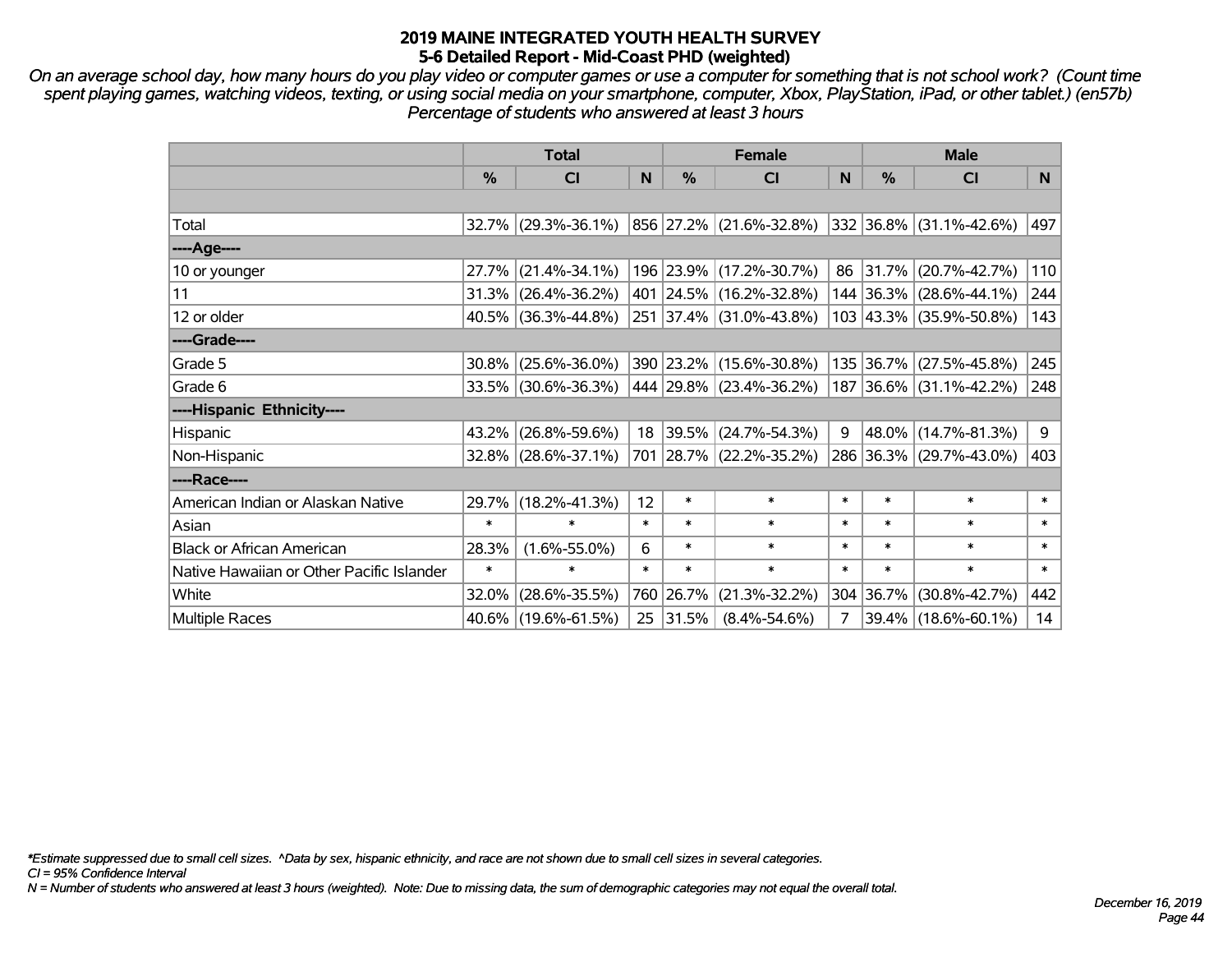*On an average school day, how many hours do you play video or computer games or use a computer for something that is not school work? (Count time spent playing games, watching videos, texting, or using social media on your smartphone, computer, Xbox, PlayStation, iPad, or other tablet.) (en57b\_3) Percentage of students who answered 2 or fewer hours*

|                                           | <b>Total</b>  |                                                  | <b>Female</b> |             |                           | <b>Male</b>     |           |                          |           |
|-------------------------------------------|---------------|--------------------------------------------------|---------------|-------------|---------------------------|-----------------|-----------|--------------------------|-----------|
|                                           | $\frac{0}{0}$ | <b>CI</b>                                        | N             | %           | <b>CI</b>                 | N               | %         | <b>CI</b>                | N.        |
|                                           |               |                                                  |               |             |                           |                 |           |                          |           |
| Total                                     |               | $67.3\%$ (63.9%-70.7%) 1,763 72.8% (67.2%-78.4%) |               |             |                           |                 |           | 890 63.2% (57.4%-68.9%)  | 853       |
| ----Age----                               |               |                                                  |               |             |                           |                 |           |                          |           |
| 10 or younger                             | 72.3%         | $(65.9\% - 78.6\%)$                              | 511           |             | 76.1% (69.3%-82.8%)       |                 |           | 273 68.3% (57.3%-79.3%)  | 238       |
| 11                                        |               | 68.7% (63.8%-73.6%)                              | 881           |             | 75.5% (67.2%-83.8%)       |                 |           | 444 63.7% (55.9%-71.4%)  | 427       |
| 12 or older                               |               | 59.5% (55.2%-63.7%)                              | 368           |             | 62.6% (56.2%-69.0%)       |                 |           | 172 56.7% (49.2%-64.1%)  | 187       |
| ----Grade----                             |               |                                                  |               |             |                           |                 |           |                          |           |
| Grade 5                                   |               | $69.2\%$ (64.0%-74.4%)                           | 876           |             | 76.8% (69.2%-84.4%)       | 447             |           | 63.3% (54.2%-72.5%)      | 423       |
| Grade 6                                   |               | 66.5% (63.7%-69.4%)                              | 884           |             | 70.2% (63.8%-76.6%)       |                 |           | 441 63.4% (57.8%-68.9%)  | 430       |
| ----Hispanic Ethnicity----                |               |                                                  |               |             |                           |                 |           |                          |           |
| Hispanic                                  | 56.8%         | $(40.4\% - 73.2\%)$                              | 23            |             | $60.5\%$ (45.7%-75.3%)    | 14              |           | 52.0% (18.7%-85.3%)      | 9         |
| Non-Hispanic                              |               | 67.2% (62.9%-71.4%)                              |               |             | 1,434 71.3% (64.8%-77.8%) |                 |           | 710 63.7% (57.0%-70.3%)  | 706       |
| ----Race----                              |               |                                                  |               |             |                           |                 |           |                          |           |
| American Indian or Alaskan Native         | 70.3%         | $(58.7\% - 81.8\%)$                              | 28            | $\ast$      | $\ast$                    | $\ast$          | $\ast$    | $\ast$                   | $\ast$    |
| Asian                                     | $\ast$        | $\ast$                                           | $\ast$        | $\ast$      | $\ast$                    | $\ast$          | $\ast$    | $\ast$                   | $\ast$    |
| <b>Black or African American</b>          | 71.7%         | $(45.0\% - 98.4\%)$                              | 16            | $\ast$      | $\ast$                    | $\ast$          | $\ast$    | $\ast$                   | $\ast$    |
| Native Hawaiian or Other Pacific Islander | $\ast$        | $\ast$                                           | $\ast$        | $\ast$      | $\ast$                    | $\ast$          | $\ast$    | $\ast$                   | $\ast$    |
| White                                     | 68.0%         | $(64.5\% - 71.4\%)$                              |               | 1,614 73.3% | $(67.8\% - 78.7\%)$       |                 | 835 63.3% | $(57.3\% - 69.2\%)$      | 761       |
| <b>Multiple Races</b>                     |               | 59.4% (38.5%-80.4%)                              | 37            |             | $68.5\%$ (45.4%-91.6%)    | 15 <sub>1</sub> |           | $ 60.6\% $ (39.9%-81.4%) | $21 \mid$ |

*\*Estimate suppressed due to small cell sizes. ^Data by sex, hispanic ethnicity, and race are not shown due to small cell sizes in several categories.*

*CI = 95% Confidence Interval*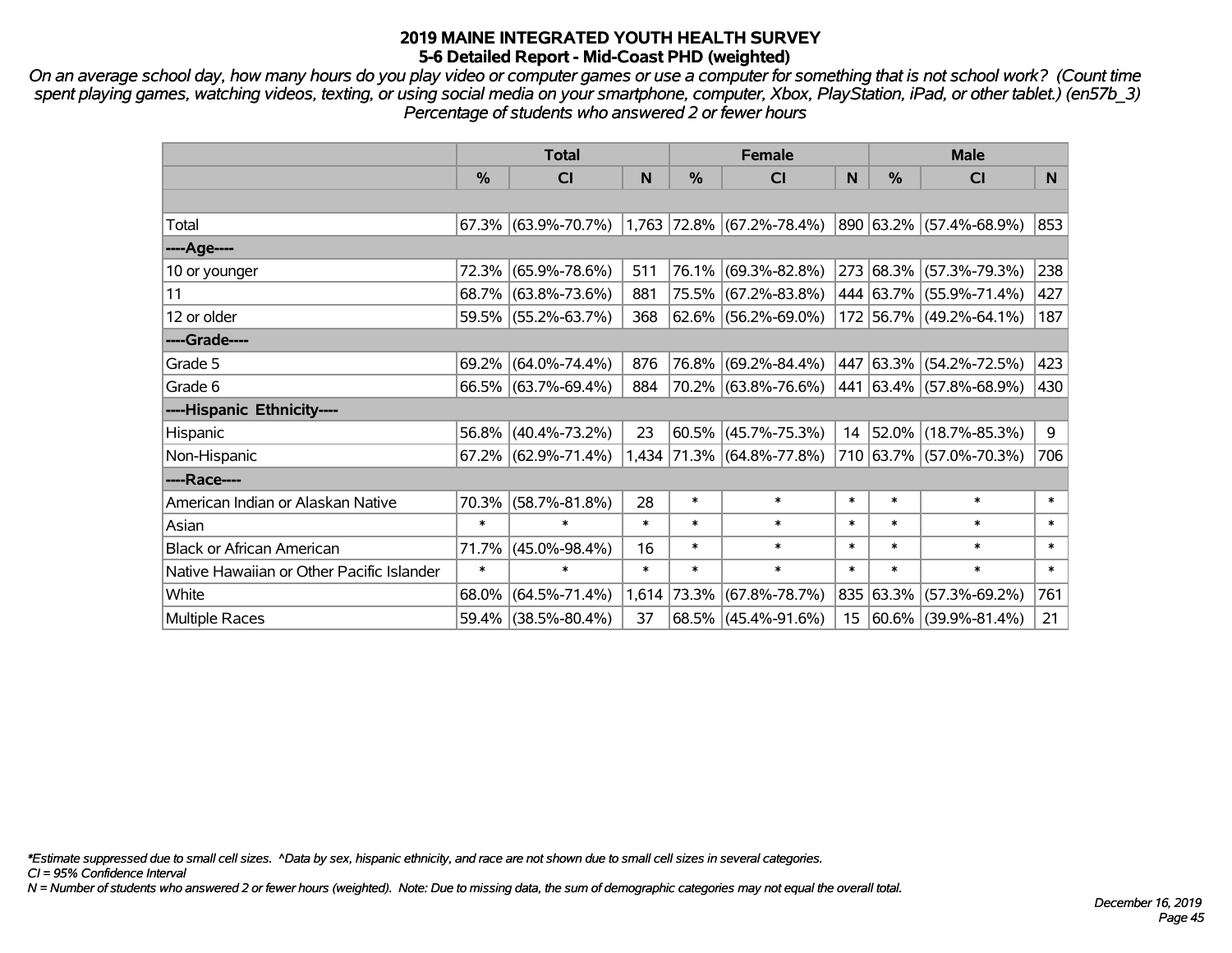*Percentage of students watching 2 or fewer hours of combined screen time (tv, video games, computer) per day on an average school day (enscreen)*

|                                           | <b>Total</b> |                        | <b>Female</b>   |           |                                          | <b>Male</b> |           |                         |        |
|-------------------------------------------|--------------|------------------------|-----------------|-----------|------------------------------------------|-------------|-----------|-------------------------|--------|
|                                           | %            | C <sub>l</sub>         | N               | %         | CI                                       | N           | %         | <b>CI</b>               | N.     |
|                                           |              |                        |                 |           |                                          |             |           |                         |        |
| Total                                     |              | 37.5% (32.8%-42.3%)    |                 |           | $962 \mid 43.8\% \mid (38.2\% - 49.4\%)$ |             |           | 522 32.4% (26.7%-38.2%) | 431    |
| ----Age----                               |              |                        |                 |           |                                          |             |           |                         |        |
| 10 or younger                             | 42.0%        | $(33.7\% - 50.4\%)$    |                 |           | 287 45.0% (35.0%-55.0%)                  |             | 153 39.1% | $(27.6\% - 50.5\%)$     | 134    |
| 11                                        |              | $37.0\%$ (31.4%-42.6%) |                 |           | 465 43.4% (36.5%-50.3%)                  |             |           | 251 31.7% (23.7%-39.7%) | 208    |
| 12 or older                               |              | 34.0% (28.8%-39.2%)    |                 |           | 208 43.0% (32.7%-53.2%)                  |             |           | 116 27.1% (20.8%-33.3%) | 89     |
| ----Grade----                             |              |                        |                 |           |                                          |             |           |                         |        |
| Grade 5                                   | 38.3%        | $(31.3\% - 45.4\%)$    |                 |           | 474 44.4% (37.0%-51.9%)                  |             | 250 33.1% | $(23.9\% - 42.4\%)$     | 218    |
| Grade 6                                   |              | 37.3% (33.0%-41.6%)    |                 |           | 486 43.8% (36.5%-51.1%)                  |             |           | 270 32.0% (26.5%-37.4%) | 212    |
| ----Hispanic Ethnicity----                |              |                        |                 |           |                                          |             |           |                         |        |
| Hispanic                                  | 39.8%        | $(22.3\% - 57.3\%)$    | 15 <sub>1</sub> | 42.3%     | $(20.8\% - 63.8\%)$                      | 9           | 36.6%     | $(7.3\% - 66.0\%)$      | 6      |
| Non-Hispanic                              |              | 37.5% (32.4%-42.6%)    |                 |           | 787 44.4% (38.0%-50.8%)                  |             |           | 435 31.5% (25.1%-37.8%) | 343    |
| ----Race----                              |              |                        |                 |           |                                          |             |           |                         |        |
| American Indian or Alaskan Native         | 25.0%        | $(9.8\% - 40.2\%)$     | 9               | $\ast$    | $\ast$                                   | $\ast$      | $\ast$    | $\ast$                  | $\ast$ |
| Asian                                     | $\ast$       | $\ast$                 | $\ast$          | $\ast$    | $\ast$                                   | $\ast$      | $\ast$    | $\ast$                  | $\ast$ |
| <b>Black or African American</b>          | 64.8%        | $(38.8\% - 90.7\%)$    | 13              | $\ast$    | $\ast$                                   | $\ast$      | $\ast$    | $\ast$                  | $\ast$ |
| Native Hawaiian or Other Pacific Islander | $\ast$       | $\ast$                 | $\ast$          | $\ast$    | $\ast$                                   | $\ast$      | $\ast$    | $\ast$                  | $\ast$ |
| White                                     | 38.3%        | $(33.1\% - 43.5\%)$    |                 | 890 44.0% | $(38.3\% - 49.7\%)$                      |             | 489 33.2% | $(27.1\% - 39.3\%)$     | 394    |
| Multiple Races                            |              | 41.6% (24.3%-58.8%)    | 26              |           | $ 65.5\% $ (41.7%-89.4%)                 |             |           | 15 31.4% (10.4%-52.4%)  | 11     |

*\*Estimate suppressed due to small cell sizes. ^Data by sex, hispanic ethnicity, and race are not shown due to small cell sizes in several categories.*

*CI = 95% Confidence Interval*

*N = Number of students watching 2 or fewer hours of combined screen time (tv, video games, computer) per day on an average school day (weighted). Note: Due to missing data, the sum of demographic categories may not equal the overall total.*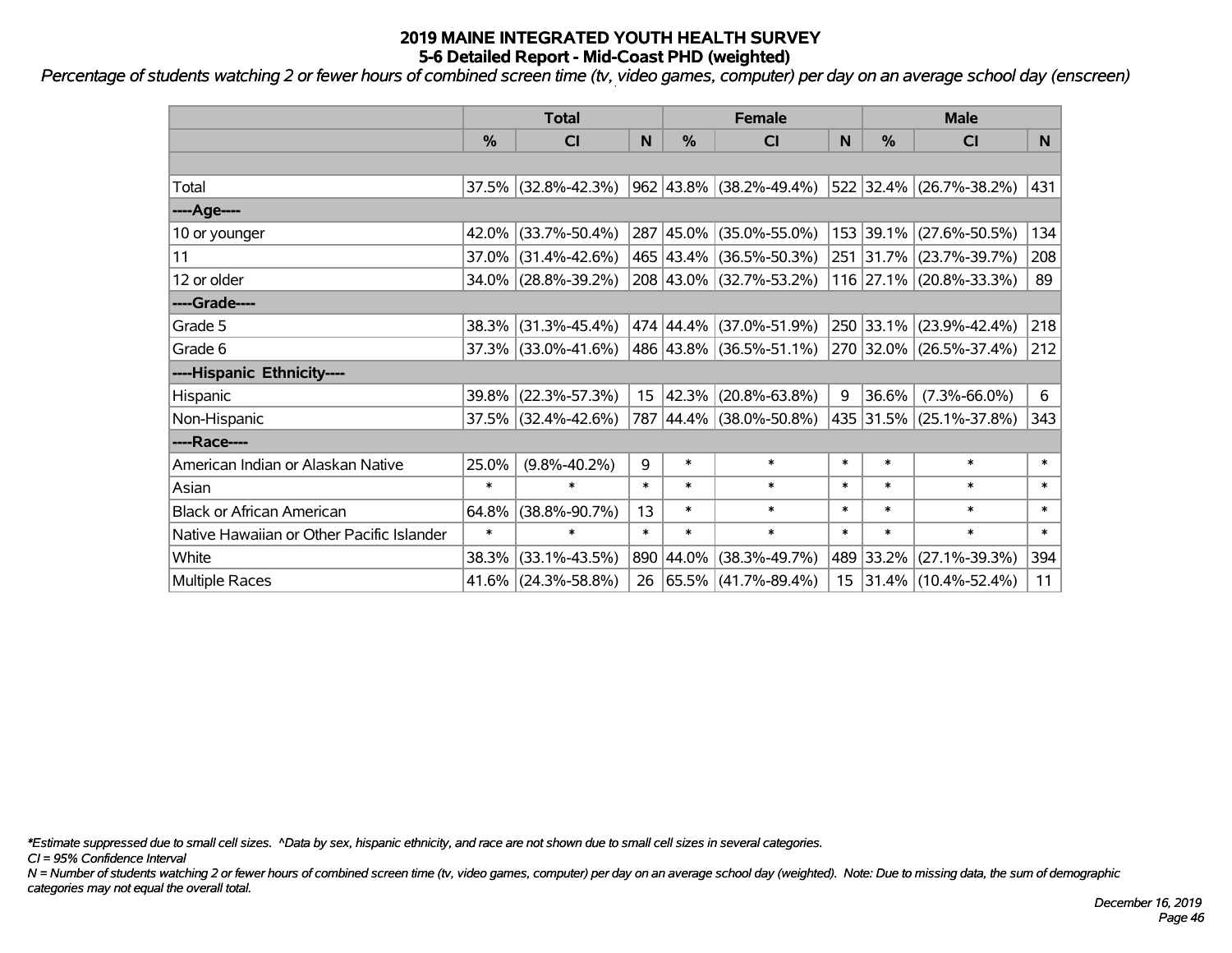*During an average week, how many days do you spend time in clubs, after-school programs, or other organized activities (other than sports) outside of regular school hours? (en35)*

*Percentage of students who answered at least 1 day*

|                                           | <b>Total</b> |                     | <b>Female</b> |        |                           | <b>Male</b>     |           |                         |        |
|-------------------------------------------|--------------|---------------------|---------------|--------|---------------------------|-----------------|-----------|-------------------------|--------|
|                                           | %            | <b>CI</b>           | N             | %      | <b>CI</b>                 | N               | %         | <b>CI</b>               | N.     |
|                                           |              |                     |               |        |                           |                 |           |                         |        |
| Total                                     |              | 48.0% (42.0%-53.9%) |               |        | 1,289 52.0% (44.6%-59.4%) |                 |           | 648 44.4% (38.1%-50.6%) | 619    |
| ----Age----                               |              |                     |               |        |                           |                 |           |                         |        |
| 10 or younger                             | 50.8%        | $(45.2\% - 56.4\%)$ | 380           | 57.6%  | $(49.5\% - 65.8\%)$       |                 | 210 44.3% | $(35.7\% - 53.0\%)$     | 170    |
| 11                                        |              | 48.5% (41.4%-55.6%) | 631           |        | $50.2\%$ (41.0%-59.3%)    |                 |           | 301 46.4% (38.1%-54.7%) | 314    |
| 12 or older                               |              | 44.1% (35.5%-52.8%) | 276           |        | 48.3% (35.7%-61.0%)       |                 |           | 135 40.8% (32.0%-49.5%) | 135    |
| ----Grade----                             |              |                     |               |        |                           |                 |           |                         |        |
| Grade 5                                   | 49.7%        | $(44.2\% - 55.2\%)$ | 656           | 54.3%  | $(47.7\% - 60.8\%)$       | 323             | 45.6%     | $(38.6\% - 52.5\%)$     | 323    |
| Grade 6                                   |              | 46.9% (38.7%-55.1%) | 631           |        | $50.6\%$ (40.3%-60.9%)    |                 |           | 323 43.3% (34.5%-52.2%) | 296    |
| ----Hispanic Ethnicity----                |              |                     |               |        |                           |                 |           |                         |        |
| Hispanic                                  | 58.4%        | $(41.9\% - 75.0\%)$ | 24            |        | $64.6\%$ (41.1%-88.1%)    | 15 <sub>1</sub> | 50.3%     | $(35.3\% - 65.4\%)$     | 9      |
| Non-Hispanic                              |              | 47.6% (40.9%-54.2%) | 1,041         |        | $ 52.1\% $ (43.9%-60.3%)  |                 |           | 529 43.4% (36.4%-50.4%) | 496    |
| ----Race----                              |              |                     |               |        |                           |                 |           |                         |        |
| American Indian or Alaskan Native         | 40.7%        | $(22.5\% - 58.9\%)$ | 16            | $\ast$ | $\ast$                    | $\ast$          | $\ast$    | $\ast$                  | $\ast$ |
| Asian                                     | $\ast$       | $\ast$              | $\ast$        | $\ast$ | $\ast$                    | $\ast$          | $\ast$    | $\ast$                  | $\ast$ |
| <b>Black or African American</b>          | 35.5%        | $(0.5\% - 70.6\%)$  | 8             | $\ast$ | $\ast$                    | $\ast$          | $\ast$    | $\ast$                  | $\ast$ |
| Native Hawaiian or Other Pacific Islander | $\ast$       | $\ast$              | $\ast$        | $\ast$ | $\ast$                    | $\ast$          | $\ast$    | $\ast$                  | $\ast$ |
| White                                     | 48.7%        | $(42.8\% - 54.6\%)$ | 1,185         | 51.9%  | $(44.2\% - 59.6\%)$       | 603             | 45.5%     | $(39.1\% - 51.9\%)$     | 565    |
| <b>Multiple Races</b>                     |              | 59.9% (47.4%-72.5%) | 37            | $\ast$ | $\ast$                    | $\ast$          | $\ast$    | $\ast$                  | $\ast$ |

*\*Estimate suppressed due to small cell sizes. ^Data by sex, hispanic ethnicity, and race are not shown due to small cell sizes in several categories.*

*CI = 95% Confidence Interval*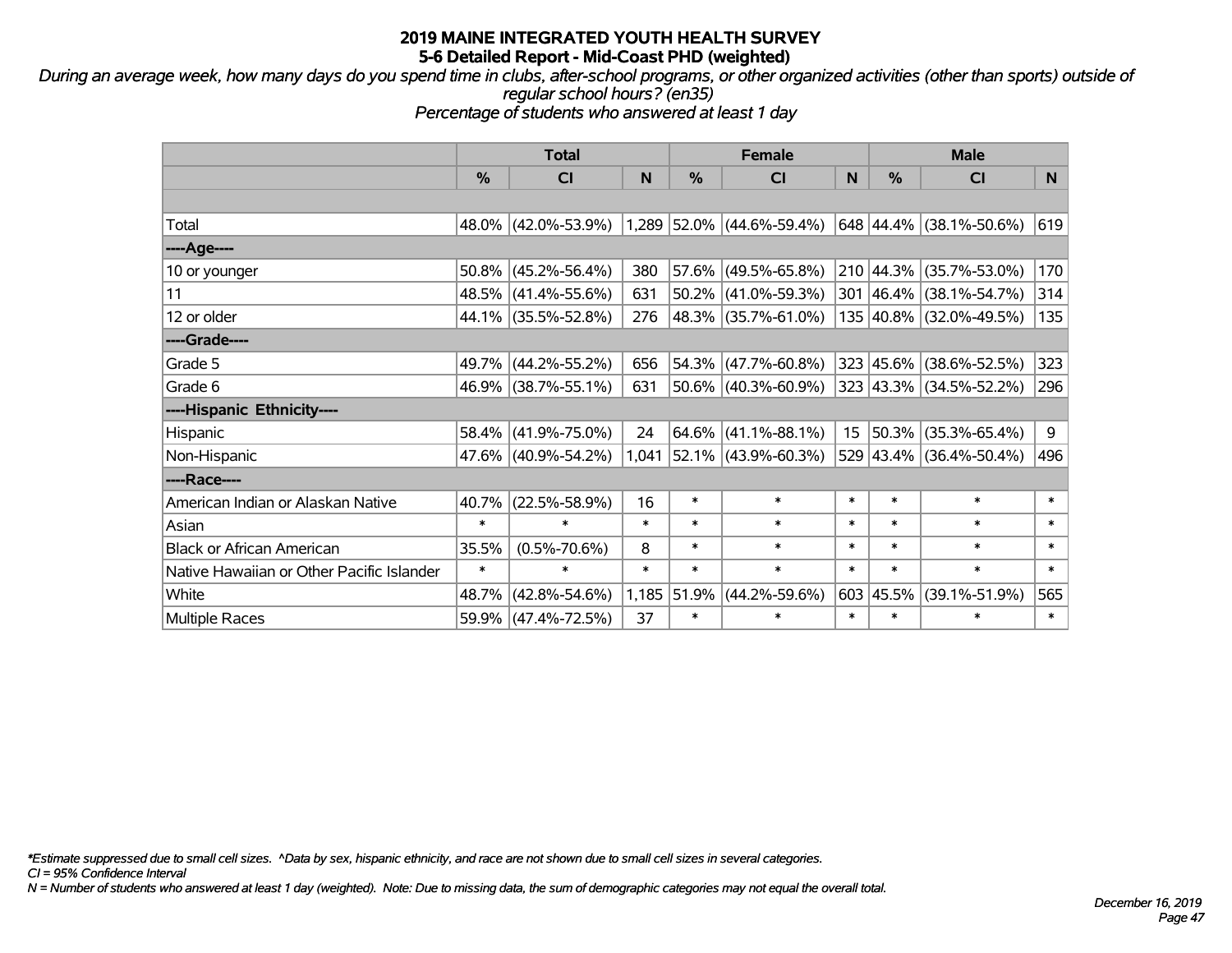*Has a doctor, nurse, or other adult ever told you that you have asthma? (en69) Percentage of students who answered 'Yes' (Excludes 'Not Sure' responses)*

|                                           | <b>Total</b>  |                     | <b>Female</b>   |            |                                 | <b>Male</b> |        |                         |        |
|-------------------------------------------|---------------|---------------------|-----------------|------------|---------------------------------|-------------|--------|-------------------------|--------|
|                                           | $\frac{0}{2}$ | CI                  | N               | $\%$       | <b>CI</b>                       | N           | $\%$   | CI                      | N      |
|                                           |               |                     |                 |            |                                 |             |        |                         |        |
| Total                                     |               | 18.7% (15.5%-21.8%) |                 |            | $ 452 20.3\% $ (15.6%-25.0%)    |             |        | 226 17.7% (13.8%-21.5%) | 223    |
| ----Age----                               |               |                     |                 |            |                                 |             |        |                         |        |
| 10 or younger                             | 13.6%         | $(9.6\% - 17.6\%)$  | 93              | $ 15.8\% $ | $(9.4\% - 22.3\%)$              | 54          | 11.4%  | $(6.7\% - 16.1\%)$      | 39     |
| 11                                        |               | 18.8% (15.1%-22.6%) |                 |            | 216 18.8% (13.0%-24.6%)         | 98          |        | 19.6% (15.6%-23.5%)     | 118    |
| 12 or older                               |               | 24.9% (18.3%-31.6%) |                 |            | $143$ 29.5% (17.9%-41.1%)       |             |        | 74 21.1% (13.1%-29.1%)  | 65     |
| ----Grade----                             |               |                     |                 |            |                                 |             |        |                         |        |
| Grade 5                                   |               | 16.6% (12.4%-20.8%) |                 |            | 195 17.9% (12.2%-23.6%)         | 95          | 15.9%  | $(11.4\% - 20.5\%)$     | 101    |
| Grade 6                                   |               | 20.0% (16.1%-24.0%) |                 |            | $ 245 21.4\% (14.6\% - 28.3\%)$ |             |        | 123 18.9% (13.7%-24.0%) | 118    |
| ----Hispanic Ethnicity----                |               |                     |                 |            |                                 |             |        |                         |        |
| Hispanic                                  | 31.1%         | $(19.6\% - 42.6\%)$ | 10 <sup>°</sup> | $\ast$     | $\ast$                          | $\ast$      | $\ast$ | $\ast$                  | $\ast$ |
| Non-Hispanic                              |               | 18.9% (15.4%-22.5%) |                 |            | 374 19.5% (13.9%-25.1%)         | 174         |        | 18.7% (14.6%-22.8%)     | 196    |
| ----Race----                              |               |                     |                 |            |                                 |             |        |                         |        |
| American Indian or Alaskan Native         |               | 23.3% (10.9%-35.7%) | 8               | $\ast$     | $\ast$                          | $\ast$      | $\ast$ | $\ast$                  | $\ast$ |
| Asian                                     | $\ast$        | $\ast$              | $\ast$          | $\ast$     | $\ast$                          | $\ast$      | $\ast$ | $\ast$                  | $\ast$ |
| <b>Black or African American</b>          | $\ast$        | $\ast$              | $\ast$          | $\ast$     | $\ast$                          | $\ast$      | $\ast$ | $\ast$                  | $\ast$ |
| Native Hawaiian or Other Pacific Islander | $\ast$        | $\ast$              | $\ast$          | $\ast$     | $\ast$                          | $\ast$      | $\ast$ | $\ast$                  | $\ast$ |
| White                                     | 18.7%         | $(15.2\% - 22.2\%)$ |                 | 410 20.0%  | $(14.8\% - 25.1\%)$             | 208         | 17.6%  | $(13.4\% - 21.8\%)$     | 199    |
| Multiple Races                            | 21.7%         | $(8.4\% - 35.1\%)$  | 12              | $\ast$     | $\ast$                          | $\ast$      | $\ast$ | $\ast$                  | $\ast$ |

*\*Estimate suppressed due to small cell sizes. ^Data by sex, hispanic ethnicity, and race are not shown due to small cell sizes in several categories.*

*CI = 95% Confidence Interval*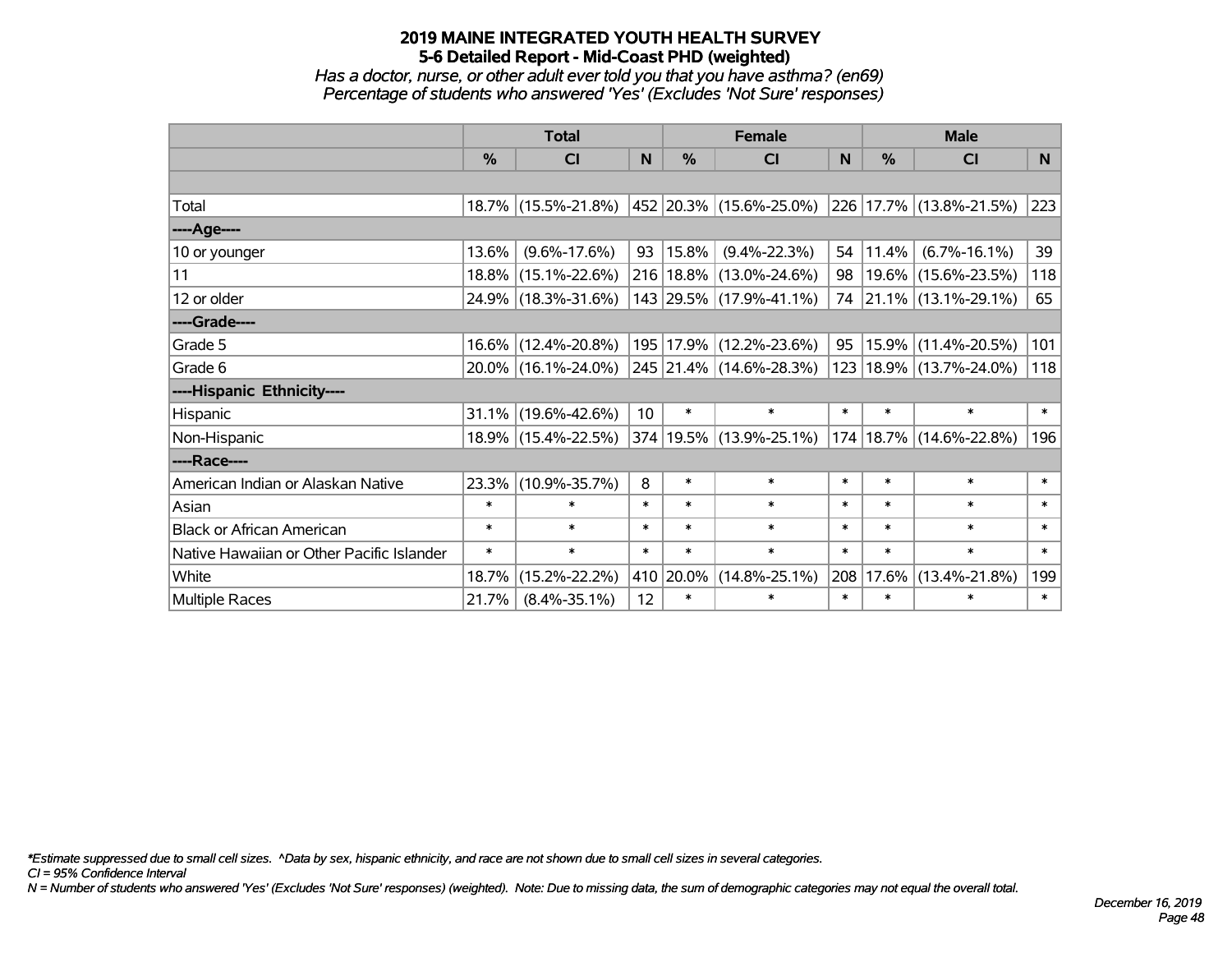*Percentage of students with current asthma prevalence (Excludes 'Not sure' responses from e69 and e59) (encrasth\_2)*

|                                           | <b>Total</b> |                     |        | <b>Female</b> |                         |        | <b>Male</b> |                            |        |
|-------------------------------------------|--------------|---------------------|--------|---------------|-------------------------|--------|-------------|----------------------------|--------|
|                                           | %            | <b>CI</b>           | N      | $\frac{0}{0}$ | <b>CI</b>               | N      | %           | <b>CI</b>                  | N      |
|                                           |              |                     |        |               |                         |        |             |                            |        |
| Total                                     |              | 12.3% (10.3%-14.4%) |        |               | 289 14.3% (11.2%-17.4%) |        |             | $154 10.7\% $ (7.8%-13.7%) | 131    |
| ----Age----                               |              |                     |        |               |                         |        |             |                            |        |
| 10 or younger                             | 9.3%         | $(6.6\% - 12.1\%)$  | 63     | 12.5%         | $(7.4\% - 17.6\%)$      | 42     | 6.2%        | $(3.1\% - 9.3\%)$          | 21     |
| 11                                        | 13.1%        | $(10.4\% - 15.8\%)$ |        | 145 14.5%     | $(10.3\% - 18.7\%)$     | 74     | $12.4\%$    | $(8.7\% - 16.1\%)$         | 72     |
| 12 or older                               | 14.8%        | $(9.8\% - 19.8\%)$  | 80     | 16.7%         | $(8.4\% - 25.0\%)$      | 38     |             | $ 12.8\% $ (6.8%-18.8%)    | 38     |
| ----Grade----                             |              |                     |        |               |                         |        |             |                            |        |
| Grade 5                                   | 11.4%        | $(8.0\% - 14.8\%)$  |        | 131 14.3%     | $(10.2\% - 18.3\%)$     | 73     | 9.3%        | $(5.4\% - 13.2\%)$         | 57     |
| Grade 6                                   |              | 12.8% (10.0%-15.6%) |        | 150 14.0%     | $(9.8\% - 18.2\%)$      | 76     |             | $11.6\%$ (7.4%-15.8%)      | 70     |
| ----Hispanic Ethnicity----                |              |                     |        |               |                         |        |             |                            |        |
| Hispanic                                  | 24.9%        | $(13.5\% - 36.3\%)$ | 7      | $\ast$        | $\ast$                  | $\ast$ | $\ast$      | $\ast$                     | $\ast$ |
| Non-Hispanic                              | 11.8%        | $(9.3\% - 14.4\%)$  |        | 225 12.8%     | $(8.8\% - 16.7\%)$      |        |             | 109 11.1% (7.8%-14.3%)     | 112    |
| ----Race----                              |              |                     |        |               |                         |        |             |                            |        |
| American Indian or Alaskan Native         | $\ast$       | $\ast$              | $\ast$ | $\ast$        | $\ast$                  | $\ast$ | $\ast$      | $\ast$                     | $\ast$ |
| Asian                                     | $\ast$       | $\ast$              | $\ast$ | $\ast$        | $\ast$                  | $\ast$ | $\ast$      | $\ast$                     | $\ast$ |
| <b>Black or African American</b>          | $\ast$       | $\ast$              | $\ast$ | $\ast$        | $\ast$                  | $\ast$ | $\ast$      | $\ast$                     | $\ast$ |
| Native Hawaiian or Other Pacific Islander | $\ast$       | $\ast$              | $\ast$ | $\ast$        | $\ast$                  | $\ast$ | $\ast$      | $\ast$                     | $\ast$ |
| White                                     | 12.4%        | $(10.0\% - 14.7\%)$ | 263    | 14.2%         | $(10.7\% - 17.6\%)$     | 142    | 10.7%       | $(7.6\% - 13.9\%)$         | 118    |
| <b>Multiple Races</b>                     | 12.4%        | $(0.9\% - 23.9\%)$  | 7      | $\ast$        | $\ast$                  | $\ast$ | $\ast$      | $\ast$                     | $\ast$ |

*\*Estimate suppressed due to small cell sizes. ^Data by sex, hispanic ethnicity, and race are not shown due to small cell sizes in several categories.*

*CI = 95% Confidence Interval*

*N = Number of students with current asthma prevalence (Excludes 'Not sure' responses from e69 and e59) (weighted). Note: Due to missing data, the sum of demographic categories may not equal the overall total.*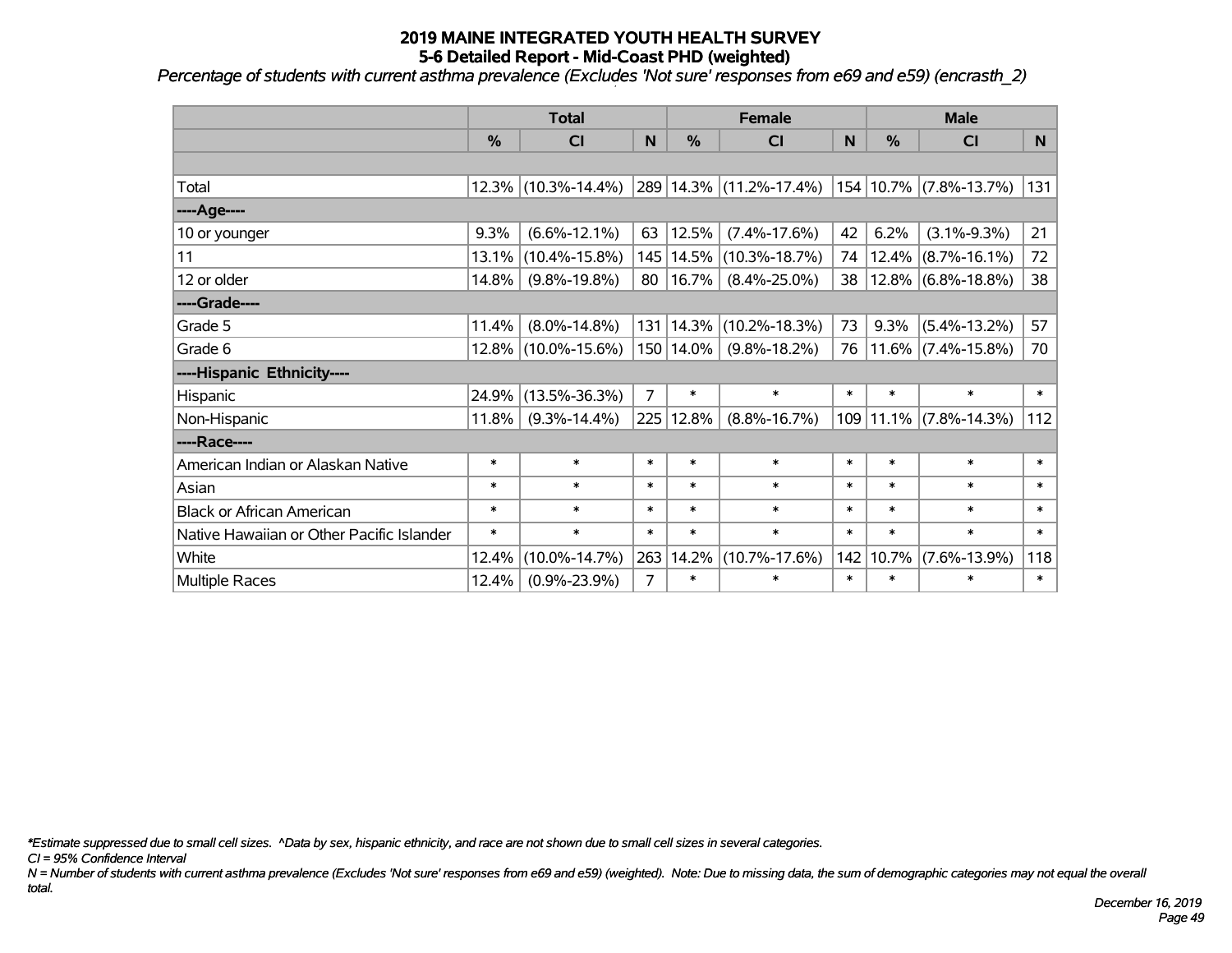*Has a doctor, nurse, or asthma educator ever taught you what to do during an asthma episode or attack? (en38b\_3) Among students who reported to have asthma in e69, the percentage of students who answered 'Yes'*

|                                           | <b>Total</b>  |                     |        |           | <b>Female</b>              |        | <b>Male</b>   |                        |                 |
|-------------------------------------------|---------------|---------------------|--------|-----------|----------------------------|--------|---------------|------------------------|-----------------|
|                                           | $\frac{0}{0}$ | CI                  | N      | $\%$      | <b>CI</b>                  | N      | %             | <b>CI</b>              | N <sub>1</sub>  |
|                                           |               |                     |        |           |                            |        |               |                        |                 |
| Total                                     |               | 44.3% (33.6%-54.9%) |        |           | 200 43.3% (30.2%-56.4%)    |        | $ 98 46.0\% $ | $(30.2\% - 61.8\%)$    | 102             |
| ----Age----                               |               |                     |        |           |                            |        |               |                        |                 |
| 10 or younger                             | 27.6%         | $(11.2\% - 44.1\%)$ | 25     | 22.3%     | $(2.0\% - 42.6\%)$         |        | 12 35.2%      | $(6.9\% - 63.5\%)$     | 13              |
| 11                                        | 52.1%         | $(37.2\% - 67.0\%)$ |        | 113 52.9% | $(34.5\% - 71.3\%)$        |        | 52 51.5%      | $(32.0\% - 71.0\%)$    | 61              |
| 12 or older                               |               | 43.2% (29.0%-57.3%) |        |           | 62   46.0%   (30.3%-61.8%) |        |               | 34 42.3% (18.6%-65.9%) | 28              |
| ----Grade----                             |               |                     |        |           |                            |        |               |                        |                 |
| Grade 5                                   | 35.6%         | $(22.9\% - 48.4\%)$ | 69     | 35.9%     | $(16.0\% - 55.7\%)$        |        | 34 35.5%      | $(18.7\% - 52.2\%)$    | 35 <sub>2</sub> |
| Grade 6                                   |               | 53.3% (41.8%-64.9%) |        |           | 131 52.0% (41.2%-62.7%)    |        |               | 64 56.4% (34.4%-78.3%) | 67              |
| ----Hispanic Ethnicity----                |               |                     |        |           |                            |        |               |                        |                 |
| Hispanic                                  | $\ast$        | $\ast$              | $\ast$ | $\ast$    | $\ast$                     | $\ast$ | $\ast$        | $\ast$                 | $\ast$          |
| Non-Hispanic                              | 44.9%         | $(33.5\% - 56.3\%)$ |        |           | 168 43.5% (29.4%-57.6%)    |        | 76 47.0%      | $(29.7\% - 64.3\%)$    | 92              |
| ----Race----                              |               |                     |        |           |                            |        |               |                        |                 |
| American Indian or Alaskan Native         | $\ast$        | $\ast$              | $\ast$ | $\ast$    | $\ast$                     | $\ast$ | $\ast$        | $\ast$                 | $\ast$          |
| Asian                                     | $\ast$        | $\ast$              | $\ast$ | $\ast$    | $\ast$                     | $\ast$ | $\ast$        | $\ast$                 | $\ast$          |
| <b>Black or African American</b>          | $\ast$        | $\ast$              | $\ast$ | $\ast$    | $\ast$                     | $\ast$ | $\ast$        | $\ast$                 | $\ast$          |
| Native Hawaiian or Other Pacific Islander | $\ast$        | $\ast$              | $\ast$ | $\ast$    | $\ast$                     | $\ast$ | $\ast$        | $\ast$                 | $\ast$          |
| White                                     | 43.7%         | $(31.7\% - 55.6\%)$ | 179    | 43.5%     | $(29.0\% - 58.0\%)$        |        | 90 44.6%      | $(27.7\% - 61.6\%)$    | 89              |
| <b>Multiple Races</b>                     | $\ast$        | $\ast$              | $\ast$ | $\ast$    | $\ast$                     | $\ast$ | $\ast$        | $\ast$                 | $\ast$          |

*\*Estimate suppressed due to small cell sizes. ^Data by sex, hispanic ethnicity, and race are not shown due to small cell sizes in several categories.*

*CI = 95% Confidence Interval*

*N = Among students who reported to have asthma in e69, the number of students who answered 'Yes' (weighted). Note: Due to missing data, the sum of demographic categories may not equal the overall total.*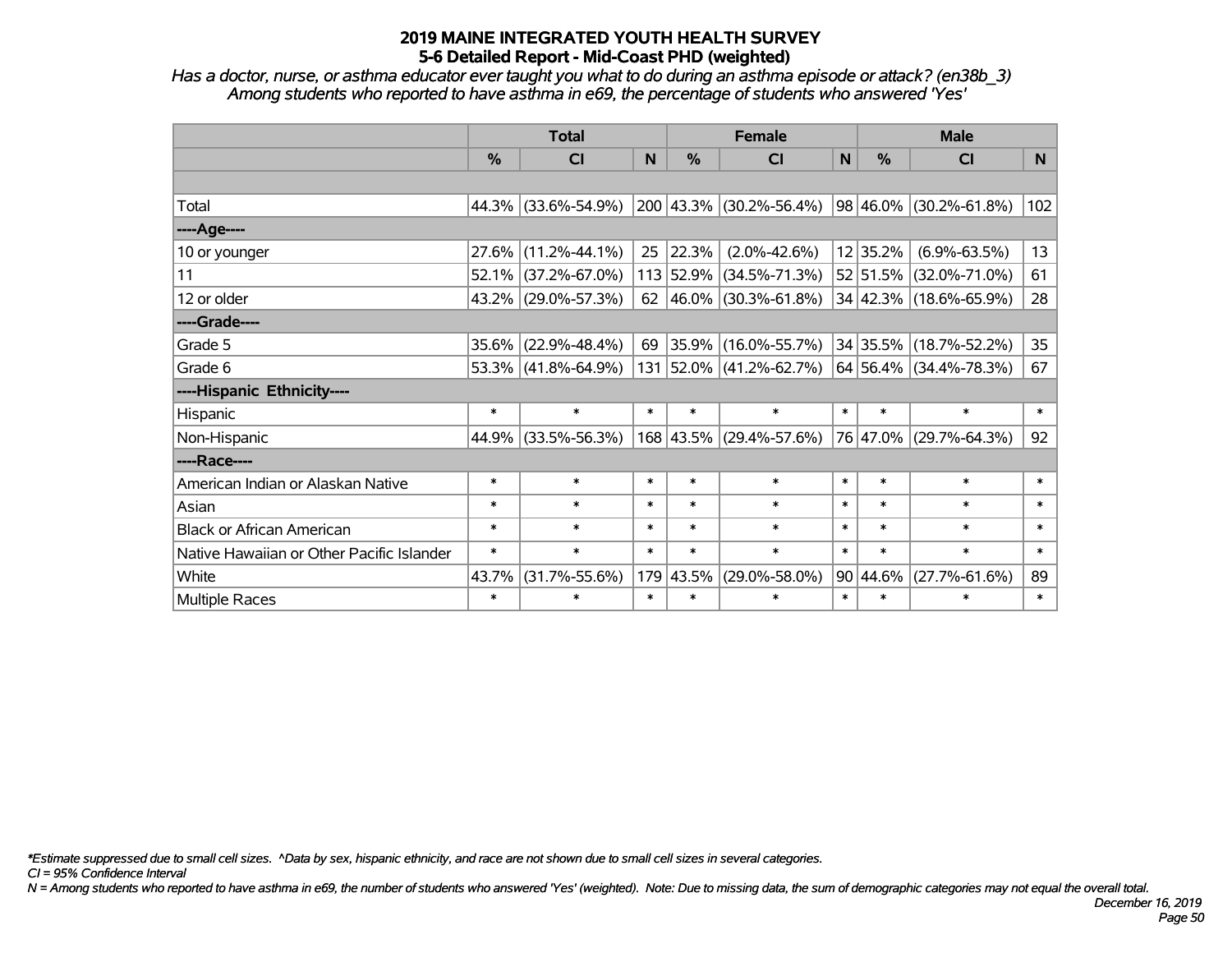*During the past month,has asthma limited your usual activities? (en70)*

*Among students who reported to have asthma in e69, the percentage of students who answered 'Yes' (Excludes 'Not sure' responses from e70)*

|                                           | <b>Total</b> |                     |        |               | <b>Female</b>                                           | <b>Male</b> |          |                        |        |
|-------------------------------------------|--------------|---------------------|--------|---------------|---------------------------------------------------------|-------------|----------|------------------------|--------|
|                                           | %            | <b>CI</b>           | N      | $\frac{0}{0}$ | <b>CI</b>                                               | N           | %        | <b>CI</b>              | N      |
|                                           |              |                     |        |               |                                                         |             |          |                        |        |
| Total                                     |              | 23.2% (16.1%-30.3%) |        |               | $ 84 23.1\% $ (12.8%-33.3%) $ 41 23.8\% $ (14.0%-33.6%) |             |          |                        | 43     |
| ----Age----                               |              |                     |        |               |                                                         |             |          |                        |        |
| 10 or younger                             | 22.0%        | $(3.7\% - 40.2\%)$  | 16     | $\ast$        | $\ast$                                                  | $\ast$      | $\ast$   | $\ast$                 | $\ast$ |
| 11                                        | 27.5%        | $(16.2\% - 38.8\%)$ |        | 48 34.7%      | $(20.8\% - 48.6\%)$                                     |             | 28 21.4% | $(8.3\% - 34.4\%)$     | 20     |
| 12 or older                               | 17.4%        | $(7.4\% - 27.5\%)$  |        | 20 18.0%      | $(0.9\% - 35.2\%)$                                      |             | 11 17.9% | $(3.3\% - 32.5\%)$     | 9      |
| ----Grade----                             |              |                     |        |               |                                                         |             |          |                        |        |
| Grade 5                                   | 23.7%        | $(10.7\% - 36.7\%)$ |        | 37 19.5%      | $(3.2\% - 35.7\%)$                                      |             | 14 27.2% | $(11.6\% - 42.7\%)$    | 23     |
| Grade 6                                   |              | 23.7% (13.5%-33.9%) |        |               | 47   26.4%   (12.1%-40.8%)                              |             | 27 21.6% | $(9.5\% - 33.6\%)$     | 20     |
| ----Hispanic Ethnicity----                |              |                     |        |               |                                                         |             |          |                        |        |
| Hispanic                                  | $\ast$       | $\ast$              | $\ast$ | $\ast$        | $\ast$                                                  | $\ast$      | $\ast$   | $\ast$                 | $\ast$ |
| Non-Hispanic                              |              | 24.6% (16.3%-32.8%) |        |               | 74 26.6% (15.3%-37.9%)                                  |             |          | 36 23.4% (12.8%-34.0%) | 38     |
| ----Race----                              |              |                     |        |               |                                                         |             |          |                        |        |
| American Indian or Alaskan Native         | $\ast$       | $\ast$              | $\ast$ | $\ast$        | $\ast$                                                  | $\ast$      | $\ast$   | $\ast$                 | $\ast$ |
| Asian                                     | $\ast$       | $\ast$              | $\ast$ | $\ast$        | $\ast$                                                  | $\ast$      | $\ast$   | $\ast$                 | $\ast$ |
| <b>Black or African American</b>          | $\ast$       | $\ast$              | $\ast$ | $\ast$        | $\ast$                                                  | $\ast$      | $\ast$   | $\ast$                 | $\ast$ |
| Native Hawaiian or Other Pacific Islander | $\ast$       | $\ast$              | $\ast$ | $\ast$        | $\ast$                                                  | $\ast$      | $\ast$   | $\ast$                 | $\ast$ |
| White                                     | 21.9%        | $(14.5\% - 29.3\%)$ |        | 71 22.1%      | $(12.0\% - 32.1\%)$                                     |             | 36 22.3% | $(12.4\% - 32.2\%)$    | 36     |
| Multiple Races                            | $\ast$       | $\ast$              | $\ast$ | $\ast$        | $\ast$                                                  | $\ast$      | $\ast$   | $\ast$                 | $\ast$ |

*\*Estimate suppressed due to small cell sizes. ^Data by sex, hispanic ethnicity, and race are not shown due to small cell sizes in several categories.*

*CI = 95% Confidence Interval*

*N = Among students who reported to have asthma in e69, the number of students who answered 'Yes' (Excludes 'Not sure' responses from e70) (weighted). Note: Due to missing data, the sum of demographic categories may not equal the overall total.*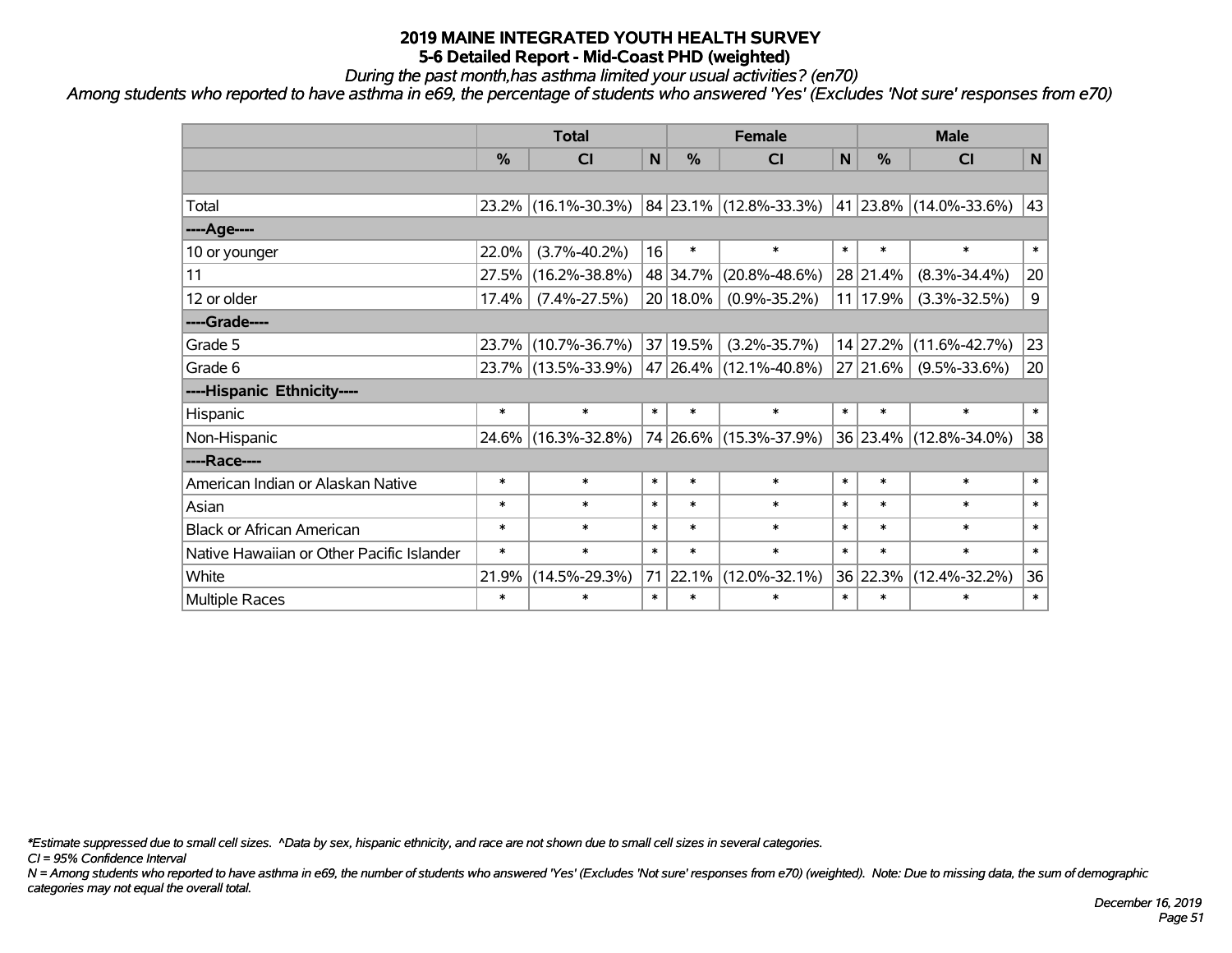*Have you missed school this year because of your asthma? (en71)*

*Among students who reported to have asthma in e69, the percentage of students who answered 'Yes' (Excludes 'Not sure' responses from e71)*

|                                           | <b>Total</b> |                    |        | <b>Female</b> |                           |                 | <b>Male</b>  |                    |                |  |
|-------------------------------------------|--------------|--------------------|--------|---------------|---------------------------|-----------------|--------------|--------------------|----------------|--|
|                                           | %            | CI                 | N      | %             | <b>CI</b>                 | N               | %            | <b>CI</b>          | N              |  |
|                                           |              |                    |        |               |                           |                 |              |                    |                |  |
| Total                                     |              | 15.5% (9.2%-21.8%) |        |               | $67 15.5\% $ (9.0%-21.9%) |                 | 33 15.8%     | $(6.1\% - 25.5\%)$ | 34             |  |
| ---- Age----                              |              |                    |        |               |                           |                 |              |                    |                |  |
| 10 or younger                             | 16.9%        | $(3.4\% - 30.5\%)$ |        | 15 18.9%      | $(0.0\% - 40.3\%)$        | 9               | 14.4%        | $(0.0\% - 34.8\%)$ | 6              |  |
| 11                                        |              | 16.5% (8.5%-24.4%) |        |               | 33 13.2% (2.8%-23.5%)     |                 | 12 19.1%     | $(4.2\% - 34.0\%)$ | 21             |  |
| 12 or older                               |              | 13.2% (0.8%-25.6%) |        |               | 18 15.9% (0.0%-35.1%)     |                 | $11 10.9\% $ | $(0.0\% - 23.8\%)$ | $\overline{7}$ |  |
| ----Grade----                             |              |                    |        |               |                           |                 |              |                    |                |  |
| Grade 5                                   | 17.8%        | $(9.1\% - 26.5\%)$ |        | 33 16.9%      | $(5.7\% - 28.2\%)$        | 15 <sup>1</sup> | 18.6%        | $(5.9\% - 31.3\%)$ | 18             |  |
| Grade 6                                   |              | 12.7% (5.6%-19.9%) |        |               | $30 11.9\% $ (5.3%-18.5%) |                 | $14 14.0\% $ | $(1.6\% - 26.3\%)$ | 16             |  |
| ----Hispanic Ethnicity----                |              |                    |        |               |                           |                 |              |                    |                |  |
| Hispanic                                  | $\ast$       | $\ast$             | $\ast$ | $\ast$        | $\ast$                    | $\ast$          | $\ast$       | $\ast$             | $\ast$         |  |
| Non-Hispanic                              |              | 15.4% (8.4%-22.5%) |        |               | 55 13.1% (4.3%-21.9%)     | 21              | 17.7%        | $(6.8\% - 28.6\%)$ | 34             |  |
| ----Race----                              |              |                    |        |               |                           |                 |              |                    |                |  |
| American Indian or Alaskan Native         | $\ast$       | $\ast$             | $\ast$ | $\ast$        | $\ast$                    | $\ast$          | $\ast$       | $\ast$             | $\ast$         |  |
| Asian                                     | $\ast$       | $\ast$             | $\ast$ | $\ast$        | $\ast$                    | $\ast$          | $\ast$       | $\ast$             | $\ast$         |  |
| <b>Black or African American</b>          | $\ast$       | $\ast$             | $\ast$ | $\ast$        | $\ast$                    | $\ast$          | $\ast$       | $\ast$             | $\ast$         |  |
| Native Hawaiian or Other Pacific Islander | $\ast$       | $\ast$             | $\ast$ | $\ast$        | $\ast$                    | $\ast$          | $\ast$       | $\ast$             | $\ast$         |  |
| White                                     | 15.3%        | $(8.3\% - 22.4\%)$ | 60     | 15.0%         | $(8.1\% - 21.9\%)$        | 29              | 16.0%        | $(5.3\% - 26.7\%)$ | 31             |  |
| Multiple Races                            | $\ast$       | $\ast$             | $\ast$ | $\ast$        | $\ast$                    | $\ast$          | $\ast$       | $\ast$             | $\ast$         |  |

*\*Estimate suppressed due to small cell sizes. ^Data by sex, hispanic ethnicity, and race are not shown due to small cell sizes in several categories.*

*CI = 95% Confidence Interval*

*N = Among students who reported to have asthma in e69, the number of students who answered 'Yes' (Excludes 'Not sure' responses from e71) (weighted). Note: Due to missing data, the sum of demographic categories may not equal the overall total.*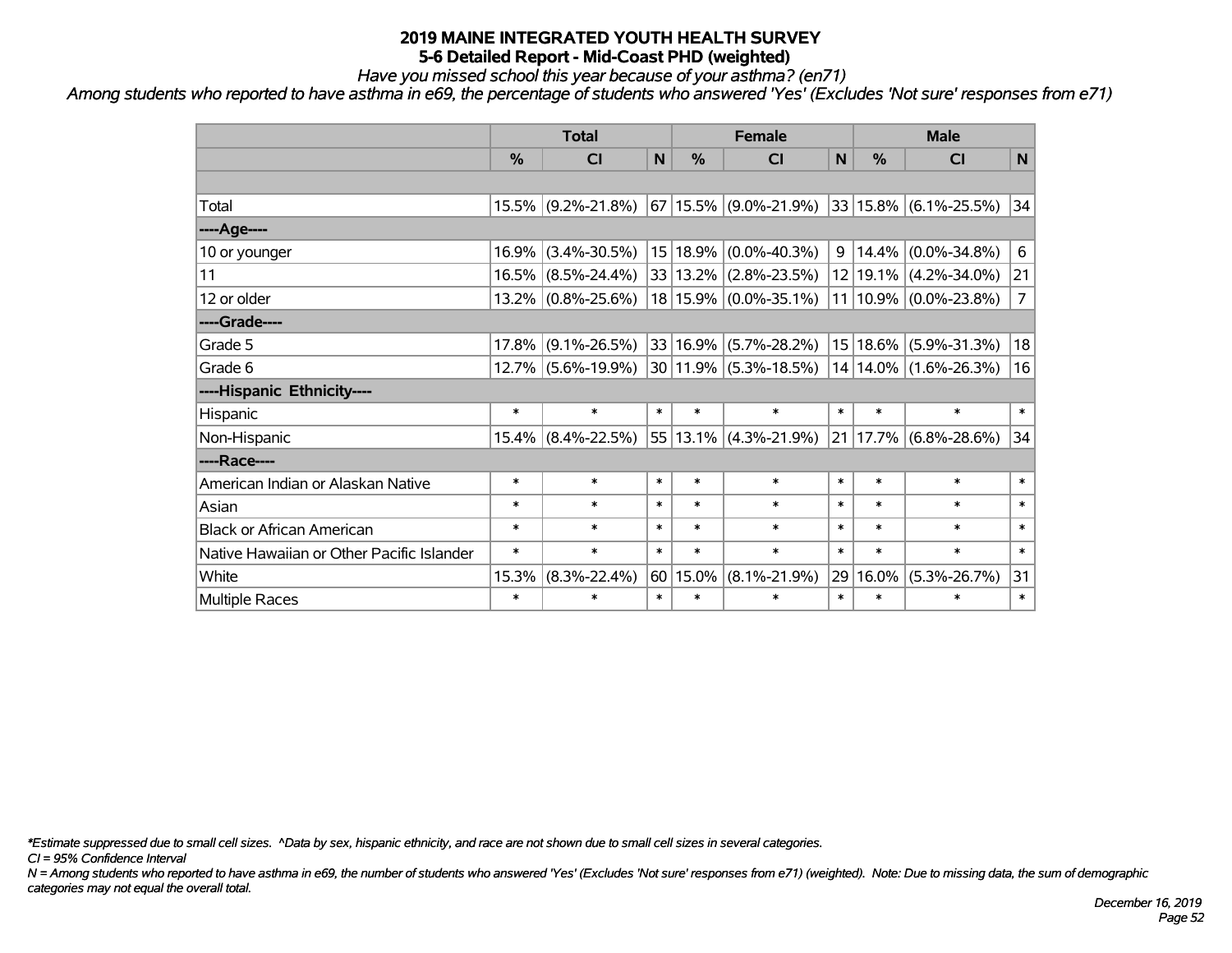*During the past month, did your asthma make it difficult for you to stay asleep? (en72)*

*Among students who reported to have asthma in e69, the percentage of students who answered 'Yes' (Excludes 'Not sure' responses from e72)*

|                                           | <b>Total</b> |                     |              | <b>Female</b> |                        |        | <b>Male</b> |                       |        |  |
|-------------------------------------------|--------------|---------------------|--------------|---------------|------------------------|--------|-------------|-----------------------|--------|--|
|                                           | $\%$         | <b>CI</b>           | $\mathsf{N}$ | $\frac{0}{0}$ | CI                     | N      | $\%$        | <b>CI</b>             | N      |  |
|                                           |              |                     |              |               |                        |        |             |                       |        |  |
| Total                                     | 24.4%        | $(16.5\% - 32.2\%)$ |              |               | 95 35.8% (26.6%-45.0%) |        |             | 71 12.9% (5.3%-20.6%) | 25     |  |
| ---- Age----                              |              |                     |              |               |                        |        |             |                       |        |  |
| 10 or younger                             | 36.8%        | $(21.2\% - 52.5\%)$ |              | 33 47.8%      | $(22.3\% - 73.3\%)$    |        | 26 20.7%    | $(0.0\% - 44.0\%)$    | 8      |  |
| 11                                        | 25.3%        | $(13.3\% - 37.3\%)$ |              | 45 40.6%      | $(26.0\% - 55.2\%)$    |        | 33 12.5%    | $(2.2\% - 22.8\%)$    | 12     |  |
| 12 or older                               | 14.0%        | $(2.1\% - 25.9\%)$  | 17           | $\ast$        | $\ast$                 | $\ast$ | $\ast$      | *                     | $\ast$ |  |
| ----Grade----                             |              |                     |              |               |                        |        |             |                       |        |  |
| Grade 5                                   | 28.4%        | $(16.5\% - 40.2\%)$ |              | 50 45.1%      | $(26.1\% - 64.2\%)$    |        | 39 12.0%    | $(0.0\% - 24.2\%)$    | 11     |  |
| Grade 6                                   | 20.4%        | $(8.7\% - 32.1\%)$  |              |               | 42 26.8% (11.5%-42.2%) |        |             | 28 14.3% (3.5%-25.2%) | 14     |  |
| ----Hispanic Ethnicity----                |              |                     |              |               |                        |        |             |                       |        |  |
| Hispanic                                  | $\ast$       | $\ast$              | $\ast$       | $\ast$        | $\ast$                 | $\ast$ | $\ast$      | $\ast$                | $\ast$ |  |
| Non-Hispanic                              | 23.7%        | $(14.0\% - 33.5\%)$ |              | 76 35.2%      | $(22.4\% - 48.0\%)$    |        | 53 13.8%    | $(5.4\% - 22.2\%)$    | 23     |  |
| ----Race----                              |              |                     |              |               |                        |        |             |                       |        |  |
| American Indian or Alaskan Native         | $\ast$       | $\ast$              | $\ast$       | $\ast$        | $\ast$                 | $\ast$ | $\ast$      | $\ast$                | $\ast$ |  |
| Asian                                     | $\ast$       | $\ast$              | $\ast$       | $\ast$        | $\ast$                 | $\ast$ | $\ast$      | $\ast$                | $\ast$ |  |
| <b>Black or African American</b>          | $\ast$       | $\ast$              | $\ast$       | $\ast$        | $\ast$                 | $\ast$ | $\ast$      | $\ast$                | $\ast$ |  |
| Native Hawaiian or Other Pacific Islander | $\ast$       | $\ast$              | $\ast$       | $\ast$        | $\ast$                 | $\ast$ | $\ast$      | $\ast$                | $\ast$ |  |
| White                                     | 22.6%        | $(13.9\% - 31.2\%)$ |              | 80 34.1%      | $(24.1\% - 44.1\%)$    |        | 62 10.8%    | $(2.5\% - 19.1\%)$    | 18     |  |
| Multiple Races                            | $\ast$       | $\ast$              | $\ast$       | $\ast$        | $\ast$                 | $\ast$ | $\ast$      | $\ast$                | $\ast$ |  |

*\*Estimate suppressed due to small cell sizes. ^Data by sex, hispanic ethnicity, and race are not shown due to small cell sizes in several categories.*

*CI = 95% Confidence Interval*

*N = Among students who reported to have asthma in e69, the number of students who answered 'Yes' (Excludes 'Not sure' responses from e72) (weighted). Note: Due to missing data, the sum of demographic categories may not equal the overall total.*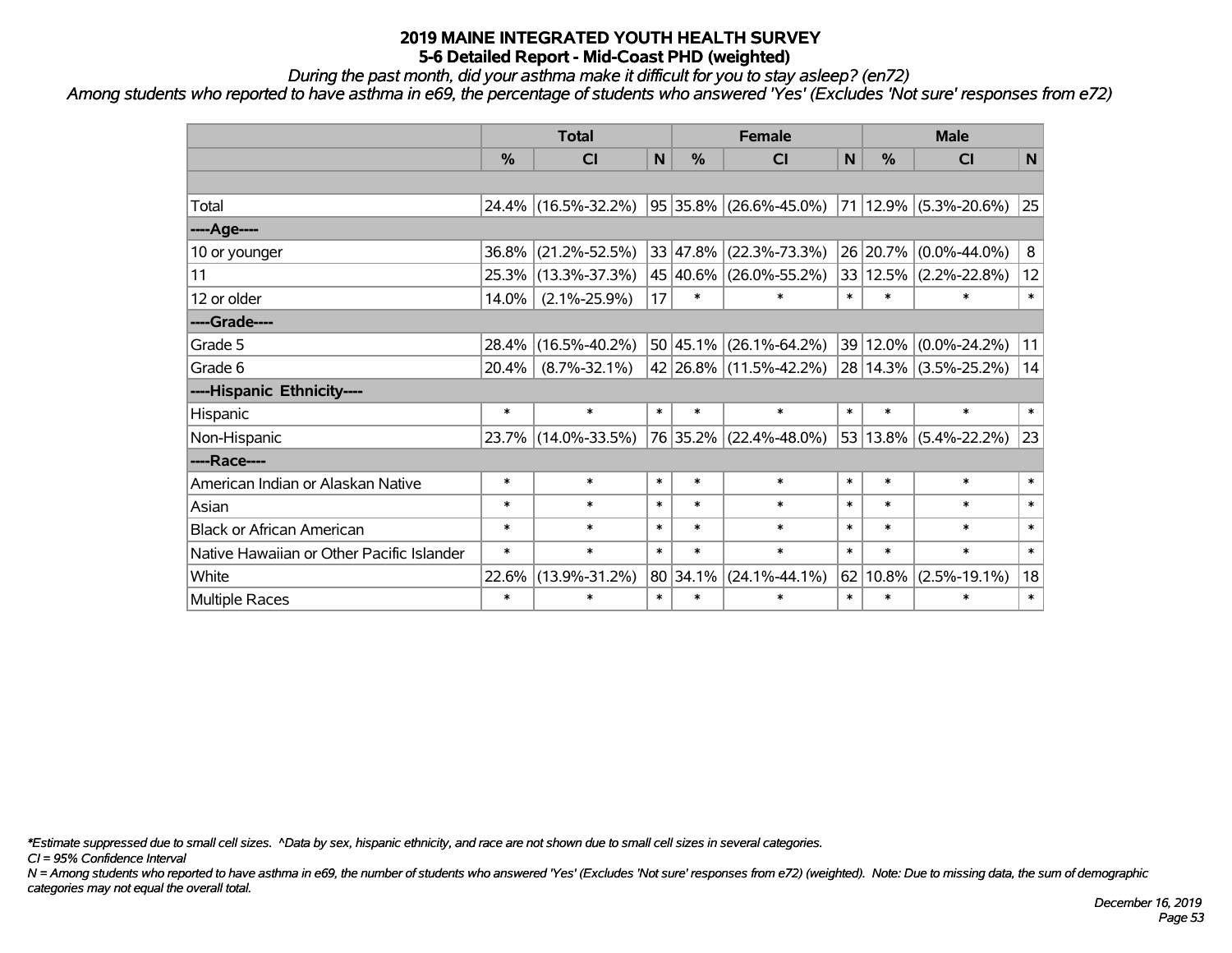*During the past month, did you ever have any symptoms of asthma such as shortness of breath, tightness in your chest, or a wheezing cough? (en73) Among students who reported to have asthma in e69, the percentage of students who answered 'Yes' (Excludes 'Not sure' responses from e73)*

|                                           | <b>Total</b> |                        |        | <b>Female</b> | <b>Male</b>              |        |               |                          |        |
|-------------------------------------------|--------------|------------------------|--------|---------------|--------------------------|--------|---------------|--------------------------|--------|
|                                           | %            | <b>CI</b>              | N      | $\frac{9}{6}$ | <b>CI</b>                | N      | $\frac{0}{0}$ | <b>CI</b>                | N.     |
|                                           |              |                        |        |               |                          |        |               |                          |        |
| Total                                     |              | $65.4\%$ (59.7%-71.1%) |        |               | 255 74.0% (65.1%-82.9%)  |        |               | 145 57.7% (46.6%-68.9%)  | 110    |
| ----Age----                               |              |                        |        |               |                          |        |               |                          |        |
| 10 or younger                             |              | $64.0\%$ (40.3%-87.6%) | 47     | 66.1%         | $(37.1\% - 95.2\%)$      | 28     | $ 61.1\% $    | $(25.0\% - 97.2\%)$      | 19     |
| 11                                        |              | 72.1% (62.3%-81.9%)    |        |               | 131 85.5% (73.5%-97.4%)  | 72     |               | $ 60.6\% $ (47.8%-73.4%) | 59     |
| 12 or older                               |              | $57.1\%$ (45.5%-68.7%) | 78     |               | $ 65.0\% $ (50.2%-79.8%) |        |               | 46 51.5% (29.4%-73.6%)   | 32     |
| ----Grade----                             |              |                        |        |               |                          |        |               |                          |        |
| Grade 5                                   | $68.2\%$     | $(56.5\% - 80.0\%)$    |        |               | 107 76.8% (63.0%-90.6%)  | 57     | 60.5%         | $(43.5\% - 77.6\%)$      | 50     |
| Grade 6                                   |              | $63.3\%$ (58.0%-68.6%) |        |               | 140 73.9% (62.8%-85.1%)  |        |               | 84 53.9% (43.1%-64.6%)   | 56     |
| ----Hispanic Ethnicity----                |              |                        |        |               |                          |        |               |                          |        |
| Hispanic                                  | $\ast$       | $\ast$                 | $\ast$ | $\ast$        | $\ast$                   | $\ast$ | $\ast$        | $\ast$                   | $\ast$ |
| Non-Hispanic                              |              | $63.4\%$ (55.7%-71.1%) |        |               | 199 70.3% (60.7%-79.9%)  |        | 102 58.8%     | $(46.7\% - 70.8\%)$      | 97     |
| ----Race----                              |              |                        |        |               |                          |        |               |                          |        |
| American Indian or Alaskan Native         | $\ast$       | $\ast$                 | $\ast$ | $\ast$        | $\ast$                   | $\ast$ | $\ast$        | $\ast$                   | $\ast$ |
| Asian                                     | $\ast$       | $\ast$                 | $\ast$ | $\ast$        | $\ast$                   | $\ast$ | $\ast$        | $\ast$                   | $\ast$ |
| <b>Black or African American</b>          | $\ast$       | $\ast$                 | $\ast$ | $\ast$        | $\ast$                   | $\ast$ | $\ast$        | $\ast$                   | $\ast$ |
| Native Hawaiian or Other Pacific Islander | $\ast$       | $\ast$                 | $\ast$ | $\ast$        | $\ast$                   | $\ast$ | $\ast$        | $\ast$                   | $\ast$ |
| White                                     | 63.9%        | $(57.7\% - 70.0\%)$    |        | 224 72.6%     | $(63.4\% - 81.9\%)$      | 130    | 55.9%         | $(44.2\% - 67.6\%)$      | 94     |
| <b>Multiple Races</b>                     | $\ast$       | $\ast$                 | $\ast$ | $\ast$        | $\ast$                   | $\ast$ | $\ast$        | $\ast$                   | $\ast$ |

*\*Estimate suppressed due to small cell sizes. ^Data by sex, hispanic ethnicity, and race are not shown due to small cell sizes in several categories.*

*CI = 95% Confidence Interval*

*N = Among students who reported to have asthma in e69, the number of students who answered 'Yes' (Excludes 'Not sure' responses from e73) (weighted). Note: Due to missing data, the sum of demographic categories may not equal the overall total.*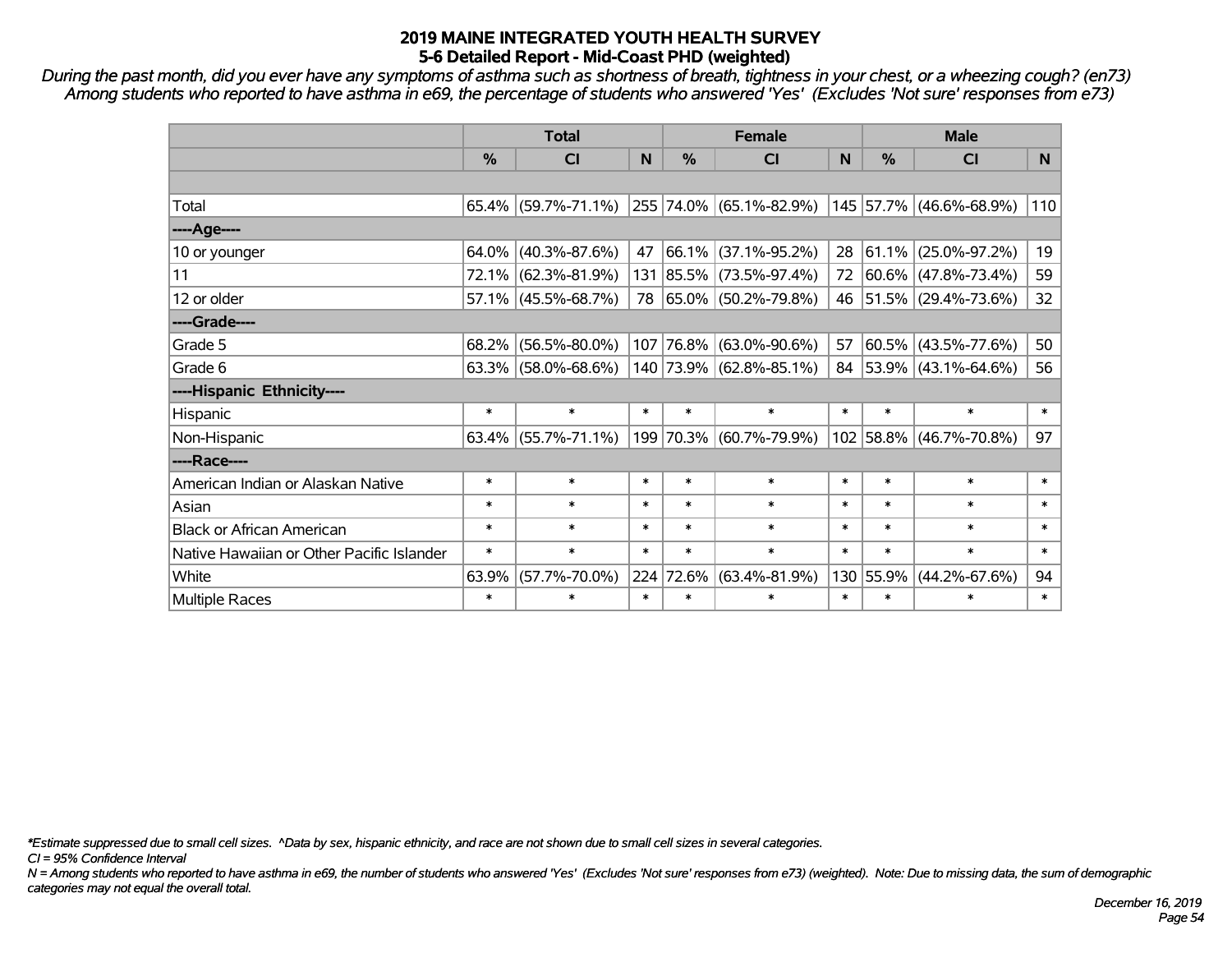#### **2019 MAINE INTEGRATED YOUTH HEALTH SURVEY 5-6 Detailed Report - Mid-Coast PHD (weighted)** *Has a doctor or nurse ever told you that you have diabetes? (en43a) Percentage of students who answered 'Yes'*

|                                           | <b>Total</b> |                     |                 | <b>Female</b> |                          |        | <b>Male</b> |                        |        |  |
|-------------------------------------------|--------------|---------------------|-----------------|---------------|--------------------------|--------|-------------|------------------------|--------|--|
|                                           | $\%$         | C <sub>l</sub>      | $\mathbf N$     | %             | <b>CI</b>                | N      | $\%$        | <b>CI</b>              | N      |  |
|                                           |              |                     |                 |               |                          |        |             |                        |        |  |
| Total                                     |              | $1.1\%$ (0.2%-2.0%) |                 |               | $ 28 0.6\% $ (0.0%-1.2%) |        |             | $8 1.5\% $ (0.0%-3.2%) | 21     |  |
| ----Age----                               |              |                     |                 |               |                          |        |             |                        |        |  |
| 10 or younger                             | 0.7%         | $(0.0\% - 2.2\%)$   | 6               | $\ast$        | $\ast$                   | $\ast$ | $\ast$      | $\ast$                 | $\ast$ |  |
| 11                                        |              | $1.2\%$ (0.0%-2.5%) | 15              | $\ast$        | $\ast$                   | $\ast$ | $\ast$      | $\ast$                 | $\ast$ |  |
| 12 or older                               |              | $1.2\%$ (0.2%-2.3%) | 8               | $\ast$        | $\ast$                   | $\ast$ | $\ast$      | $\ast$                 | $\ast$ |  |
| ----Grade----                             |              |                     |                 |               |                          |        |             |                        |        |  |
| Grade 5                                   | 1.4%         | $(0.0\% - 3.1\%)$   | 19              | $\ast$        | $\ast$                   | $\ast$ | $\ast$      | $\ast$                 | $\ast$ |  |
| Grade 6                                   |              | $0.7\%$ (0.1%-1.3%) | 10 <sup>1</sup> | $\ast$        | $\ast$                   | $\ast$ | $\ast$      | $\ast$                 | $\ast$ |  |
| ----Hispanic Ethnicity----                |              |                     |                 |               |                          |        |             |                        |        |  |
| Hispanic                                  | $\ast$       | $\ast$              | $\ast$          | $\ast$        | $\ast$                   | $\ast$ | $\ast$      | $\ast$                 | $\ast$ |  |
| Non-Hispanic                              |              | $1.2\%$ (0.2%-2.2%) |                 | $26 0.8\% $   | $(0.0\% - 1.5\%)$        | 8      |             | $1.6\%$ (0.0%-3.5%)    | 18     |  |
| ----Race----                              |              |                     |                 |               |                          |        |             |                        |        |  |
| American Indian or Alaskan Native         | $\ast$       | $\ast$              | $\ast$          | $\ast$        | $\ast$                   | $\ast$ | $\ast$      | $\ast$                 | $\ast$ |  |
| Asian                                     | $\ast$       | $\ast$              | $\ast$          | $\ast$        | *                        | $\ast$ | $\ast$      | $\ast$                 | $\ast$ |  |
| <b>Black or African American</b>          | $\ast$       | $\ast$              | $\ast$          | $\ast$        | $\ast$                   | $\ast$ | $\ast$      | $\ast$                 | $\ast$ |  |
| Native Hawaiian or Other Pacific Islander | $\ast$       | $\ast$              | $\ast$          | $\ast$        | $\ast$                   | $\ast$ | $\ast$      | $\ast$                 | $\ast$ |  |
| White                                     | 1.1%         | $(0.1\% - 2.1\%)$   | 27              | 0.6%          | $(0.0\% - 1.3\%)$        | 7      | $1.6\%$     | $(0.0\% - 3.5\%)$      | 20     |  |
| Multiple Races                            | $\ast$       | $\ast$              | $\ast$          | $\ast$        | *                        | $\ast$ | $\ast$      | $\ast$                 | $\ast$ |  |

*\*Estimate suppressed due to small cell sizes. ^Data by sex, hispanic ethnicity, and race are not shown due to small cell sizes in several categories.*

*CI = 95% Confidence Interval*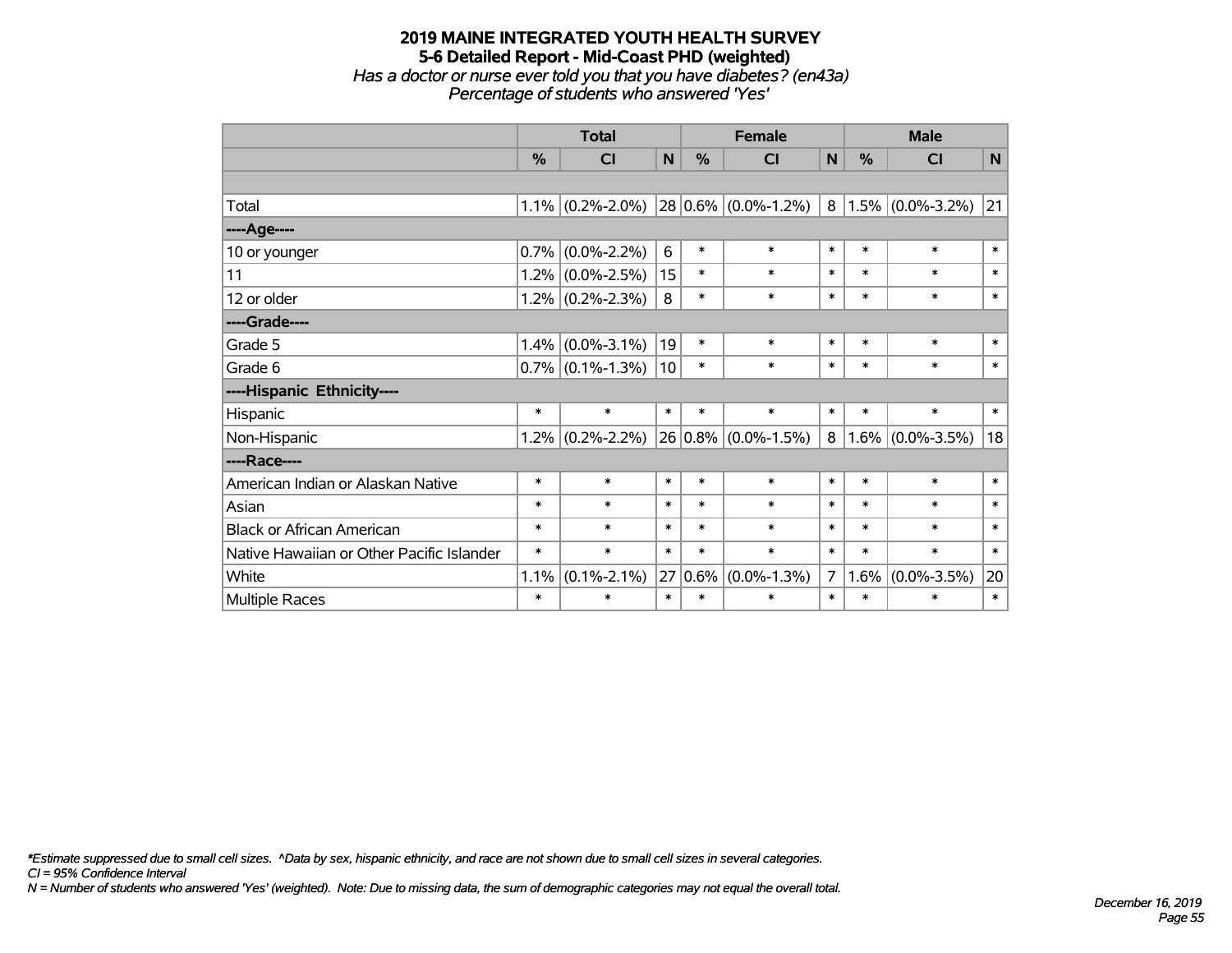*Percentage of students with diagnosed diabetes (Excludes 'Not sure' responses from e43a) (endiab)*

|                                           | <b>Total</b> |                     |             | <b>Female</b> |                         |                | <b>Male</b> |                     |        |  |
|-------------------------------------------|--------------|---------------------|-------------|---------------|-------------------------|----------------|-------------|---------------------|--------|--|
|                                           | %            | <b>CI</b>           | $\mathbf N$ | %             | <b>CI</b>               | N              | $\%$        | <b>CI</b>           | N      |  |
|                                           |              |                     |             |               |                         |                |             |                     |        |  |
| Total                                     |              | $1.1\%$ (0.2%-2.1%) |             |               | $28 0.7\% $ (0.0%-1.3%) | 8              |             | $1.5\%$ (0.0%-3.4%) | 21     |  |
| ----Age----                               |              |                     |             |               |                         |                |             |                     |        |  |
| 10 or younger                             | 0.8%         | $(0.0\% - 2.3\%)$   | 6           | $\ast$        | $\ast$                  | $\ast$         | $\ast$      | $\ast$              | $\ast$ |  |
| 11                                        |              | $1.2\%$ (0.0%-2.7%) | 15          | $\ast$        | $\ast$                  | $\ast$         | $\ast$      | $\ast$              | $\ast$ |  |
| 12 or older                               |              | $1.3\%$ (0.2%-2.4%) | 8           | $\ast$        | $\ast$                  | $\ast$         | $\ast$      | $\ast$              | $\ast$ |  |
| ----Grade----                             |              |                     |             |               |                         |                |             |                     |        |  |
| Grade 5                                   | 1.5%         | $(0.0\% - 3.3\%)$   | 19          | $\ast$        | $\ast$                  | $\ast$         | $\ast$      | $\ast$              | $\ast$ |  |
| Grade 6                                   |              | $0.7\%$ (0.1%-1.4%) | 10          | $\ast$        | $\ast$                  | $\ast$         | $\ast$      | $\ast$              | $\ast$ |  |
| ----Hispanic Ethnicity----                |              |                     |             |               |                         |                |             |                     |        |  |
| Hispanic                                  | $\ast$       | $\ast$              | $\ast$      | $\ast$        | $\ast$                  | $\ast$         | $\ast$      | $\ast$              | $\ast$ |  |
| Non-Hispanic                              | 1.3%         | $(0.2\% - 2.3\%)$   |             |               | $26 0.8\% $ (0.0%-1.6%) | 8              |             | $1.7\%$ (0.0%-3.7%) | 18     |  |
| ----Race----                              |              |                     |             |               |                         |                |             |                     |        |  |
| American Indian or Alaskan Native         | $\ast$       | $\ast$              | $\ast$      | $\ast$        | $\ast$                  | $\ast$         | $\ast$      | $\ast$              | $\ast$ |  |
| Asian                                     | $\ast$       | $\ast$              | $\ast$      | $\ast$        | $\ast$                  | $\ast$         | $\ast$      | $\ast$              | $\ast$ |  |
| <b>Black or African American</b>          | $\ast$       | $\ast$              | $\ast$      | $\ast$        | $\ast$                  | $\ast$         | $\ast$      | $\ast$              | $\ast$ |  |
| Native Hawaiian or Other Pacific Islander | $\ast$       | $\ast$              | $\ast$      | $\ast$        | $\ast$                  | $\ast$         | $\ast$      | $\ast$              | $\ast$ |  |
| White                                     | 1.2%         | $(0.1\% - 2.2\%)$   | 27          | 0.6%          | $(0.0\% - 1.3\%)$       | $\overline{7}$ | 1.7%        | $(0.0\% - 3.7\%)$   | 20     |  |
| Multiple Races                            | $\ast$       | $\ast$              | $\ast$      | $\ast$        | $\ast$                  | $\ast$         | $\ast$      | $\ast$              | $\ast$ |  |

*\*Estimate suppressed due to small cell sizes. ^Data by sex, hispanic ethnicity, and race are not shown due to small cell sizes in several categories.*

*CI = 95% Confidence Interval*

*N = Number of students with diagnosed diabetes (Excludes 'Not sure' responses from e43a) (weighted). Note: Due to missing data, the sum of demographic categories may not equal the overall total.*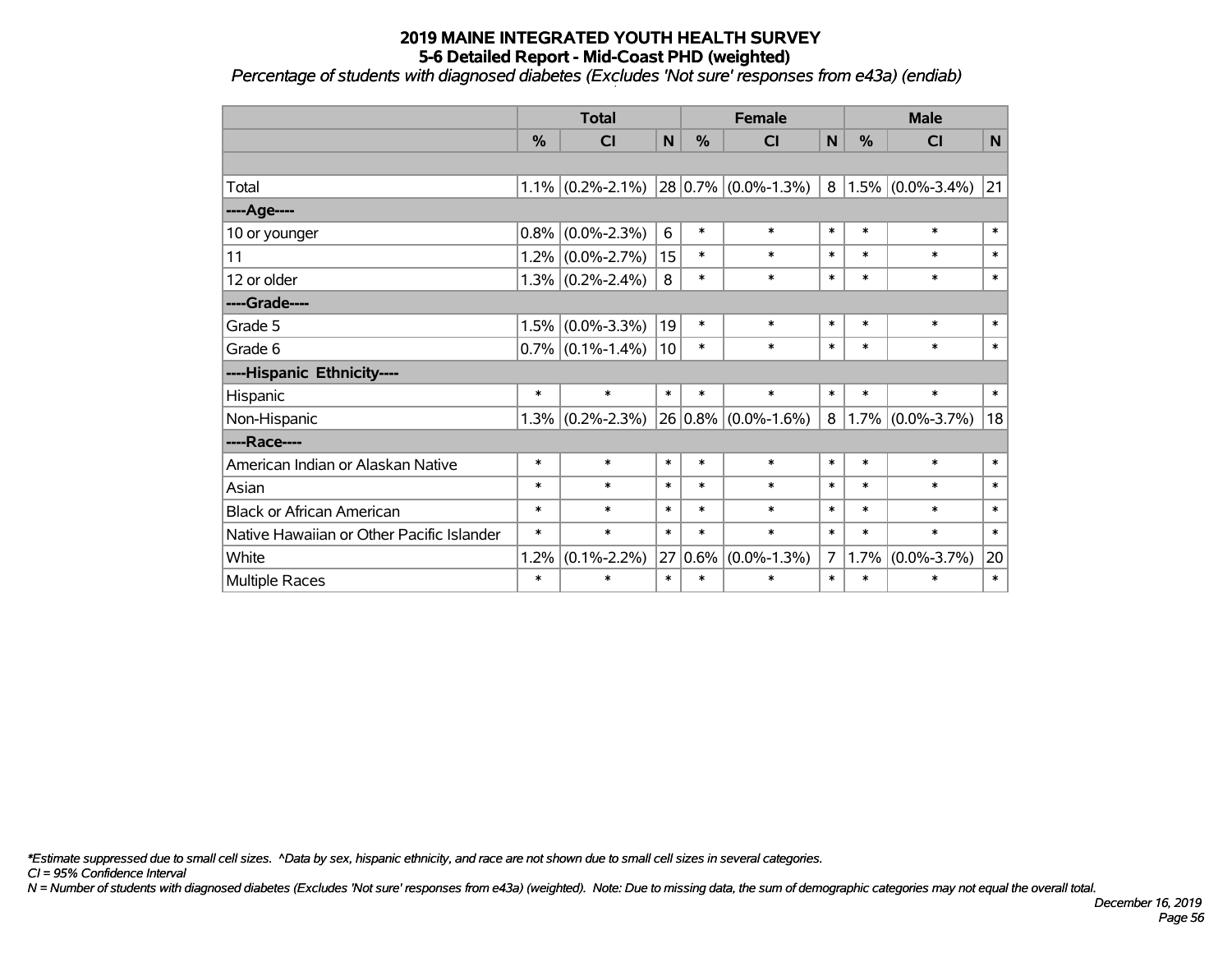*When was the last time you saw a dentist or dental hygienist for a check-up, exam, teeth cleaning, or other dental work? (en60) Percentage of students who answered 'During the past 12 months (1 year)' (Excludes 'Not sure' responses from e60)*

|                                           | <b>Total</b>  |                      | <b>Female</b> |               |                          | <b>Male</b> |               |                         |                |
|-------------------------------------------|---------------|----------------------|---------------|---------------|--------------------------|-------------|---------------|-------------------------|----------------|
|                                           | $\frac{0}{0}$ | <b>CI</b>            | N             | $\frac{0}{0}$ | <b>CI</b>                | N           | $\frac{0}{0}$ | <b>CI</b>               | N <sub>1</sub> |
|                                           |               |                      |               |               |                          |             |               |                         |                |
| Total                                     | 89.1%         | $(86.6\% - 91.6\%)$  | 1,880         |               | $ 89.1\% $ (85.2%-93.1%) |             |               | 887 89.1% (85.9%-92.3%) | 966            |
| ----Age----                               |               |                      |               |               |                          |             |               |                         |                |
| 10 or younger                             | 90.8%         | $(86.8\% - 94.8\%)$  | 507           | 92.9%         | $(88.4\% - 97.4\%)$      |             | 239 89.0%     | $(81.2\% - 96.8\%)$     | 268            |
| 11                                        | 88.5%         | $(84.6\% - 92.5\%)$  | 915           | 87.6%         | $(82.0\% - 93.2\%)$      |             |               | 436 89.2% (84.2%-94.2%) | 467            |
| 12 or older                               | 88.9%         | $(84.8\% - 93.1\%)$  | 453           |               | 88.1% (82.7%-93.5%)      |             |               | 210 89.2% (83.1%-95.3%) | 231            |
| ----Grade----                             |               |                      |               |               |                          |             |               |                         |                |
| Grade 5                                   | 89.6%         | $(86.1\% - 93.1\%)$  | 890           | 90.9%         | $(86.7\% - 95.0\%)$      |             | 395 88.5%     | $(82.7\% - 94.3\%)$     | 488            |
| Grade 6                                   | 88.9%         | $(84.9\% - 92.9\%)$  | 978           |               | 87.8% (81.6%-94.1%)      |             |               | 484 89.7% (86.5%-93.0%) | 478            |
| ----Hispanic Ethnicity----                |               |                      |               |               |                          |             |               |                         |                |
| Hispanic                                  | $\ast$        | $\ast$               | $\ast$        | $\ast$        | $\ast$                   | $\ast$      | $\ast$        | $\ast$                  | $\ast$         |
| Non-Hispanic                              | 89.1%         | $(86.3\% - 91.9\%)$  | 1,542         | 89.0%         | $(84.9\% - 93.1\%)$      |             |               | 736 88.9% (85.5%-92.3%) | 783            |
| ----Race----                              |               |                      |               |               |                          |             |               |                         |                |
| American Indian or Alaskan Native         | $\ast$        | $\ast$               | $\ast$        | $\ast$        | $\ast$                   | $\ast$      | $\ast$        | $\ast$                  | $\ast$         |
| Asian                                     | $\ast$        | $\ast$               | $\ast$        | $\ast$        | $\ast$                   | $\ast$      | $\ast$        | $\ast$                  | $\ast$         |
| <b>Black or African American</b>          | 69.3%         | $(23.0\% - 100.0\%)$ | 12            | $\ast$        | $\ast$                   | $\ast$      | $\ast$        | $\ast$                  | $\ast$         |
| Native Hawaiian or Other Pacific Islander | $\ast$        | $\ast$               | $\ast$        | $\ast$        | $\ast$                   | $\ast$      | $\ast$        | $\ast$                  | $\ast$         |
| White                                     | 89.5%         | $(87.0\% - 92.1\%)$  | 1,720         | 89.0%         | $(84.9\% - 93.0\%)$      | 834         | 89.8%         | $(86.6\% - 93.0\%)$     | 864            |
| <b>Multiple Races</b>                     | $\ast$        | $\ast$               | $\ast$        | $\ast$        | $\ast$                   | $\ast$      | $\ast$        | $\ast$                  | $\ast$         |

*\*Estimate suppressed due to small cell sizes. ^Data by sex, hispanic ethnicity, and race are not shown due to small cell sizes in several categories.*

*CI = 95% Confidence Interval*

*N = Number of students who answered 'During the past 12 months (1 year)' (Excludes 'Not sure' responses from e60) (weighted). Note: Due to missing data, the sum of demographic categories may not equal the overall total.*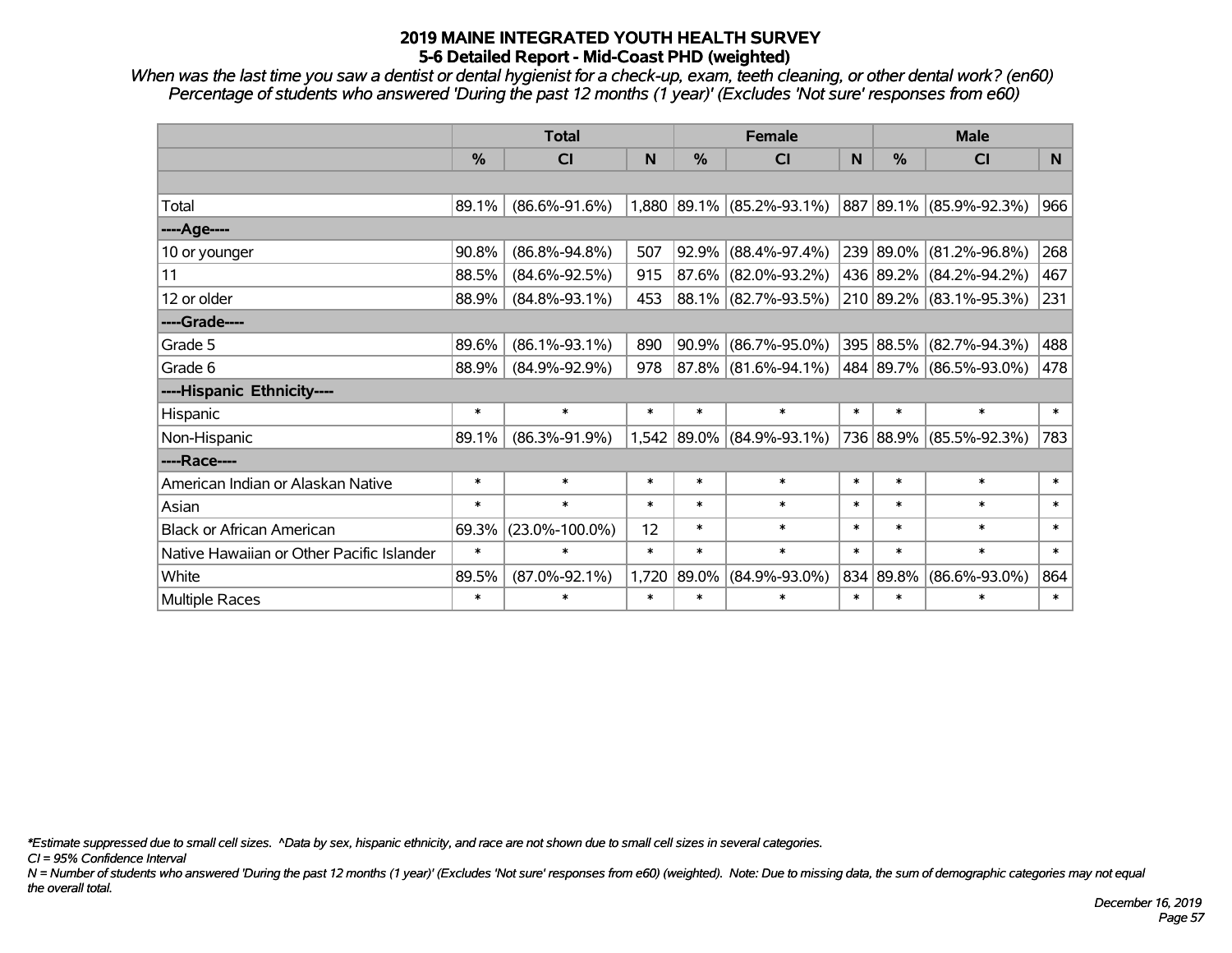*Have you missed any school this year because of problems with your teeth? For example, you needed to get a cavity filled or your tooth hurt. We are not asking about missing school to see a dentist for a regular check-up or cleaning. (en61) Percentage of students who answered 'Yes' (Excludes 'Don't know' responses from e61)*

|                                           | <b>Total</b>  |                        | <b>Female</b>   |               |                          | <b>Male</b> |             |                             |        |
|-------------------------------------------|---------------|------------------------|-----------------|---------------|--------------------------|-------------|-------------|-----------------------------|--------|
|                                           | $\frac{0}{0}$ | CI                     | N               | $\frac{0}{0}$ | <b>CI</b>                | N           | %           | <b>CI</b>                   | N.     |
|                                           |               |                        |                 |               |                          |             |             |                             |        |
| Total                                     |               | $16.0\%$ (13.8%-18.2%) |                 |               | 398 16.9% (13.5%-20.4%)  |             |             | 197   15.1%   (11.7%-18.4%) | 193    |
| ----Age----                               |               |                        |                 |               |                          |             |             |                             |        |
| 10 or younger                             | 13.3%         | $(9.7\% - 17.0\%)$     | 92              | 14.6%         | $(5.1\% - 24.2\%)$       | 49          | 12.1%       | $(5.7\% - 18.6\%)$          | 44     |
| 11                                        |               | 17.0% (14.1%-19.9%)    | 204             | 19.2%         | $(14.2\% - 24.1\%)$      |             | 107   15.6% | $(10.7\% - 20.4\%)$         | 97     |
| 12 or older                               |               | 16.5% (11.4%-21.7%)    | 96              | 14.6%         | $(8.1\% - 21.1\%)$       | 39          |             | $ 17.7\% $ (11.8%-23.6%)    | 53     |
| ----Grade----                             |               |                        |                 |               |                          |             |             |                             |        |
| Grade 5                                   |               | 15.5% (11.9%-19.0%)    |                 | 186 19.4%     | $(12.4\% - 26.3\%)$      |             | 105 12.5%   | $(7.3\% - 17.7\%)$          | 81     |
| Grade 6                                   |               | 16.5% (13.0%-20.0%)    |                 | 208 15.0%     | $(9.8\% - 20.3\%)$       | 92          |             | $ 17.8\% $ (14.2%-21.4%)    | 112    |
| ----Hispanic Ethnicity----                |               |                        |                 |               |                          |             |             |                             |        |
| Hispanic                                  | 16.7%         | $(4.4\% - 29.1\%)$     | 6               | $\ast$        | $\ast$                   | $\ast$      | $\ast$      | $\ast$                      | $\ast$ |
| Non-Hispanic                              |               | $16.0\%$ (13.8%-18.1%) | 321             |               | $ 16.3\% $ (12.7%-19.9%) |             |             | 154   15.7%   (12.0%-19.5%) | 163    |
| ----Race----                              |               |                        |                 |               |                          |             |             |                             |        |
| American Indian or Alaskan Native         | 25.9%         | $(11.8\% - 40.0\%)$    | 11              | $\ast$        | $\ast$                   | $\ast$      | $\ast$      | $\ast$                      | $\ast$ |
| Asian                                     | $\ast$        | $\ast$                 | $\ast$          | $\ast$        | $\ast$                   | $\ast$      | $\ast$      | $\ast$                      | $\ast$ |
| <b>Black or African American</b>          | $\ast$        | $\ast$                 | $\ast$          | $\ast$        | $\ast$                   | $\ast$      | $\ast$      | $\ast$                      | $\ast$ |
| Native Hawaiian or Other Pacific Islander | $\ast$        | $\ast$                 | $\ast$          | $\ast$        | $\ast$                   | $\ast$      | $\ast$      | $\ast$                      | $\ast$ |
| White                                     | 15.8%         | $(13.3\% - 18.3\%)$    | 354             | 16.5%         | $(12.9\% - 20.1\%)$      |             | 179 15.2%   | $(11.3\% - 19.1\%)$         | 172    |
| <b>Multiple Races</b>                     | 20.1%         | $(3.7\% - 36.4\%)$     | 10 <sup>1</sup> | $\ast$        | $\ast$                   | $\ast$      | $\ast$      | $\ast$                      | $\ast$ |

*\*Estimate suppressed due to small cell sizes. ^Data by sex, hispanic ethnicity, and race are not shown due to small cell sizes in several categories.*

*CI = 95% Confidence Interval*

*N = Number of students who answered 'Yes' (Excludes 'Don't know' responses from e61) (weighted). Note: Due to missing data, the sum of demographic categories may not equal the overall total.*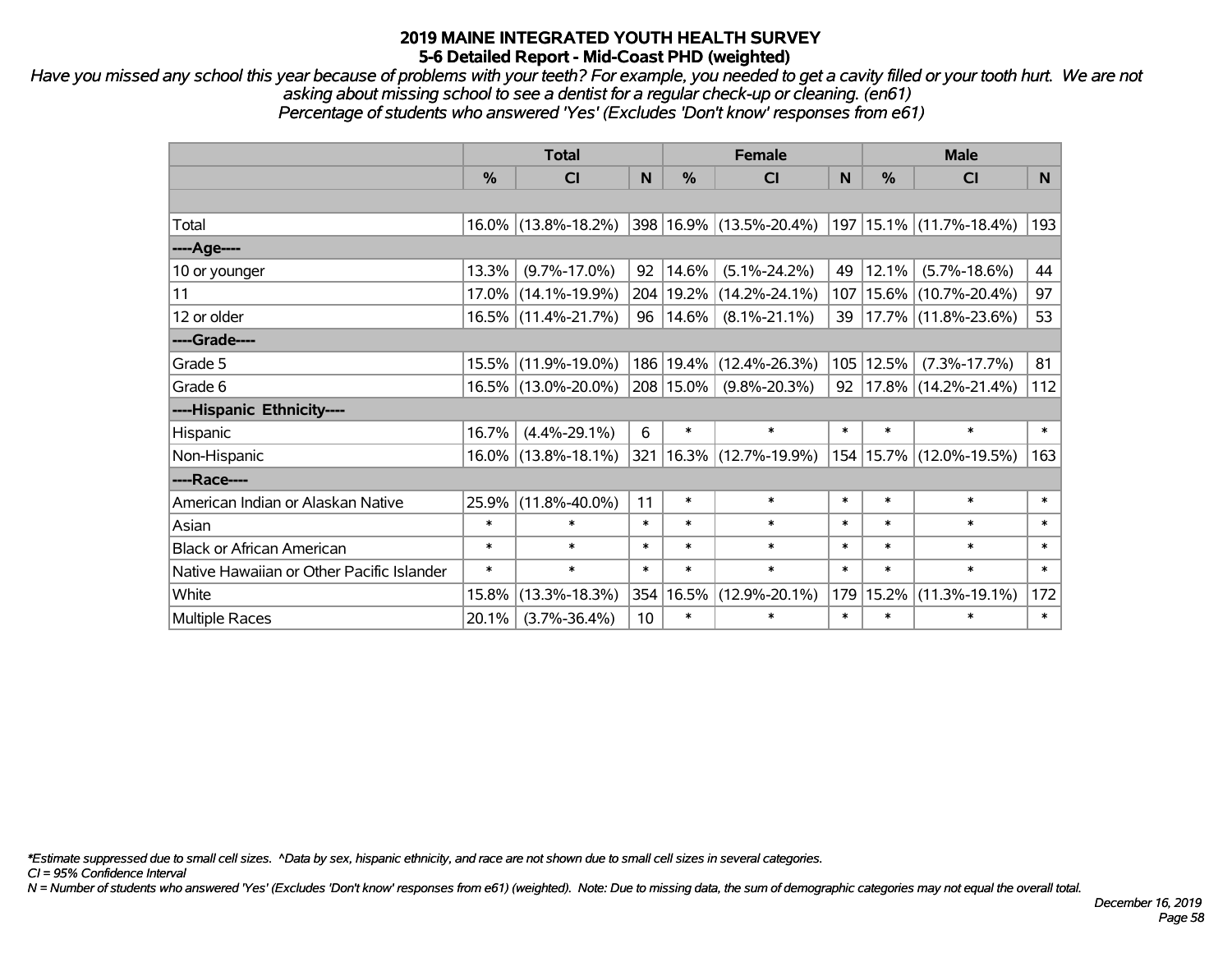*When you are outside for more than one hour on a sunny day, how often do you wear sunscreen with an SPF of 15 or higher? (en46) Percentage of students who answered 'Most of the time' or 'Always'*

|                                           | <b>Total</b>  |                        |        | <b>Female</b> |                             | <b>Male</b> |               |                         |             |
|-------------------------------------------|---------------|------------------------|--------|---------------|-----------------------------|-------------|---------------|-------------------------|-------------|
|                                           | $\frac{0}{0}$ | CI                     | N      | %             | <b>CI</b>                   | N           | $\frac{0}{0}$ | <b>CI</b>               | N.          |
|                                           |               |                        |        |               |                             |             |               |                         |             |
| Total                                     |               | 48.8% (44.2%-53.4%)    |        |               | 1,291 57.4% (51.9%-62.9%)   |             |               | 698 41.2% (35.3%-47.0%) | 571         |
| ----Age----                               |               |                        |        |               |                             |             |               |                         |             |
| 10 or younger                             | 53.2%         | $(45.9\% - 60.5\%)$    | 387    | 62.9%         | $(53.1\% - 72.7\%)$         |             |               | 218 44.4% (32.4%-56.5%) | 170         |
| 11                                        |               | $50.2\%$ (45.0%-55.5%) | 642    | 57.0%         | $(51.6\% - 62.3\%)$         |             |               | 336 43.4% (35.2%-51.6%) | 291         |
| 12 or older                               |               | $41.1\%$ (33.8%-48.4%) | 256    |               | $ 51.9\% $ (40.7%-63.1%)    |             |               | 145 33.3% (26.3%-40.3%) | 110         |
| ----Grade----                             |               |                        |        |               |                             |             |               |                         |             |
| Grade 5                                   |               | 53.0% (48.7%-57.3%)    | 678    | 61.5%         | $(54.0\% - 69.0\%)$         |             |               | 351 45.2% (36.9%-53.5%) | 315         |
| Grade 6                                   |               | 45.4% (38.9%-51.9%)    | 609    |               | $ 54.8\% $ (47.3%-62.3%)    |             |               | 347 37.3% (30.9%-43.8%) | 256         |
| ----Hispanic Ethnicity----                |               |                        |        |               |                             |             |               |                         |             |
| Hispanic                                  | 43.4%         | $(27.4\% - 59.4\%)$    | 18     | 48.1%         | $(22.5\% - 73.6\%)$         | 11          | $ 37.1\% $    | $(25.1\% - 49.2\%)$     | $7^{\circ}$ |
| Non-Hispanic                              |               | 48.3% (43.2%-53.4%)    |        |               | $1,039$ 57.6% (51.2%-64.0%) |             |               | 571 40.2% (34.2%-46.2%) | 455         |
| ----Race----                              |               |                        |        |               |                             |             |               |                         |             |
| American Indian or Alaskan Native         | 40.3%         | $(20.5\% - 60.0\%)$    | 18     | $\ast$        | $\ast$                      | $\ast$      | $\ast$        | $\ast$                  | $\ast$      |
| Asian                                     | $\ast$        | $\ast$                 | $\ast$ | $\ast$        | $\ast$                      | $\ast$      | $\ast$        | $\ast$                  | $\ast$      |
| <b>Black or African American</b>          | 26.2%         | $(13.3\% - 39.1\%)$    | 6      | $\ast$        | $\ast$                      | $\ast$      | $\ast$        | $\ast$                  | $\ast$      |
| Native Hawaiian or Other Pacific Islander | $\ast$        | $\ast$                 | $\ast$ | $\ast$        | $\ast$                      | $\ast$      | $\ast$        | $\ast$                  | $\ast$      |
| White                                     | 49.3%         | $(44.4\% - 54.3\%)$    |        | 1,178 57.2%   | $(51.2\% - 63.2\%)$         |             | 649 42.0%     | $(35.7\% - 48.2\%)$     | 516         |
| Multiple Races                            |               | 55.6% (35.8%-75.5%)    | 34     |               | $65.9\%$ (41.3%-90.6%)      |             |               | 15 44.0% (22.0%-66.1%)  | 16          |

*\*Estimate suppressed due to small cell sizes. ^Data by sex, hispanic ethnicity, and race are not shown due to small cell sizes in several categories.*

*CI = 95% Confidence Interval*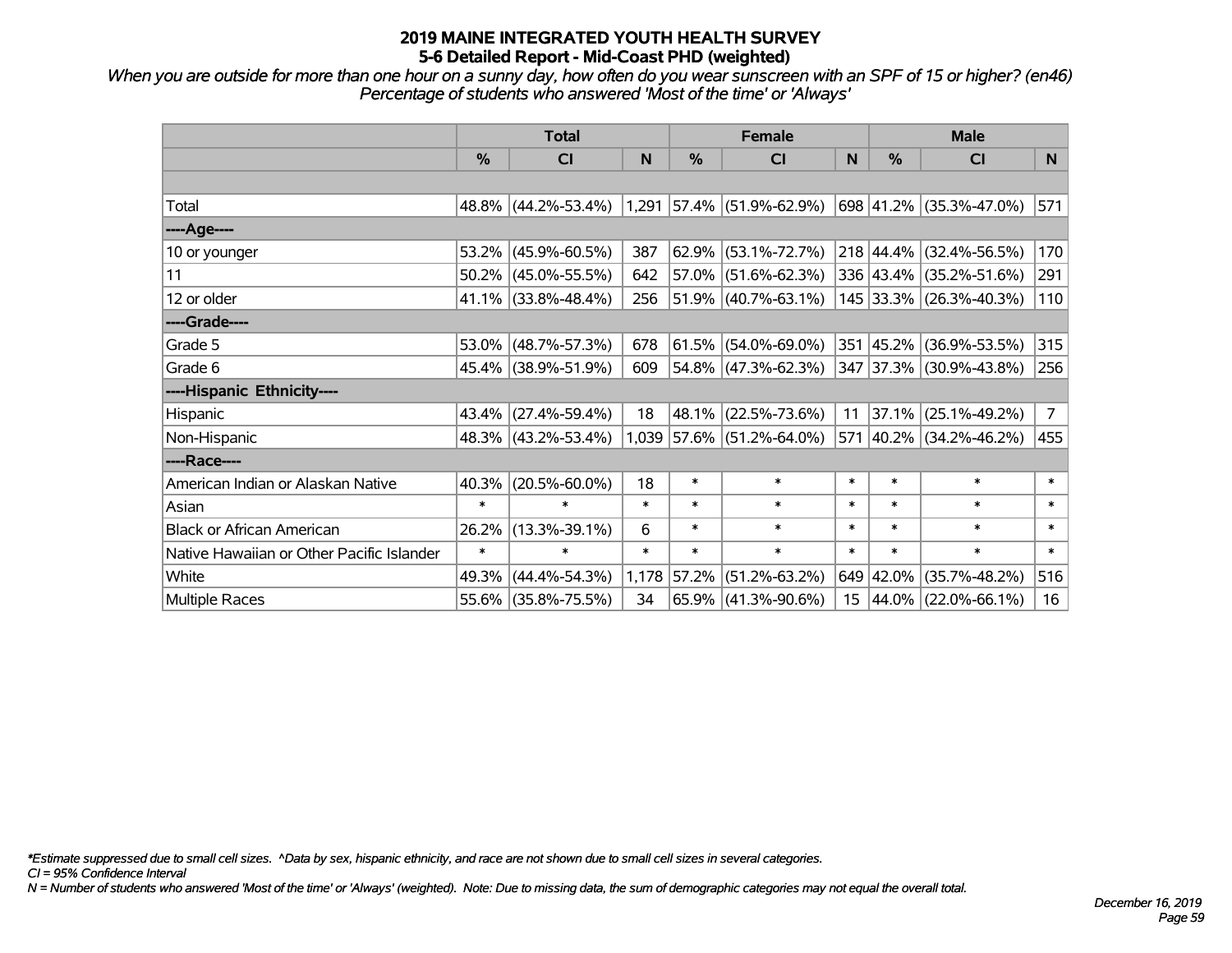*When you are outside for more than one hour on a sunny day, how often do you do one of the following: stay in the shade, wear clothing that covers most of your arms and legs, or wear a hat? (en47)*

*Percentage of students who answered 'Most of the time' or 'Always'*

|                                           |        | <b>Total</b>           |        |        | <b>Female</b>                                       |        |           | <b>Male</b>             |        |  |
|-------------------------------------------|--------|------------------------|--------|--------|-----------------------------------------------------|--------|-----------|-------------------------|--------|--|
|                                           | %      | CI                     | N      | %      | <b>CI</b>                                           | N      | %         | <b>CI</b>               | N      |  |
|                                           |        |                        |        |        |                                                     |        |           |                         |        |  |
| Total                                     |        | $40.8\%$ (37.0%-44.6%) |        |        | $1,091$ 36.9% (31.9%-41.8%) 458 44.9% (40.8%-49.1%) |        |           |                         | 621    |  |
| ----Age----                               |        |                        |        |        |                                                     |        |           |                         |        |  |
| 10 or younger                             |        | 48.3% (42.4%-54.2%)    | 359    | 47.5%  | $(38.5\% - 56.6\%)$                                 | 172    | 49.0%     | $(39.8\% - 58.3\%)$     | 187    |  |
| 11                                        |        | 37.5% (33.4%-41.6%)    | 484    |        | 31.9% (26.9%-36.9%)                                 |        |           | 191 42.5% (35.9%-49.1%) | 284    |  |
| 12 or older                               |        | 38.9% (32.6%-45.2%)    | 243    |        | $ 33.9\% $ (23.0%-44.7%)                            |        |           | 95 44.5% (39.8%-49.2%)  | 147    |  |
| ----Grade----                             |        |                        |        |        |                                                     |        |           |                         |        |  |
| Grade 5                                   | 44.5%  | $(39.7\% - 49.4\%)$    | 581    | 43.0%  | $(36.3\% - 49.6\%)$                                 |        | 255 46.3% | $(41.0\% - 51.5\%)$     | 322    |  |
| Grade 6                                   |        | 37.5% (32.8%-42.2%)    | 504    |        | 30.9% (24.7%-37.2%)                                 |        |           | 198 43.8% (38.1%-49.5%) | 299    |  |
| ----Hispanic Ethnicity----                |        |                        |        |        |                                                     |        |           |                         |        |  |
| Hispanic                                  | 29.3%  | $(14.6\% - 44.0\%)$    | 12     | $\ast$ | $\ast$                                              | $\ast$ | $\ast$    | $\ast$                  | $\ast$ |  |
| Non-Hispanic                              |        | 41.8% (37.5%-46.0%)    | 907    | 37.1%  | $(31.7\% - 42.5\%)$                                 |        |           | 375 46.2% (41.1%-51.4%) | 523    |  |
| ----Race----                              |        |                        |        |        |                                                     |        |           |                         |        |  |
| American Indian or Alaskan Native         | 24.5%  | $(10.4\% - 38.6\%)$    | 10     | $\ast$ | $\ast$                                              | $\ast$ | $\ast$    | $\ast$                  | $\ast$ |  |
| Asian                                     | $\ast$ | $\ast$                 | $\ast$ | $\ast$ | $\ast$                                              | $\ast$ | $\ast$    | $\ast$                  | $\ast$ |  |
| <b>Black or African American</b>          | 37.5%  | $(10.9\% - 64.1\%)$    | 8      | $\ast$ | $\ast$                                              | $\ast$ | $\ast$    | $\ast$                  | $\ast$ |  |
| Native Hawaiian or Other Pacific Islander | $\ast$ | $\ast$                 | $\ast$ | $\ast$ | $\ast$                                              | $\ast$ | $\ast$    | $\ast$                  | $\ast$ |  |
| White                                     | 42.0%  | $(38.1\% - 45.9\%)$    | 1,015  | 37.3%  | $(32.5\% - 42.1\%)$                                 | 433    | 46.7%     | $(42.1\% - 51.3\%)$     | 573    |  |
| <b>Multiple Races</b>                     |        | 29.7% (20.2%-39.3%)    | 18     | $\ast$ | $\ast$                                              | $\ast$ | $\ast$    | $\ast$                  | $\ast$ |  |

*\*Estimate suppressed due to small cell sizes. ^Data by sex, hispanic ethnicity, and race are not shown due to small cell sizes in several categories.*

*CI = 95% Confidence Interval*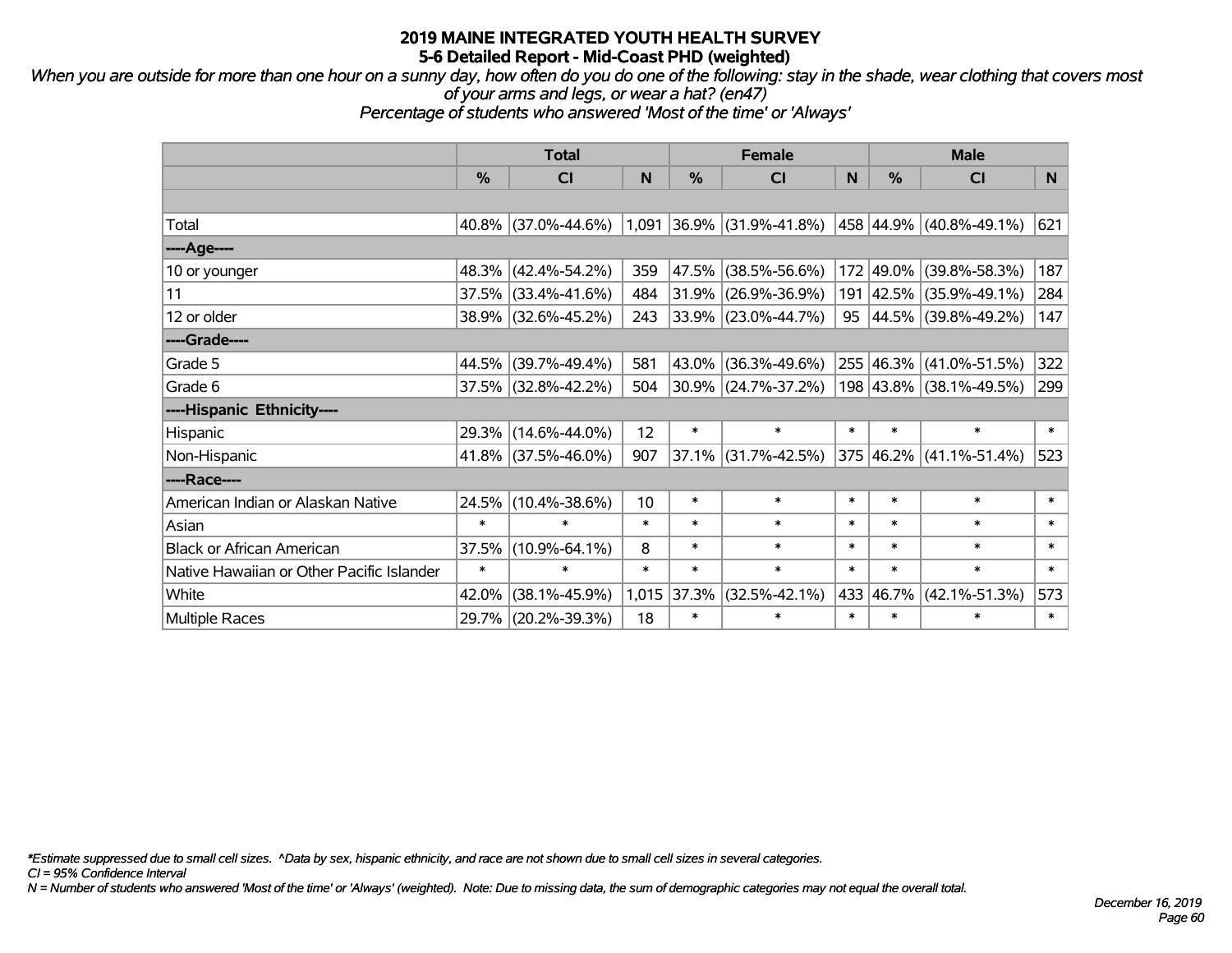*During the past year, have you had any sunburns? (A sunburn is any reddening or burn of the skin that lasts until the next day.) (en48) Percentage of students who answered 'Yes'*

|                                           | <b>Total</b>  |                        |        | <b>Female</b> | <b>Male</b>                 |        |               |                         |        |
|-------------------------------------------|---------------|------------------------|--------|---------------|-----------------------------|--------|---------------|-------------------------|--------|
|                                           | $\frac{0}{0}$ | <b>CI</b>              | N      | $\frac{0}{0}$ | <b>CI</b>                   | N      | $\frac{0}{0}$ | <b>CI</b>               | N.     |
|                                           |               |                        |        |               |                             |        |               |                         |        |
| Total                                     |               | $50.2\%$ (46.6%-53.8%) |        |               | 1,348 51.8% (46.5%-57.2%)   |        |               | 647 49.0% (44.2%-53.9%) | 683    |
| ----Age----                               |               |                        |        |               |                             |        |               |                         |        |
| 10 or younger                             |               | 49.0% (42.5%-55.4%)    | 369    | 52.7%         | $(39.5\% - 65.9\%)$         |        |               | 194 45.4% (36.8%-53.9%) | 175    |
| 11                                        |               | 49.8% (44.1%-55.5%)    | 642    |               | $50.3\%$ (43.3%-57.4%)      |        |               | 301 50.8% (43.6%-58.0%) | 340    |
| 12 or older                               |               | 52.8% (47.0%-58.6%)    | 331    |               | 53.6% (48.4%-58.7%)         |        |               | 150 50.5% (41.4%-59.6%) | 168    |
| ----Grade----                             |               |                        |        |               |                             |        |               |                         |        |
| Grade 5                                   |               | 46.9% (42.0%-51.9%)    | 620    | 48.0%         | $(38.9\% - 57.0\%)$         |        |               | 287 47.1% (40.6%-53.6%) | 333    |
| Grade 6                                   |               | 53.0% (48.3%-57.6%)    | 710    |               | $ 54.8\% $ (49.6%-60.1%)    |        |               | 350 50.7% (44.2%-57.3%) | 346    |
| ----Hispanic Ethnicity----                |               |                        |        |               |                             |        |               |                         |        |
| Hispanic                                  | 43.7%         | $(30.4\% - 56.9\%)$    | 18     | 51.2%         | $(33.3\% - 69.1\%)$         | 12     |               | 33.7% (17.9%-49.4%)     | 6      |
| Non-Hispanic                              |               | $50.8\%$ (46.6%-55.0%) |        |               | $1,109$ 51.8% (46.1%-57.5%) |        |               | 527 50.1% (44.5%-55.8%) | 569    |
| ----Race----                              |               |                        |        |               |                             |        |               |                         |        |
| American Indian or Alaskan Native         | 44.8%         | $(24.3\% - 65.2\%)$    | 19     | $\ast$        | $\ast$                      | $\ast$ | $\ast$        | $\ast$                  | $\ast$ |
| Asian                                     | $\ast$        | $\ast$                 | $\ast$ | $\ast$        | $\ast$                      | $\ast$ | $\ast$        | $\ast$                  | $\ast$ |
| <b>Black or African American</b>          | 27.6%         | $(13.3\% - 42.0\%)$    | 6      | $\ast$        | $\ast$                      | $\ast$ | $\ast$        | $\ast$                  | $\ast$ |
| Native Hawaiian or Other Pacific Islander | $\ast$        | $\ast$                 | $\ast$ | $\ast$        | $\ast$                      | $\ast$ | $\ast$        | $\ast$                  | $\ast$ |
| White                                     | 51.2%         | $(47.4\% - 55.1\%)$    | 1,243  | 51.8%         | $(45.8\% - 57.8\%)$         |        | 602 50.9%     | $(45.6\% - 56.1\%)$     | 629    |
| Multiple Races                            |               | 39.0% (20.7%-57.2%)    | 24     | 37.4%         | $(7.9\% - 66.8\%)$          | 8      |               | 44.5% (24.0%-65.0%)     | 16     |

*\*Estimate suppressed due to small cell sizes. ^Data by sex, hispanic ethnicity, and race are not shown due to small cell sizes in several categories.*

*CI = 95% Confidence Interval*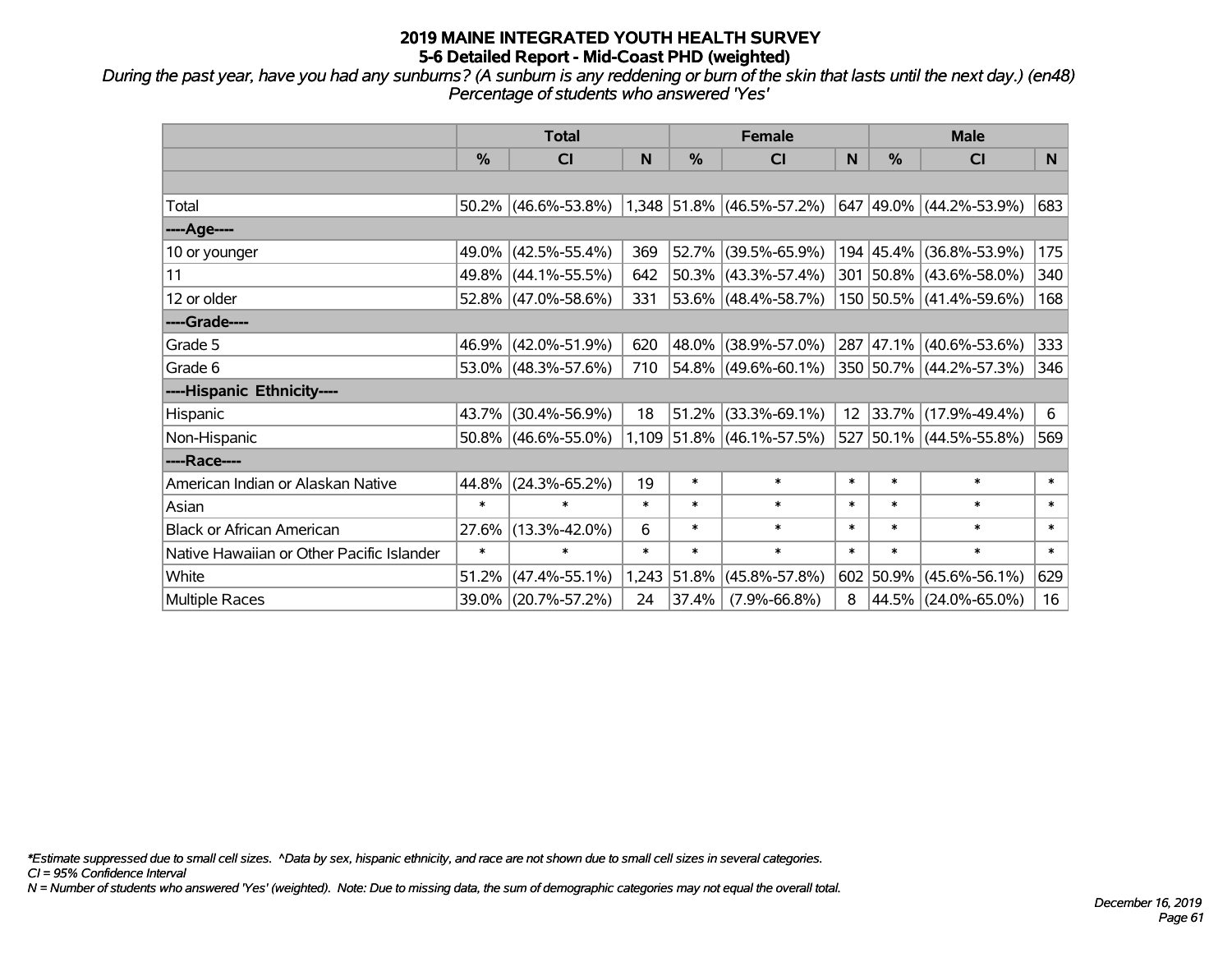*During the past year, have you had any sunburns? (A sunburn is any reddening or burn of the skin that lasts until the next day.) (en48\_2) Percentage of students who answered 'Yes' (Excludes 'Not sure' responses from e48)*

|                                           | <b>Total</b>  |                        |        | <b>Female</b> |                             |        | <b>Male</b> |                          |                |
|-------------------------------------------|---------------|------------------------|--------|---------------|-----------------------------|--------|-------------|--------------------------|----------------|
|                                           | $\frac{0}{0}$ | <b>CI</b>              | N      | %             | <b>CI</b>                   | N      | %           | <b>CI</b>                | N <sub>1</sub> |
|                                           |               |                        |        |               |                             |        |             |                          |                |
| Total                                     |               | $60.3\%$ (55.8%-64.8%) |        |               | $1,348$ 63.4% (57.2%-69.6%) | 647    |             | $ 58.3\% $ (52.0%-64.6%) | 683            |
| ----Age----                               |               |                        |        |               |                             |        |             |                          |                |
| 10 or younger                             | 59.5%         | $(52.0\% - 67.1\%)$    | 369    | 62.8%         | $(47.6\% - 78.0\%)$         |        |             | 194 56.3% (45.7%-66.9%)  | 175            |
| 11                                        |               | 59.6% (53.0%-66.1%)    | 642    |               | $63.0\%$ (55.8%-70.2%)      |        |             | 301 58.7% (49.6%-67.8%)  | 340            |
| 12 or older                               |               | $63.3\%$ (57.3%-69.4%) | 331    |               | 64.8% (59.9%-69.7%)         |        |             | 150 60.7% (51.2%-70.2%)  | 168            |
| ----Grade----                             |               |                        |        |               |                             |        |             |                          |                |
| Grade 5                                   | 56.4%         | $(50.4\% - 62.5\%)$    | 620    | 59.6%         | $(48.6\% - 70.5\%)$         |        |             | 287 55.3% (46.9%-63.7%)  | 333            |
| Grade 6                                   |               | $63.8\%$ (58.6%-69.0%) | 710    |               | 66.4% (62.2%-70.6%)         |        |             | 350 61.2% (53.5%-68.9%)  | 346            |
| ----Hispanic Ethnicity----                |               |                        |        |               |                             |        |             |                          |                |
| Hispanic                                  | 46.7%         | $(30.8\% - 62.6\%)$    | 18     | 56.3%         | $(33.5\% - 79.1\%)$         | 12     | 34.8%       | $(18.4\% - 51.1\%)$      | 6              |
| Non-Hispanic                              |               | $60.8\%$ (55.6%-66.0%) |        |               | $1,109$ 63.3% (56.9%-69.6%) |        |             | 527 59.2% (51.7%-66.7%)  | 569            |
| ----Race----                              |               |                        |        |               |                             |        |             |                          |                |
| American Indian or Alaskan Native         | 53.8%         | $(29.3\% - 78.2\%)$    | 19     | $\ast$        | $\ast$                      | $\ast$ | $\ast$      | $\ast$                   | $\ast$         |
| Asian                                     | $\ast$        | $\ast$                 | $\ast$ | $\ast$        | $\ast$                      | $\ast$ | $\ast$      | $\ast$                   | $\ast$         |
| <b>Black or African American</b>          | 27.6%         | $(13.3\% - 42.0\%)$    | 6      | $\ast$        | $\ast$                      | $\ast$ | $\ast$      | $\ast$                   | $\ast$         |
| Native Hawaiian or Other Pacific Islander | $\ast$        | $\ast$                 | $\ast$ | $\ast$        | $\ast$                      | $\ast$ | $\ast$      | $\ast$                   | $\ast$         |
| White                                     | 61.9%         | $(57.1\% - 66.7\%)$    |        | 1,243 63.8%   | $(56.8\% - 70.8\%)$         | 602    | 60.6%       | $(53.7\% - 67.5\%)$      | 629            |
| <b>Multiple Races</b>                     |               | 44.3% (23.8%-64.7%)    | 24     |               | 50.2% (15.9%-84.5%)         | 8      |             | 46.8% (25.9%-67.7%)      | 16             |

*\*Estimate suppressed due to small cell sizes. ^Data by sex, hispanic ethnicity, and race are not shown due to small cell sizes in several categories.*

*CI = 95% Confidence Interval*

*N = Number of students who answered 'Yes' (Excludes 'Not sure' responses from e48) (weighted). Note: Due to missing data, the sum of demographic categories may not equal the overall total.*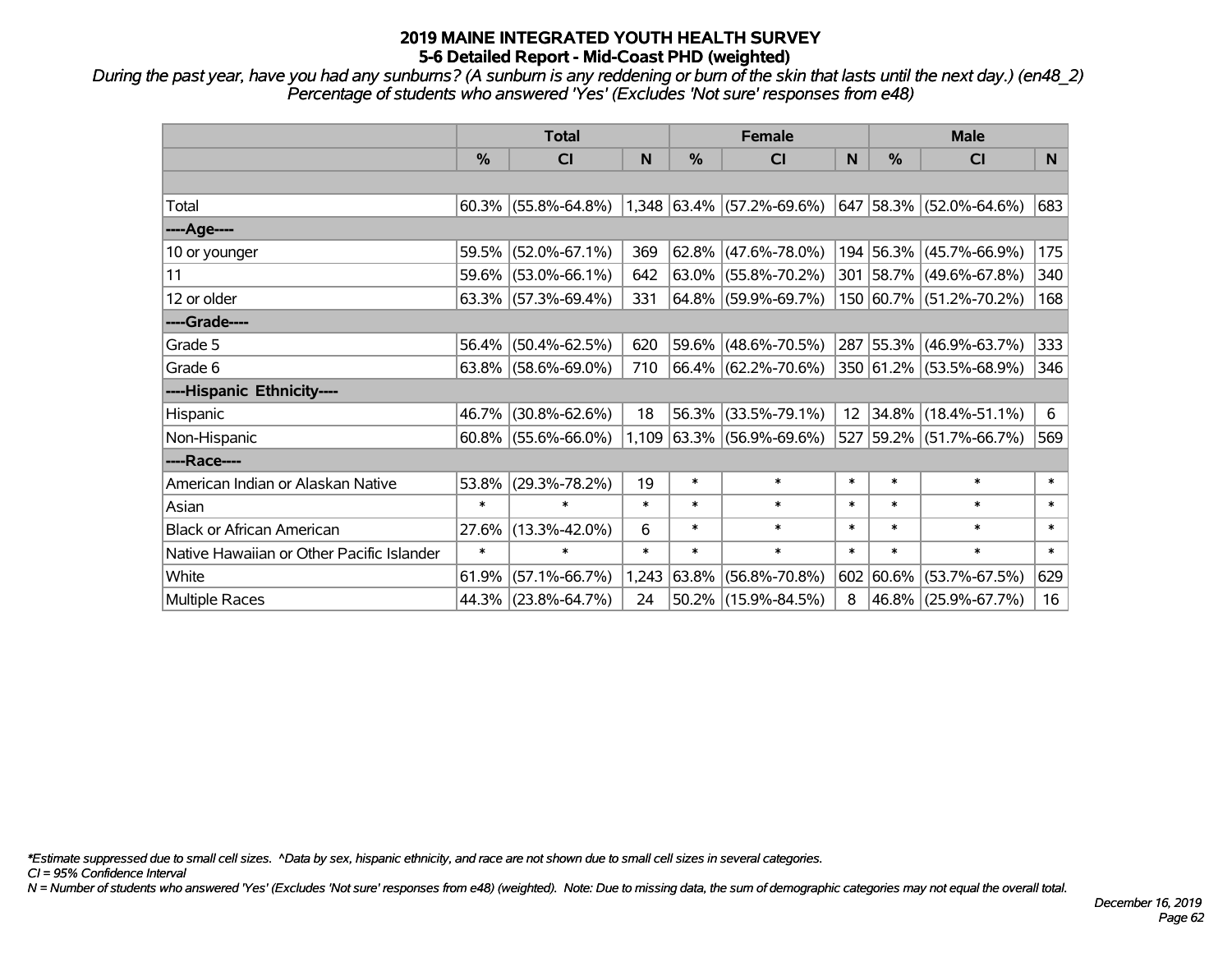*Do you agree or disagree that you have parents who try to help you succeed? (en49) Percentage of students who answered 'Strongly agree' or 'Agree'*

|                                           | <b>Total</b>  |                        |        | <b>Female</b> |                                                                                                     |        | <b>Male</b> |                     |        |
|-------------------------------------------|---------------|------------------------|--------|---------------|-----------------------------------------------------------------------------------------------------|--------|-------------|---------------------|--------|
|                                           | $\frac{0}{0}$ | CI                     | N      | $\%$          | <b>CI</b>                                                                                           | N      | %           | <b>CI</b>           | N      |
|                                           |               |                        |        |               |                                                                                                     |        |             |                     |        |
| Total                                     | 92.9%         | $(90.9\% - 94.9\%)$    |        |               | $\vert 2,484 \vert 93.1\% \vert (91.0\% - 95.2\%) \vert 1,163 \vert 93.1\% \vert (90.5\% - 95.6\%)$ |        |             |                     | 1,283  |
| ----Age----                               |               |                        |        |               |                                                                                                     |        |             |                     |        |
| 10 or younger                             | 93.5%         | $(90.3\% - 96.7\%)$    | 703    | 94.2%         | $(90.1\% - 98.4\%)$                                                                                 | 351    | $ 92.8\% $  | $(88.0\% - 97.6\%)$ | 352    |
| 11                                        | 91.9%         | $(88.8\% - 94.9\%)$    | 1,178  |               | $ 92.1\% $ (88.0%-96.1%)                                                                            | 548    |             | 92.0% (88.1%-95.8%) | 610    |
| 12 or older                               |               | 94.0% (90.6%-97.4%)    | 589    |               | 93.8% (90.4%-97.2%)                                                                                 | 263    |             | 95.5% (92.1%-99.0%) | 316    |
| ----Grade----                             |               |                        |        |               |                                                                                                     |        |             |                     |        |
| Grade 5                                   | 92.8%         | $(89.3\% - 96.4\%)$    | 1,213  | $ 92.9\% $    | $(88.4\% - 97.4\%)$                                                                                 | 556    | $ 92.6\% $  | $(88.9\% - 96.3\%)$ | 641    |
| Grade 6                                   |               | $92.8\%$ (90.2%-95.4%) |        |               | 1,247 93.2% (91.0%-95.3%)                                                                           | 595    |             | 93.5% (89.9%-97.2%) | 639    |
| ----Hispanic Ethnicity----                |               |                        |        |               |                                                                                                     |        |             |                     |        |
| Hispanic                                  | $\ast$        | $\ast$                 | $\ast$ | $\ast$        | $\ast$                                                                                              | $\ast$ | $\ast$      | $\ast$              | $\ast$ |
| Non-Hispanic                              | $93.0\%$      | $(90.9\% - 95.1\%)$    |        |               | 2,023 93.2% (90.9%-95.5%)                                                                           | 946    | $ 93.2\% $  | $(90.7\% - 95.7\%)$ | 1,052  |
| ----Race----                              |               |                        |        |               |                                                                                                     |        |             |                     |        |
| American Indian or Alaskan Native         | $\ast$        | $\ast$                 | $\ast$ | $\ast$        | $\ast$                                                                                              | $\ast$ | $\ast$      | $\ast$              | $\ast$ |
| Asian                                     | $\ast$        | $\ast$                 | $\ast$ | $\ast$        | $\ast$                                                                                              | $\ast$ | $\ast$      | $\ast$              | $\ast$ |
| <b>Black or African American</b>          | $\ast$        | $\ast$                 | $\ast$ | $\ast$        | $\ast$                                                                                              | $\ast$ | $\ast$      | $\ast$              | $\ast$ |
| Native Hawaiian or Other Pacific Islander | $\ast$        | $\ast$                 | $\ast$ | $\ast$        | $\ast$                                                                                              | $\ast$ | $\ast$      | $\ast$              | $\ast$ |
| White                                     | 93.3%         | $(91.1\% - 95.4\%)$    | 2,260  | 93.5%         | $(91.2\% - 95.8\%)$                                                                                 | 1,089  | $ 93.3\% $  | $(90.5\% - 96.1\%)$ | 1,147  |
| Multiple Races                            | 86.5%         | $(77.0\% - 95.9\%)$    | 49     | $\ast$        | $\ast$                                                                                              | $\ast$ | $\ast$      | $\ast$              | $\ast$ |

*\*Estimate suppressed due to small cell sizes. ^Data by sex, hispanic ethnicity, and race are not shown due to small cell sizes in several categories.*

*CI = 95% Confidence Interval*